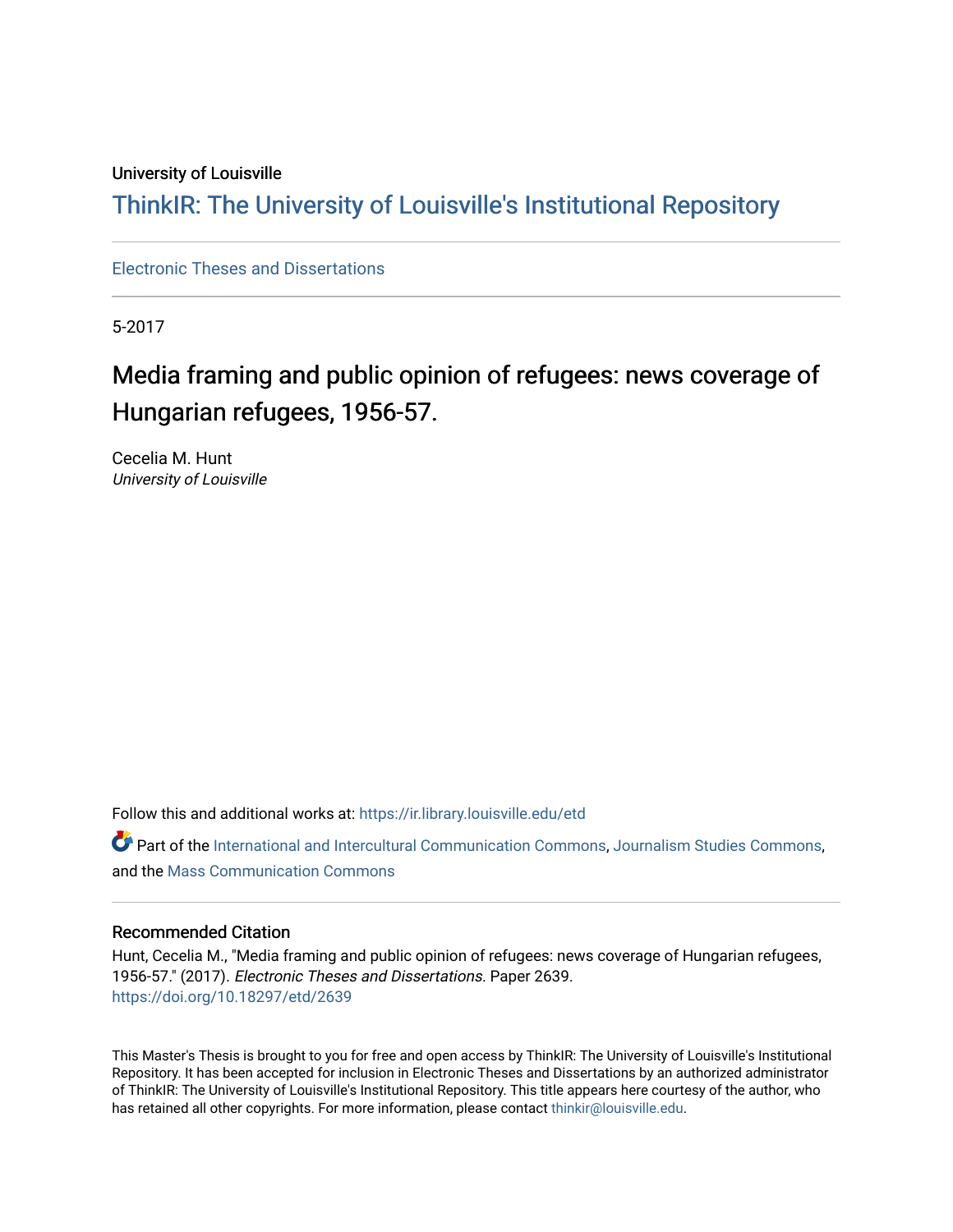#### MEDIA FRAMING AND PUBLIC OPINION OF REFUGEES: NEWS COVERAGE OF HUNGARIAN REFUGEES, 1956-57

By

Cecelia M. Hunt B.A., Indiana University Southeast, 2012

A Thesis Submitted to the Faculty of the College of Arts and Sciences of the University of Louisville In Partial Fulfillment of the Requirements For the Degree of

> Master of Arts in Communication

Department of Communication University of Louisville Louisville, Kentucky

May 2017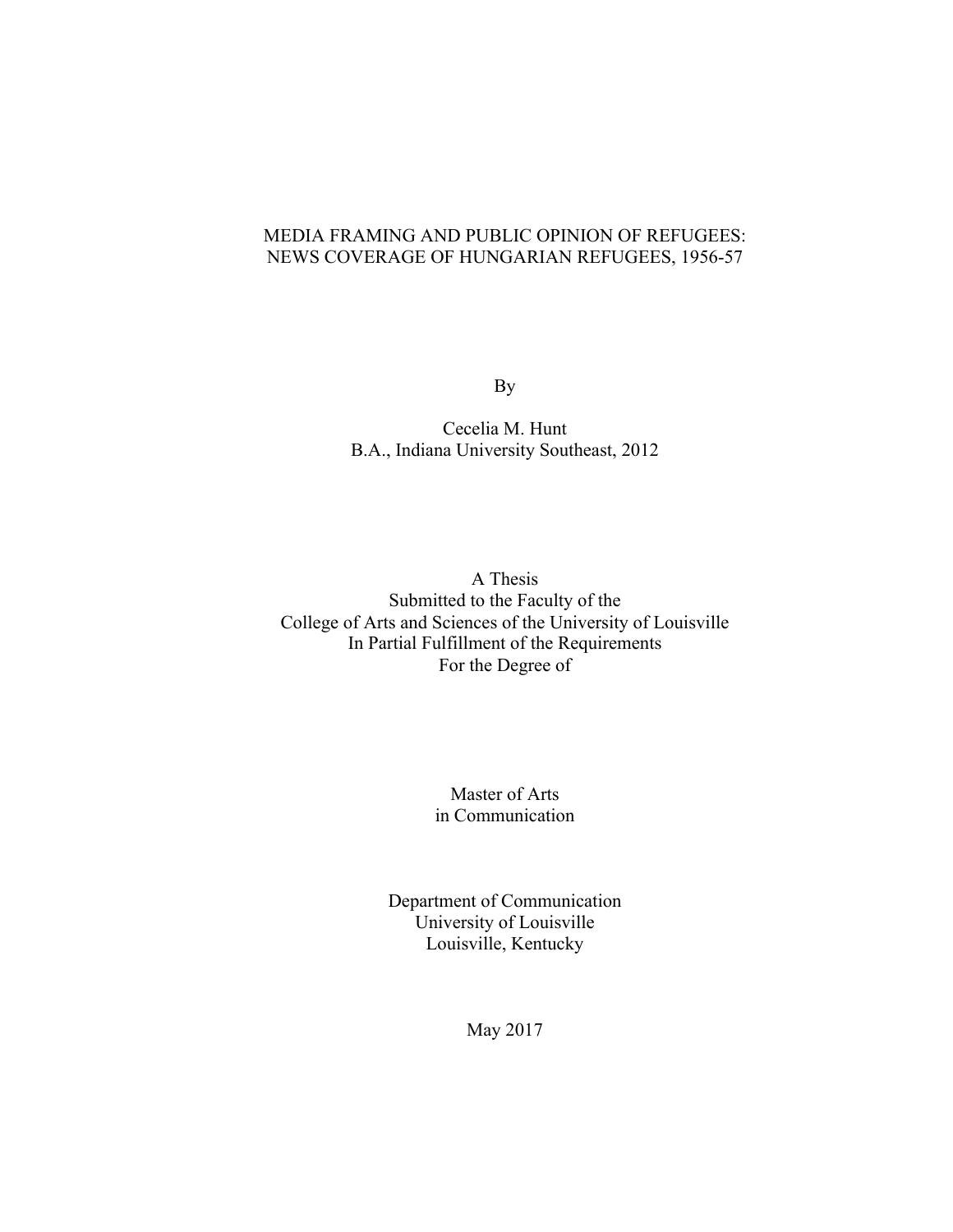Copyright 2017 by Cecelia M. Hunt

All rights reserved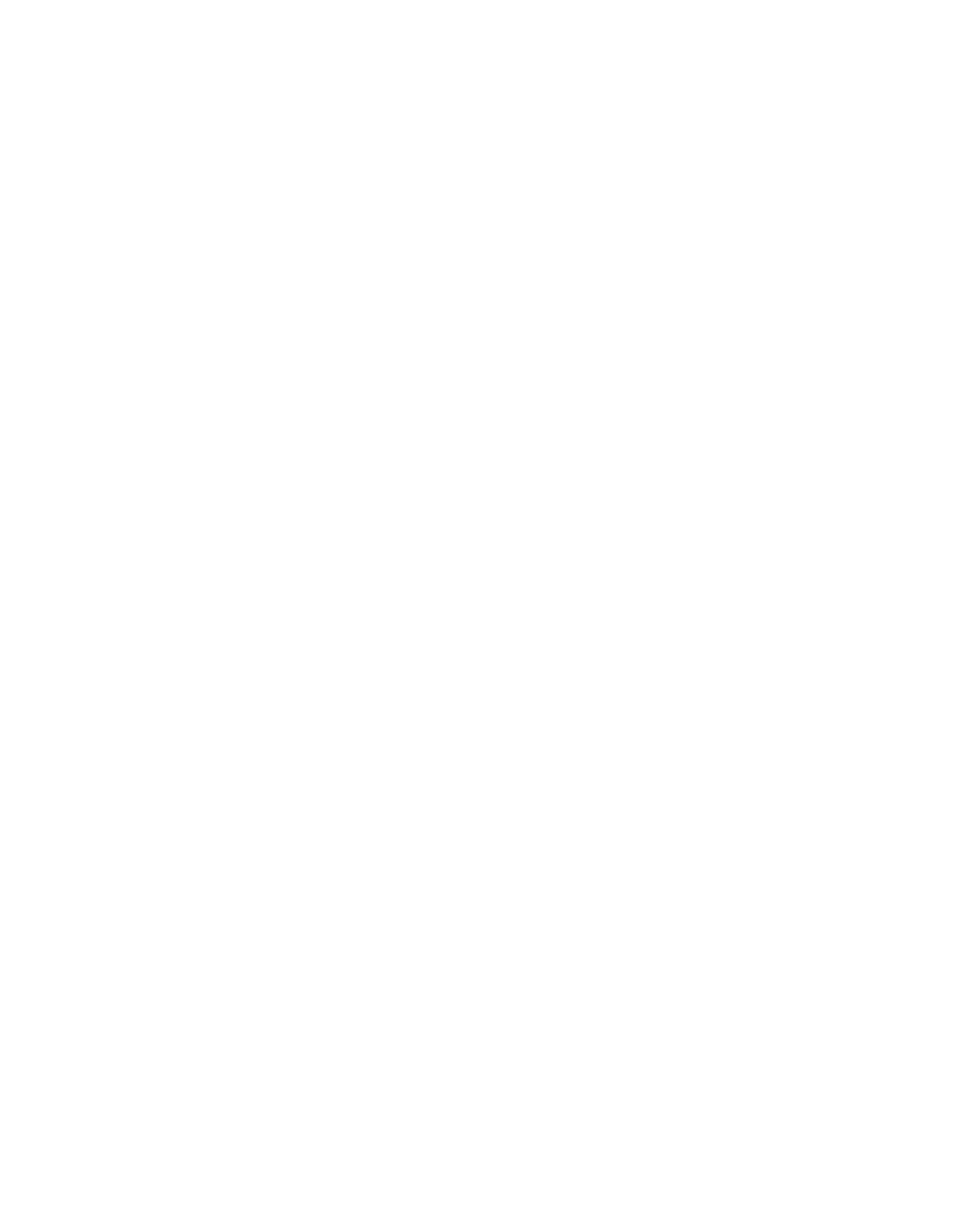#### MEDIA FRAMING AND ACCEPTANCE OF REFUGEES: NEWS COVERAGE OF HUNGARIAN REFUGEES, 1956-57

By

Cecelia M. Hunt B.A., Indiana University Southeast, 2012

A Thesis Approved on

May 11, 2017

by the following Thesis Committee:

 $\mathcal{L}_\text{max}$  and  $\mathcal{L}_\text{max}$  and  $\mathcal{L}_\text{max}$  and  $\mathcal{L}_\text{max}$ John P. Ferré

 $\mathcal{L}_\text{max}$ Greg B. Leichty

 $\mathcal{L}_\text{max}$  , and the contract of the contract of the contract of the contract of the contract of the contract of the contract of the contract of the contract of the contract of the contract of the contract of the contr Ann Elizabeth Willey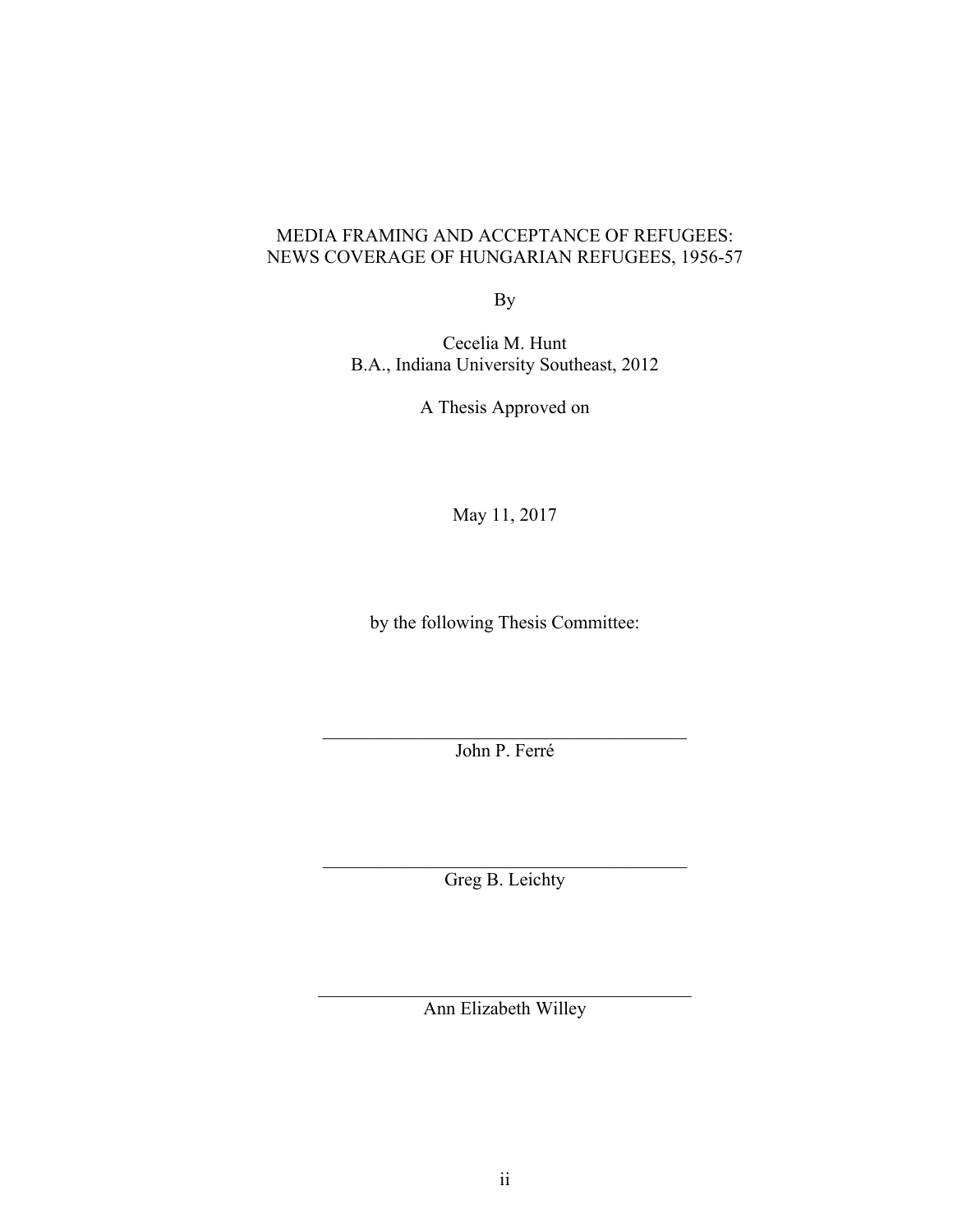#### ACKNOWLEDGEMENTS

I would like to thank my main advisor and mentor, Dr. John Ferré, for his helpful edits, feedback, and patience. I would also like to thank the other members of my committee, Dr. Greg Leichty and Dr. Beth Willey, for their comments and helpful suggestions. Finally, I would like to thank my fellow graduate students, Abi John, Olivia Eurek, and Caitlyn Crenshaw, who encouraged me to keep working and researching when I thought I would never finish.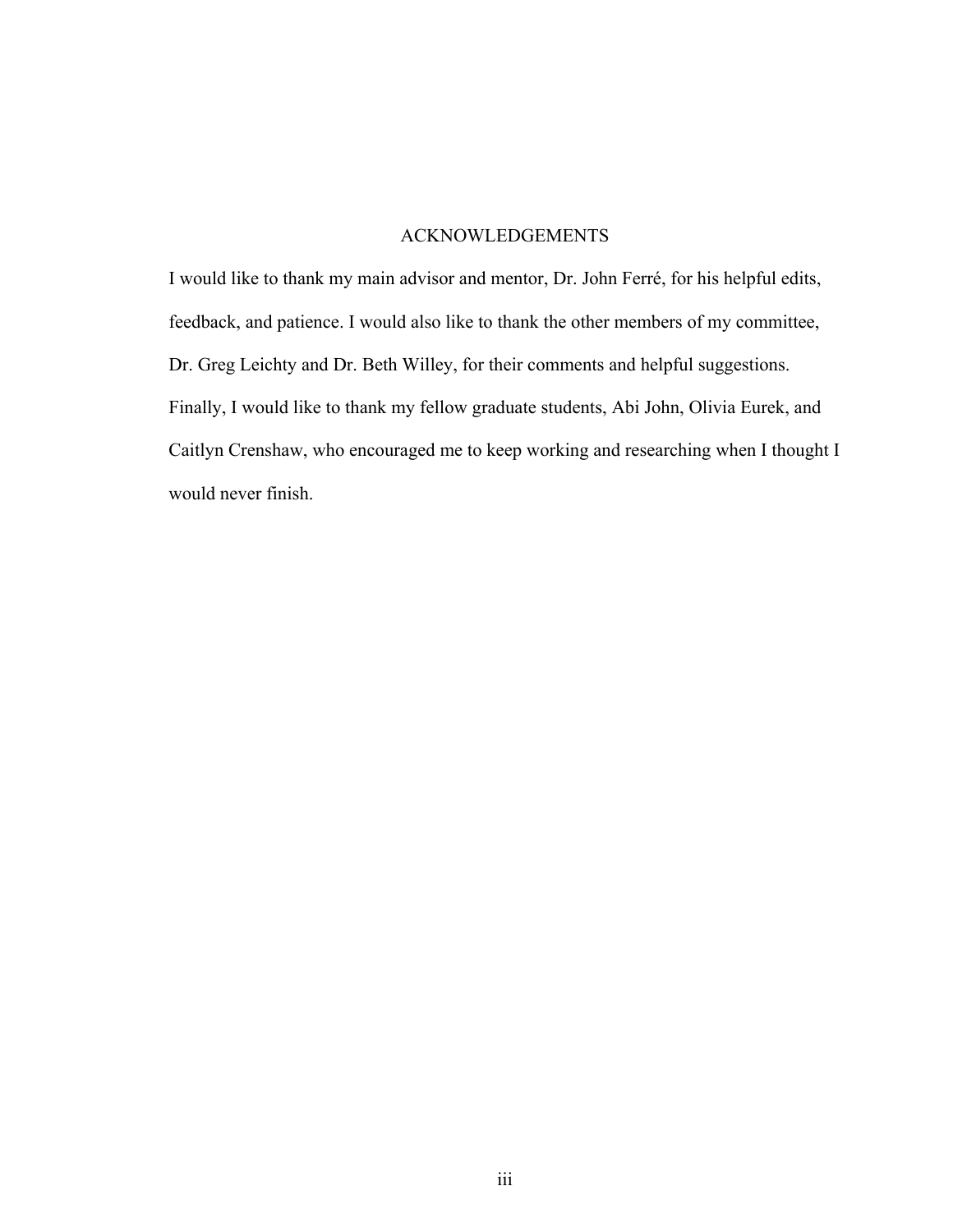#### **ABSTRACT**

# MEDIA FRAMING AND PUBLIC OPINION OF REFUGEES: NEWS COVERAGE OF HUNGARIAN REFUGEES, 1956-57

Cecelia M. Hunt

May 11, 2017

This thesis examines how United States news media framed Hungarian refugees of the 1956 Hungarian Revolution. It begins with a historical overview of the revolution and an explanation of how the media have framed other refugee groups and influenced American public opinion by doing so. Then the thesis explains how 713 news articles, coded for attributes and value frames, described Hungarian refugees from November 1956 until December 1957. American news media framed Hungarian refugees in a positive way, which matched the positive American public opinion of this particular refugee group.

The thesis is divided into five chapters. Chapter one introduces the topic, theories, and method used throughout the rest of the thesis. Chapter two examines how Associated Press and United Press wire services described Hungarian refugees. Chapter three examines how three weekly news magazines, *US News and World Report, Time,* and *Newsweek* described Hungarian refugees. Chapter four examines how the *New York Times* described Hungarian refugees. Chapter five provides an overview of the findings, strengths and limitations of the thesis, and directions for future research.

iv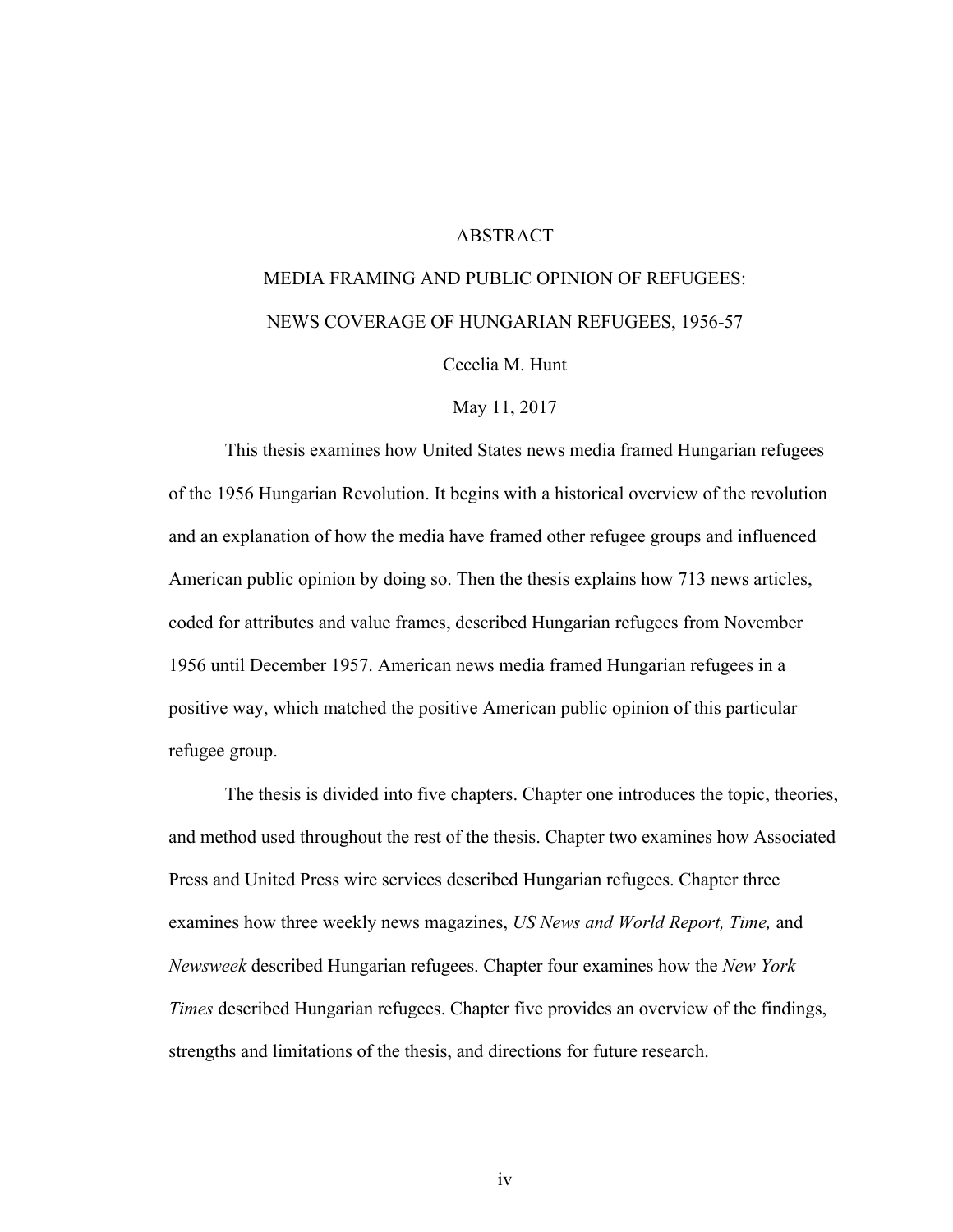## TABLE OF CONTENTS

|                                                           | <b>PAGE</b> |
|-----------------------------------------------------------|-------------|
|                                                           |             |
|                                                           |             |
|                                                           |             |
|                                                           |             |
| CHAPTER II: ASSOCIATED PRESS AND UNITED PRESS COVERAGE17  |             |
| CHAPTER III: US NEWS AND WORLD REPORT, TIME, AND NEWSWEEK |             |
|                                                           |             |
|                                                           |             |
|                                                           |             |
|                                                           |             |
|                                                           |             |
|                                                           |             |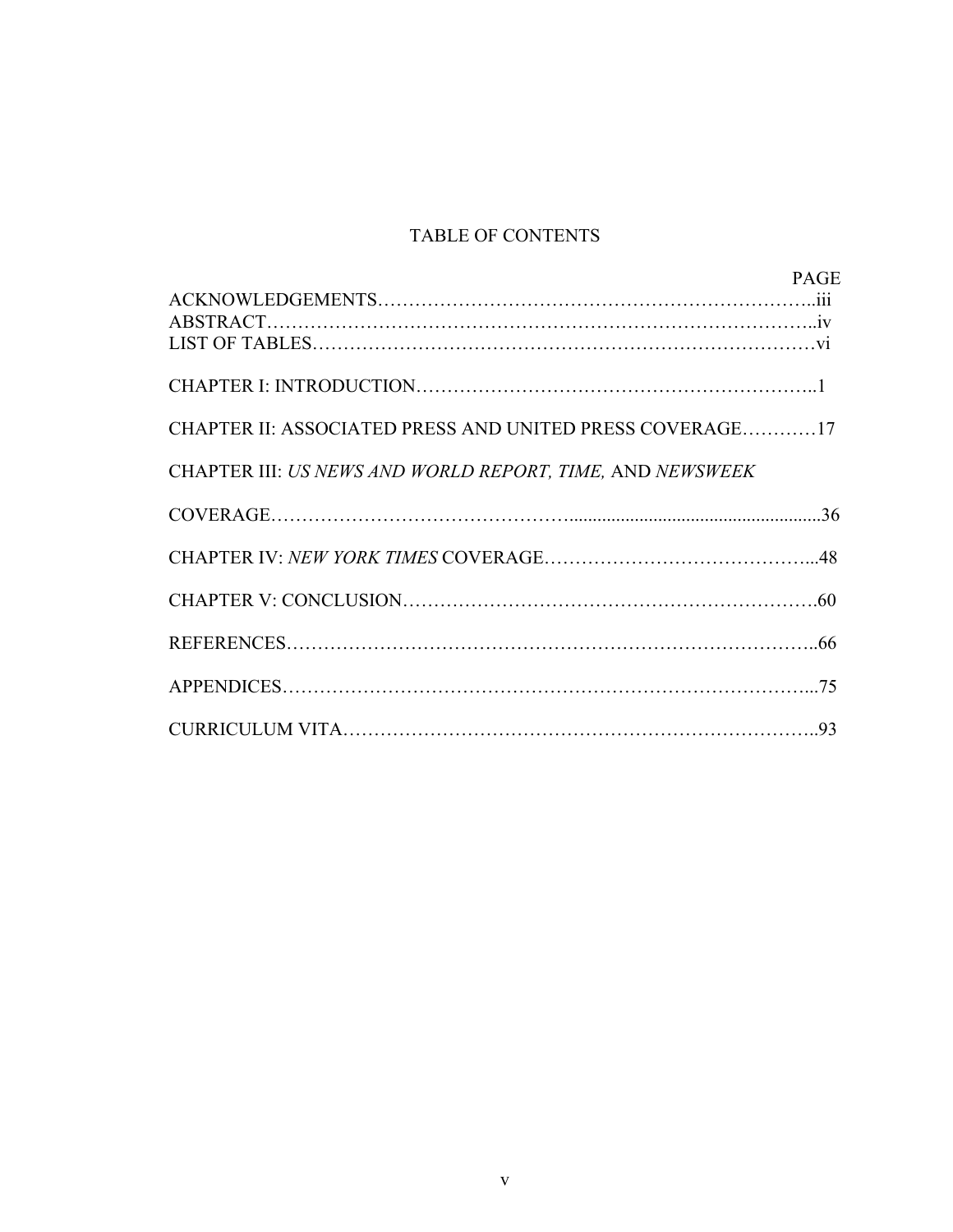## LIST OF TABLES

### TABLE

| 2.4. Frequency of Top Five Values Used by The Associated Press31     |  |
|----------------------------------------------------------------------|--|
| 2.5. Frequency of Top Five Values Used by The United Press32         |  |
| 3.1. Frequency of Top 20% US News and World Report Attributes38      |  |
|                                                                      |  |
|                                                                      |  |
| 3.4. Frequency of Top Five Values Used by US News and World Report44 |  |
| 3.5 Frequency of Top Five Values Used by Time Magazine44             |  |
|                                                                      |  |
|                                                                      |  |
|                                                                      |  |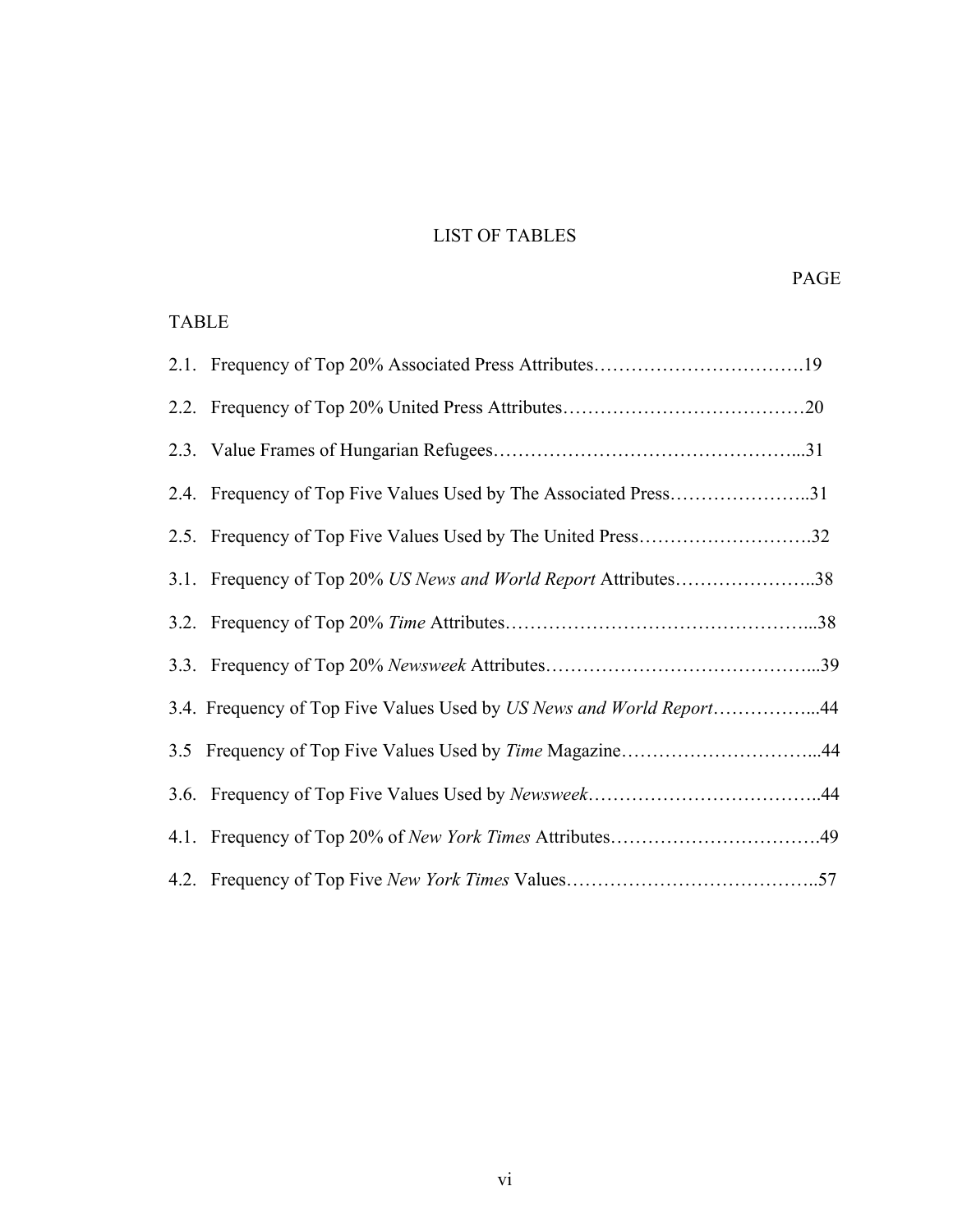## CHAPTER I

#### INTRODUCTION

The Soviet Union invaded Hungary in 1944 and turned it into a Soviet satellite state, controlling the way Hungarians worked and lived. Under communist control, Hungarian citizens were expected to voice support for the government, and those who spoke out against communism paid dearly, usually by torture or deportation (Weinstock, 1970). Tensions became so high that some Hungarians turned in their own family members for making anti-communist remarks (Teglas, 1998). Hungarians who supported communism or wanted to put their family in good standing with the government joined the Államvédelmi Hatóság (ÁVH), a Hungarian secret police organization that served as an extension of the Soviet police (Mevius, 2005). The goal of the communist leaders may have been to eliminate class distinctions, but people who supported communism received better jobs and enjoyed more freedom than those who did not.

Some Hungarians risked their safety and freedom and spoke out against the communist government. For examples, students organized democratic student unions to oppose the government and its restrictions. In October 1956, students in Budapest demonstrated against Soviet control of their country (Teglas, 1998). The demonstration was peaceful until Soviet soldiers attacked the protestors, who fought to defend themselves. This confrontation was the beginning of the Hungarian Revolution.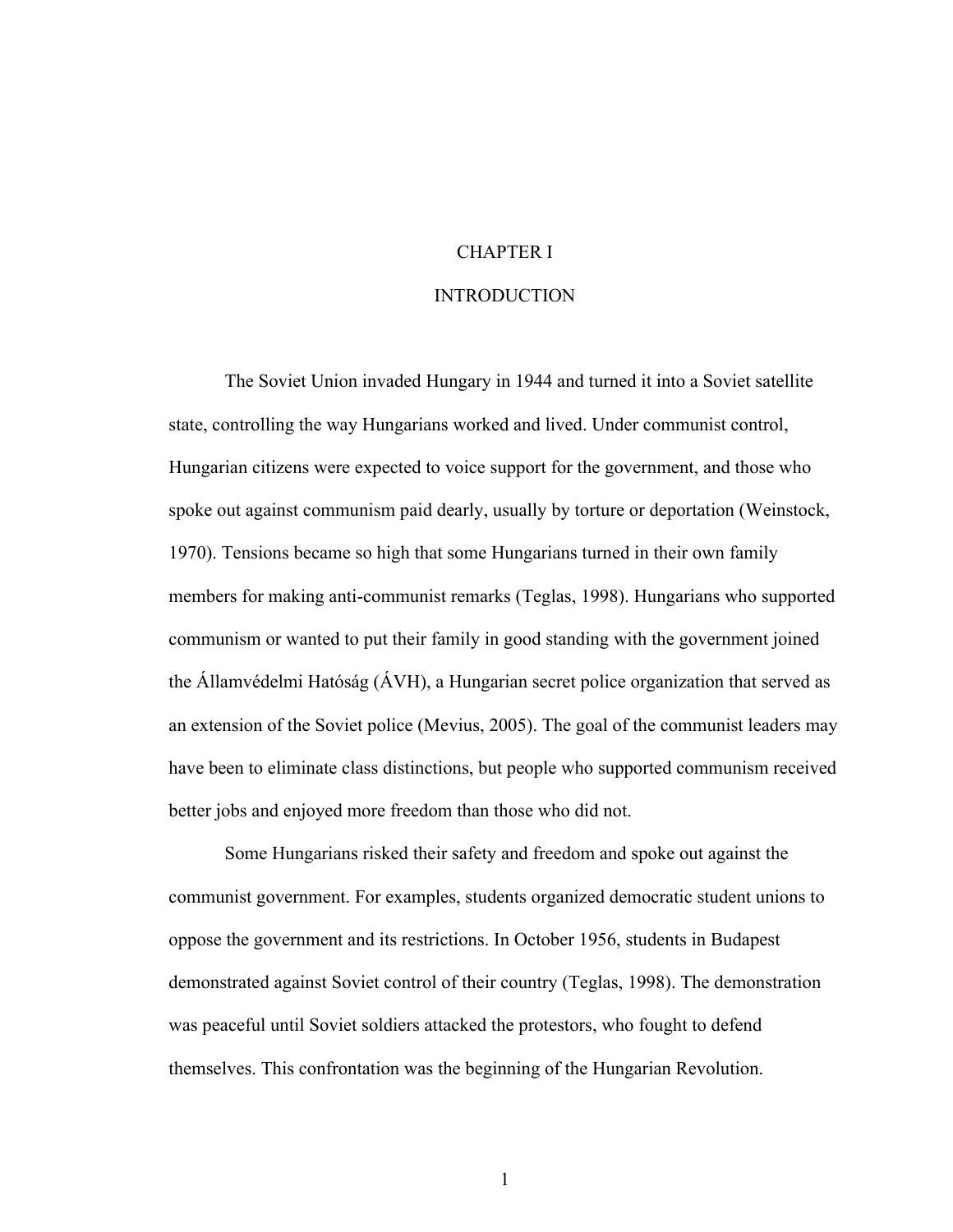Fighting between revolutionaries and Soviet soldiers escalated. The number of protestors grew, and the Hungarians fighting to end communism held their own against the Soviets. At first, the revolutionaries believed that capitalist countries, including the United States, would help Hungary defeat the Soviet army. But the governments of the countries that considered helping Hungary ultimately chose not to. Many representatives to the United Nations were focused on the Suez Canal crisis and did not believe that the revolution in Hungary would happen for many more months (Granville & Garthoff, 2004). When the uprising occurred, United Nations military resources had already been dedicated to the Middle East. The United States, in particular, also feared the consequences of antagonizing the Soviet Union (Bon Tempo, 2008). For a short period of time, Hungarians believed that the Soviet armed forces were beginning to leave the country permanently because the rebels were continuing to gain control in Budapest, but after 12 days of violent protests, a replenished Red Army returned for vengeance (Sebestyen, 2006).

When the Hungarians realized that they would receive no outside help, they knew that the people who participated in the uprising were in danger. Soviet forces renewed their grip on Hungary, then began to round up rebels and put them on trial with the likely sentence of imprisonment or death (Teglas, 1998). For that reason, many Hungarians who fought in the revolution fled with their families. Many escaped with just the clothes they were wearing and a few possessions (Sebestyen, 2006). The refugees went primarily to Austria because they were unsure if they would be welcomed in communist Yugoslavia, but in January 1957, Yugoslavia also began sheltering Hungarians who sought asylum.

In total, 200,000 Hungarians left their homeland after the revolution ("White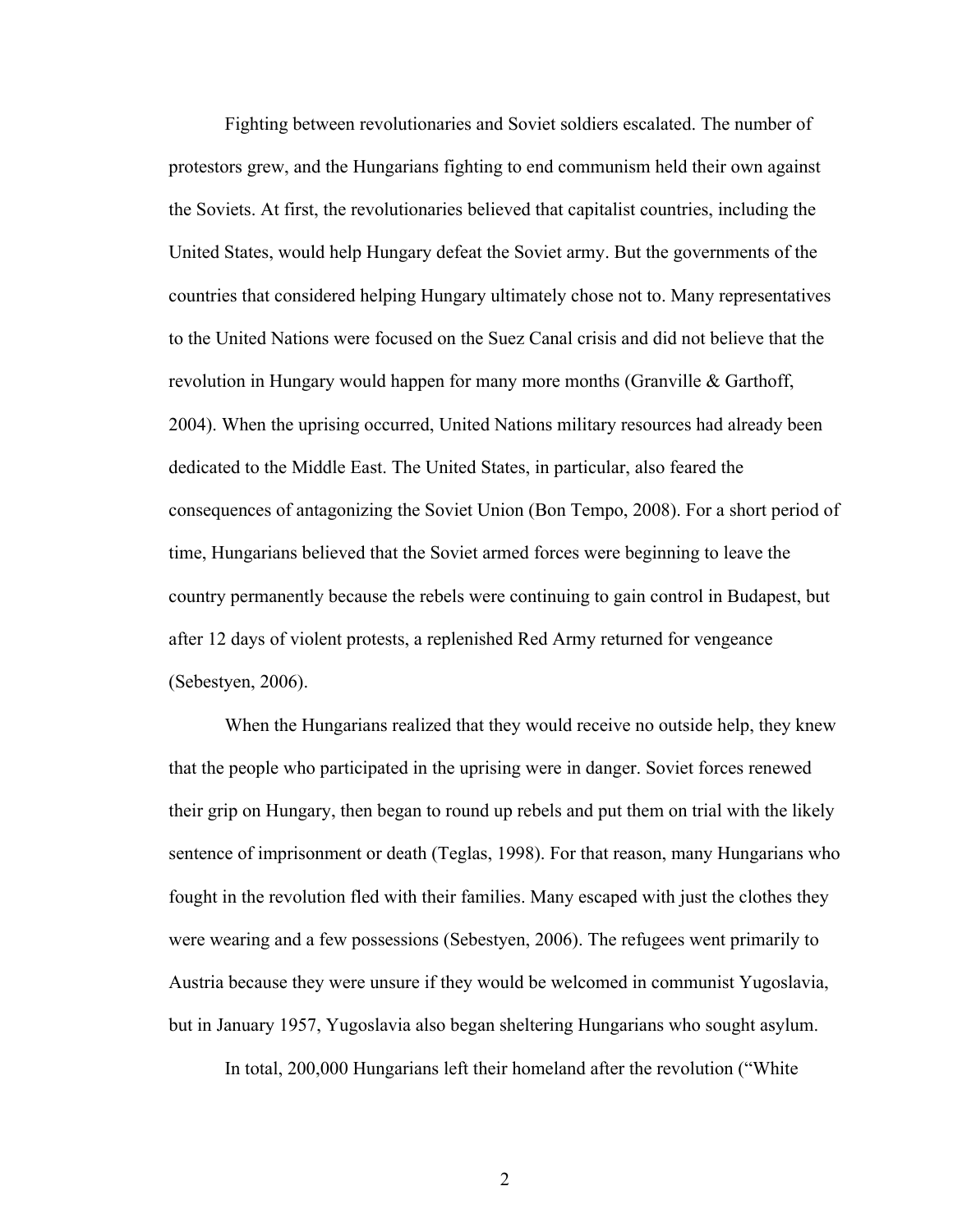House Statement: Total Put at 200,000," 1957). Once Hungarians began to flee their country and reports began spreading about the oppression Hungarians experienced, governments of other countries started supporting the refugees by sending funds to Austrian and Yugoslav camps and by increasing emergency immigration quotas so the refugees could leave the camps and resettle. Although 200,000 refugees initially escaped to Austria and Yugoslavia, 180,000 resettled in other European countries and the United States (UNHCR, 2006).

In the United States, President Eisenhower offered unprecedented support for the Hungarian refugees, including funding and supplies for Hungarians in refugee camps and those accepted to the United States. He also urged Congress to increase immigrant quotas and asked Americans to help however they could. The President's support for the Hungarians was a consolation for not sending American military forces to Hungary to fight with the Hungarian revolutionaries against the Soviets (Bon Tempo, 2008). Having stayed out of the conflict in Hungary, the United States was able to support Hungarian refugees as they left the country without further aggravating America's strained relationship with the Soviet Union. Out of the 200,000 Hungarians who fled, more than 30,000 came to America from November 1956 to May 1957 under the Refugee Relief Act, and another 5,000 found their way to the United States by the end of 1957 (Desilver, 2015; Coriden, 1996). Compared to other countries that took in the fleeing Hungarians, the United States accepted the most refugees who left Austria and Yugoslavia due to overcrowding (Nemes, 1999).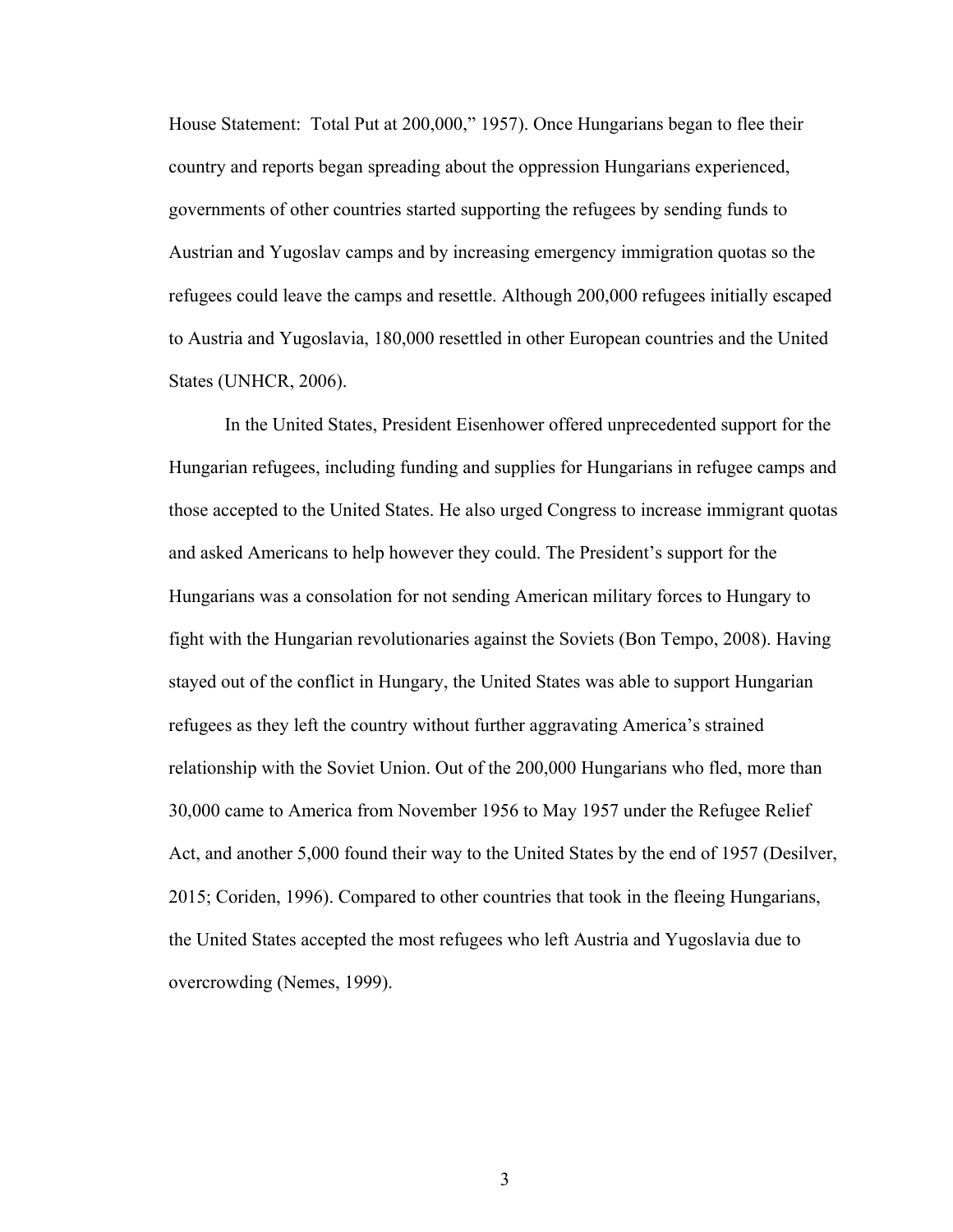#### **The Hungarian Revolution in the News**

Like today's wars and conflicts, footage of the 1956 Hungarian Revolution was shown around the world. One of the few remaining video collections from the time is a 14-minute compilation of seven Universal International News newsreels that were shown in American movie theaters ("The 1956 Hungarian Revolution as Depicted in Newsreels," 2007). In all of the newsreels, Universal's Ed Herlihy reported on scenes of violence, oppression, and escape from communist Hungary.

The first reel shows scenes from Hungary during the revolution and reports that blood and plasma were being sent to Hungary from the United States. Herlihy says, "The human need is clear." Reel two describes the "passion for liberty" in the "beautiful city of Budapest scarred by conflict" and ends by stating, "Hungary's newfound freedom is menaced before the martyrs of revolution go to their rest." The third reel tells of political demonstrations in Italy and around the world on behalf of Hungarians. Reel four depicts Hungary's "hour of hope and heartbreak," the time between the initial revolution and Soviet forces return to reconquer the country.

Next Herlihy says, "The flames of liberty and revenge against tyranny leap high," and, "[The Hungarians] are showing the world that freedom is worth fighting for" as they "turned the tables on their Soviet tormentors." He follows by describing the return of the Soviet forces as "5000 [tanks] come with 200,000 Soviet troops to snuff out the torch that brave Budapest had held so high." Before the scene ends he reports, "From their heart and from their flag, the Hungarian people have ripped Russia's hated symbol," explaining that Hungarians throughout the country literally cut the Soviet symbol from the center of Hungarian flags. Reel five, which calls the Hungarians "heroic freedom fighters,"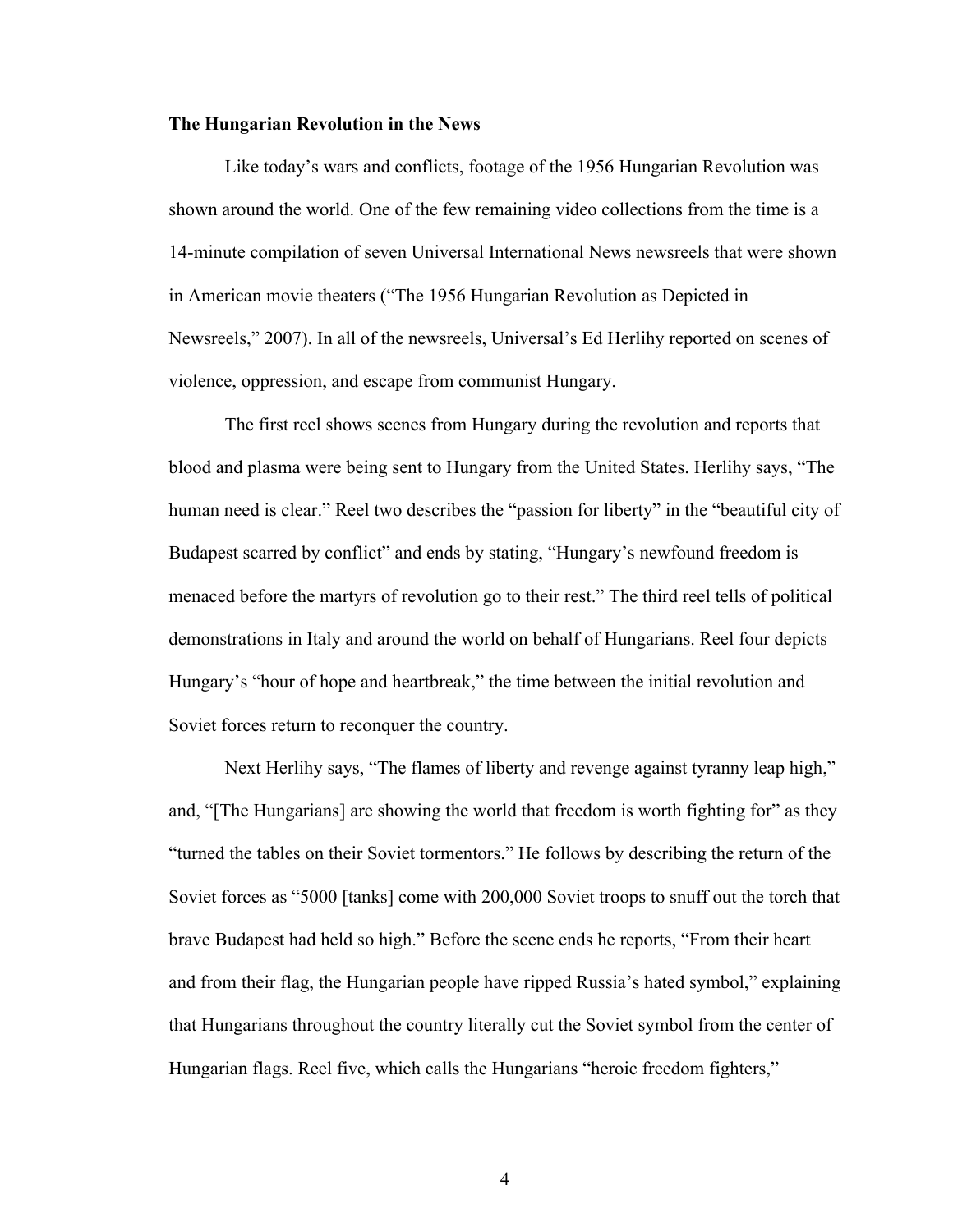describes Hungarian refugees escaping their country by traveling for days on foot in freezing temperatures, braving swift rivers, and narrowly avoiding Russian machine gun fire.

Shifting to the United States Herlihy says, "Yesterday's suffering is eased by the hope of tomorrow." He reports, "The refugees have found the freedom for which their countrymen have fought and died." In the final reel Herlihy describes the "enfolding arms of America" that welcomed Hungarians to the United States (archive.org, 2007). Herlihy's intimate and elaborate reports and accounts from other journalists provided Americans with a picture of Hungarian refugees fleeing their country after fighting against the communist Soviets. Certainly, the specific way both broadcast and print media described the events in Hungary would have influenced the opinions and knowledge that Americans developed about Hungarians as they fought in the revolution, and later, when they came to the United States as refugees.

#### **Public Opinion of Refugees**

The refugee crisis that unfolded in 1956 was hardly the first or last of its kind. As an established, democratic country, the United States has long been a place of refuge for foreigners escaping wars, religious persecution, environmental crises, and other dangers. When such events break out, waves of people attempt to come to the United States, some to start a new life and others to wait in safety until the situation in their home country improves. Although the number has fluctuated throughout history, in 2015 Congress approved a request from President Obama's administration to increase the United States refugee quota from 70,000 to 85,000 in 2016 amid humanitarian crises in the Middle East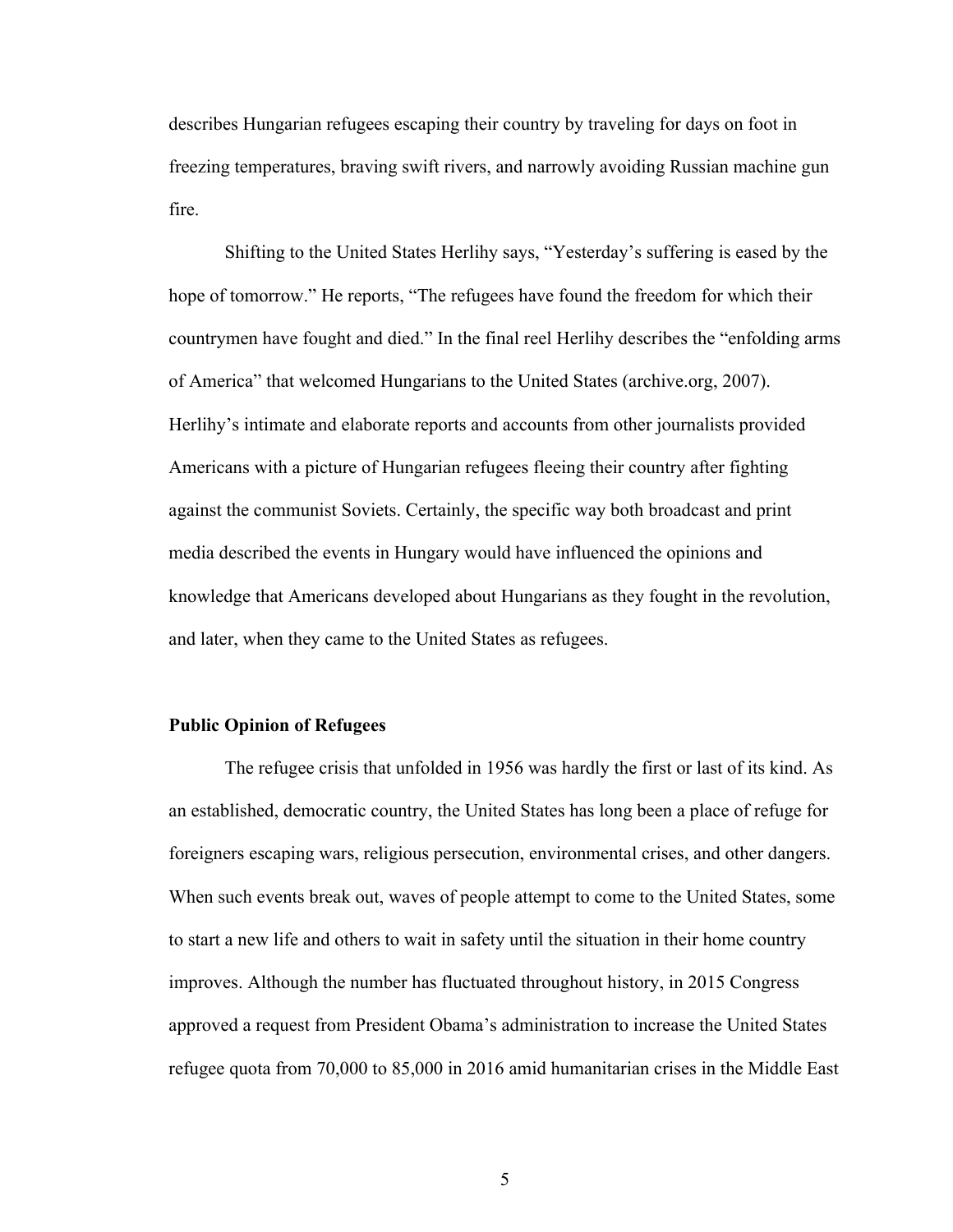(United States Department of State, Department of Homeland Security, and Department of Health and Human Services, 2015; Igielnik & Krogstad, 2017). Between 1948 and 2015, approximately 4.5 million refugees were granted admission into the United States (Federation for American Immigration Reform, 2008; United States Department of State, 2015). Many Americans welcome such refugees and even assist them with finding jobs and housing. Others, however, view refugees as outsiders who take jobs, deplete public treasuries, and commit crimes.

Public opinion about an entire refugee group can affect how individual refugees are received when they arrive in the United States. Whether refugees are welcomed or spurned, when they arrive in a new country their initial experiences can affect the rest of their time in that country. For this reason, it is important to understand how public opinion of each refugee group is created. Public opinion about refugees is shaped by several factors, including prejudice, the employment rate, and similarities or differences between host country citizens and each refugee group's culture, majority religion, and ethnicity (Shamir & Shamir, 2000). Because the media help shape public opinion, researchers have studied the link between negative news coverage of refugees or immigrants and the challenges that they face in host countries. When the media skew an issue in a xenophobic or welcoming direction, the government officials that the slant favors gain the power to make and change laws, a process that applies to the Holocaust as well as 2015 Syrian refugee crisis (Entman, 2007).

Ending over a decade before the Hungarian Revolution, another crisis that sparked international attention from the media was the Holocaust. Although over 200,000 Jewish refugees settled in the United States between 1933 and 1945, they were not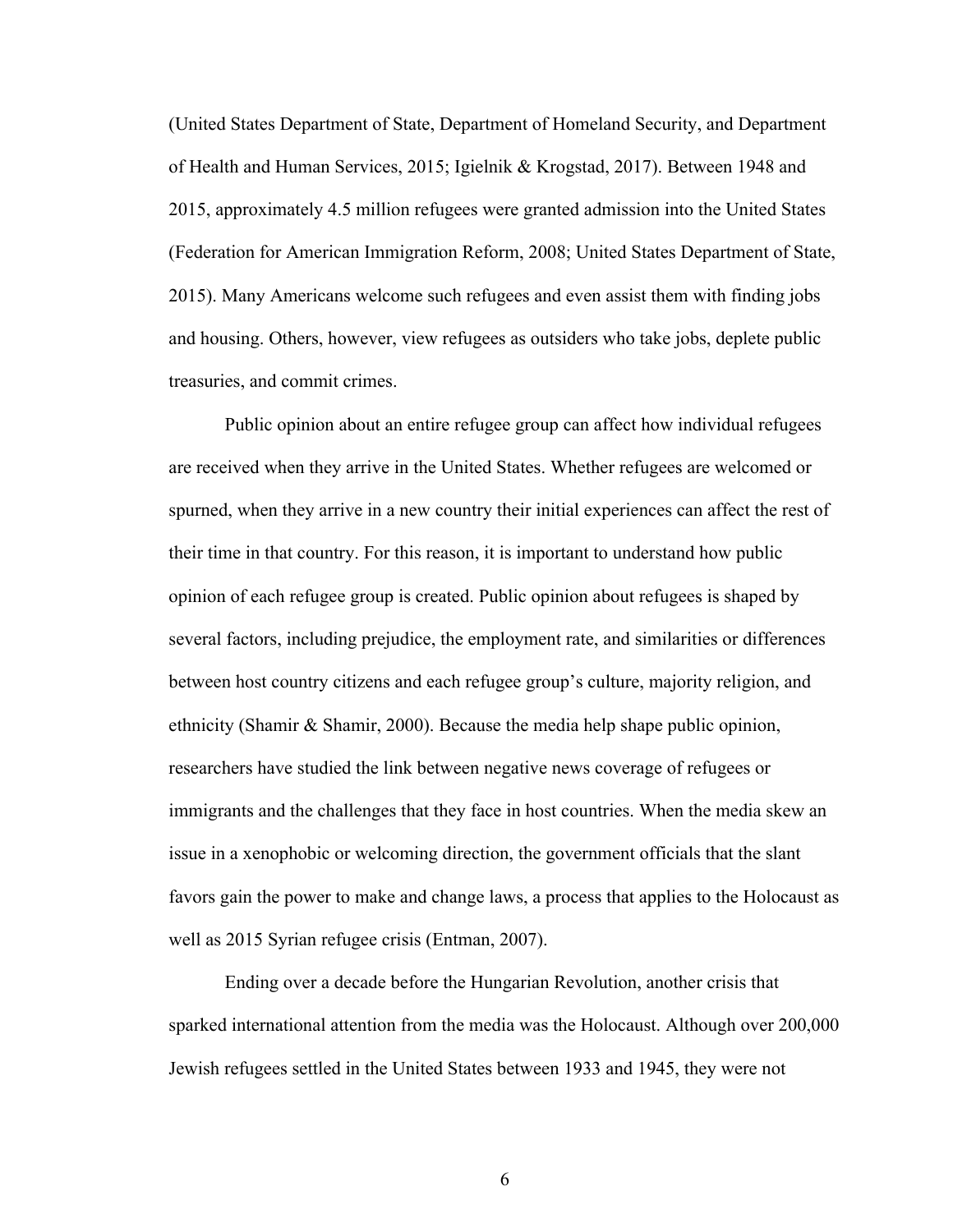always welcomed by American citizens or the government (United States Holocaust Memorial Museum, 2017). At the beginning of the Holocaust, visa policies for refugees were restricted in the United States due to the State Department assertions that Nazi spies could enter the country by claiming to be refugees. The rules were so strict that in 1939, the *SS. St. Louis*, a ship carrying over 900 Jewish refugees, was denied entry in Havana and then again in Miami by the State Department and President Roosevelt because the United States had already reached its refugee quota for the year (United States Holocaust Memorial Museum, 2017). Although journalists reported on the matter sympathetically, none suggested that the refugees should be allowed to disembark in the United States (United States Holocaust Memorial Museum, 2017). Mirroring the attitude established by the media, an earlier 1938 poll found that Americans felt bad for the Jews in Nazi Germany, but 67% believed that political refugees should be kept out of the United States due to the conditions the country was already facing, and 18% felt that refugees should be allowed in based on existing immigration quotas, but that the quotas should not be increased to accommodate additional refugees (Gallup & Robinson, 1938). As a result, the *S.S. St. Louis* returned to Europe. Although some of the refugees were able to escape to the United Kingdom, more than 250 of the *S.S. St*. *Louis*'s passengers did not survive the Holocaust (Ogilvie & Miller, 2006).

A more recent crisis began in 2011, when Syrians were forced to flee their homeland to escape civil war sparked by various violent parties including Muslim extremists. Again public opinion of refugees caused difficulties as the Syrians tried to settle into safer countries. In Germany, refugees reported 1,031 attacks on their homes in 2015 and 800 attacks by October 2016. These attacks ranged from property damage to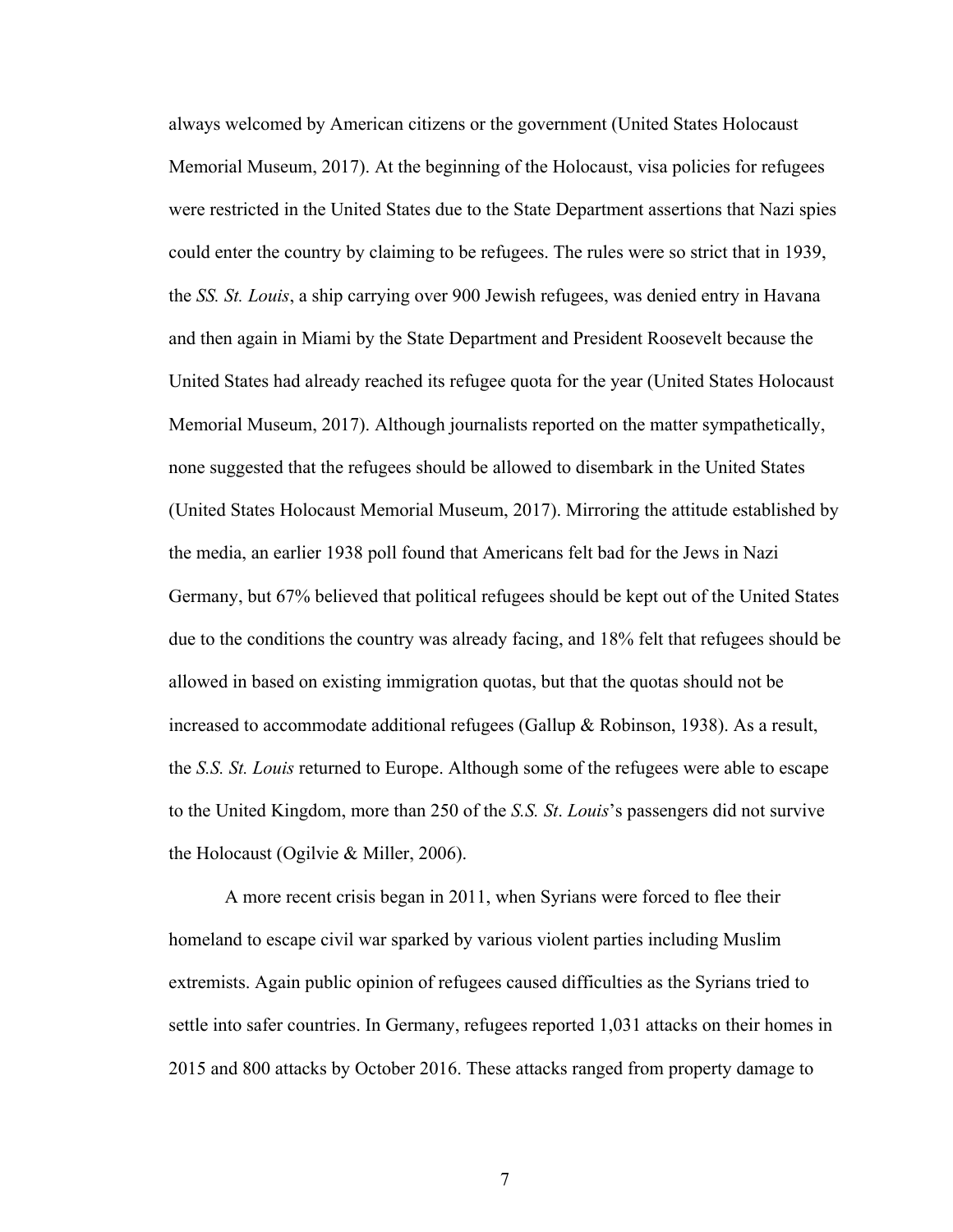arson. There were also 11 attempted murders of refugees in the first 10 months of 2016 ("800 Crimes Against Refugee Homes Reported This Year," 2016). In the United States, an increase in Islamophobia or the "unfounded hostility towards Islam . . . [resulting in] unfair discrimination against Muslim individuals and communities, and . . . the exclusion of Muslims from mainstream political and social affairs" (Conway, 1997, p. 4) affects not just refugees, but even life-long American citizens, who account for approximately 37% of Muslims in America (Pew Research Center, 2011). In 2015, hate crimes against Muslims increased 67% from the year before ("Latest hate crime statistics released," 2016).

While Syrian refugees were fleeing the violence and oppression in their homeland, the media focused on terrorist attacks committed by Muslim extremists in Syria instead of the plight of Syrian citizens. Americans began associating Syrians with terrorists because of their Muslim religion, and several conservative governors in the United States tried to keep Syrian refugees out of their states (Fantz & Brumfield, 2015). The news slanted against Muslims because they practice the same religion as the Middle Eastern terrorists, and leading conservative state governors could make these statements and decisions with little resistance from citizens. Corresponding with the slant of the news, a 2015 Gallup found that only 37% of Americans supported the plan to allow 10,000 Syrian refugees into America (Jones, 2015). Further research about how the media frame specific political and social crises could increase our understanding of the factors that affect refugees' opportunities to assimilate, get jobs, make friends, and even avoid persecution.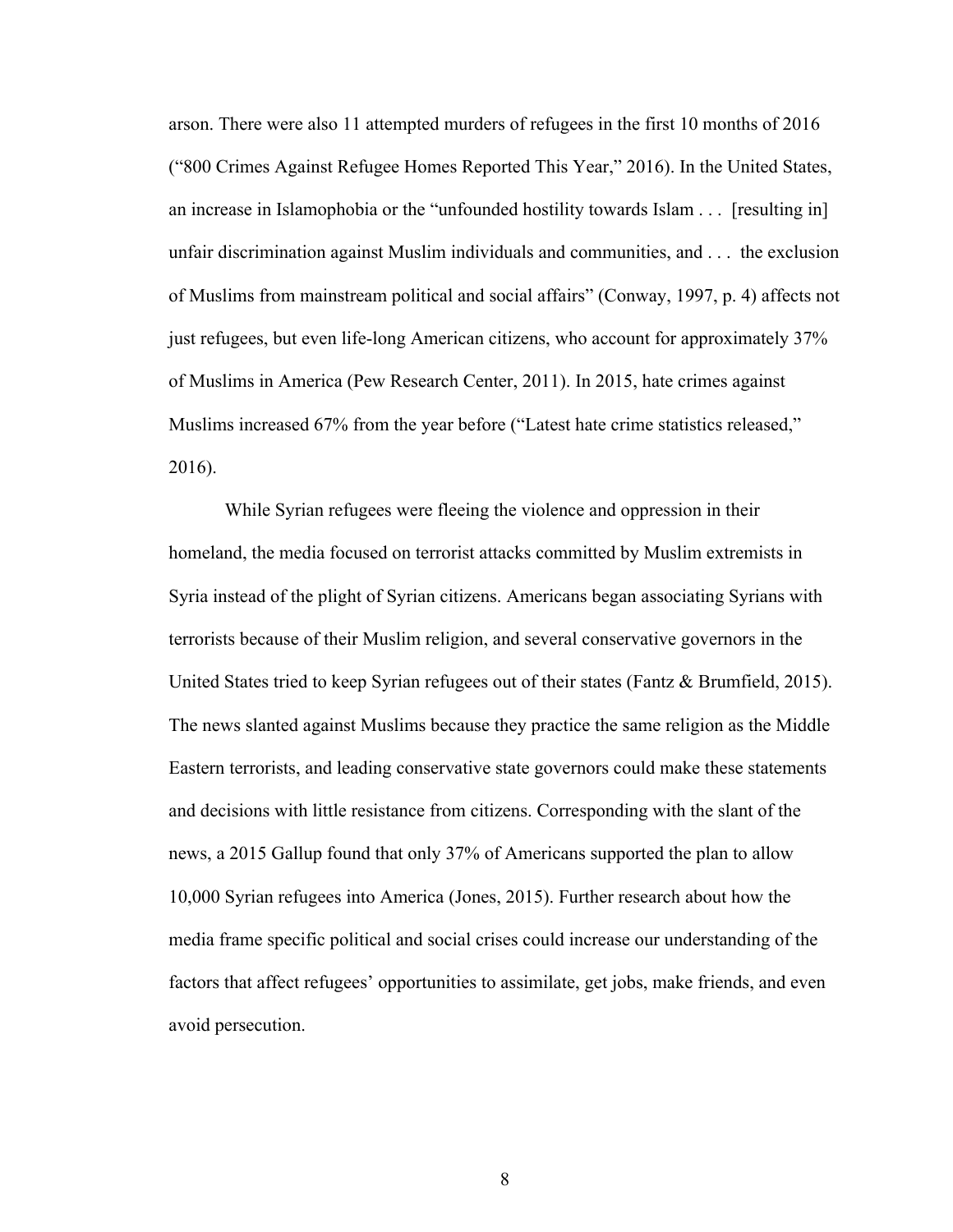#### **Framing Research**

Recognized as the first person to study frame analysis, Goffman (1974) explored how people comprehend specific topics based on the way information about the topic is communicated to them. Researchers eventually began narrowing their study of media framing to examine its effect on public opinion. To understand how frames in the media work, one must first recognize a basic premise of social cognition. In framing, the media focus on specific parts of a subject of communication, which increases the salience of that specific part of the communication act for the receiver or audience (Fiske & Taylor, 1991). When reporting a story, the media must first choose which stories to share – gatekeeping – then decide how much attention each story will receive – agenda setting (Kuypers, 1997). According to McCombs, Shaw, and Weaver (1997), media framing is an extension of agenda setting: beyond simply providing consumers with topics to think about, media guide the ways that consumers form their opinions and judgments.

Many studies suggest that media framing of crises and other social problems affects not only how the public perceives and reacts to an event, but also how the public forms attitudes and judgments (De Vreese, 2005; Brinson & Stohl, 2012). For example, in *Framing Muslims*, a book about the way news reports spread and sustain stereotypes about Muslims, Morey and Yaqin (2011) found that uses of negative Muslim stereotypes by the media increased after the September 11 terror attacks. Morey and Yaqin suggested that the negative framing led to protests against Muslims, such as Pastor Terry Jones' 2010 plan to burn copies of the Quran publicly. In addition, Morey and Yaqin posited that the media's framing of Muslims as the "other" also caused a greater divide between Muslims and non-Muslims in general. In a book about how the media frame domestic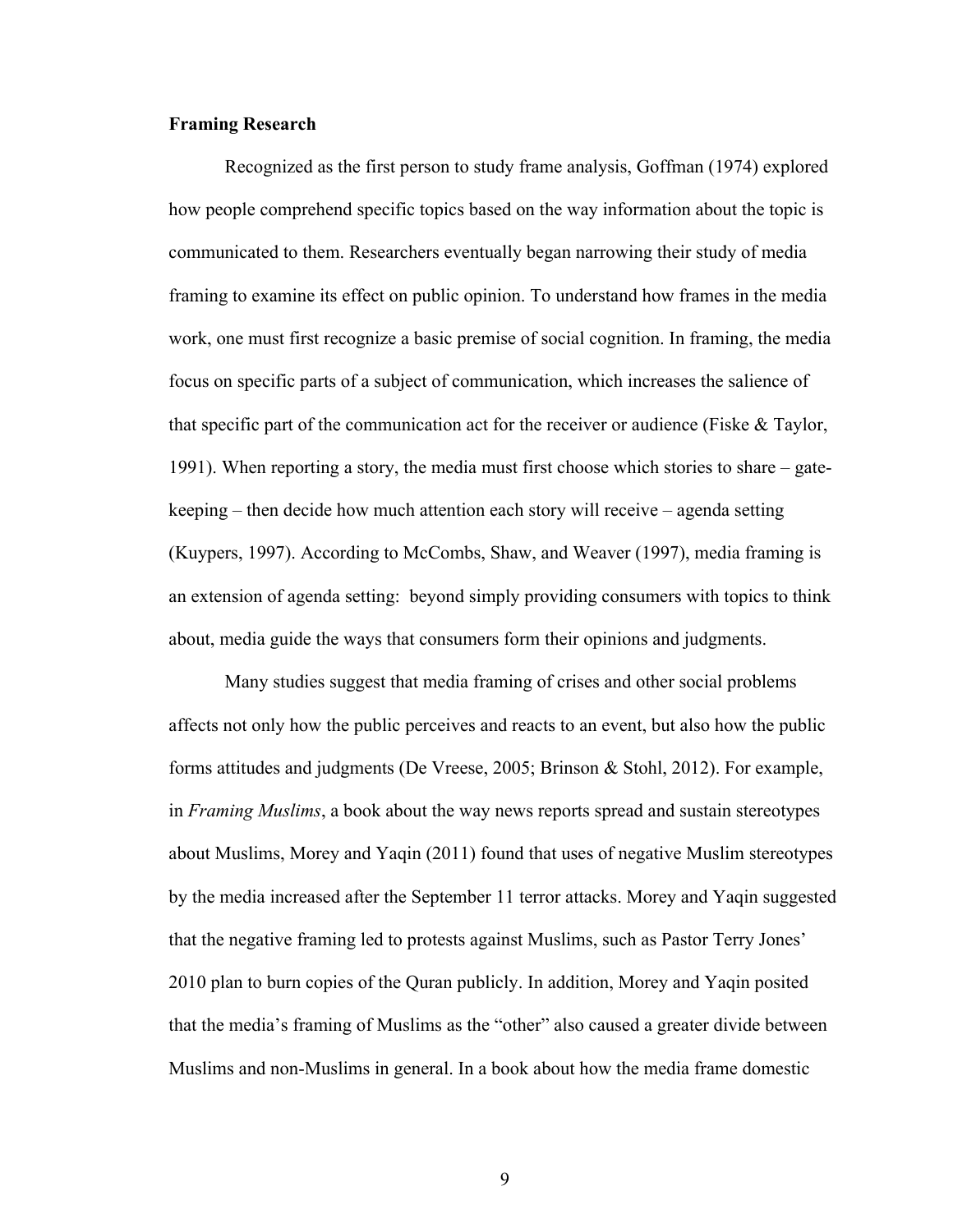abuse and other social problems, Berns (2004) explained that news and entertainment media consistently "frame domestic violence as a problem about the victim" and therefore "fail to expose the role of the abuser and society" by focusing on the actions or inactions of the victim (p. 176). Berns suggested that the way the media frame victims does not allow the public to understand domestic violence fully, and therefore inhibits prevention. Riles et al. (2015) conducted an experiment to determine how framing of cancer patients by online news outlets affected readers' opinions about the patients. The authors found that while cancer or message type did not affect the way readers thought about a cancer patient, inclusion of information about whether or not the patient could have prevented his or her cancer significantly influenced how audiences thought about the patient.

In a study on the effects of competing frames on public opinion, Chong and Druckman (2007) acknowledge that audiences constantly deal with messages from opposing opinion leaders that are meant to sway public opinion. De Vreese (2005) also specifies that the consequences of frames happen at both individual and societal levels. Immediate effects occur when individuals' attitudes or beliefs are changed or reinforced based on the way news is framed. Over time, though, the effects on individuals can develop into societal effects, which can affect major processes including "political socialization, decision-making, and collective actions" (p. 52). At both individual and societal levels, then, framing can also affect public opinion of refugees.

#### **Media Framing and Public Opinion of Hungarian Refugees**

In 1956 and 1957, the main way that people outside of Hungary received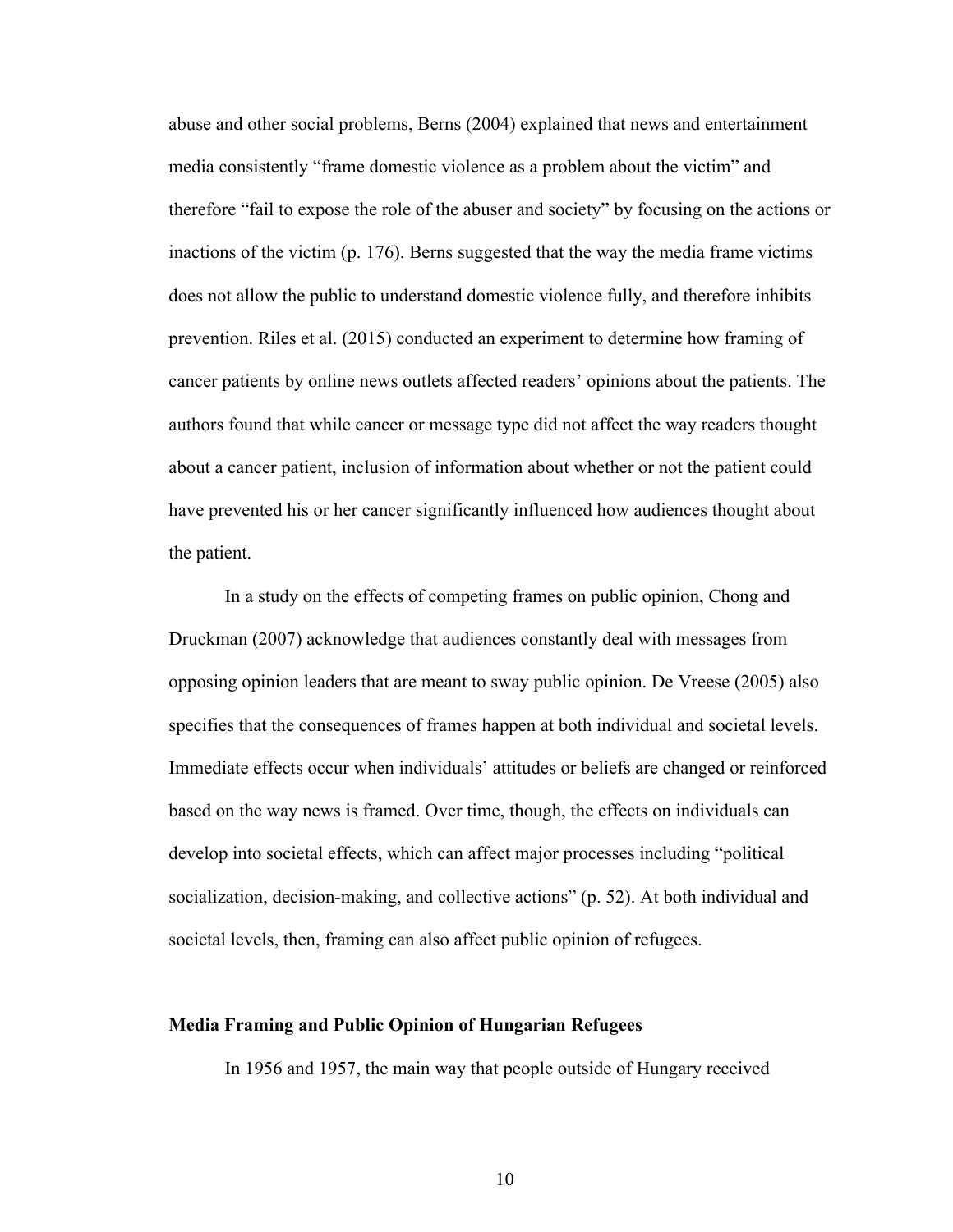information about the revolution was through news media. Because Hungarians were restricted on what they were able to say about their communist rulers, news agencies outside of Hungary relied primarily on reports coming from refugees. Therefore, Americans were learning about the refugees primarily from stories told by news media, and the way they framed the stories inevitably influenced public opinion about Hungarian refugees.

Shortly after the Hungarian Revolution in October 1956, a Gallup poll reported that 50% of Americans would be willing to house a Hungarian refugee (Gallup, 1972). The approval rate was high compared with polls that asked similar questions about other refugee groups. For example, a 1939 Gallup poll found that only 27% of Americans supported the government's plan to ask Americans to house refugee children from Germany (Gallup, 1972). A CBS News/New York Times poll in 1994 found that only 15% of Americans approved of letting Cuban refugees enter the United States (CBS News, 1994).

The positive public opinion about Hungarian refugees coming to the United States meant that Americans would support Hungarian refugees in various ways. Churches and other organizations around the country helped Hungarians find homes and jobs. Private companies voluntarily went to Camp Kilmer, the processing center for the Hungarian refugees, to interview people for jobs as they arrived ("Job Help for Refugees," 1956). Some universities waived fees and long admission processes for college students. Overall, Hungarian refugees were welcomed and encouraged to consider America their new home.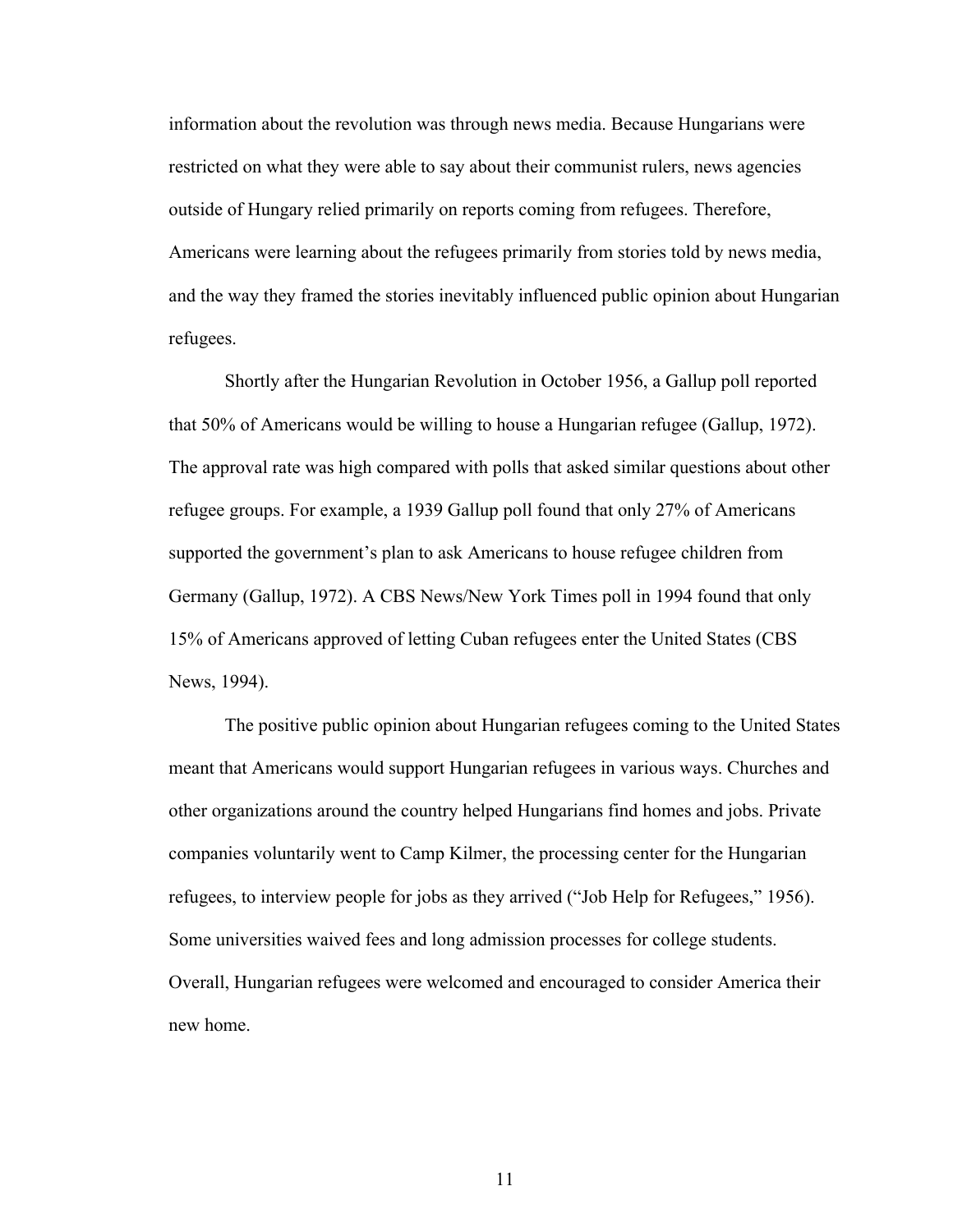It is important to distinguish refugees from immigrants. People in both categories may face similar situations when moving to a new country, but the United Nations High Commissioner for Refugees (1951) defined a refugee as:

any person who, owing to well-founded fear of persecution for reasons of race, religion, nationality, membership of a particular social group or political opinion, is outside the country of his nationality and is unable or, owing to such fear, is unwilling to avail himself of the protection of that country; or who, not having a nationality and being outside the country of his former habitual residence as a result of such events, is unable or, owing to such fear, is unwilling to return to it.

(p. 6)

On the other hand, an immigrant is a foreign-born individual who is legally or illegally residing in a country. This distinction will be important in the analysis section once it is determined whether the media framed Hungarians primarily as refugees or as immigrants because refugees are typically seen as victims in need of support, while immigrants typically receive less sympathy in the country to which they choose to relocate (Conner, 2016).

#### **Method**

When frame analysis initially became popular, it encountered an abundance of criticism because of its disparate uses across disciplines. In an article aimed at clarifying the use of frame analysis specifically in the communication field, Entman (1993) defined frame analysis as "a way to describe the power of a communication text." He went on the explain, "Analysis of frames illuminates the precise way in which influence over a human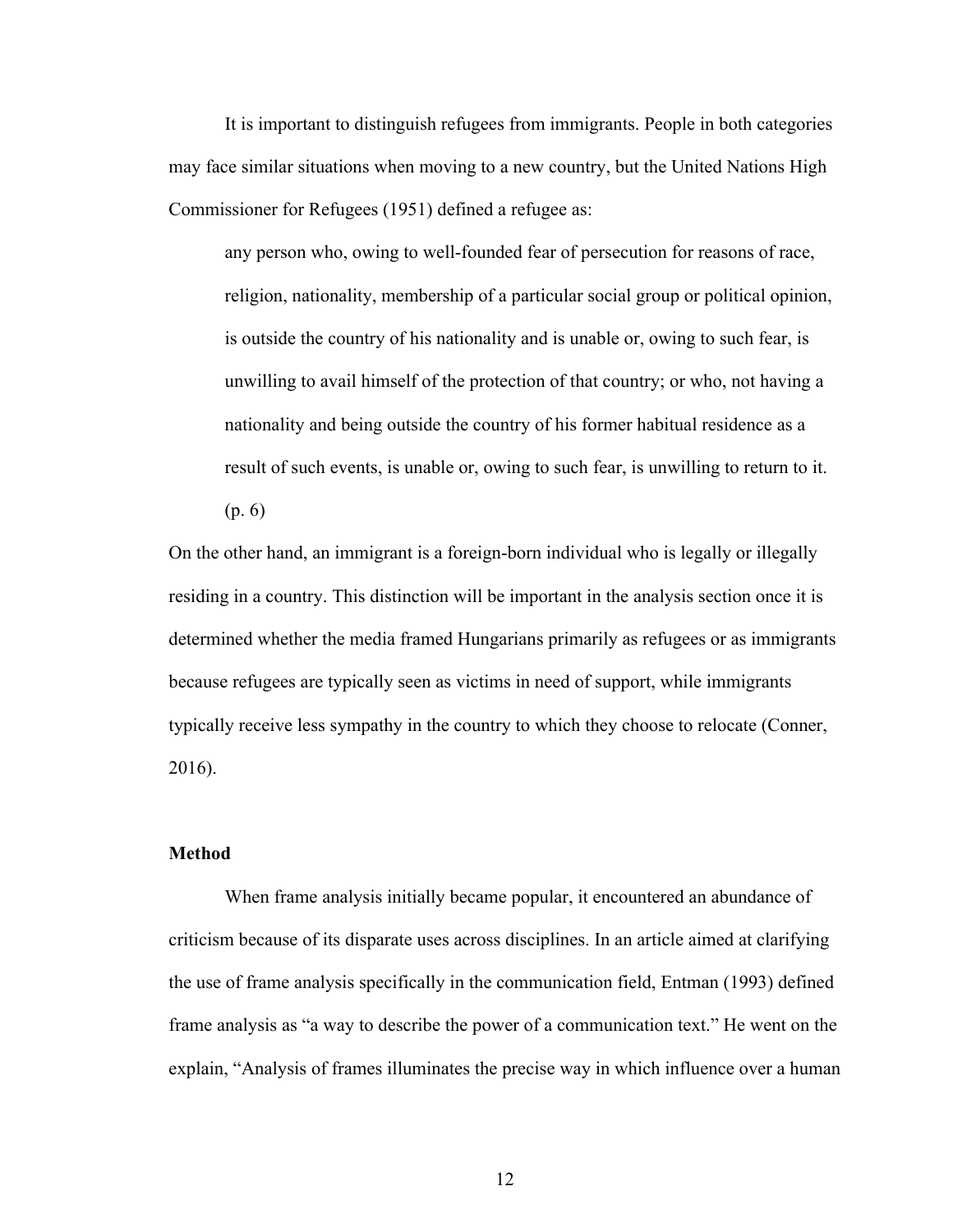consciousness is exerted by the transfer (or communication) of information from one location – such as a speech, utterance, news report, or novel – to that consciousness" (p. 51).

This thesis uses frame analysis to determine how news reports in the United States from November 1956 to December 1957 portrayed Hungarian refugees. This time frame was chosen because the Hungarian Revolution started at the end of October 1956, so by the beginning of November, Hungarian refugees were fleeing to Austria and Yugoslavia. December 1957 was the last officially active month of the United States Refugee Relief Act, which was put in place as an emergency action so that the United States could accept Hungarian refugees over the standard yearly quota. This research identified the attributes and values found within the most popular American news outlets of the time period. Attributes were defined as nouns, adjectives, and verbs that described who the refugees were, what they were doing, and what was happening to them. Values were defined as broader, overarching messages that journalists reported. The goal of the research was to answer the following questions:

RQ1: What attributes and values were included in American news reports about Hungarian refugees in from October 1956 to December 1957?

RQ2: If the attributes and values used by the media were overwhelmingly positive or negative, do they match the public opinion of Hungarian refugees?

Three frame analyses were conducted on popular 1950s news outlets: daily AP and UP wire service reports, three weekly magazines, and the prestige newspaper, *The New York Times*. Using these three types of sources provided a triangulation of data and ensured that the study included the main sources that people were getting their news from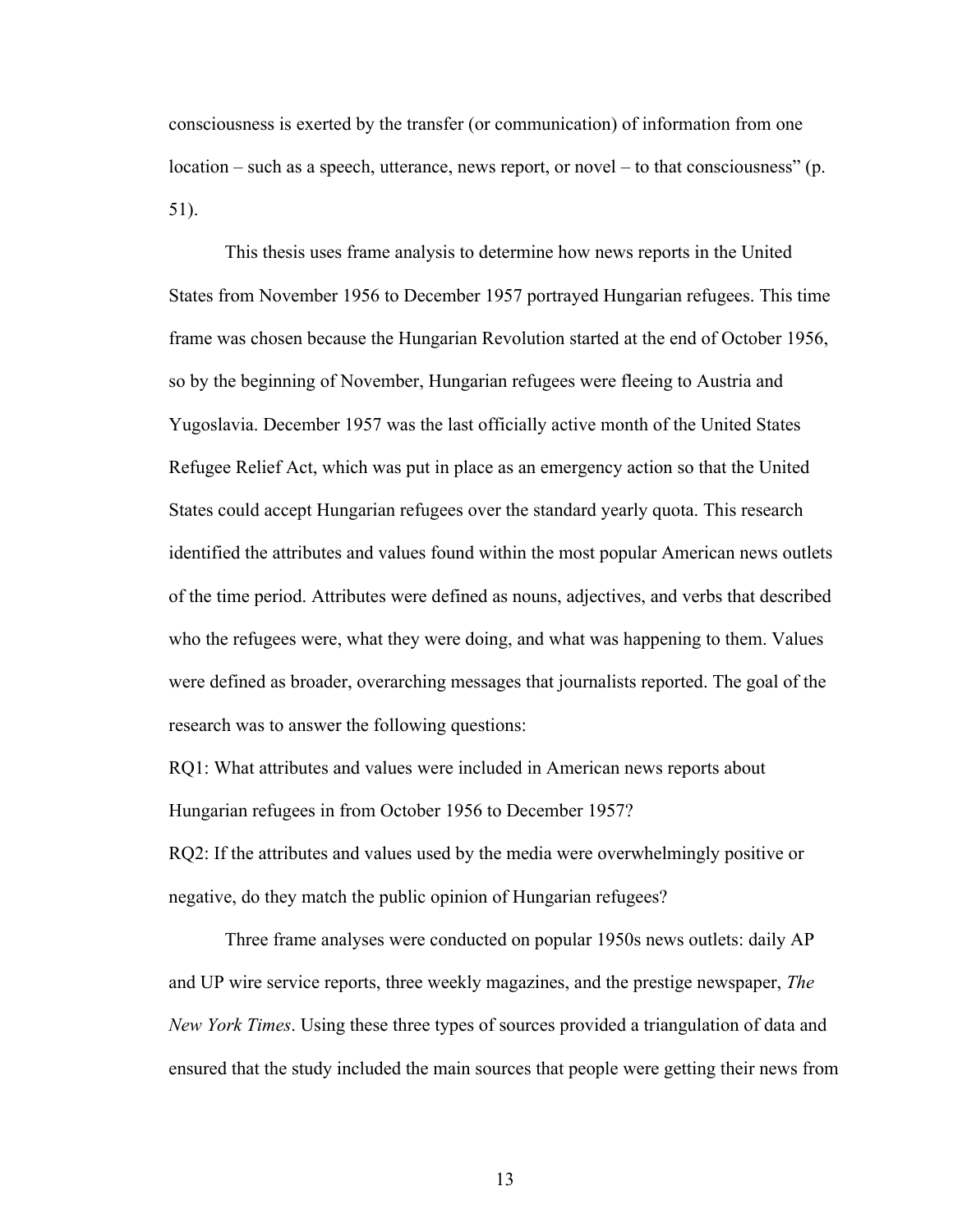during and after the Hungarian Revolution. According to Flick (2004), "triangulation of data combines data drawn from different sources and at different times in different places or from different people," and serves to increase the validity (p. 178).

Each article was inspected for attributes and values given to Hungarians either directly or indirectly. An inductive approach was used to identify the attributes in the articles. As the articles were examined, every new attribute was added to the codebook. Values previously used in framing research by Price and Tewksbury (1997) and Valkenburg et al. (1999) were adapted and expanded upon to fit the articles about Hungarian refugees. For example, Price and Tewksbury studied personalization economic frames in their research and Valkenburg et al. studied frames of conflict and responsibility. Their frames were adapted for this thesis and became frames of character, economic impact, support, and responsibility, for which all of the articles were coded. Attributes and values were listed as they were found and organized by similarities and frequency.

Based on frequency, this thesis discusses the top 20% of attributes and top five values used by each news outlet. The top 20% of attributes were chosen for discussion because they were the attributes that readers encountered most often. With the exception of AP and *New York Times* articles, the attributes outside of the top 20% were used 8 times or less, so readers may not have noticed them. The top five values were chosen for discussion because there is a rapid decline in frequency after the fifth value in almost every news outlet. For example, in the *New York Times* the fifth value is used 21 times, but the sixth value is used only seven times.

Although 96% of American households had radios 55% of American households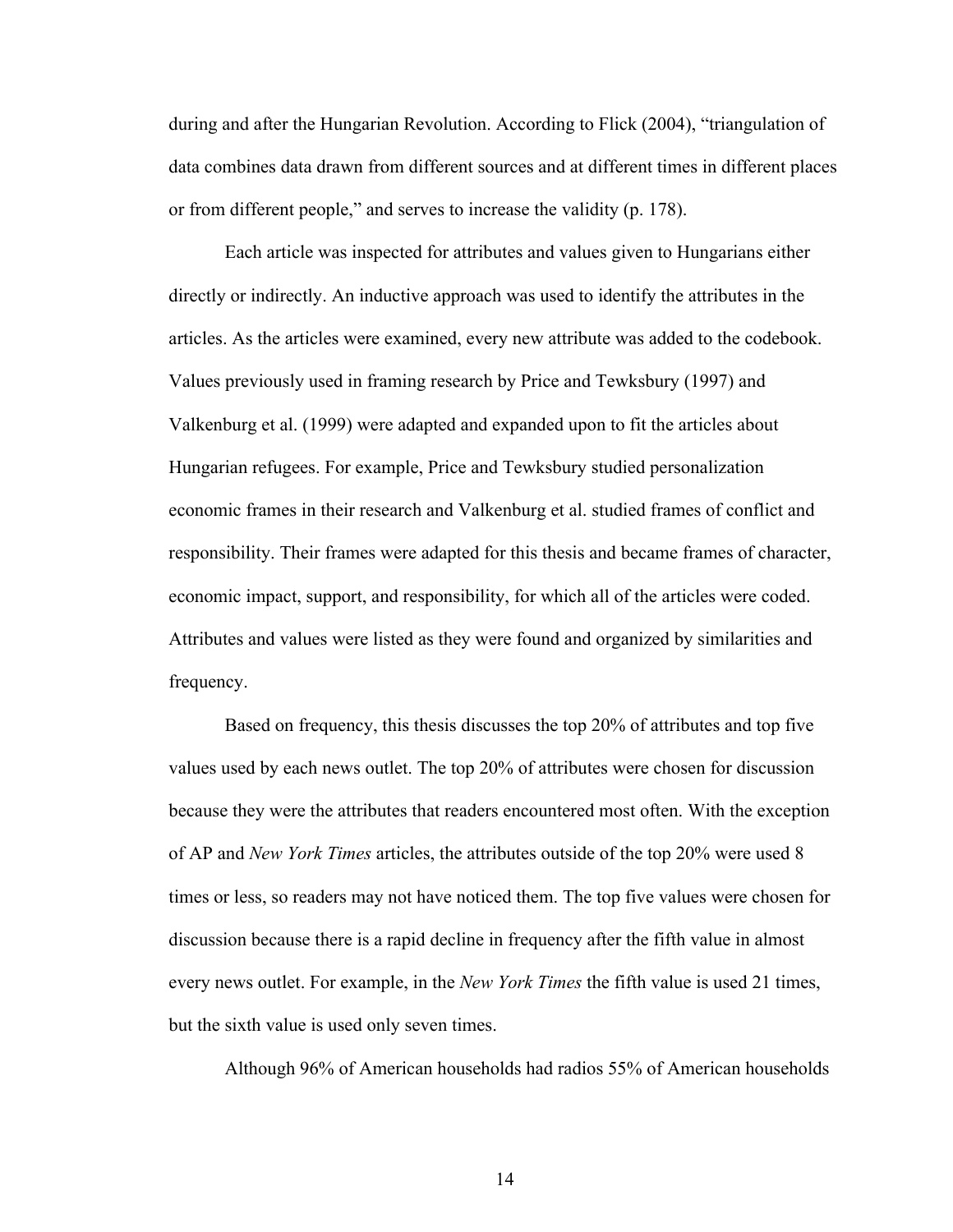had televisions by 1954, the majority of Americans still preferred to get their news from newspapers (Emery, Emery & Roberts, 2000; Baughman, 1993). Broadcast news was prevalent during the 1950s, but this study focused on print media because of the scarcity of radio and television news broadcasts available from the time period. Regarding radio, most of what is housed in libraries and archives around the country is in collections from specific journalists or reporters whose scripts have been donated. An indexed compilation of news radio broadcasts from entire networks, such as NBC, CBS, and MBS, does not exist. In 2013, the Library of Congress commissioned a task force to examine this problem. The task force recognized that a number of issues have prevented or destroyed past efforts to preserve historic radio recordings, including improper storage, natural disasters, and various copyright laws applied to historical recordings (loc.gov, 2013).

Similar problems affect historic television: Television news archives are incomplete, and existing archives include few television broadcasts about Hungarian refugees. For example, the archive of NBC has only one clip with sound and three without sound. Television collections that are complete and indexed by network do not go back to 1956. For example, holdings of Vanderbilt Television New Archive date back only to 1968.

#### **Sample**

Articles were included for analysis if they included the terms "Hungarian(s)" and "refugee(s)" or "immigrant(s)" in the title or body, and were published in 1956 or 1957. In total, 713 articles were included in the sample: 407 from wire services, 106 from news magazines, and 200 from the *New York Times.* Prior to being sorted and categorized by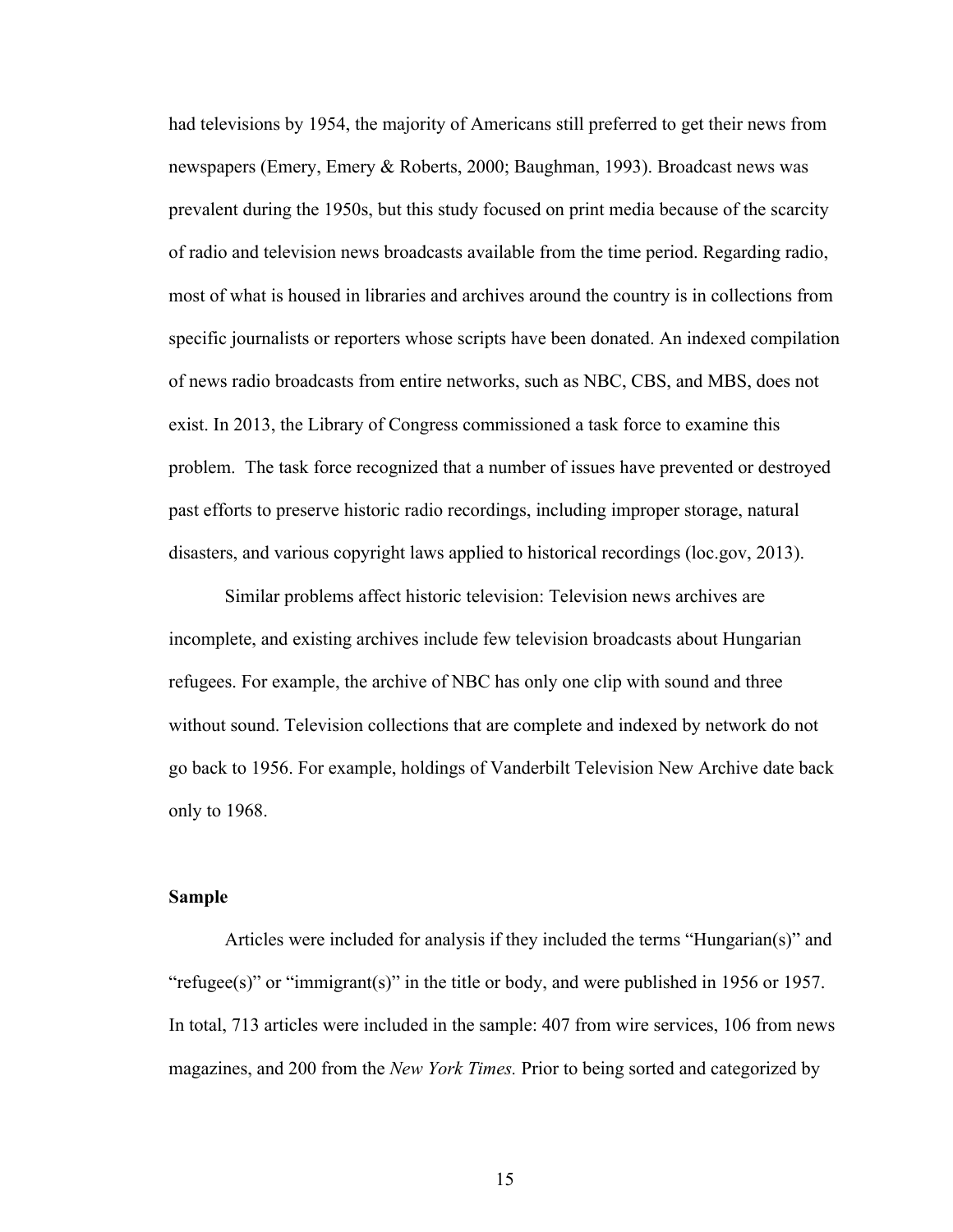similarity and frequency, 300 AP articles contained 1759 attributes and 435 value frames, and 107 UP articles had 561 attributes and 157 values. Thirty-one *US News and World Report* articles contained 327 attributes and 38 value frames, 40 *Time* articles contained 180 attributes and 79 value frames, and 35 *Newsweek* articles contained 260 attributes and 76 value frames. Two hundred *New York Times* articles contained 1245 attributes and ten value frames used 339 times.

#### **Findings**

This study found that news media consistently reported on Hungarian refugees in a positive and sympathetic tone. The wires services, news magazines, and the *New York Times* used similar attributes and values to described refugees primarily as oppressed victims of communism who were similar to Americans. Regardless of the news outlets' article lengths and style of writing, they all published stories about the refugees' abilities to assimilate and work hard in the United States after struggling to flee dangerous oppression. These descriptions coincide with the positive public opinion that the majority of Americans had of the Hungarian refugees.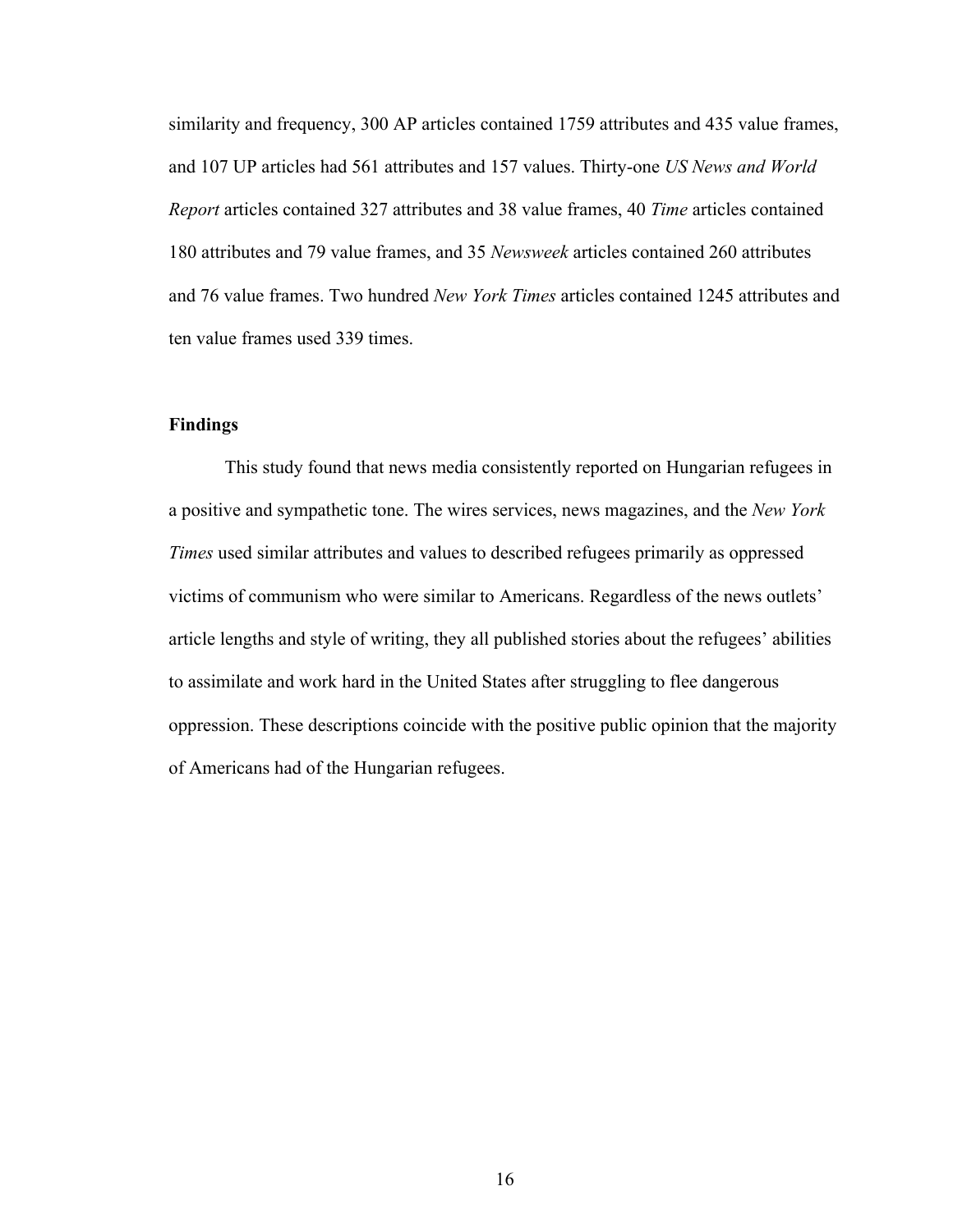#### CHAPTER II

#### ASSOCIATED PRESS AND UNITED PRESS COVERAGE

In the 1950s, most American adults read daily newspapers (Mickelson, 1957). Dailies around the country ran articles from Associated Press (AP) and United Press (UP) wire services in order to share the latest national and international news with readers. Begun in 1848, AP was the oldest and largest wire service in the United States by the 1950s (Erwin, 1953). By 1956, AP had already shown its commitment to reporting from behind the Iron Curtain, even if it meant danger for the journalists. For example, in 1951 William N. Oatis, AP journalist and chief of bureau for the wire service in Czechoslovakia, was arrested, accused of being a spy for the United States, and he was jailed until 1953 (Oatis,1953). Aware of the dangers, the service continued to publish extensively about the Cold War. By 1960, AP served approximately 3,500 United States news agencies.

UP was AP's primary competitor, and even though UP trailed AP in circulation numbers, it still reported thoroughly on the Hungarian Revolution, in part due to having an active bureau chief, Henry Shapiro, in the Soviet Union during the 1950s (Emery, Emery & Roberts, 2000). Shapiro and other reporters in the U.S.S.R. were able to provide the UP wire service with reports of the revolution and its aftermath. UP reached its peak circulation in the 1950s, prior to being sold to the Hearst Corporation in 1958 (Krebs, 1982). When the Hearst corporation bought UP in 1958, the wire service merged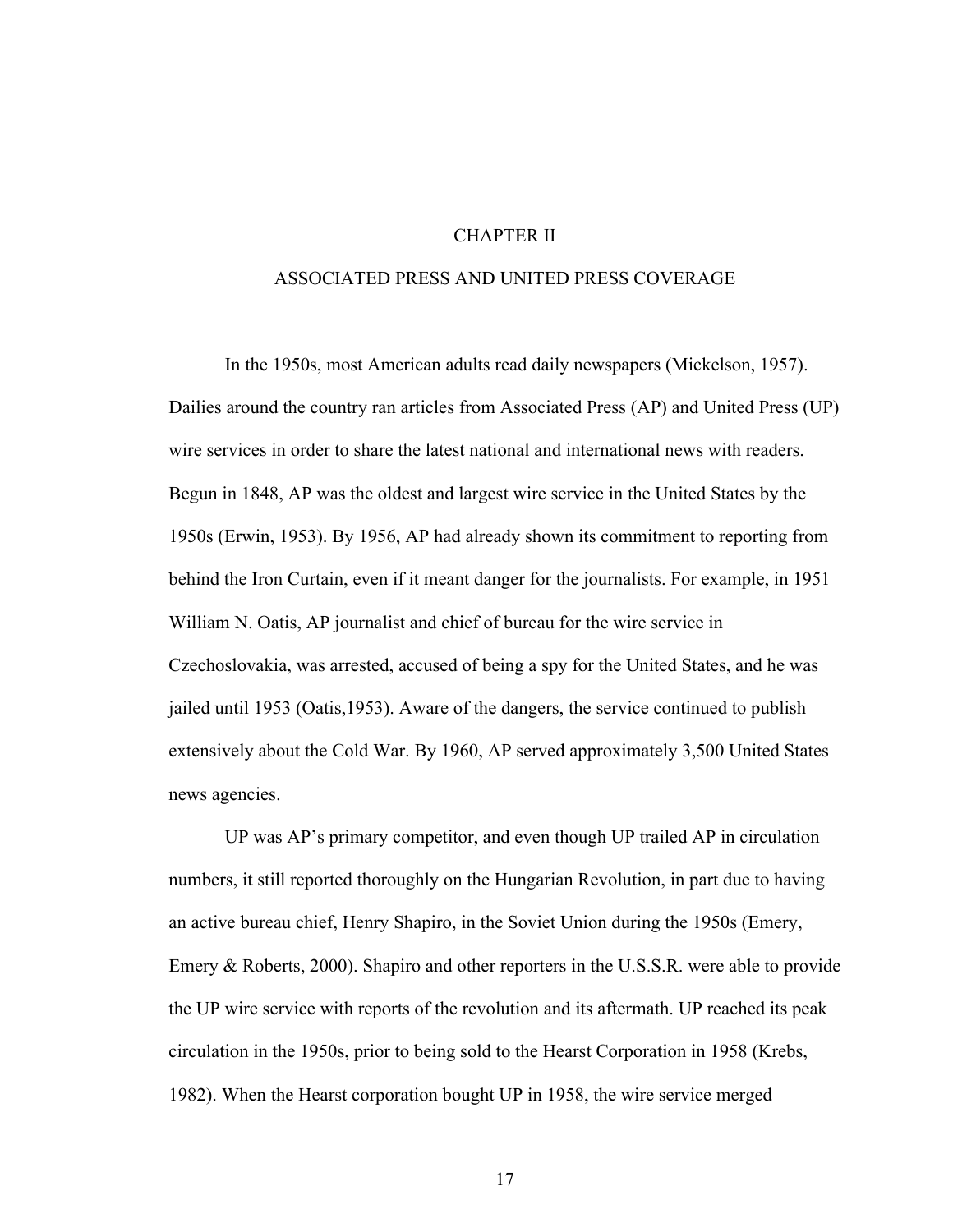with the International News Service and competed with AP until the 1980s (Emery, Emery & Roberts, 2000).

This chapter examines the presence and frequency of attributes and values found in AP and UP articles published in the United States. Three regional newspapers were chosen for this purpose: Louisville, Kentucky's *The Courier-Journal* (Southeast), Cedar Rapids, Iowa's *Cedar Rapids Gazette* (Midwest), and Eugene, Oregon's *Eugene Register Guard* (West). Taken together, wire service articles from these newspapers provide a comprehensive look at what many Americans read about Hungarian refugees from November 1956 to December 1957.

The large number of short AP and UP articles provided readers with a broad array of stories to attract a broad array of readers. This chapter will show that AP and UP attribute frames fall into four distinct categories: refugees as typical people, victims in need of help, refugees in America, and refugees who escaped. Each article also used at least one broader value frame, which exposed readers to information about the support being given to refugees, the economic impact of refugees, and the positive character of individual refugees.

#### Attributes

After being sorted and organized by frequency, the AP articles yielded 133 unique attributes used a total of 2012 times and the UP articles yielded 103 unique attributes used a total of 613 times. This chapter discusses the 20% most frequently used attributes. (For a complete table of attributes, see Appendix A). Tables 2.1 and 2.2 illustrate the similarity between AP and UP articles. There are more articles from AP, and some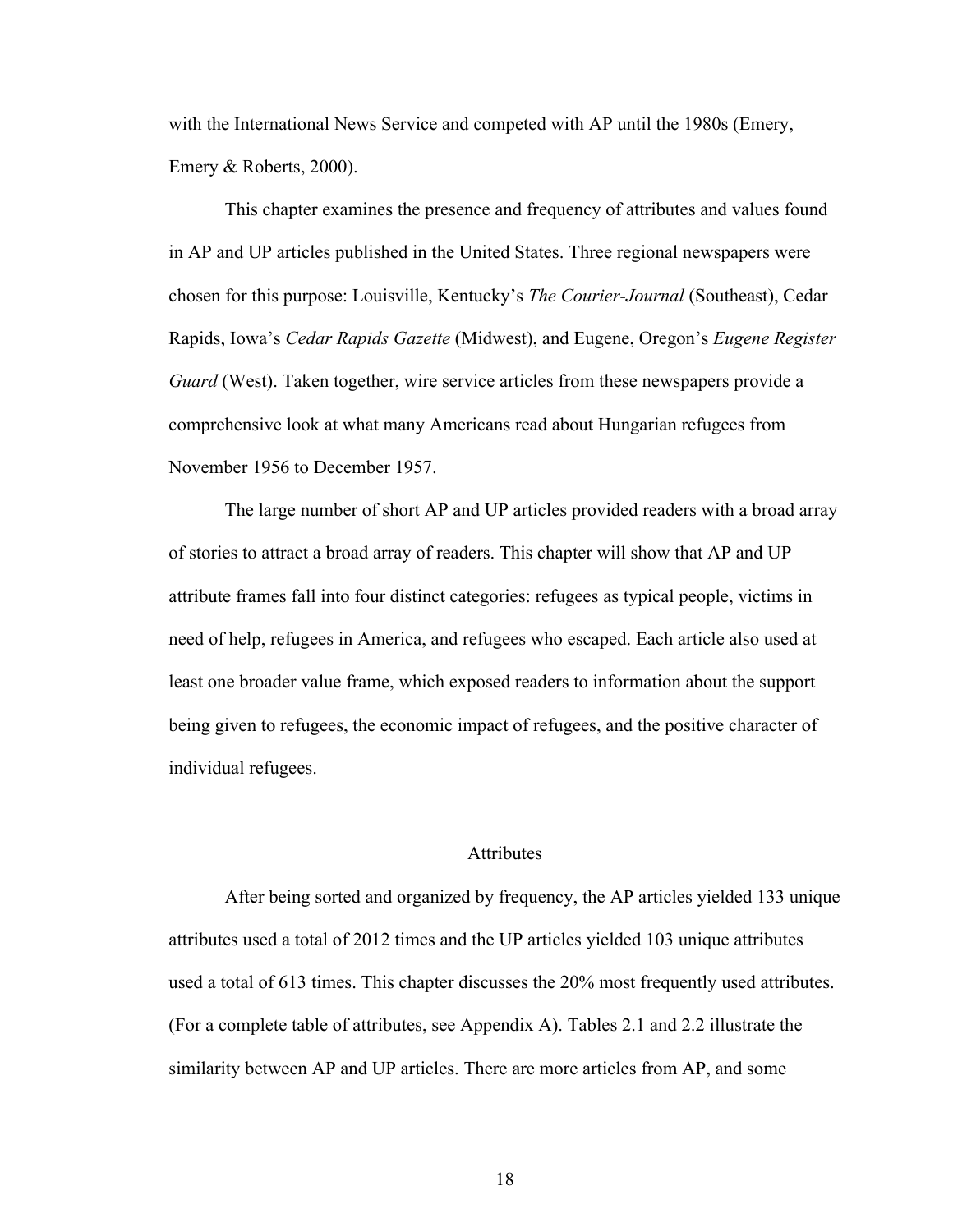attributes fell within the top 20% in the AP table that were not included in the smaller 20% UP table. Both wire services covered the same stories and used similar attributes to describe the Hungarian refugees. AP and UP provided newspaper readers with a cohesive and consistent view of the refugees.

Because the wire services used similar methods to describe Hungarian refugees, the rest of this chapter combines the attributes they used. This method is fitting because each newspaper examined used both AP and UP wire service articles, so readers would have read articles from both services.

Table 2.1

| Frequency of Top 20% Associated Press Attributes |  |
|--------------------------------------------------|--|
|--------------------------------------------------|--|

| Attribute                            | Frequency |
|--------------------------------------|-----------|
| Received Help and Supplies           | 134       |
| Youth                                | 128       |
| Relational                           | 122       |
| Struggle to get into Austria         | 112       |
| Jobs                                 | 86        |
| Ages                                 | 85        |
| Supported by a Government Official   | 67        |
| Fled                                 | 66        |
| Assimilating/Learned English         | 62        |
| Arrived by Ship or Air to the US     | 54        |
| Victims of Soviet Oppression         | 50        |
| Adult/Men/Women                      | 46        |
| Number to Austria                    | 46        |
| Accepted to the US (General)         | 45        |
| Problem/Need                         | 45        |
| Welcomed                             | 42        |
| Accepted to Other Countries          | 41        |
| Procedures/Processes                 | 41        |
| Student                              | 36        |
| Feared for Family Still in Hungary   | 33        |
| Shot by Soviets/Hungarian police     | 32        |
| Found/Sought Freedom/Safety/Haven    | 31        |
| Escapees                             | 27        |
| Positive Emotion (Cheerful, Excited, |           |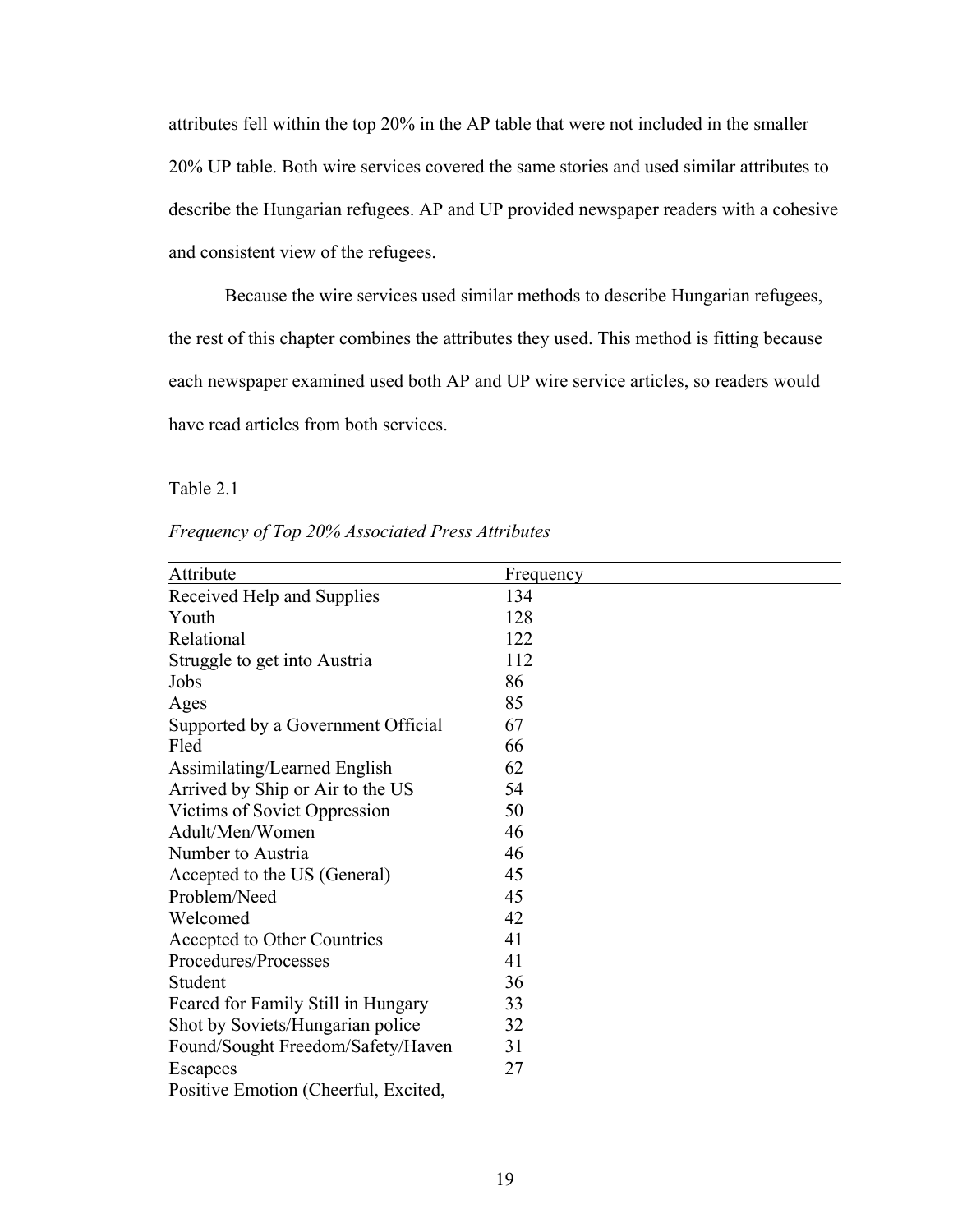| Hopeful, Joyful, Merry, No Weeping |    |
|------------------------------------|----|
| and Wailing, Smiling)              | 26 |
| Participated in the Revolution     | 24 |
| Unhappy with their circumstances   | 22 |
| Conditions in Hungary (negative)   | 21 |

#### Table 2.2

*Frequency of Top 20% United Press Attributes*

| Attribute                              | Frequency |
|----------------------------------------|-----------|
| Received Help and Supplies             | 50        |
| Relational                             | 44        |
| Jobs                                   | 35        |
| Youth                                  | 34        |
| Supported by a Government Official     | 21        |
| Problem/Need                           | 20        |
| Adult/Men/Women                        | 19        |
| Struggle to get into Austria           | 19        |
| Ages                                   | 17        |
| Assimilating/Learned English           | 17        |
| Fled                                   | 15        |
| Procedures/Processes                   | 13        |
| Welcomed                               | 13        |
| Arrived by Ship or Air to the US       | 11        |
| Accepted to the US (General)           | 10        |
| Found/Sought Freedom/Safety/Haven      | 10        |
| Number to Austria                      | 10        |
| Positive Emotion (Cheerful, Happy,     |           |
| Hopeful, Joyful, Laughing, Optimistic) | 10        |
| Shot by Soviets/Hungarian police       | 10        |
| Conditions in Hungary (negative)       | 9         |

#### **Refugees as typical people**

AP and UP articles described the Hungarian refugees in a way that evoked images of real people as readers learned about the crisis in Hungary and the need for help. Americans could relate to this articles. The wire services often provided specific ages or age ranges of the refugees, in addition to nouns such as "child," "youth," "boy," "girl,"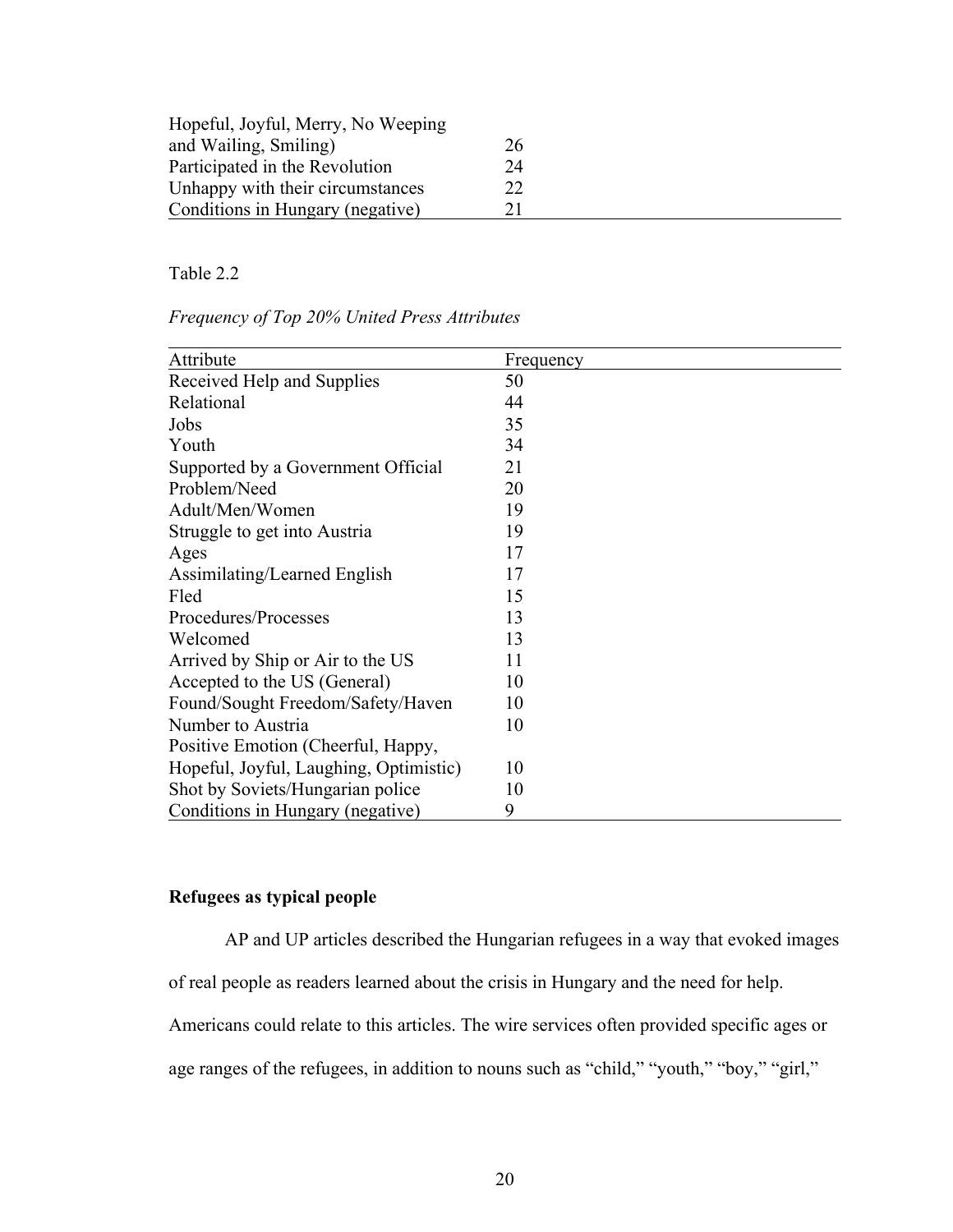"adult," "man," and "woman." Although articles frequently included these attributes, more stories described young refugees than adults, even though the majority of Hungarian refugees were middle aged men (Coriden, 1996). This emphasis gave readers an image of children who needed help.

For example, one article reported at length on a teenager confined to a wheelchair who participated in the revolution by handing out flyers. When the Soviets returned and the boy's parents found out he was in danger of being imprisoned or deported, they packed up a few of their belongings and escaped Hungary with the boy and his sister. They pushed the teenager in his wheelchair for miles "through woods and across ditches" to reach safety in Austria. The United States accepted the family as refugees, and the article described the boy's father carrying him down the stairs of the airplane ("What Price Freedom," 1956, p. 2). It was clear that young refugees like this boy were in the care of family members. The families of young people who participated in the revolution were often willing to pack up with short notice and leave their lives behind in order to make sure their sons and daughters were safe. In fact, AP and UP articles used the attribute "orphan" only one time during the time frame studied to describe Hungarian refugees.

AP and UP commonly used relational terms to described the refugees within family structures. Whether reading about families being reunited after reaching safety or families who escaped Hungary together, readers often learned about refugees in terms of their place within family units. The descriptions in AP articles included "mother," "father," "brother," and "sister," but did not describe family members outside of immediate family. In addition, UP described a refugee as a "grandmother" once. Other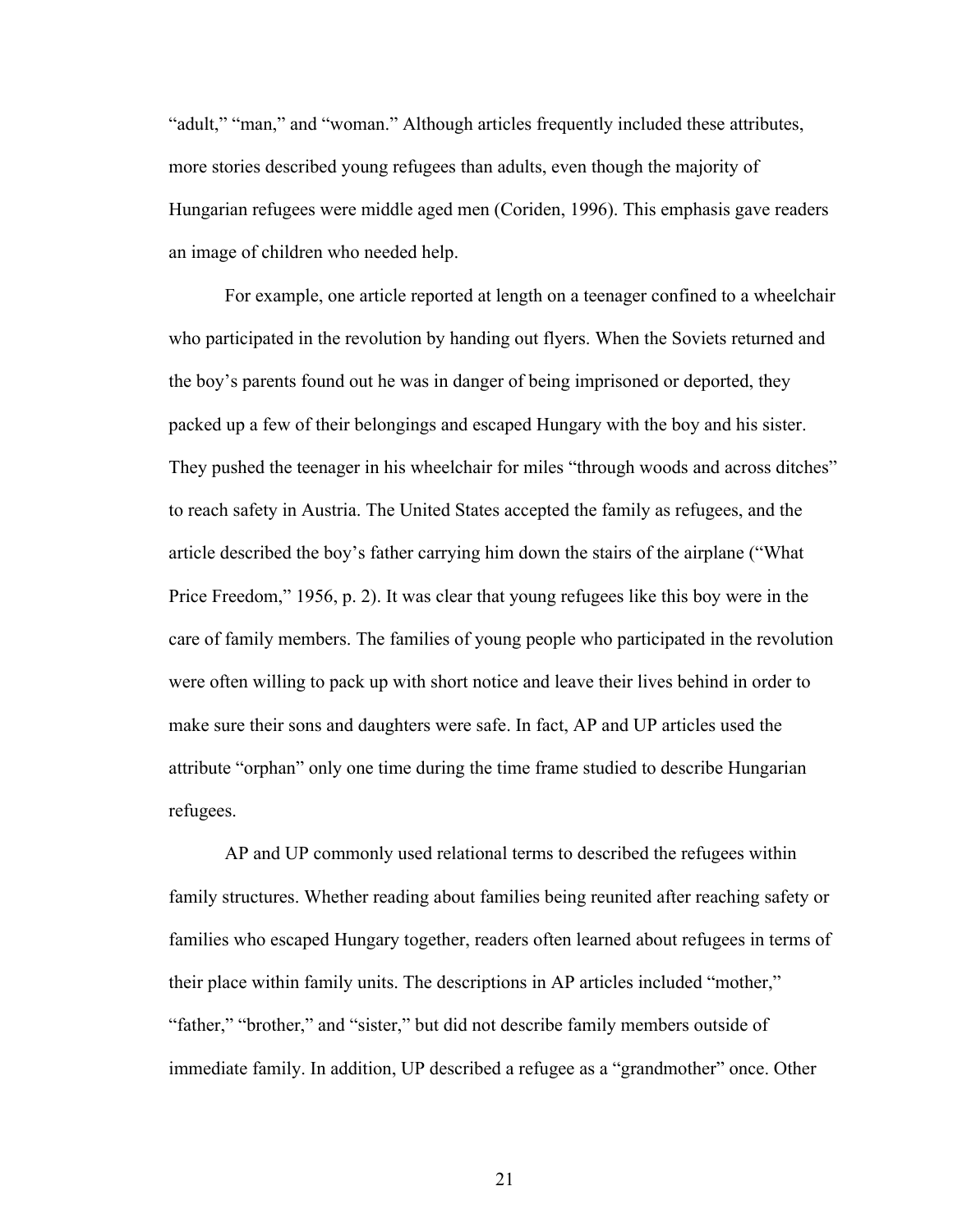attributes in this category describe refugees becoming family during the same time that they sought refuge, by using words and phrases like "couple," "fiancé," "gave birth," or "got married."

In addition to describing the refugees in terms of their age and identity, the news wires explained that the majority of Hungarian refugees had education and employment prior to escaping Hungary. Because young people started the Hungarian Revolution, it is not surprising that AP articles commonly used the word "student" to describe refugees. Most of the articles that described refugee students mentioned the steps that they took to get back into school after resettlement. Others who participated in the revolution wanted to go to the United States because the communist government had barred them from attending universities in Hungary. For example, one young man explained that he wanted to study to become a veterinarian, but the communist government in Hungary would not allow it because his father was a lawyer, and the government punished his family for not being working class ("Hungarians Thirst for US Schools," 1956, p.12).

The wire services often used employment status to describe adult refugees. This category includes jobs that the Hungarians had prior to escaping as well as jobs that they received once they left Hungary. Almost all of the articles that describe jobs the refugees received once they left Hungary refer to those who came to the United States. Not only did employment information about refugees paint a better picture of who they were, but it also served as a way to demonstrate the hard working, skilled, and smart qualities of the refugees, qualities that Americans respected.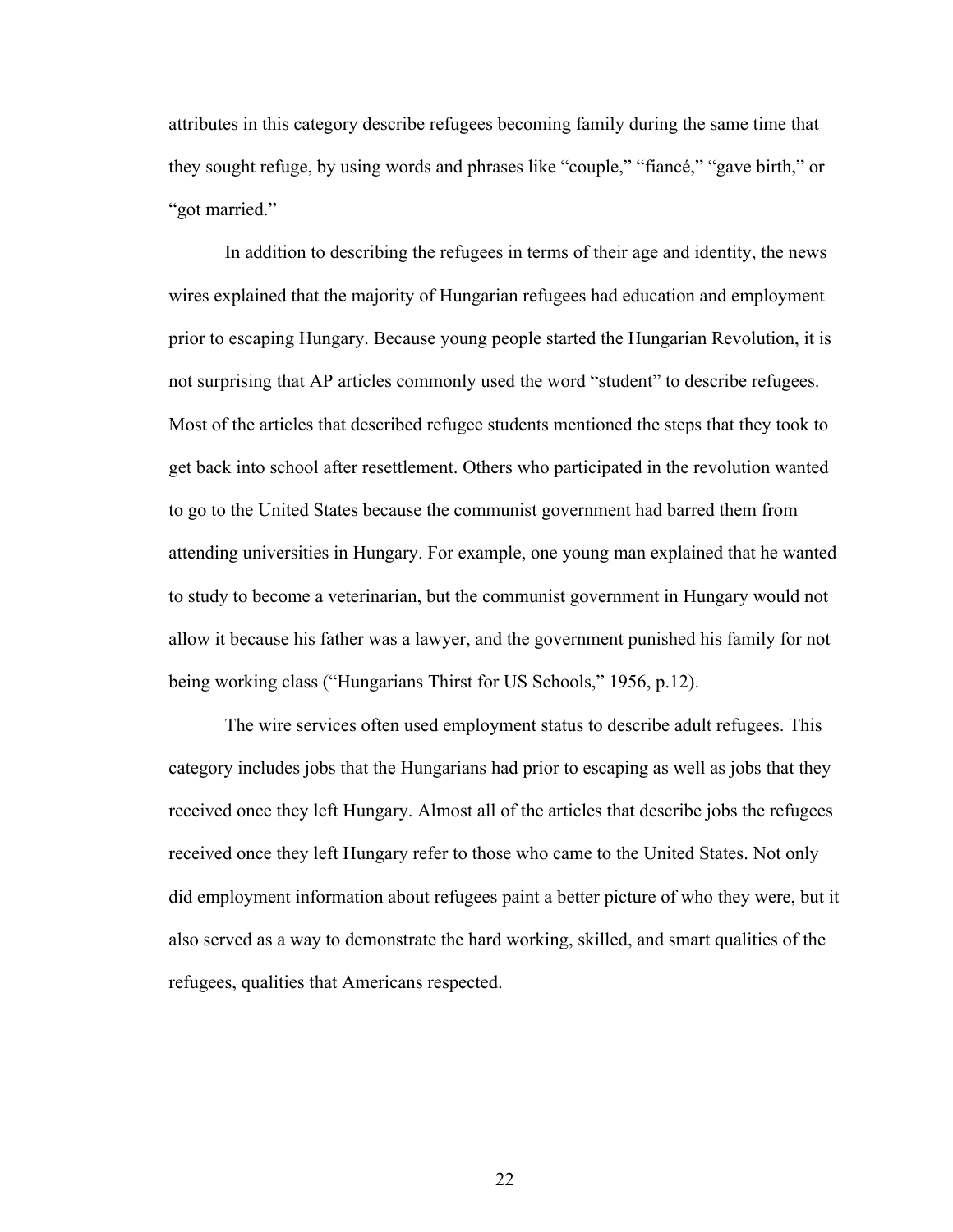#### **Refugees in need of help**

Of course, if the articles reported only surface-level information, the Hungarian refugees would not have received such strong sympathy from Americans and others around the world. For example, heart-wrenching stories about refugees loaded into trailers to be deported to Soviet work camps by the Soviets were not only sad to read, but they also allowed readers to draw comparisons between the treatment of Hungarians and the treatment of Jews being forced into cattle carts and taken to concentration camps during the Holocaust. These stories and others that described the negative and oppressive conditions in Hungary created a "need" frame of the refugees, which reinforced sympathy and desire to help the refugees.

The call for help did not end once Hungarians decided to leave their conflicted homeland. Many articles focused on the refugees' attempts to flee Hungary. AP articles also often pointed out that the refugees were victims of a force that was out of their control. These descriptions mentioned that the escapees or victims fled from communism, the Iron Curtain, and Soviet oppression. The failed revolution was also commonly mentioned in the same context. Some wire service reports made it clear that refugees began to realize how much they had lost at the same time that they finally reached freedom. For example, one article described a woman who had been accepted to France but was "crying bitterly" as the ship she was on departed. She was safe but unhappy because reaching safety meant she had to leave her home ("Safe but Not Happy," 1956, p.2).

Articles often described the struggle to get into Austria, where the majority of refugees went as they escaped Hungary on foot. Stories described Hungarians wading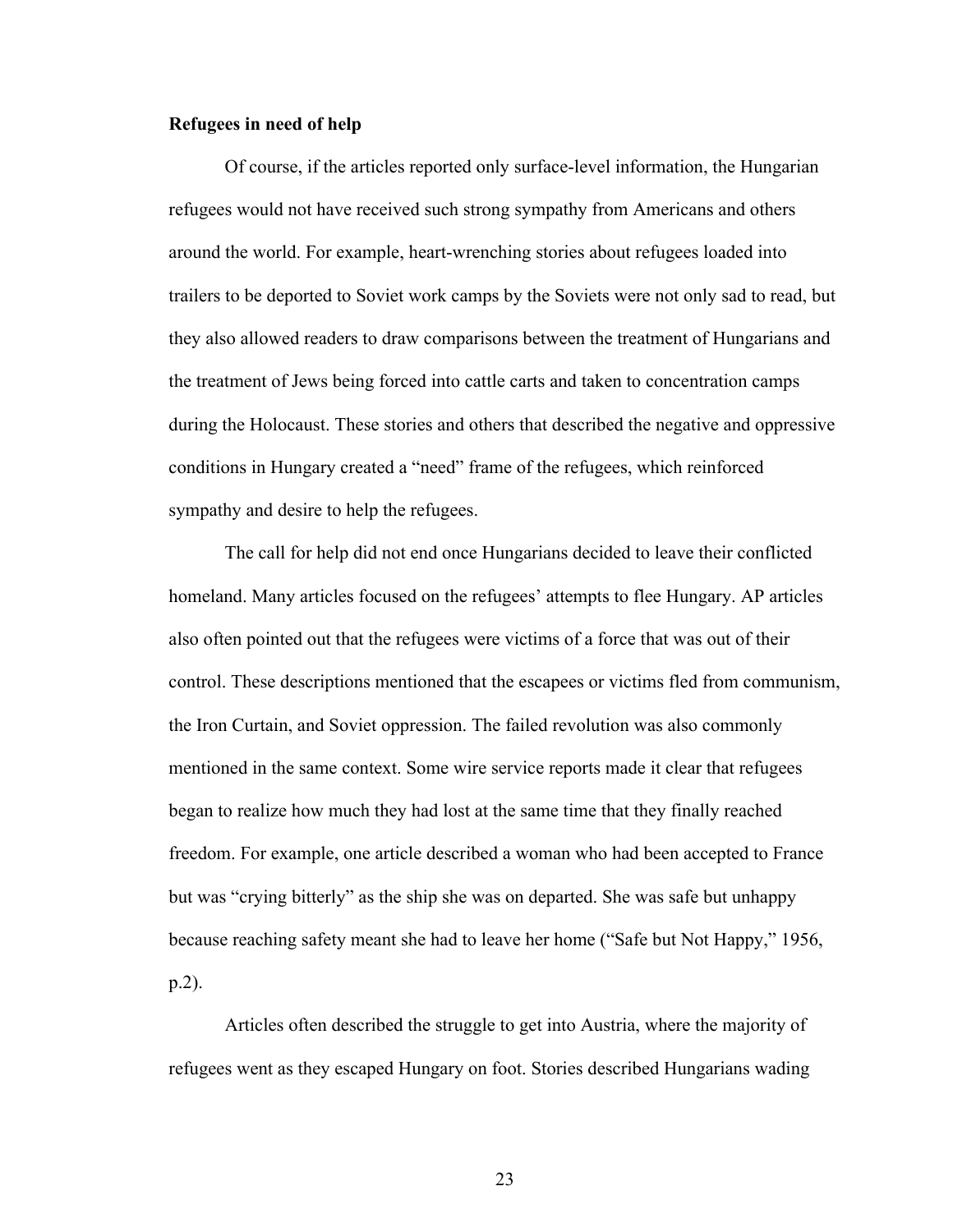through icy creeks and canals or walking through freezing marshes because the peak time of escape was during the winter of 1956-57. In November 1956, Soviet soldiers blew up a bridge in the border town of Andau, which the refugees frequently used as a way to avoid crossing in the water, so multiple articles described the way refugees used limbs and sticks to create a makeshift bridge or balance above the cold water ("Austrian Police Kill Russian Inside Border," 1956, p.1).

In addition to articles about the dangerous geography that the refugees had to cross in order to get to safety, readers also learned that many refugees did not make it to freedom because Soviet soldiers and Hungarian police shot them down near the Austrian-Hungarian border. The stories about shootings emphasized the danger of attempting escape to Austria. One article reported that a man and his 22-year-old daughter were caught by Hungarian police near the border. The police demanded all of their belongings, and when the daughter refused the orders, the police fatally shot her and ordered the man to leave his daughter's body and run across the border by himself ("Reds Reportedly Rob, Kill Hungarian Refugee," 1957, p. 17). Often even those who made it to Austria had to be treated for bullet wounds. Stories described the lengths that the desperate Hungarians went to in order to get out of Hungary, which may have strengthened the idea of the kind of danger that the Hungarians appeared to be in if they did not receive help from the outside world.

AP and UP routinely updated the number of refugees arriving or already in Austria. Sometimes the information was used as a preface to other stories about the refugees, but many times the reports alluded to a problem, which continued the "need" frame. Some stories were more direct by discussing the "refugee problem" or "refugee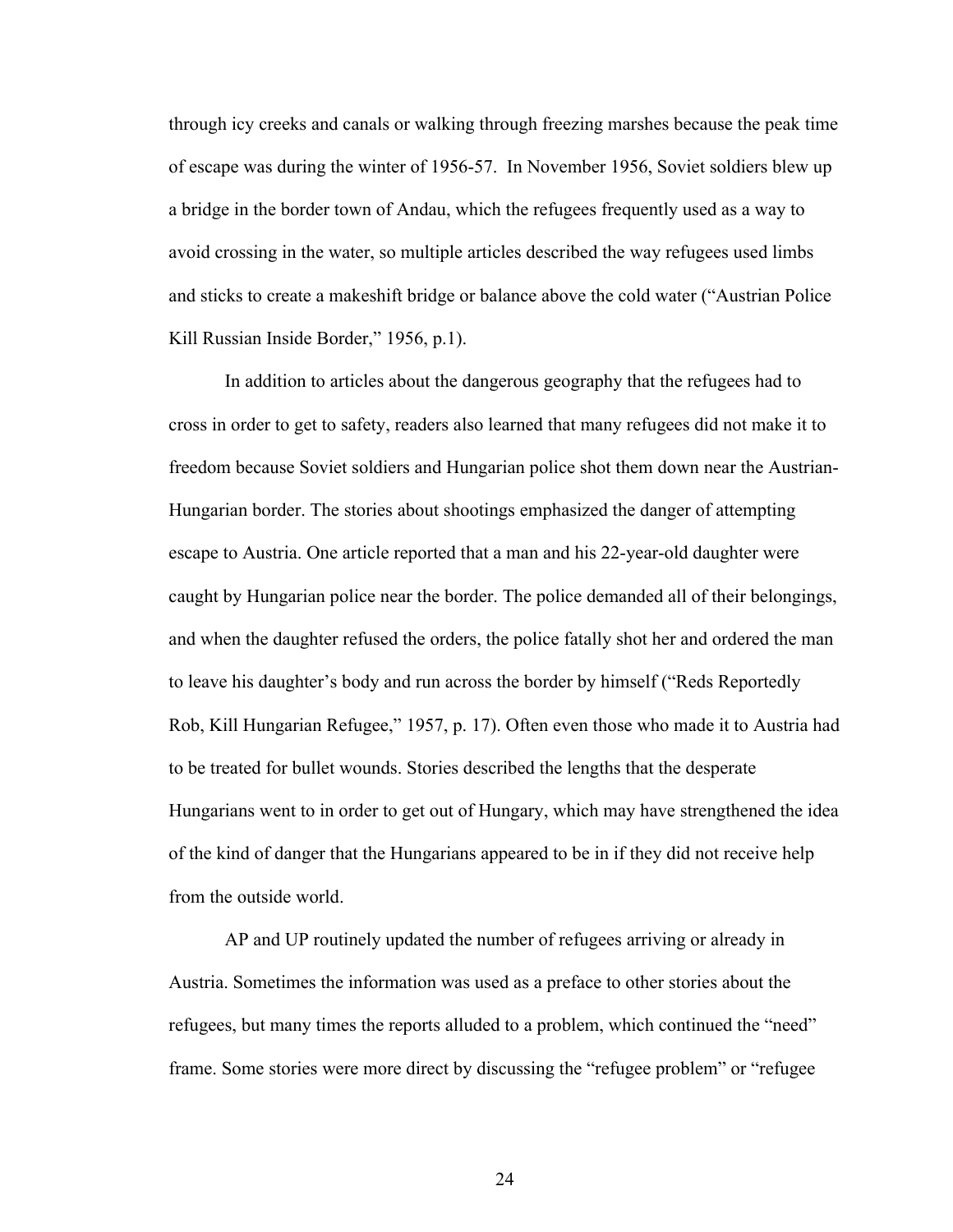crisis" in terms of overcrowding and the need for help from other countries. Some articles implored readers to help the refugees arriving to the United States by describing how little they had and what they needed. Others listed relief agencies to which readers could donate money or supplies if they wanted to help.

Finally, many reports described refugees by using the roles they played in the revolution prior to escaping Hungary. Descriptions ranged from refugees who admitted to killing Soviet soldiers and Hungarian secret police to the children and teenagers who handed out flyers to keep the public informed when Hungarian radio broadcasts could no longer be trusted. AP articles celebrated refugees who participated in the revolution, including those who admitted to torturing or murdering communists, by heralding their bravery and defiance, which may have swayed readers to think of the Hungarians as their fellow countrymen, together in the fight against communism.

#### **Refugees in America**

As soon as it was clear that the flow of refugees arriving in Austria was not going to slow down for quite a while, AP and UP began publishing articles that reported what other countries did to care for the refugees. For the most part, acceptance to countries other than the United States was straightforward. Governments offered generous immigration quotas and halted or reduced health and security screenings. Multiple articles mentioned the Canadian government's promise to accept any and all Hungarian refugees who wished to come to the country. There was no quota, and officials did not check the refugees' qualifications until they arrived in Canada, if ever. Not long after the magnitude of the Hungarian refugee problem became clear, other countries began to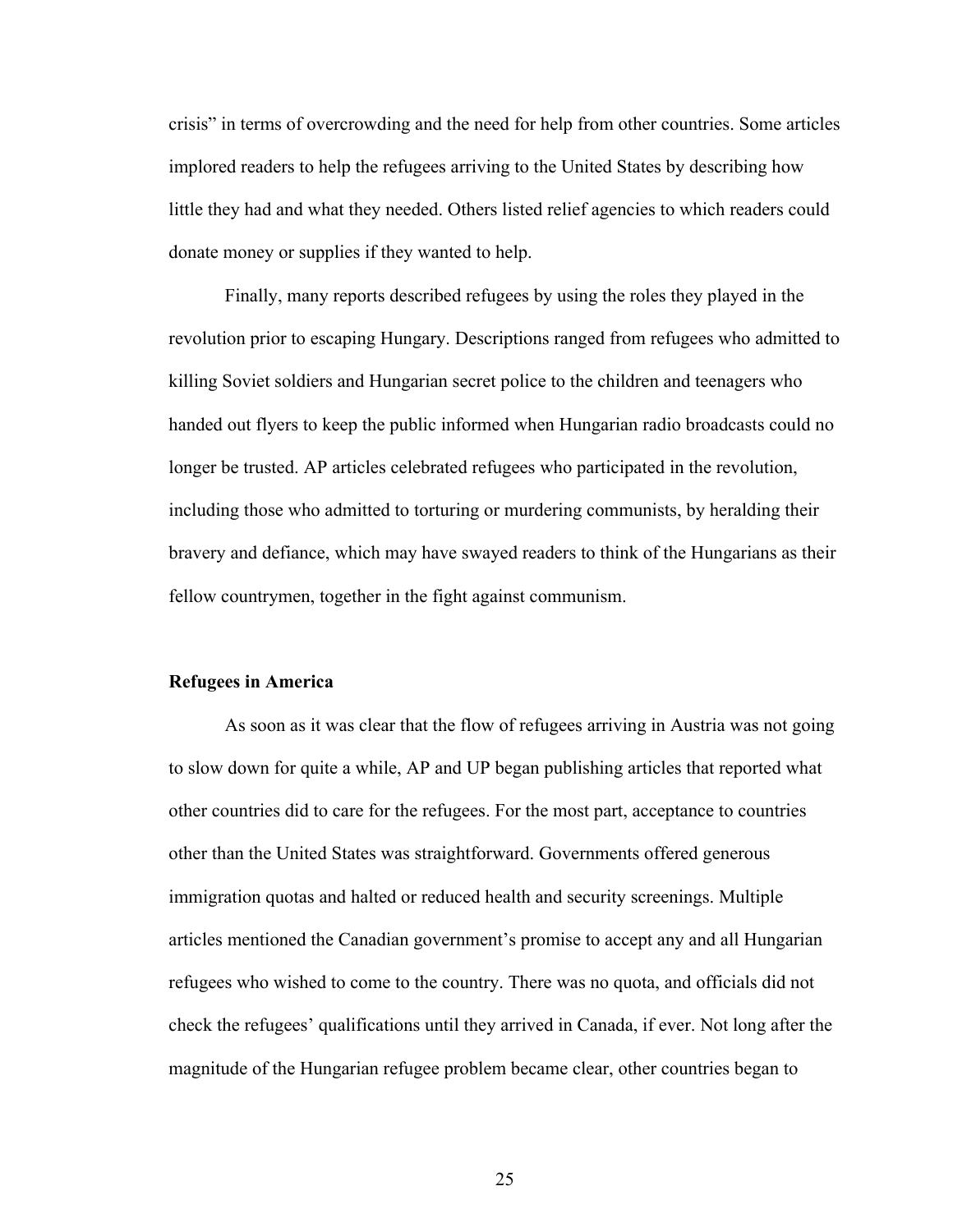criticize the United States for not doing enough to alleviate the strain put on Austria by the refugees or to increase quotas for the acceptance of more refugees to the United States so they would be out of harm's way.

Throughout 1957, articles described the ways that the United States accepted Hungarians. Sometimes the articles specified that the refugees were accepted permanently and received a visa, or they explained that the refugees were accepted only on a temporary basis as "parolees." The parolees were refugees who would be allowed to request a visa in the future at Congress's discretion but were not granted one when they first arrived to the United States. Most of the time, however, AP and UP did not specify how the United States accepted the refugees. Articles about the general acceptance of Hungarian refugees to the United States gave less information about the specific nature of their arrival, and readers would not have known if the refugees were coming to the United States permanently or as parolees.

Not only did articles describe what the United States was doing to get refugees to safety, but they also told readers how government officials helped the Hungarians. The newspapers included AP and UP stories about President Eisenhower repeatedly requesting to raise the refugee quota the United States. The wire services also published assurances from Vice President Nixon that the refugees coming to the United States were hardworking anti-communists. Articles described support that refugees received from former President Herbert Hoover, Attorney General Rogers, and Francis Walter.

Interestingly, Walter, the Chairman of the House Immigration Subcommittee, was also co-author of The Immigration and Nationality Act of 1952, which placed strict regulations on immigration policies in the United States. Walter began challenging his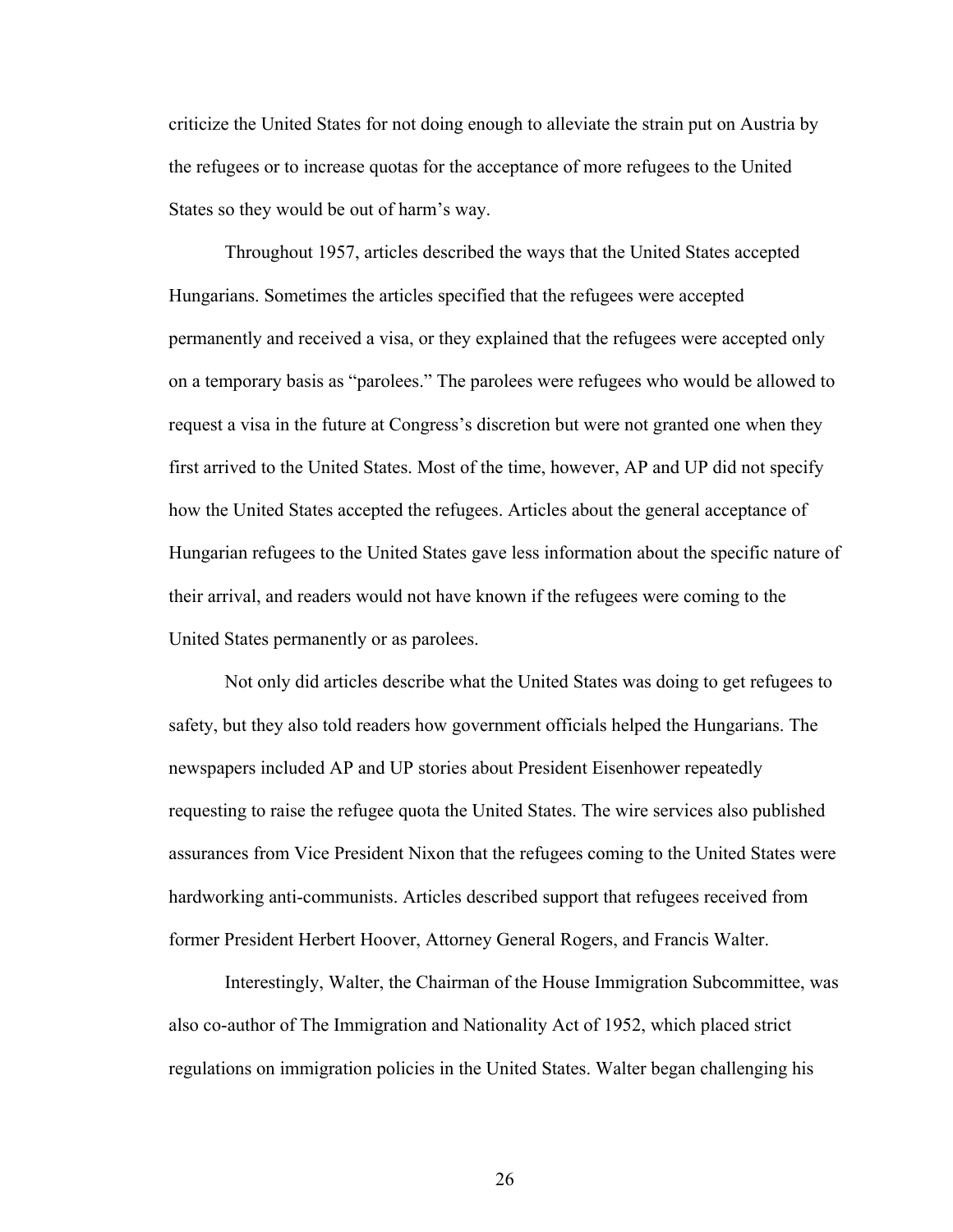own Act after he visited the Austrian-Hungarian border and witnessed Soviet soldiers shooting down a potential refugee attempting get to safety in Austria. However, before the end of 1957, a few articles reported that Walter wanted the United States to halt acceptance of Hungarians after rumors surfaced of communists infiltrating the refugee groups headed to the United States.

Although the refugees could not avoid suspicion altogether, the majority of Americans still welcomed them. This positive reaction may have a great deal to do with the fact that many articles told readers what was going on behind the scenes to admit the best refugees to the United States. For example, one article explained that in order for refugees to come to the United States, they must have sponsors to ensure that they will not need government assistance. They also experienced "a full medical examination that includes a lung x-ray," to confirm that the refugees were not afflicted with tuberculosis ("300 Refugee Arrivals Due to US Daily," 1956). From other articles, readers learned that in order to come to the United States, refugees had to answer questions about any participation with the Communist party in Hungary. The refugees also had to have skills that would make them employable or relatives or sponsors willing to take care of them and help them get settled. The articles about procedures and policies would have put readers' minds at ease that the refugees did not threaten national security or the economy.

AP and UP articles often told of the lengths that people went to in order to make refugees feel welcome. Articles told of parties thrown to honor newcomers and last minute weddings provided for those who had fallen in love shortly before or just after escaping Hungary. Other articles described citizens or government officials excitedly awaiting the arrival of ships or airplanes carrying refugees. Some told of American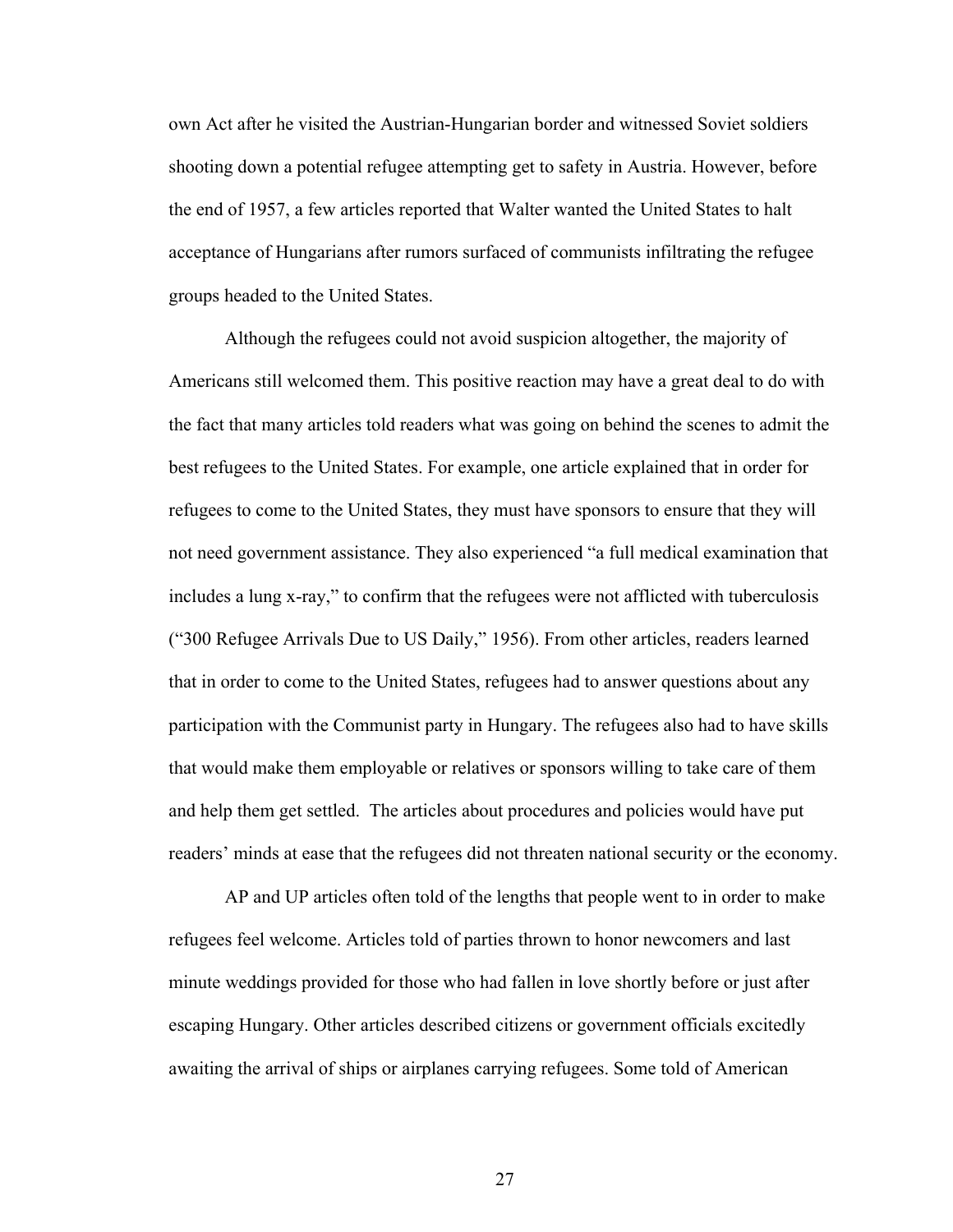relatives who were ready to accept their family members to the United States and help them get accustomed to their new lives. Articles about refugees struggling to get to Austria also discussed relief agency representatives or average townspeople waiting in the field for the refugees in the middle of the night to take them to a safe location. By reading these articles, other Americans may have felt more inclined to welcome the refugees to the United States.

In addition to articles that described how welcome refugees were, many discussed the help that refugees received. Articles described refugees receiving clothing, food, and gifts. The news also highlighted information about housing, jobs, and scholarships (for university students). The articles informed readers specifically when religious groups, such as individual churches and larger organizations like the Church World Service, helped the refugees.

### **Refugees who escaped**

Many articles described the lives of Hungarian refugees who made it to safety. These stories gave readers a sense of how refugees resettled and adjusted to their new lives. Some also described problems that still existed. In the former, readers who approved of the help that the refugees received would have been pleased to read of their progress. The same readers would have also learned that much still needed to be done to help the refugees.

Other articles provided updates about how the refugees assimilated into life in a new country. In-depth articles described how the refugees liked their new jobs, and others described refugees taking classes to learn English. Only six articles discussed difficulties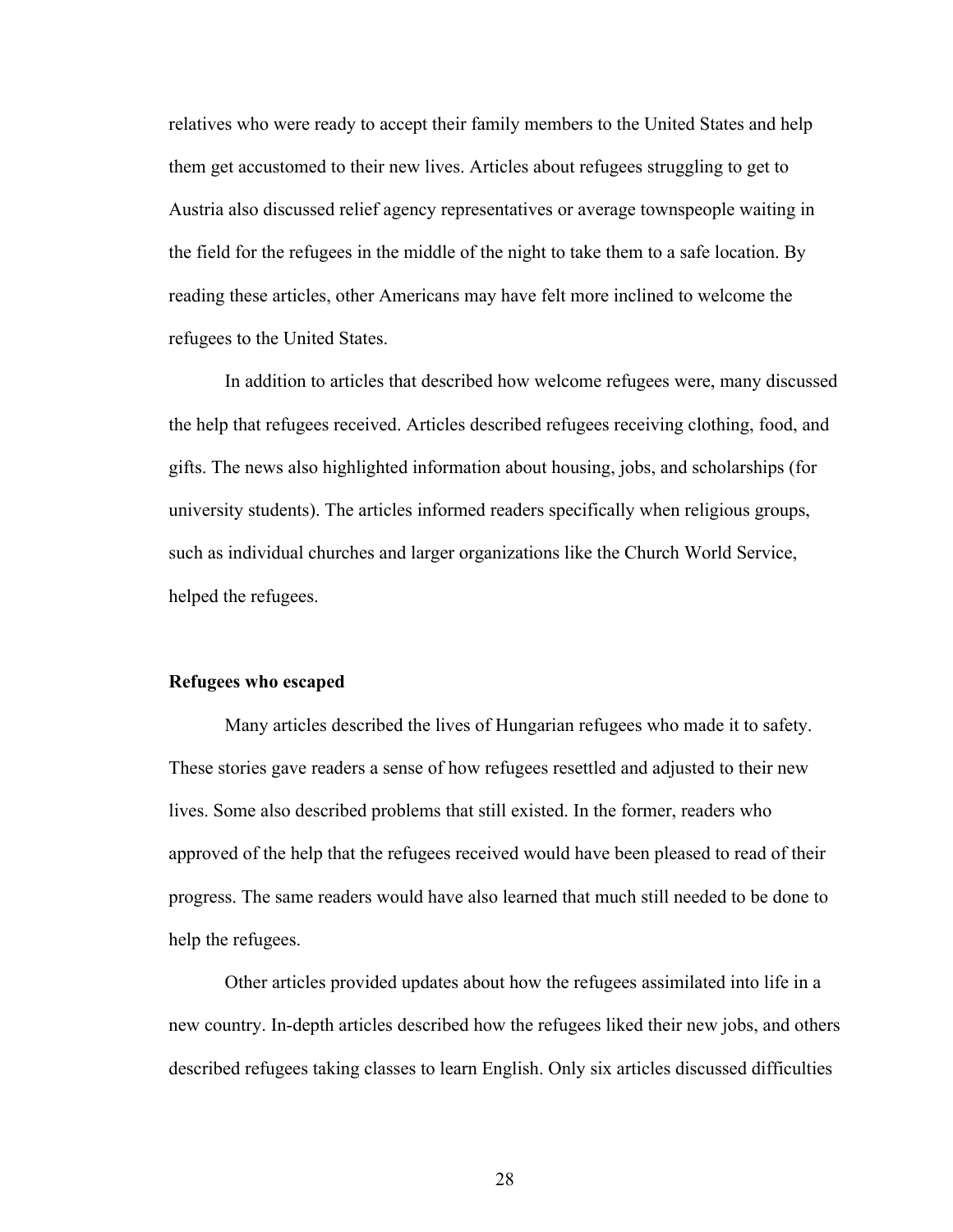that refugees had with assimilation, most focusing on language barriers that existed immediately after arriving to their new homeland.

AP and UP described happy emotions that refugees experienced when they arrived at refugee camps in Austria or Yugoslavia and when they reached a country that was willing to take them in. These refugees were described as "cheerful," "excited," "hopeful," "joyful," and "not weeping." From these descriptions, readers got a sense that these refugees were different; they did not intend to come to the United States or any other country and live an easier life without working hard. They were in good spirits and were willing to adjust to their new surroundings no matter what it took.

However, not all refugees were happy with their circumstances once they left Hungary. Many of these articles reported on refugees still living in camps. Some had to wait longer than expected to get out of the camps and start the resettlement process. Others were upset about the physical condition of camps in Austria, where they initially had to sleep on straw in drafty old buildings. Finally, when the United States began to slow down its acceptance of Hungarian refugees in April 1957 as the refugee quota was fulfilled, articles reported about refugees who were upset that they could not go to the United States. But according to the reports, few refugees were upset once they left the camps and resettled in a new country. On the contrary, AP and UP often described the refugees as thankful and grateful to those who had helped them. AP articles that described refugees as unhappy may have actually spurred Americans' acceptance of the refugees once they read about the conditions of the camps and the difficulty refugees had getting to the United States.

According to the wire services, once the refugees found freedom, it was often not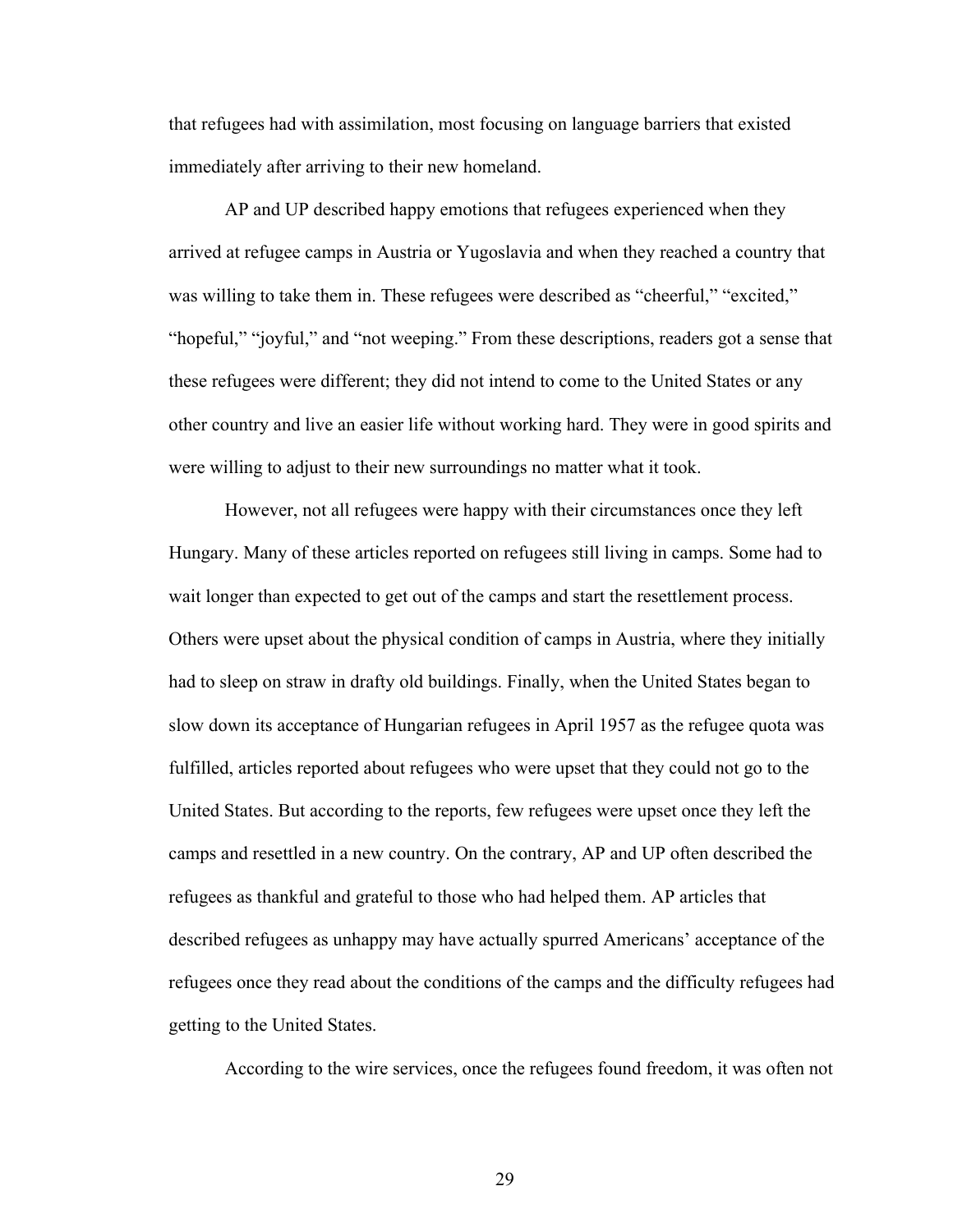their own happiness that they worried about, but the safety of the family members they left behind in Hungary. Reporters from the wire services interviewed many refugees who did not want to give their names for fear of punishment that could be inflicted on their family by the communists in Hungary. Others wondered what had become of family members who could not be contacted or located but were rumored to have been forced into trains headed to Siberian labor camps. Multiple articles described this fear and gave readers a convincing look at the threat faced both by the refugees who left Hungary and by rebels who decided not to leave.

Overall, AP and UP gave American readers important information and stirred sympathy. The most frequent attributes described the refugees in a positive and likeable manner. A few articles described some refugees as communists and described refugees who misbehaved once they escaped Hungary. However, articles describing refugees as victims fleeing a terrible environment significantly overshadowed these negative stories. The wire services described refugees as people who would fit in well in America, based on their positive attitudes in the face of hardship and their willingness to work hard for a new, safe life.

### Values

In addition to using specific attributes about Hungarian refugees to create frames, overarching values found in the same articles create broader frames. As described in chapter one, twelve values were adapted from previous framing research by Valkenburg et al. (1999) and Price and Tewksbury (1997). The value frames in this study are found in table 2.3.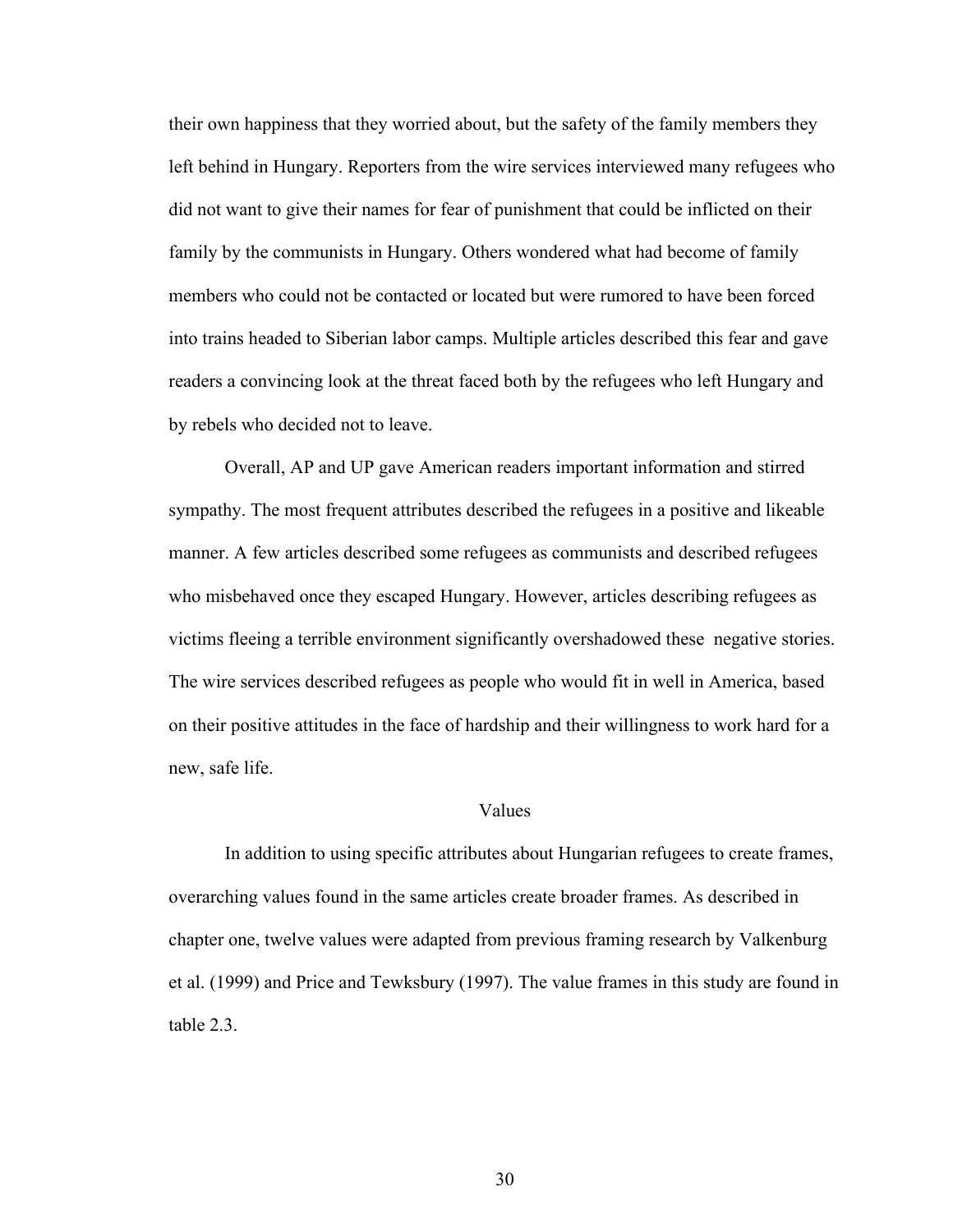## Table 2.3

*Value Frames of Hungarian Refugees*

| Category                     | Message                                            |
|------------------------------|----------------------------------------------------|
| Support for refugees         | Refugees are victim patriots                       |
|                              | Refugees are less important than national security |
|                              | Refugees need help                                 |
| <b>Character of Refugees</b> | Refugees are good people                           |
|                              | Refugees are bad people                            |
|                              | Refugees are just people                           |
| Economic impact of refugees  | Funding refugees has positive consequences         |
|                              | Funding refugees is bad for the economy            |
|                              | Transparency about funding refugees is important   |
| Responsibility for refugees  | The United States needs to do its share to help    |
|                              | European countries should be helping refugees      |
|                              | Everyone should be helping refugees                |

The most frequent of these value frames, when combined, explained why refugees should be helped, how they were going to help the United States economy as a consequence, and how they would fit in well in the United States. AP articles used 12 values frames 435 times; UP articles used 11 value frames 157 times. As with the attributes, AP and UP articles used the same five values much more frequently than the other seven, so only the top five will be discussed in this section. Tables 2.4 and 2.5 list the top five values and their frequencies. (For a complete list of value frequencies, see Appendix B.)

Table 2.4

*Frequency of Top Five Values Used by the Associated Press*

| Value                                                                             | Frequency |
|-----------------------------------------------------------------------------------|-----------|
| Economic impact of refugees – Transparency about funding refugees is important 90 |           |
| Character of refugees – Refugees are good people                                  |           |
| Support for refugees – Refugees are victim patriots                               | 75        |
| Support for refugees – Refugees need help                                         |           |
| Economic impact of refugees – Funding refugees has positive consequences          | 59        |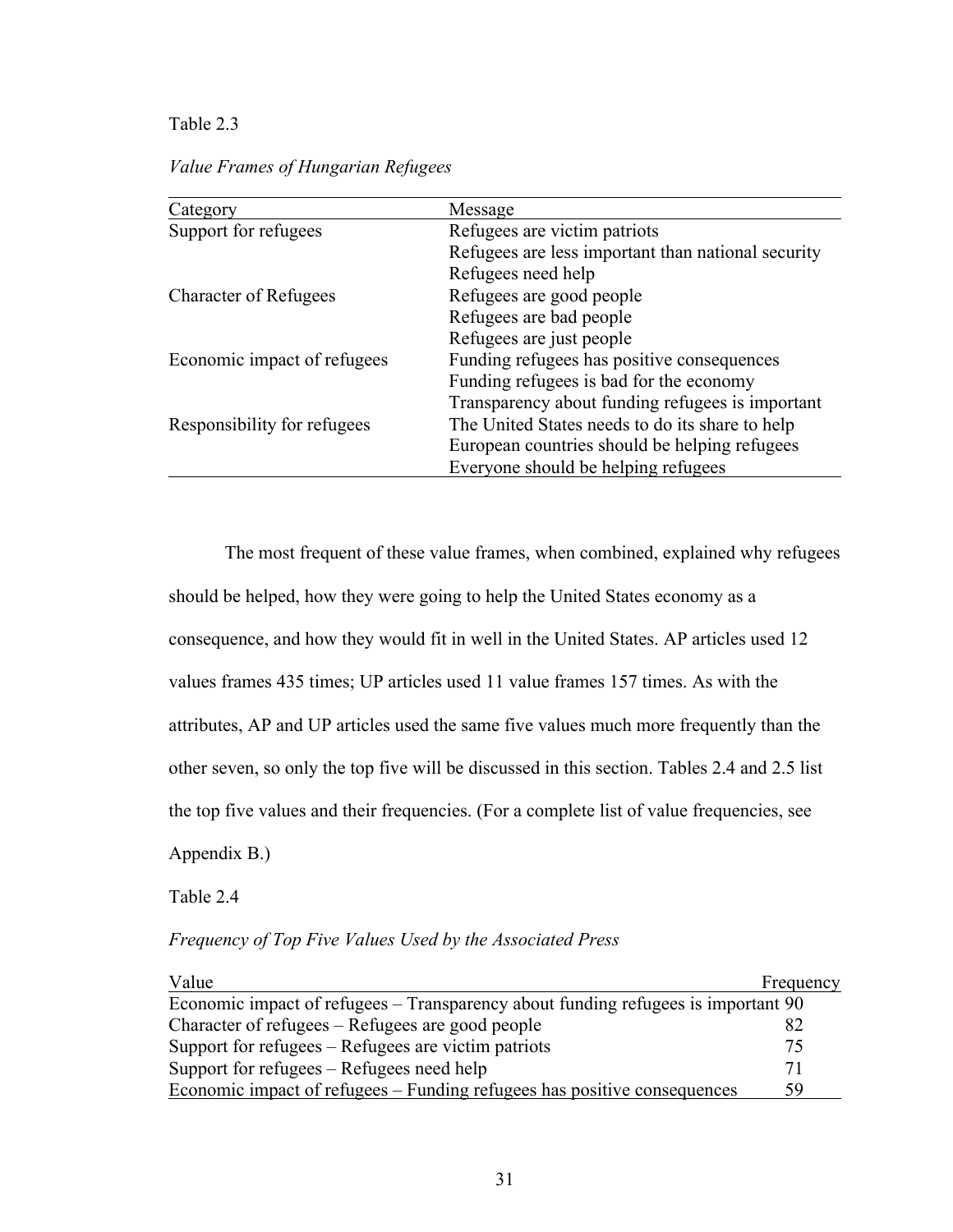## Table 2.5

*Frequency of Top Five Values Used by the United Press*

| Value                                                                             | Frequency |
|-----------------------------------------------------------------------------------|-----------|
| Support for refugees – Refugees are victim patriots                               |           |
| Support for refugees – Refugees need help                                         | 29        |
| Economic impact of refugees – Transparency about funding refugees is important 27 |           |
| Character of refugees – Refugees are good people                                  |           |
| Economic impact of refugees – Funding refugees has positive consequences          |           |

The wire services frequently used the "Support for refugees – Refugees are victim patriots" value frame. The articles that used this value frame informed readers about the conflict in Hungary. Although this frame did not explicitly argue that the refugees should be helped, it did describe Hungarian refugees as patriots fighting against communism, a form of government that Americans hated and even feared, and as victims of Soviet oppression who faced imprisonment, deportation, or death. For example, one AP article discussed a Hungarian government effort to stop refugees from escaping to Austria or Yugoslavia, stating, "A police detachment removed 180 persons, referred to by the Communists as 'defector candidates,' from single train" ("Hungary Closes Gaps to Refugees," 1957, p. 12). Articles that used the "Support for refugees – Refugees are victim patriots" value frame were so dramatic, reporting staggering numbers of Hungarians being affected by the revolution and its aftermath, that American readers likely felt sympathy towards the refugees because they were anti-communist, like the majority of Americans.

Other articles that discussed the conflict in Hungary asserted that the refugees needed or deserved to be helped. For example, one AP article stated, "If you are one of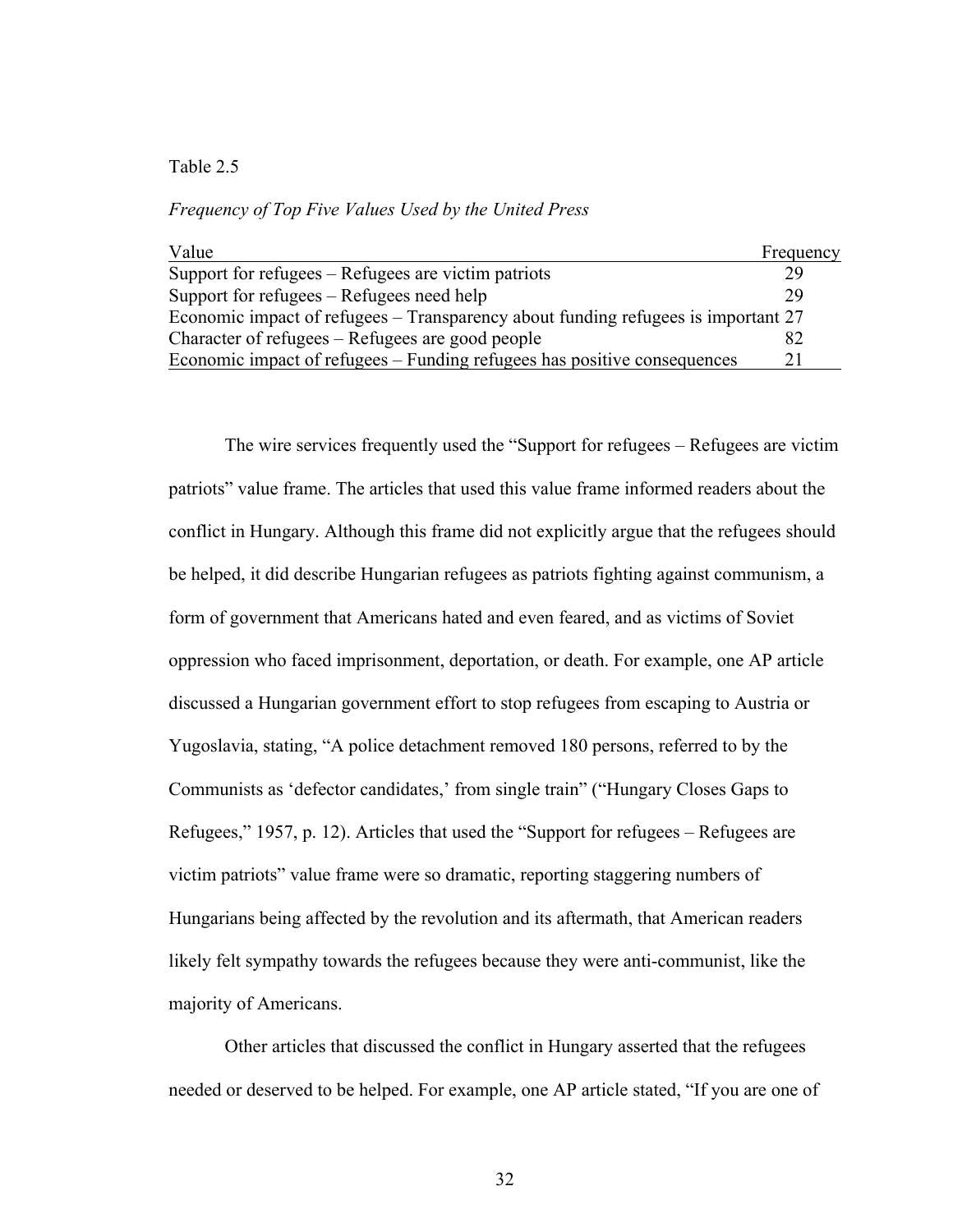the thousands who has wished he could help the Hungarian freedom-fighters in some small way, the way to do it is to send your contribution to your local Red Cross office" ("Help the Hungarians," 1956, p. 2). Other articles that fell into the "Support for refugees – Refugees need help" value frame category addressed the need for other countries to save refugees due to their innocence, positive spirit, or anti-communist ways, which were all qualities that would have made them more likeable to American readers.

Because many articles told of refugees receiving help, it makes sense the wire services also used economic value frames to addressed how funding refugees would affect the economy. Some, such as the articles categorized within the "Economic impact of refugees – Transparency about funding refugees is important" value frame, were similar to the "Support for refugees – Refugees are victim patriots" frame because they focused on providing information to readers, but still did from the perspective that funding refugees was necessarily because of what they had experienced.

Most AP and UP articles coded with this value frame discussed the number of refugees reaching various countries. For example, 15 articles referred to the 21,500 refugees who were going to be admitted to the United States. The articles did not discuss the effects that admitting 21,500 Hungarians would have on the United States. But because the AP and UP articles were so informative about what was being done for the refugees, readers were likely satisfied with how the government was helping the refugees.

However, some articles did focus on the effects that refugees would have on the economies of countries that helped or funded them. The "Economic impact of refugees – Funding refugees has positive consequences" value frame appeared 21 times in UP articles and a staggering 59 times in AP articles. Most of the articles that discussed the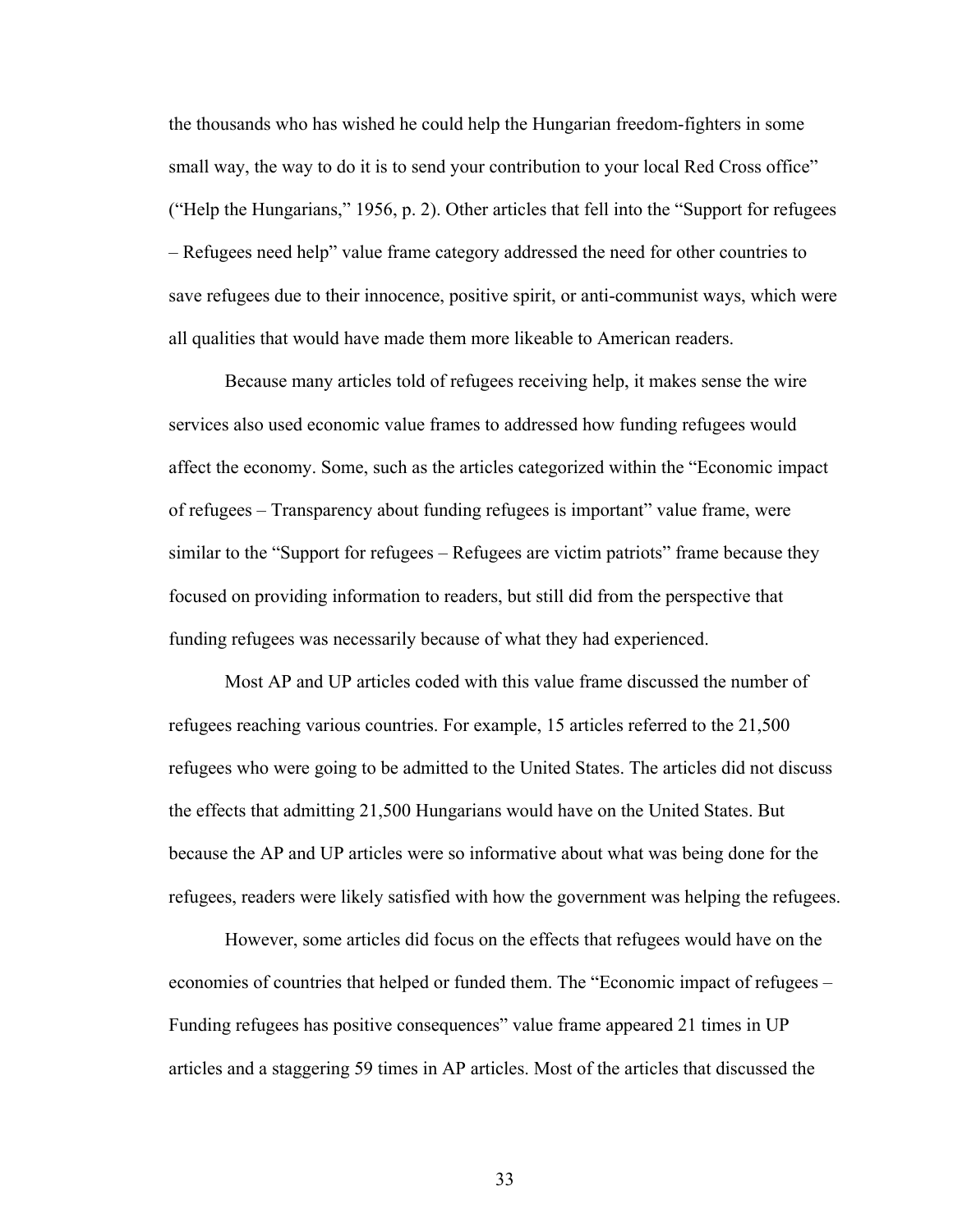positive effects that helping Hungarians would have on the economy included quotations from government officials. One article highlighting the positive effect that refugees would have on the economy even included a quotation from AFL-CIO Labor Union president George Meany. The AP article reported, "The labor chief said the average Hungarian escaping from Communist oppression is between 25 and 40 years old, in 'his most productive period'" ("Higher refugee quota urged," 1956, p. 14). The testimonies from government officials and employers that established the ways that helping refugees would help the economy would have appealed to readers. Linking refugees with accepting government officials could have made the readers comfortable enough to welcome refugees without worrying that doing so would cause them to lose their own jobs or pay higher taxes, a common fear for citizens when refugees are admitted to the United States.

The final value frame that showed up frequently in AP and UP articles was "Character of the refugees – Refugees are good people." The "character" category was used for articles that discussed specific refugees instead of discussing them as an entire group. Although a few articles described specific refugees who committed crimes in the United States including owning a still and getting into a bar fight, most reports in the "character" category described Hungarian refugees as good, hard working, happy people. For example, one UP article described how a refugee family had worked quickly to assimilate and obtain jobs once they arrived to the United States. The father worked two jobs and even the children in the family had found employment ("Hungarian Refugees Make Good in a Hurry," 1957). This story and others like it showed readers that the refugees embodied traditional American values, including the desire to work hard and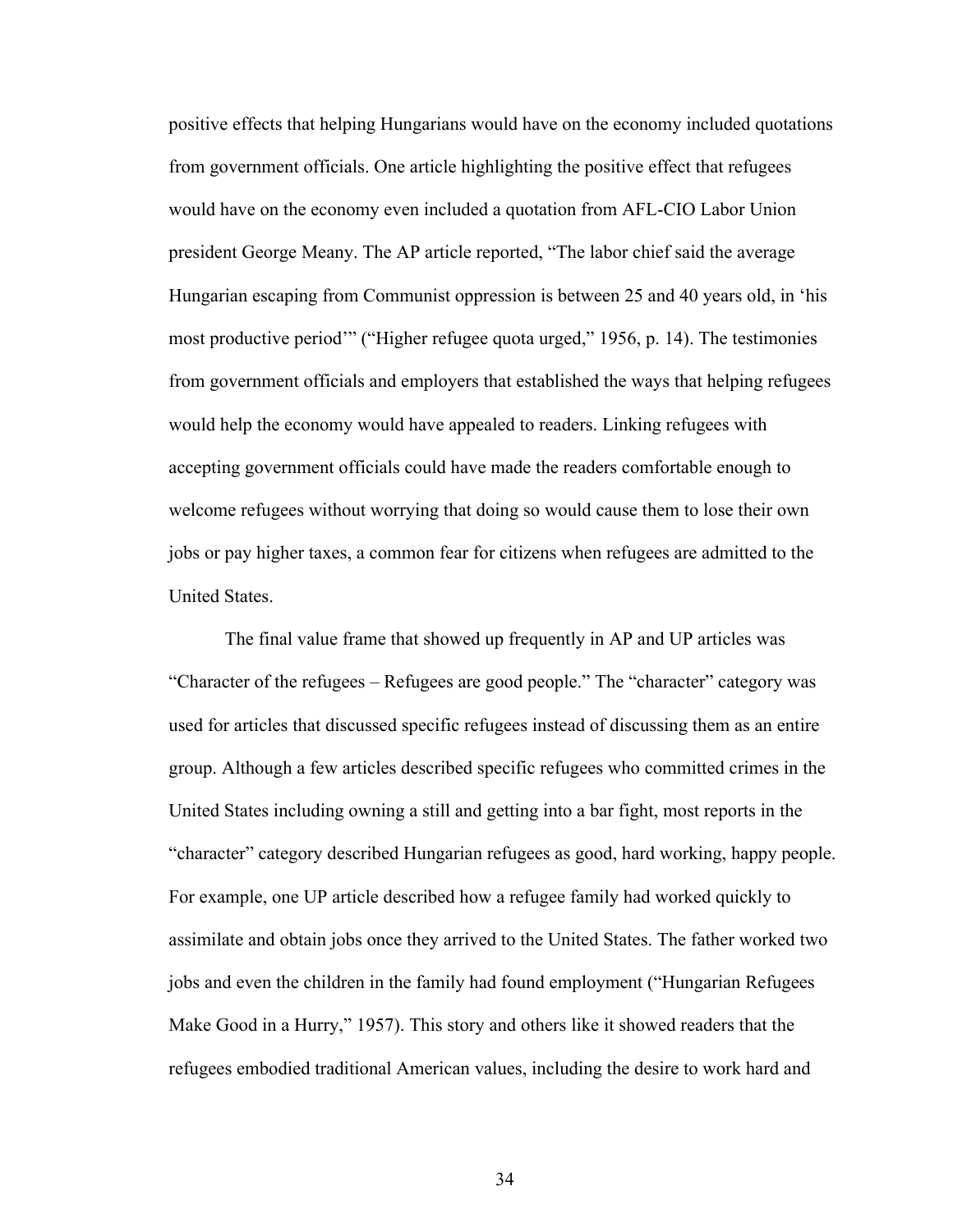provide for their own family. American readers would have been able to relate to these values and identify with the refugees.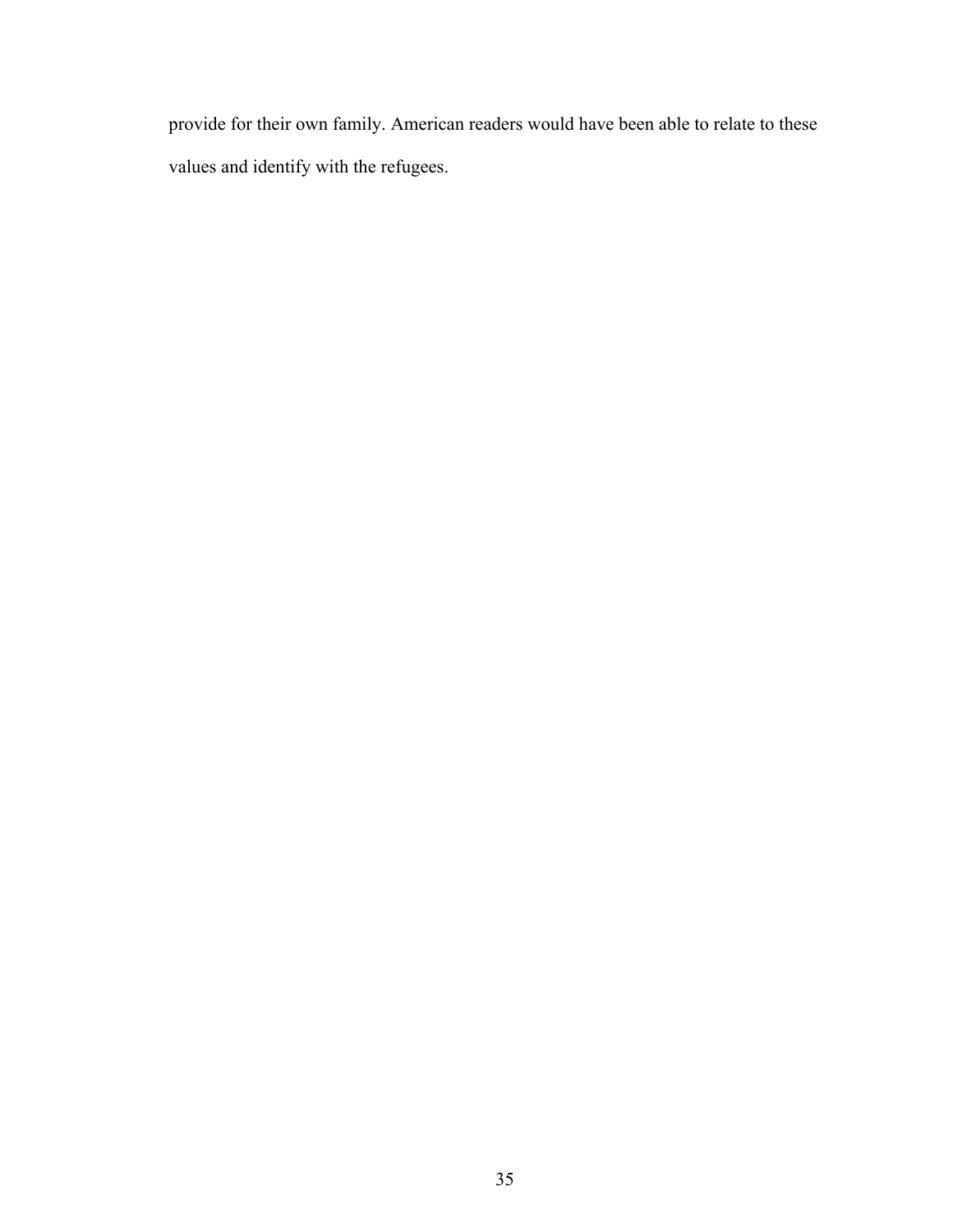## CHAPTER III

### *US NEWS AND WORLD REPORT*, *TIME*, AND *NEWSWEEK* COVERAGE

In the 1950s millions of Americans read the national weekly magazines *Time*, *Newsweek*, and *US News and World Report*. In 1955, *Time's* circulation had reached 1,921,000 (Peterson, 1964). By the 1950s, *Newsweek* had a circulation of 1,300,000 (Halberstam, 1979). *US News and World Report's* circulation did not pass one million until 1958, but it was nevertheless an influential news magazine two years prior as well (Sterling, 2009). Like other specialty magazines that gained popularity during the 1950s, such as those that focused on sports or homemaking, these three news magazines each had their own mission: *Newsweek* reported important events of the week objectively and clearly, *U.S. News and World Report* covered on national affairs with a focus on the economy and politics, and *Time* used style and narrative to inform and entertain readers (Wood, 1956). The three magazines combined the latest news with literary style for which most newspapers did not have the space (Beasley, 2005). The news magazines' cumulative circulation of over 4 million suggests that many of Americas busiest people read at least one publication on a regular basis (Wood, 1956).

Compared to the newspaper articles from AP and UP, magazine articles were typically longer. There were also fewer of them because the magazines were published once a week and some covered Hungarian refugees only once or twice per issue, whereas the newspapers covered the subject up to five times a day. However, all three magazines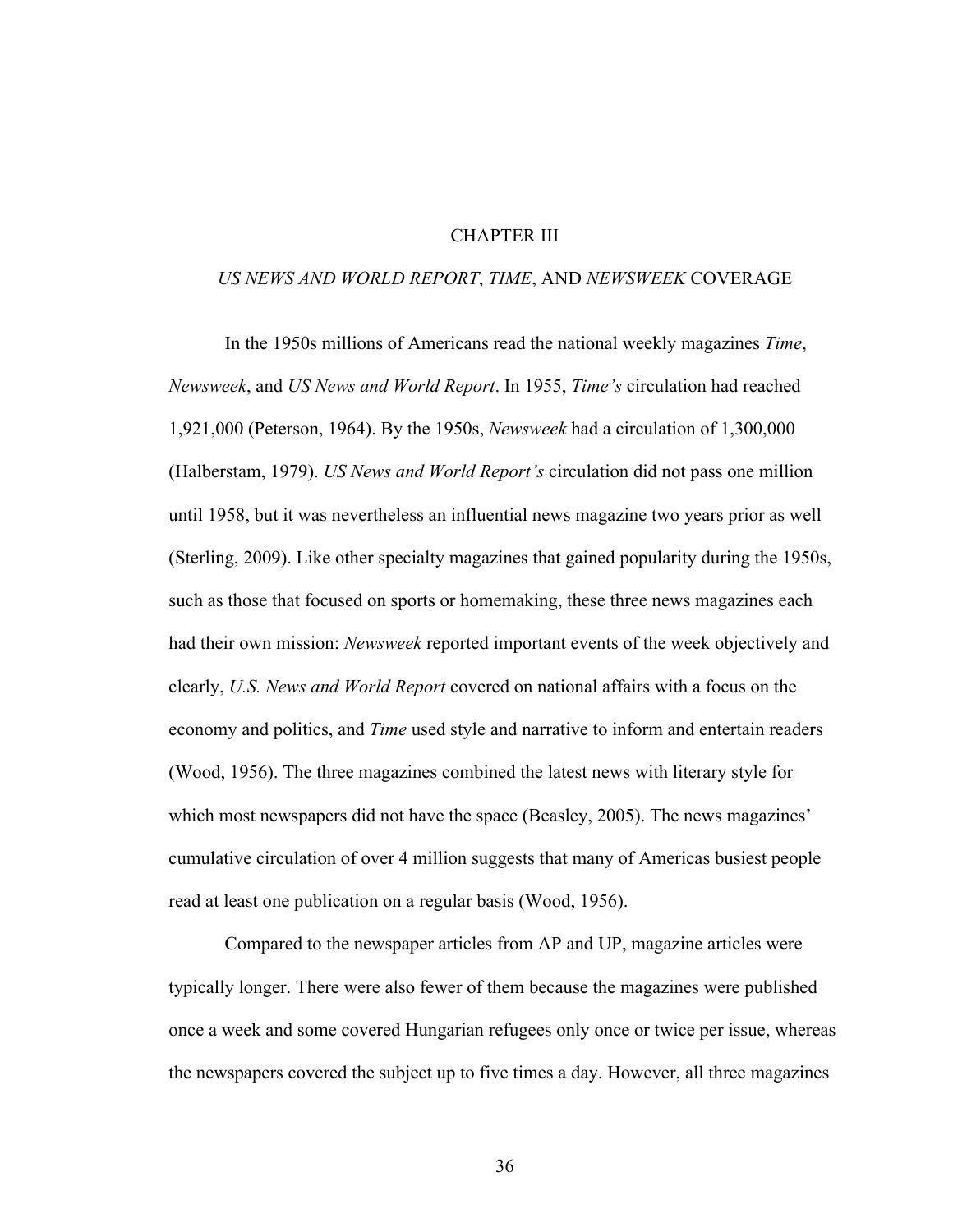paid special attention to Hungarian refugees. For example, *Time* named the "Hungarian Freedom Fighter" their annual Man of the Year on January 7, 1957 ("Man of the Year," 1957). *Newsweek* wrote several multi-paged stories about the struggles Hungarian refugees faced as they fled their homeland. The magazine also followed up with some of the families who resettled in the United States to get a better look at how they assimilated once they arrived. *US News and World Report* often reported on what the government was saying about the refugees.

A frame analysis examined all of the articles about Hungarian refugees published in the three magazines from November 1956 to December 1957. This chapter will show that the attribute frames from the three magazines fall into four distinct categories: refugees as typical people, refugees as escapees from communist tyranny, refugees accepted to the United States, and refugees sympathized with by Americans. As with the wire service articles, broader value frames were also examined, and in addition to the values frames that appeared in AP and UP articles, the magazines also advocated that the United States take more responsibility for the refugees.

## Attributes

The process described in chapter two was also conducted for this study in order to examine and narrow down attributes used by the three magazines. After being sorted, the original attributes narrowed down to 55 attributes used 350 times in *US News and World Report*, 43 attributes used 228 times in *Time*, and 62 attributes used 324 times in *Newsweek*. This chapter examines the 20% most frequently used attributes from each magazine. Tables 3.1-3.3 list the most frequently used attributes of each magazine. (For a complete table of attributes, see Appendix B). Each magazine paid special attention to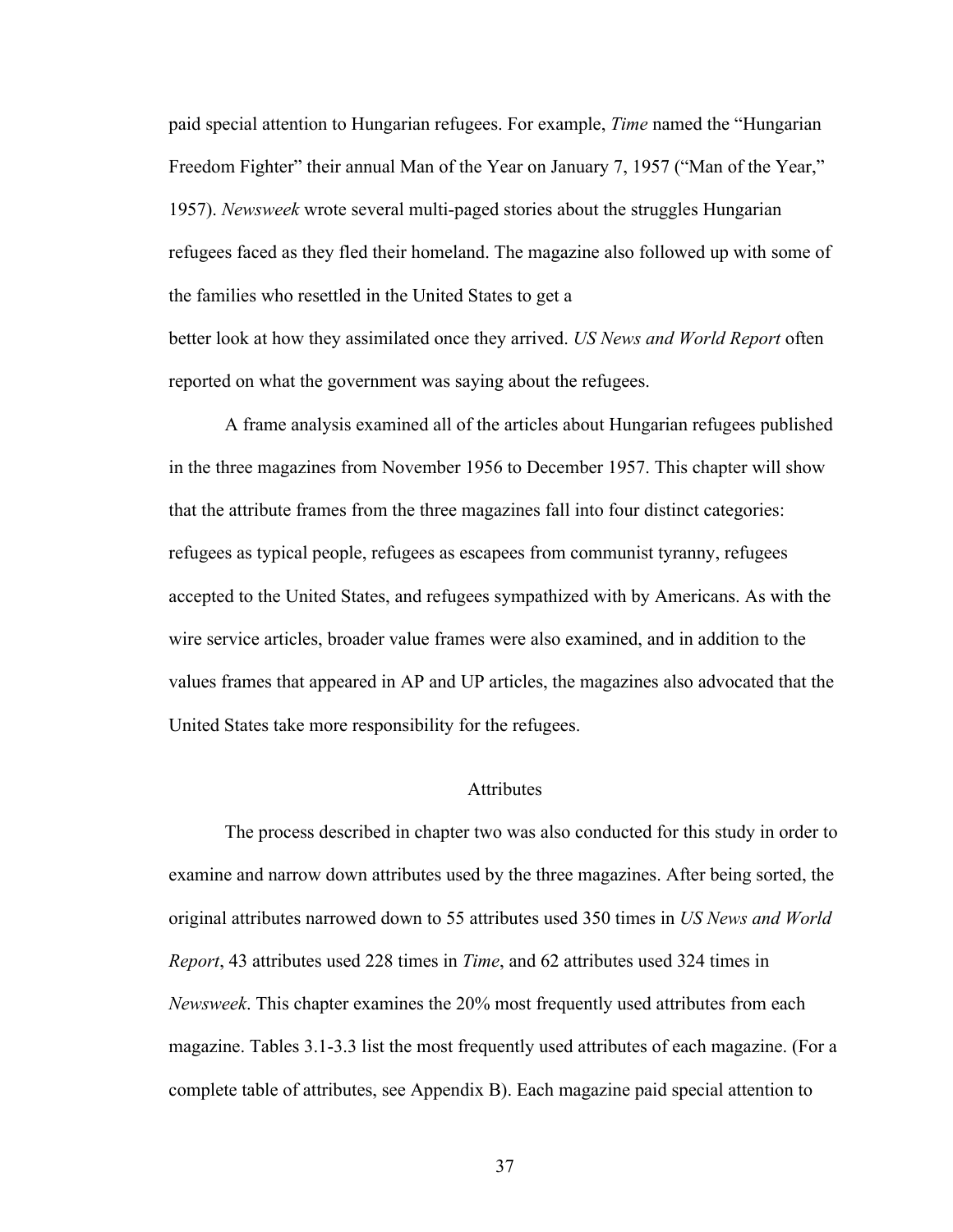specific aspects of the Hungarian refugee crisis, but the frames of the articles overlapped substantially. This chapter combines all of the attributes but specifies which magazines they came from.

Table 3.1

| Attribute                               | Frequency |
|-----------------------------------------|-----------|
| Jobs                                    | 38        |
| Ages                                    | 26        |
| Fled                                    | 18        |
| Relational                              | 18        |
| Received Help and Supplies              | 18        |
| Escapees from Communism                 | 17        |
| Number to Austria                       | 16        |
| <b>Students</b>                         | 16        |
| Accepted to the US (General)            | 15        |
| Proud, Defiant, Unbroken, Extraordinary | 14        |
| Struggle to Reach Austria               | 14        |

# Table 3.2

*Frequency of Top 20% Time Magazine Attributes*

| Attributes                                  | Frequency |
|---------------------------------------------|-----------|
| Jobs                                        | 22        |
| Adults (men, women)                         | 18        |
| Received Help and Supplies                  | 15        |
| Struggle to get to Austria                  | 14        |
| Youth                                       | 13        |
| Negative emotion (unhappy, bewildered,      | 13        |
| nervous, embittered, scarred)               |           |
| Relational                                  | 10        |
| Employable (skilled, trained, professional, | 8         |
| educated)                                   |           |
| <b>Brave</b>                                | 8         |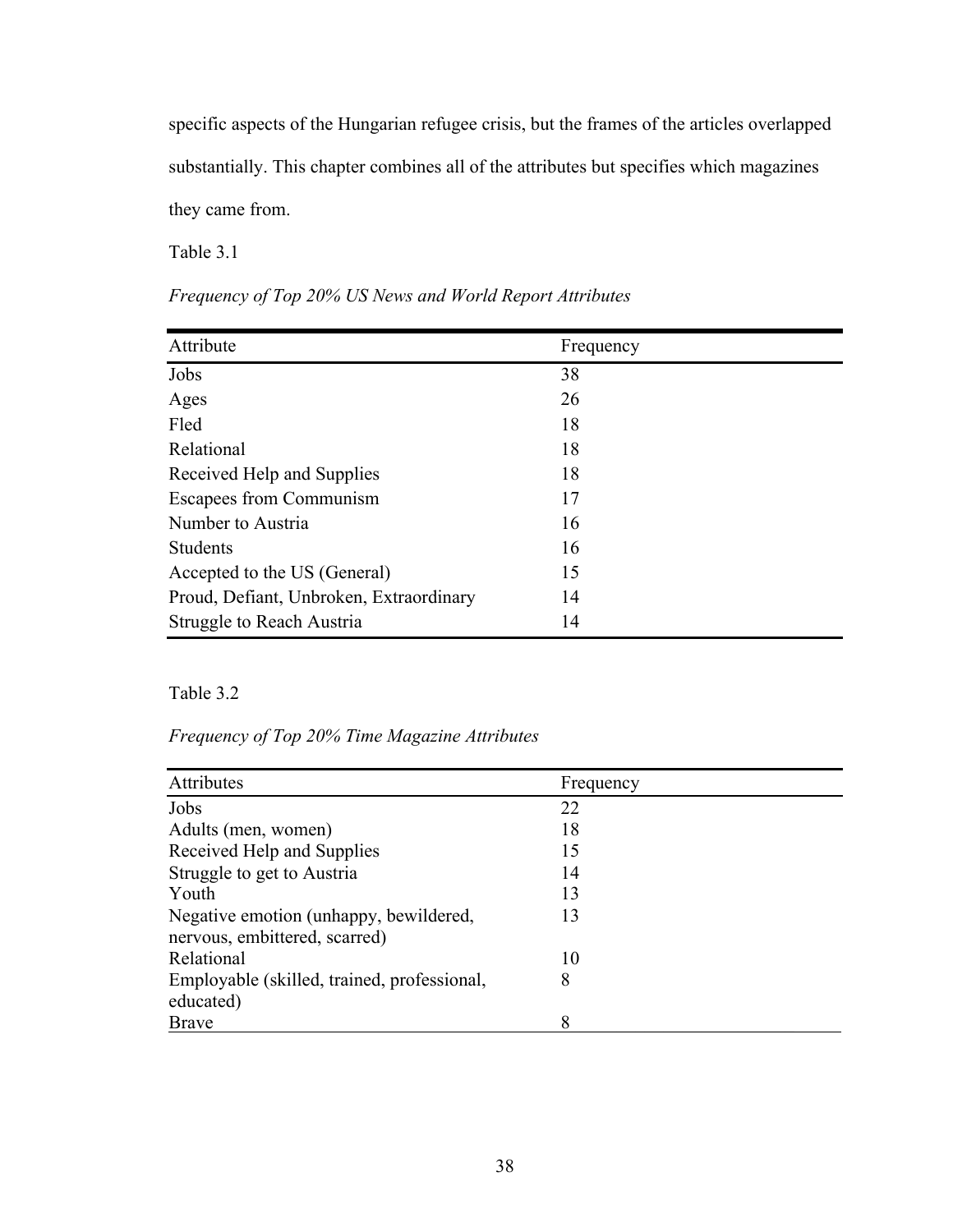## Table 3.3

| Attributes                        | Frequency |
|-----------------------------------|-----------|
| Jobs                              | 32        |
| Received Help and Supplies        | 26        |
| Youth                             | 23        |
| Relational                        | 21        |
| <b>Students</b>                   | 12        |
| Age                               | 11        |
| Fleeing                           | 11        |
| Participated in the Revolution    | 10        |
| Struggle to get to Austria        | 8         |
| Supported by Americans            | 8         |
| Assimilating/learning English     | 8         |
| Adults (men, women)               | 8         |
| Supported by government officials | 8         |

*Frequency of Top 20% Newsweek Attributes*

## **Refugees as typical people**

As with the wire service articles, some of the most common attributes described who the Hungarian refugees were in terms of demographics. *Time* and *Newsweek* focused on the ages of the refugees, often reporting on young ones. *Time* reported about adult women and men more often than but *Newsweek*. All three magazines used familial roles to describe the refugees. Although *Time* used "father" and "wife" multiple times, *Newsweek* branched out when discussing the family tree and included stories about refugees' "cousins," "nephews," and "stepsons," in addition to immediate family members. *US News and World Report* included descriptions of "widowed" refugees, which was unique among the magazines. One article described a large bulletin board at Camp Kilmer the refugees used to locate family and friends and to trade news about who they encountered during their journey to freedom. The board was used to reach either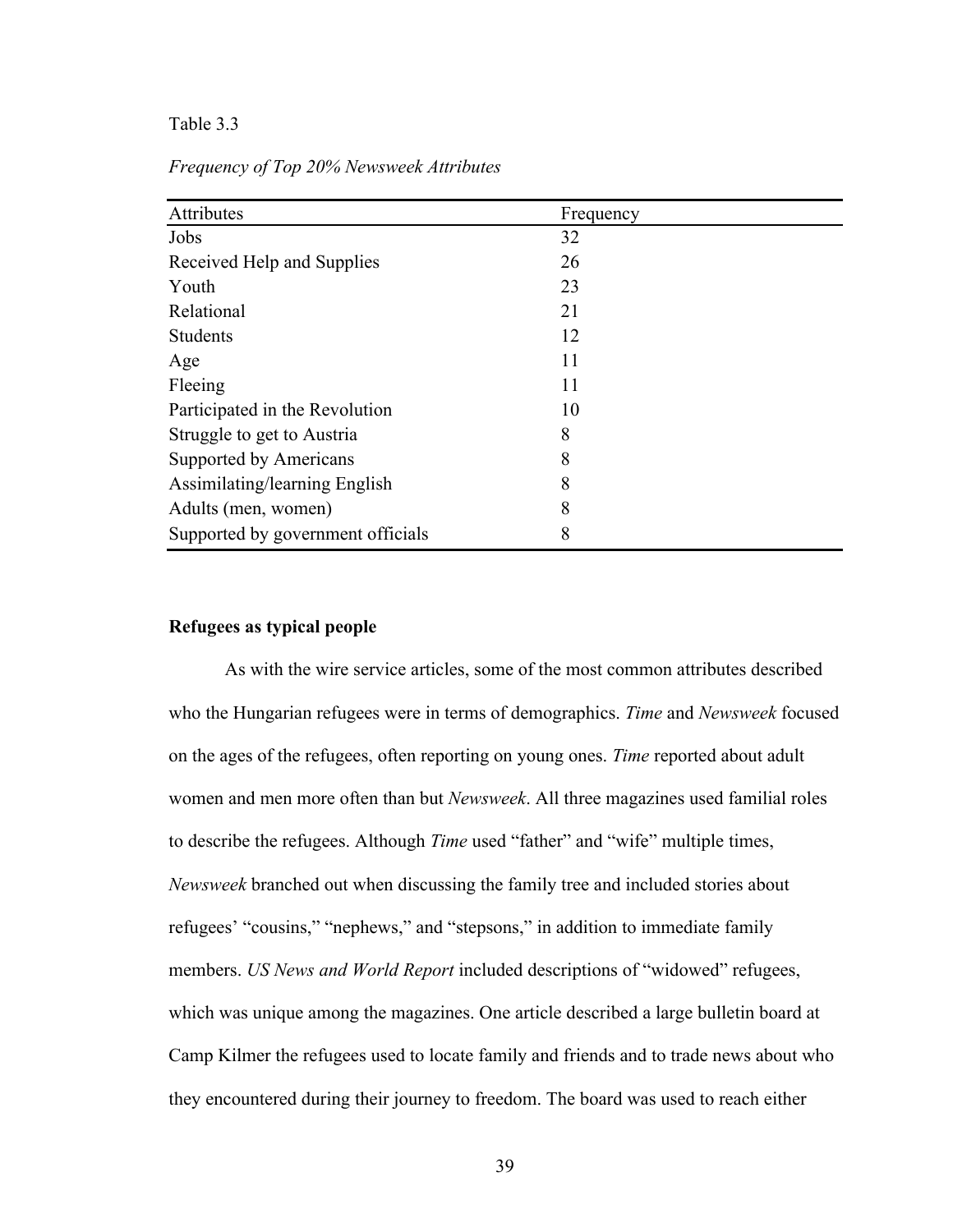refugees who had been separated from their family members during escape or Hungarians already living in the United States wondering if their family members made it to Camp Kilmer or even made it out of Hungary. The article told the story of a waitress looking for her father and cousin who lived in Hungary at the beginning of the revolution. Through the bulletin boards, a volunteer learned that the men had been spotted in Vienna, and he contacted the waitress to give her the update that her family members were safe ("The Anxious Letters," 1956). The relational terms that each magazine used not only told readers who the refugees were, but they also helped readers relate to the refugees, and reminded them that these people had families, some of whom they traveled with when they escaped and others who they had to leave behind and hope to be reunited with in the future.

Following the same framing used in the newspapers, *US News and World Report* commonly referred to the refugees as "students," and all three publications often referred to the jobs that refugees had held. To provide richer descriptions of the students and workers, *Time* and *Newsweek* used their lengthier articles to described refugees as "employable." *Time's* descriptions included "skilled," "trained professional," and "educated" and *Newsweek* reported on "hard and willing workers." These descriptions were consistent regardless of the jobs that refugees found when they arrived in the United States. One article that reported on a family's quick adjustment after they arrived in the United States described two brothers, one who became a mechanic and the other who was a busboy at a casual restaurant. The former was described as "an excellent mechanic [who] is well-liked by his fellow workers," and the latter was described as "a good and willing worker" who "gives every impression of enjoying the work" ("The Fortune of a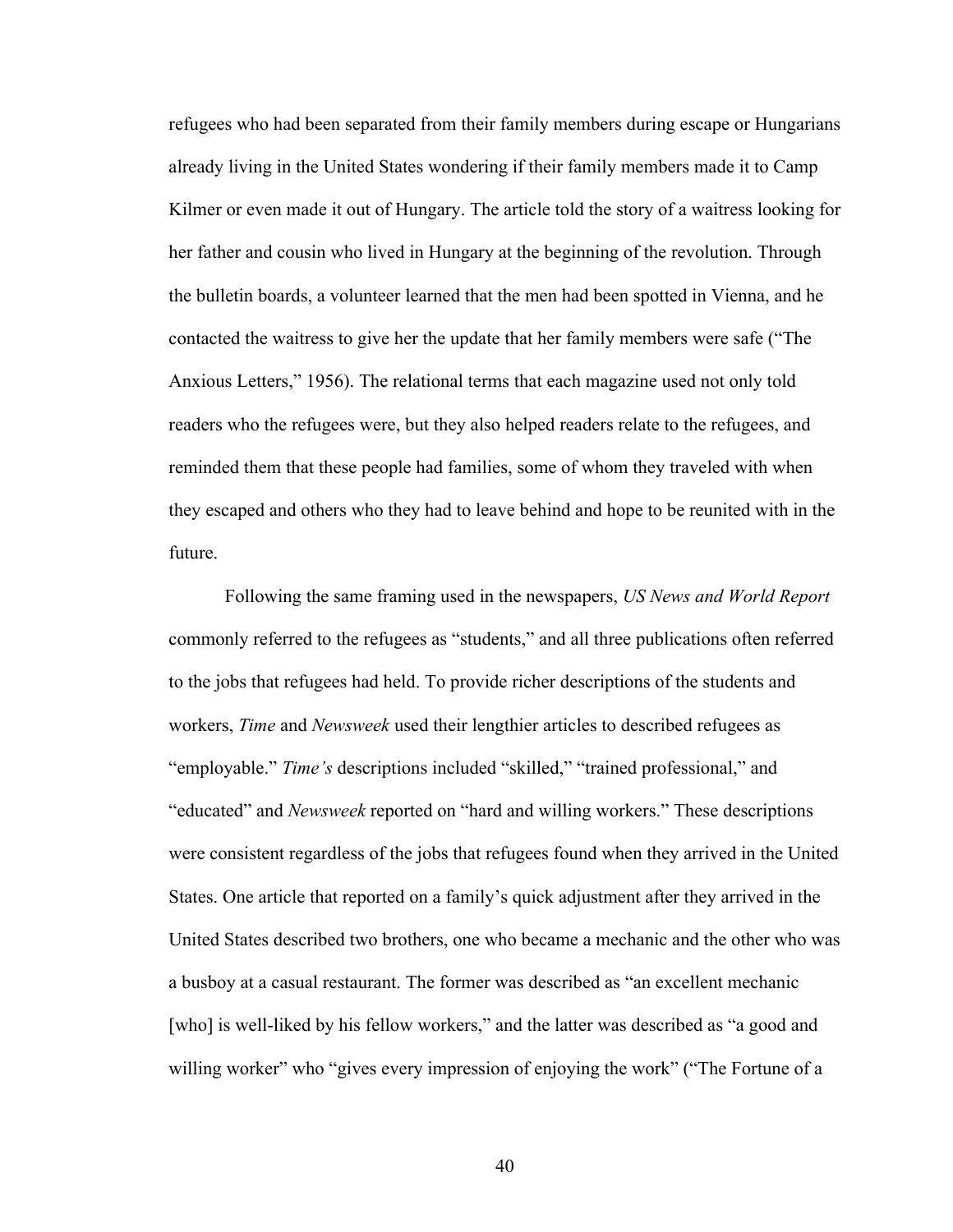Family," 1957, p. 20). This focus on the employability of the refugees reminded readers that the newcomers were prepared to pull their own weight and most would not need to rely on the government for help.

## **Refugees as escapees from communist tyranny**

*Newsweek* and *US News and World Report* frequently published stories about refugees who participated in the revolution. For example, articles in the magazine explained that the Hungarians "started their fight for freedom spontaneously after twelve years of despair and suffering" ("Incitement to Revolt," 1956, p. 23). *US News and World Report* focusd on the number of refugees reaching Austria and the problems caused by the influx.

One *US News and World Report* article explained that the Hungarians fleeing into Austria, who were costing the country \$100,000 a day, created the "biggest and most concentrated mass flight from oppression that Europe [had] seen since World War II" ("Hungary: A Nation in Flight," 1956, p. 66, 72). The reporter described Austrian families taking in refugees as soon as they crossed the border and other refugees who had been "placed in country inns and some vacant summer-resort hotels, with the Austrian government paying the bill" (p. 72). Although the magazines took different approaches to describe the background of the escapees, all three wrote about the struggles refugees faced while fleeing to Austria. The term "victim" was used less frequently than in the newspaper articles, but *Time* implied the same message by describing the "bedraggled and mud-soaked, footsore and soul-worn," condition of the refugees as they crossed the border into Austria ("The Huddled Masses," 1956, p. 18).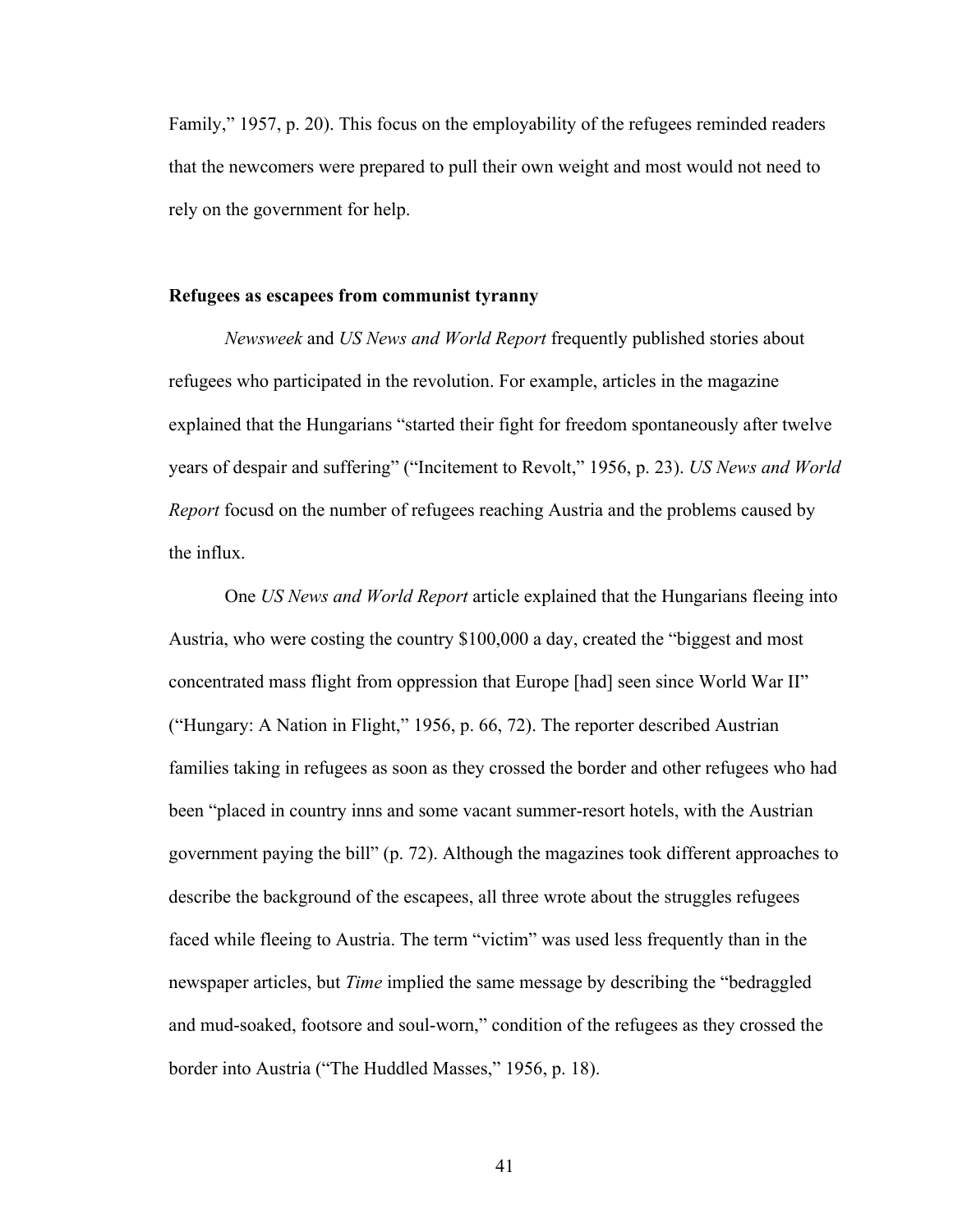### **Refugees accepted to the United States**

Even though there were several different ways that the refugees' acceptance to the United States could have been categorized, *US News and World Report* focused on their general acceptance without going into detail about the process. Once the refugees had made it to safety, each magazine had its own way of describing the refugees so that readers could learn more about them. *Newsweek* focused on what the refugees were doing to assimilate in their new homeland, such as learning English or opening their own businesses. *Time* portrayed refugees as emotionally distressed, using adjectives such as "unhappy," "bewildered," "nervous," and "emotionally scarred." It is important to know, however, they were stating that the refugees were emotionally scarred by their experiences in Hungary, not in the United States or other countries where they sought asylum.

*Time* focused on negative emotions that refugees experienced, but along with *US News and World Report,* also described the refugees in terms of their strengths, calling them "proud," "defiant," "unbroken," "brave," and "extraordinary." For example, one *US News and World Report* article reported at length on the tenacity of the refugees, stating, "Most refugees come with nothing but the clothes on their backs…but their heads are held high with pride – pride not their own, but in their nation's courageous struggle" (Hungary – A nation in flight," 1956, p. 66). By portraying refugees as emotionally vulnerable, yet proud and unbroken by the challenges they encountered, the articles indicated that Hungarian refugees were normal people who were sad to leave a homeland that they loved but brave enough to fight for freedom.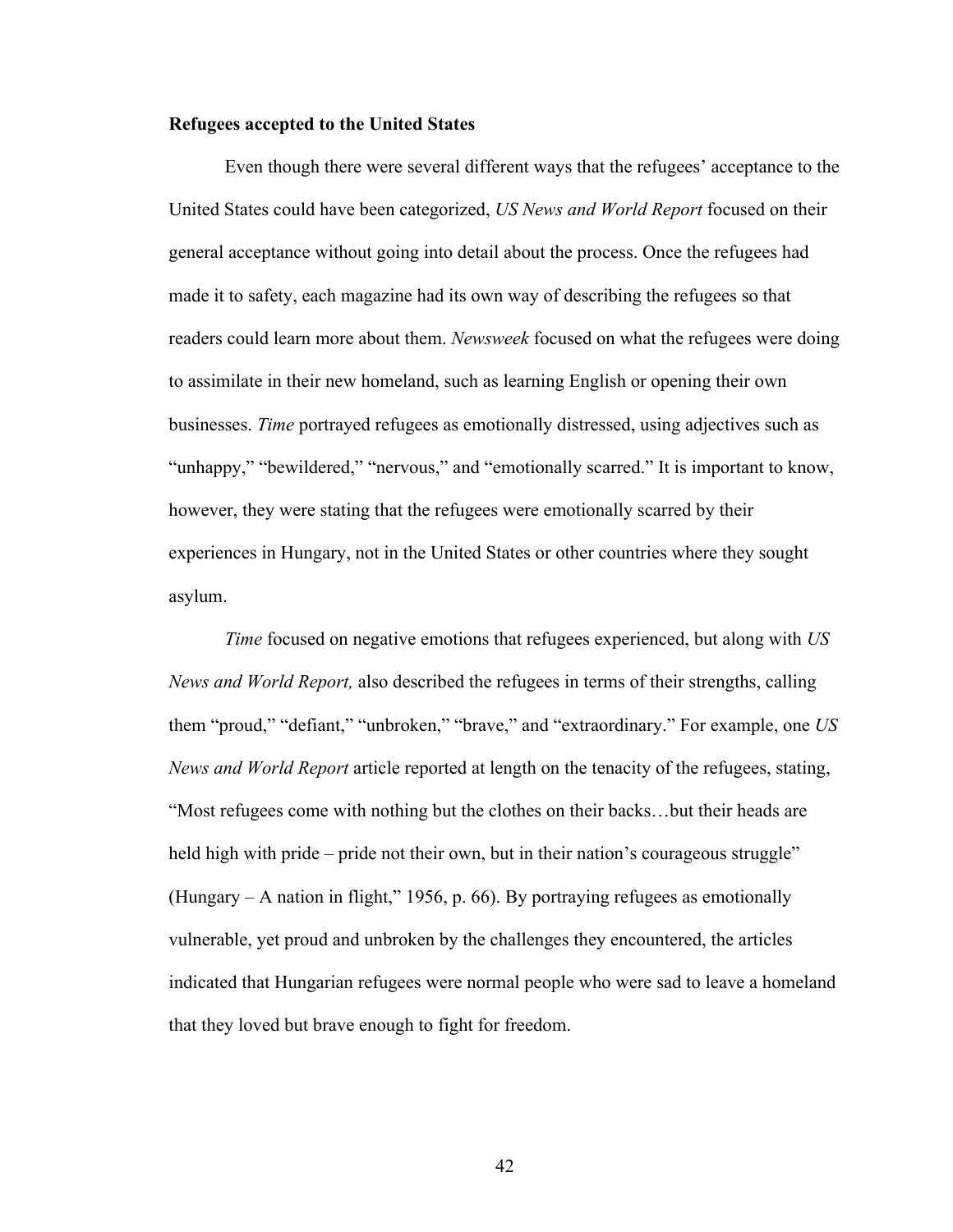### **Refugees sympathized with by Americans**

Finally, all three magazines focused on what was being done to help the refugees. *Time* and *Newsweek* often reported on companies that offered jobs to skilled or experienced refugees, while *US News and World Report* most frequently reported on organizations and individual Americans who provided temporary and permanent housing to refugees. One article told the story of three Hungarians – a couple and their friend – sponsored by a Presbyterian church near Philadelphia. The article, "New Home, New Life for Three Refugees" (1957) described the small group's experience and the help they received:

The board of deacons of that church had volunteered to sponsor the three Hungarians, guarantee [*sic*] them jobs and homes. Church members had contributed money and clothing. Two rooms normally used for Sunday-school classes were converted into living quarters. Events moved fast. In 24 hours, Joseph Garamszegi had a temporary job as a handyman around the church. Bela Kovas had a job in a supermarket. And they had found many friends. (p. 62).

Other areas of help included funding, scholarships, and transportation. In addition, *Newsweek* often explained the ways that Americans supported or were sympathetic to the refugees. Multiple reports of sympathy came from the perspective of government officials, including Richard Nixon and Herbert Hoover. Readers may have been more inclined to accept the refugees once they read what other Americans, including a former president and vice president, were doing to help the refugees reach safety and start new lives.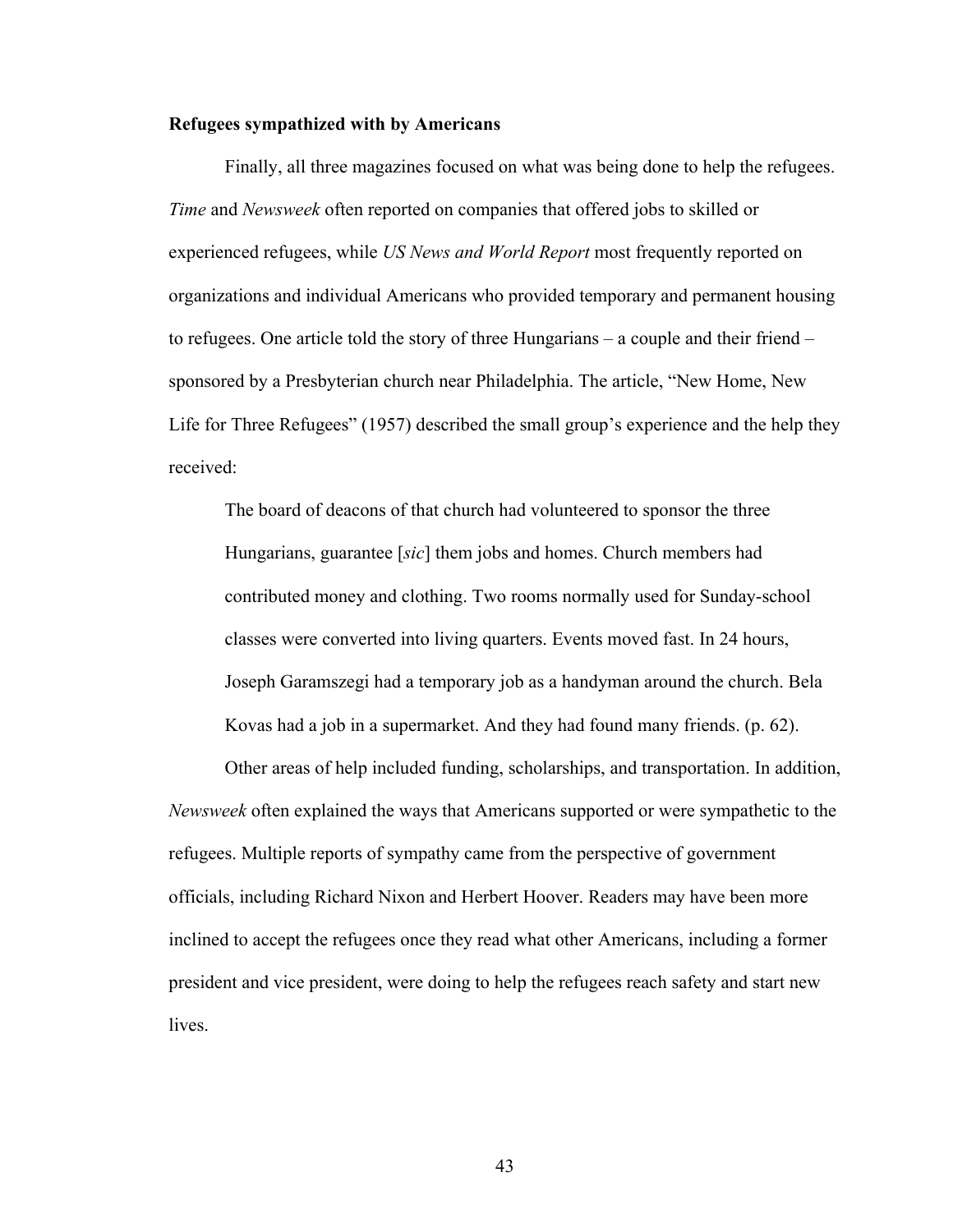## Values

*US News and World Report* used 10 value frames 38 times, *Time* used 10 value

frames 79 times, and *Newsweek* used 11 value frames 76 times. The top five value frames from each magazine are discussed in this section. Tables 3.4-3.6 list the top five values

and their frequencies.

Table 3.4

*Frequency of Top Five Values Used by US News and World Report*

| Value                                                                            | Frequency |  |
|----------------------------------------------------------------------------------|-----------|--|
| Economic impact of refugees – Transparency about funding refugees is important 7 |           |  |
| Economic impact of refugees – Funding refugees has positive consequence          |           |  |
| Character of refugees – Refugees are good people                                 |           |  |
| *Support for refugees – Refugees are victim patriots                             |           |  |
| *Support for refugees – Refugees need help                                       | 4         |  |

\*Six values are listed because two frames both had a frequency of four.

Table 3.5

*Frequency of Top Five Values Used by Time Magazine*

| Value                                                                         | Frequency |
|-------------------------------------------------------------------------------|-----------|
| Support for refugees – Refugees need help                                     | າາ        |
| Economic impact of refugees – Funding refugees has positive consequences      |           |
| Support for refugees – Refugees are victim patriots                           |           |
| Character of refugees – Refugees are good people                              |           |
| Responsibility for refugees – The United States needs to do its share to help |           |

Table 3.6

*Frequency of Top Five Values Used by Newsweek Magazine*

| Values                                                                           | Frequency |
|----------------------------------------------------------------------------------|-----------|
| Support for refugees – Refugees need help                                        | 22        |
| Economic impact of refugees - Funding refugees has positive consequences         | 17        |
| Support for refugees – Refugees are victim patriots                              |           |
| Character of refugees - Refugees are good people                                 |           |
| Economic impact of refugees – Transparency about funding refugees is important 6 |           |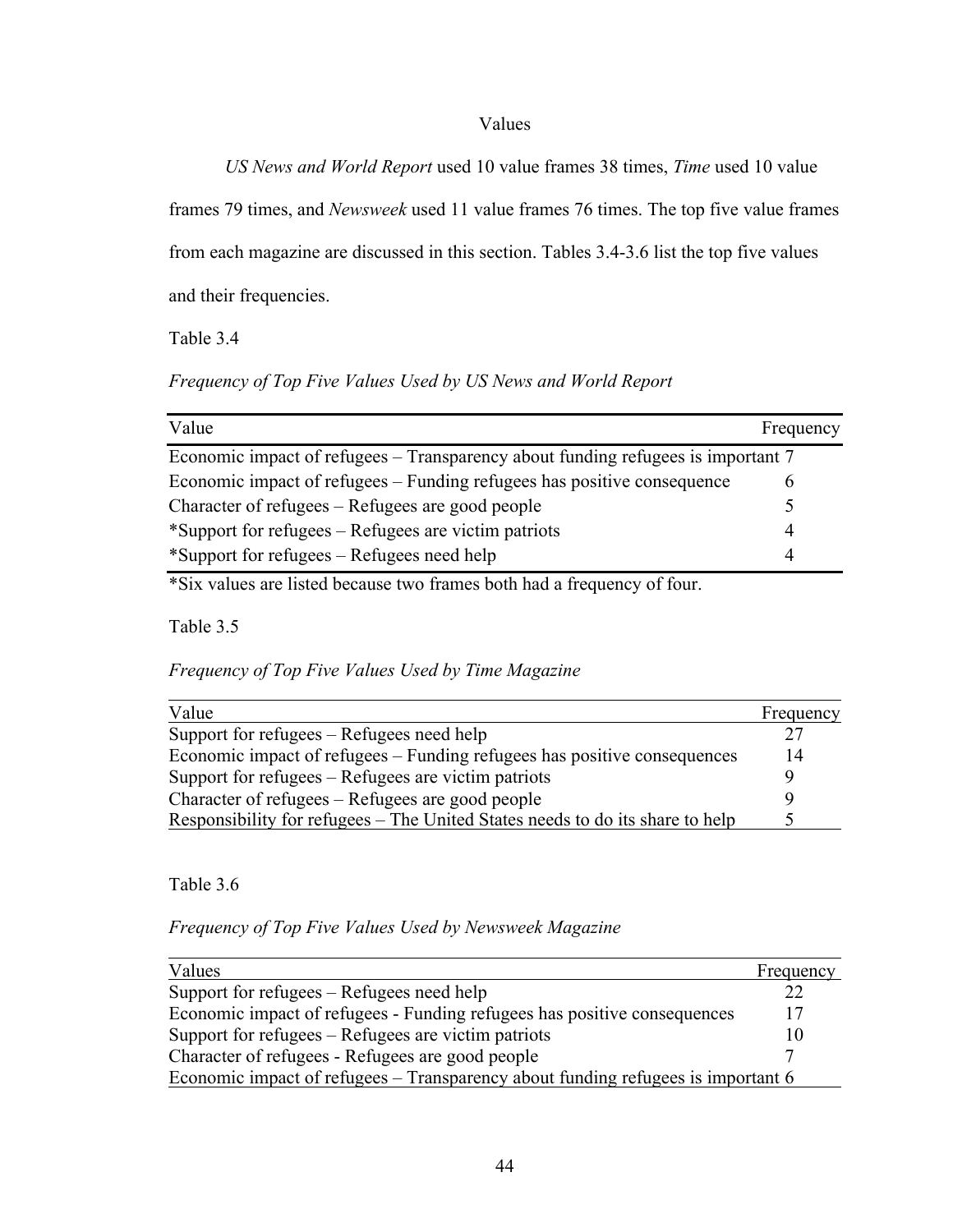All three magazines frequently used the "Support for refugees - Refugees are victim patriots," "Support for refugees – Refugees need help," "Economic impact of refugees - Funding refugees has positive consequences," and "Character of refugees - Refugees are good people" value frames. The other frames listed in the tables above were used frequently by at least two of the magazines.

With the focus of the "Support for refugees" category on information about the conflict in Hungary along with reasons that the refugees needed to be saved, the magazines spent little time reporting on people who felt that helping the refugees would be a security risk. A *US News and World Report* article that did include such criticism quoted Representative Francis Walter as saying, "Congress 'should proceed not promptly, but very, very carefully'" ("Eye on Refugees," 1957, p. 18). Even then he did not argue that refugees should not enter the United States, only that the government needed to investigate the options and their effects thoroughly before increasing the quota. This quotation is an example of the relatively mild pushback that was reported against the United States' decision to help the refugees.

Similarly, the magazines used the "economic impact of the refugees" value frame primarily to inform readers of the status of the economy in relation to the refugee crisis and show how helping the refugees would benefit the United States economy. The magazines seldom published articles about the negative effects on the economy of helping the refugees. One article that did include a perspective about the negative economic effects stated that a senator received a letter from citizen arguing that "we should aid the Hungarians as far as possible in helping them defend their country, but I do not feel it is right to bring them here by the thousands to take away jobs from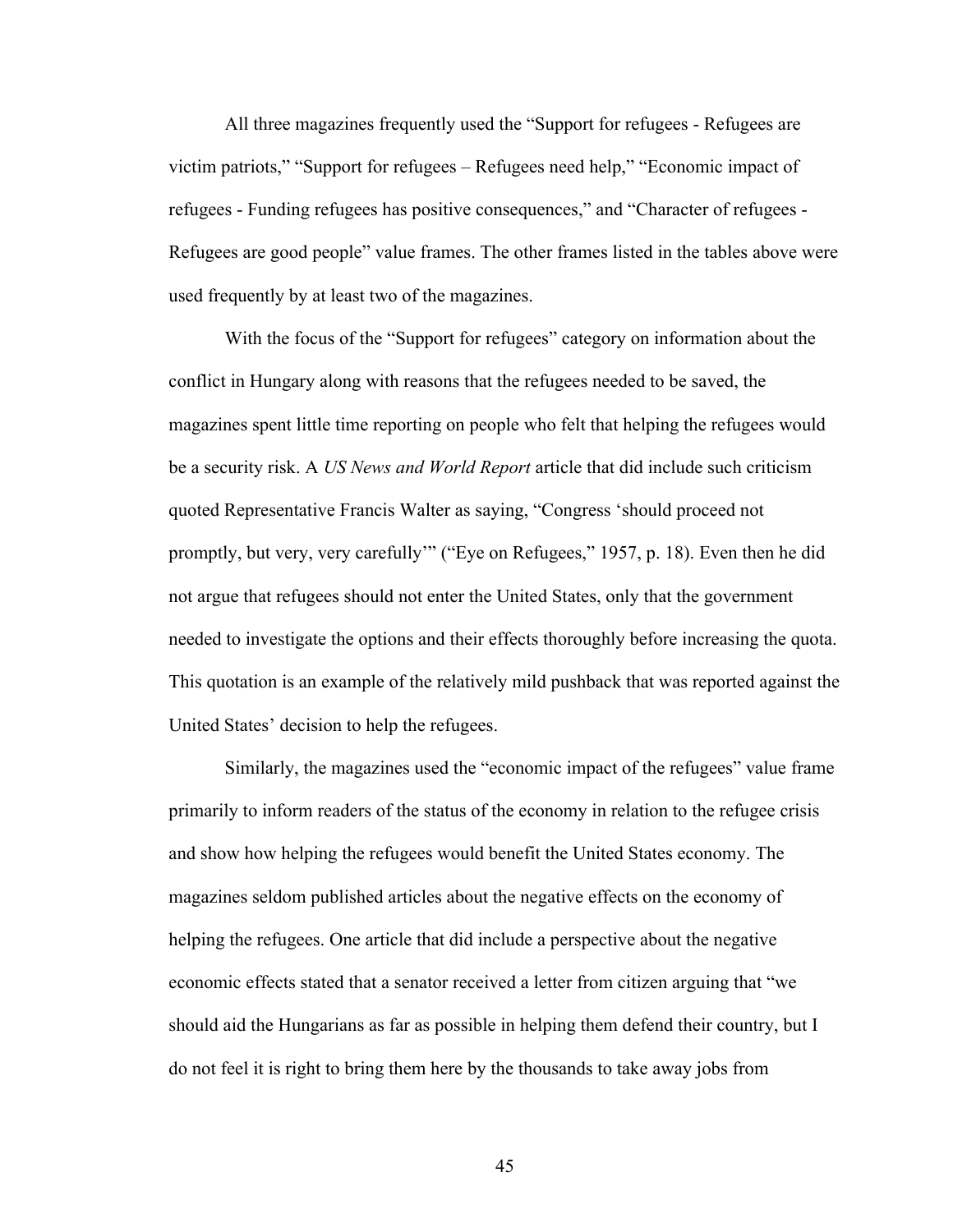Americans" ("Dear Senator," 1957, p. 53). This quotation demonstrates the fear among some American citizens that refugees would take their jobs, but several other articles explained that the refugees were filling jobs that had long been vacant, due to the high number of advanced scientists in the refugee population.

Each magazine used the "Character of refugees- Refugees are good people" value frame to describe individual refugees rather than the refugees as a group. *US News and World Report* described Olympic athletes on their best behavior during the Melbourne games, despite leaving family members behind in Hungary just as the revolution began and sharing Olympic facilities with Russian athletes for several weeks ("War Threats Mess Up Olympics," 1956). A lengthy *Newsweek* article that told the story of a group of refugees headed to the United States described one man as "polite and obviously grateful" and pointed out that the group "did not grovel," despite the long and tiring journey ("A New Life in a New World," 1956, p.16). These specific stories match the attributes that described the refugees as thankful and happy with their circumstances.

Finally, *US News and World Report* and *Time* frequently reported on the "Responsibility for the refugees- The United States needs to do its share to help" value frame. Once other countries realized that the United States was not taking in as many refugees as other countries, proportionate to their sizes ("Bridge to Freedom," 1957). Although the United States ended up taking more refugees than any country other than Austria, the United States was slow to begin accepting the refugees due to strict immigration laws that were in place at the time. Some Hungarians also said that the United States should have been doing more to help since some felt that the United States had led them to believe help was coming during the revolution, but the United States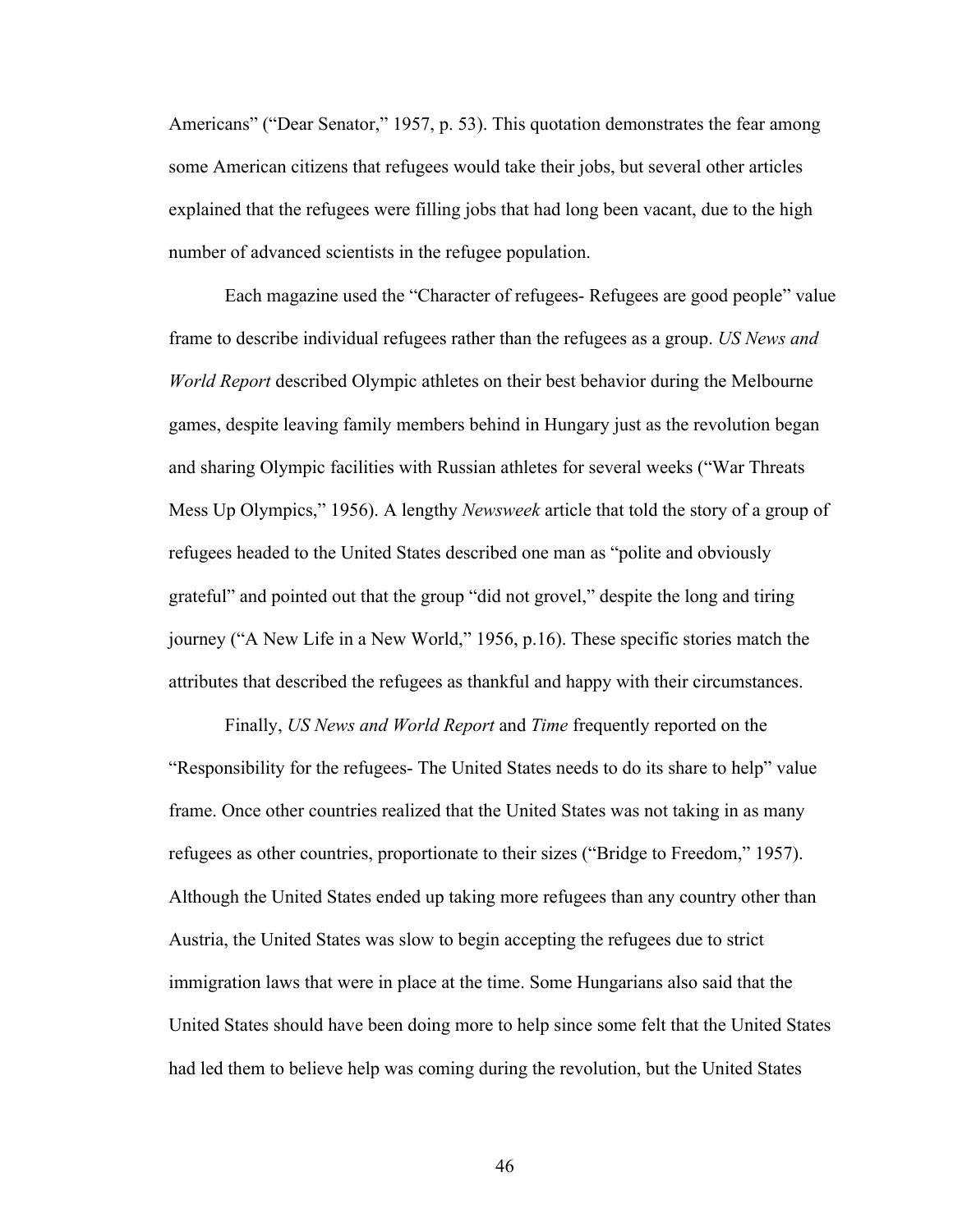never intended to send its military force to Hungary to confront the Soviets. This push for the United States to assist the refugees led President Eisenhower to advocate for increased refugee quotas.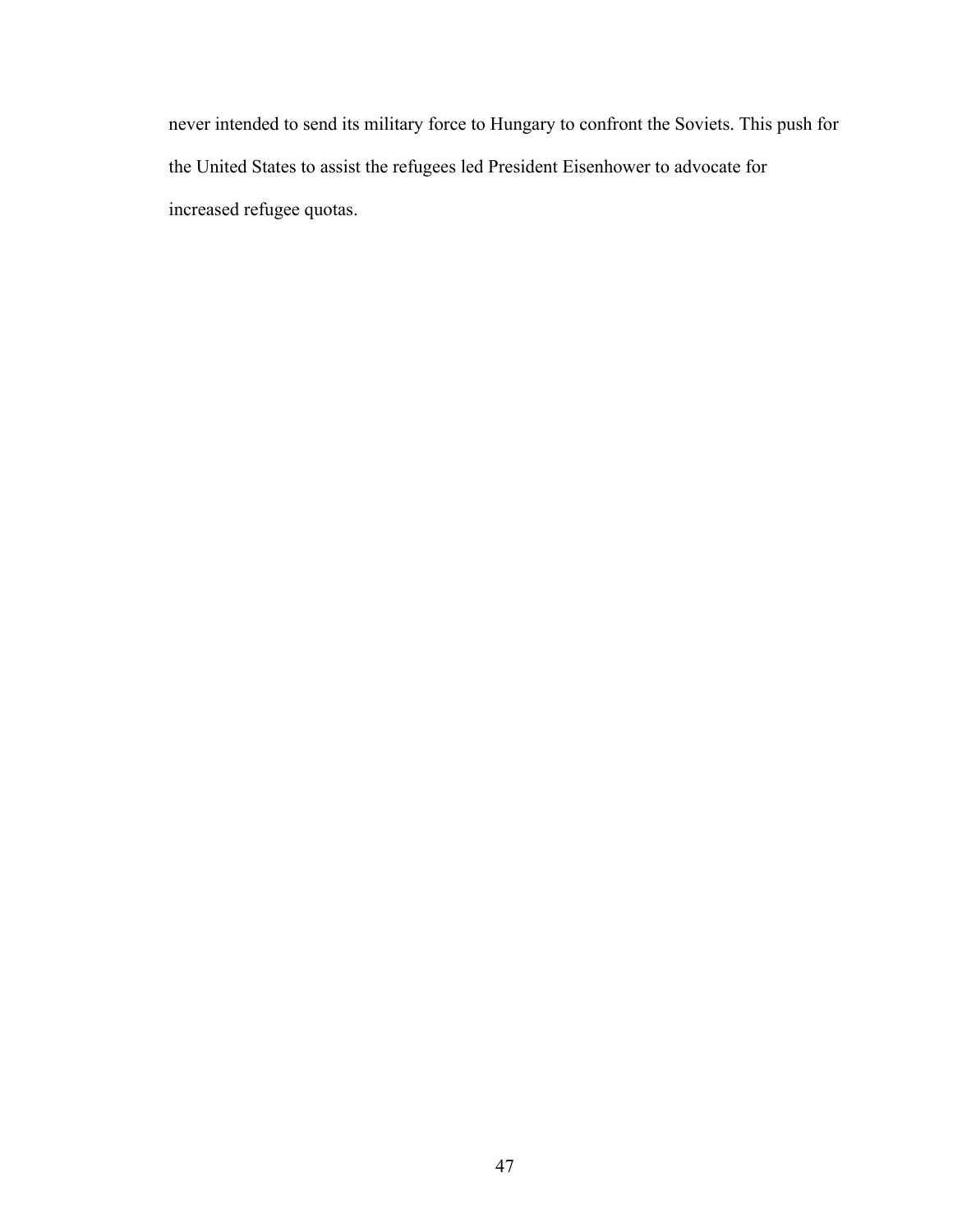## CHAPTER IV

## *NEW YORK TIMES* COVERAGE

The third frame analysis examined articles from the *New York Times,* an influential newspaper at the time of the 1956 Hungarian Revolution. In 1951, the year of the publication's 100<sup>th</sup> anniversary, the *The New York Times* was considered by many to be the most complete and accurate news publication in the United States (Berger, 1951). By 1956, its reporters had already received 25 Pulitzer Prizes (Pulitzer Prize, 2016).

In 1927, the *New York Times* became the first newspaper to include an index of each issue, thus becoming the "newspaper of record" (Okrent, 2004). In the 1950s the publication's goal was to print all of the day's most important information in the format of "announcements, schedules, directories, and transcripts" (p. 1). Furthermore, the newspaper's headquarters was fairly close to Camp Kilmer, New Jersey, the processing location for all Hungarian refugees entering the United States, so the *Times* frequently reported on the arrival of Hungarian refugees and followed up as they were resettled.

This chapter analyzes and discusses the presence and frequency of attributes and values found in articles published in the *New York Times* from November 1956 to December 1957. During this time period, the New York Times published 803 articles about Hungarian refugees. Because this number is significantly higher than the sample size used in the previous two chapters, the articles were arranged in chronological order, and every fourth article was examined, resulting in a systematic sample of 200 articles.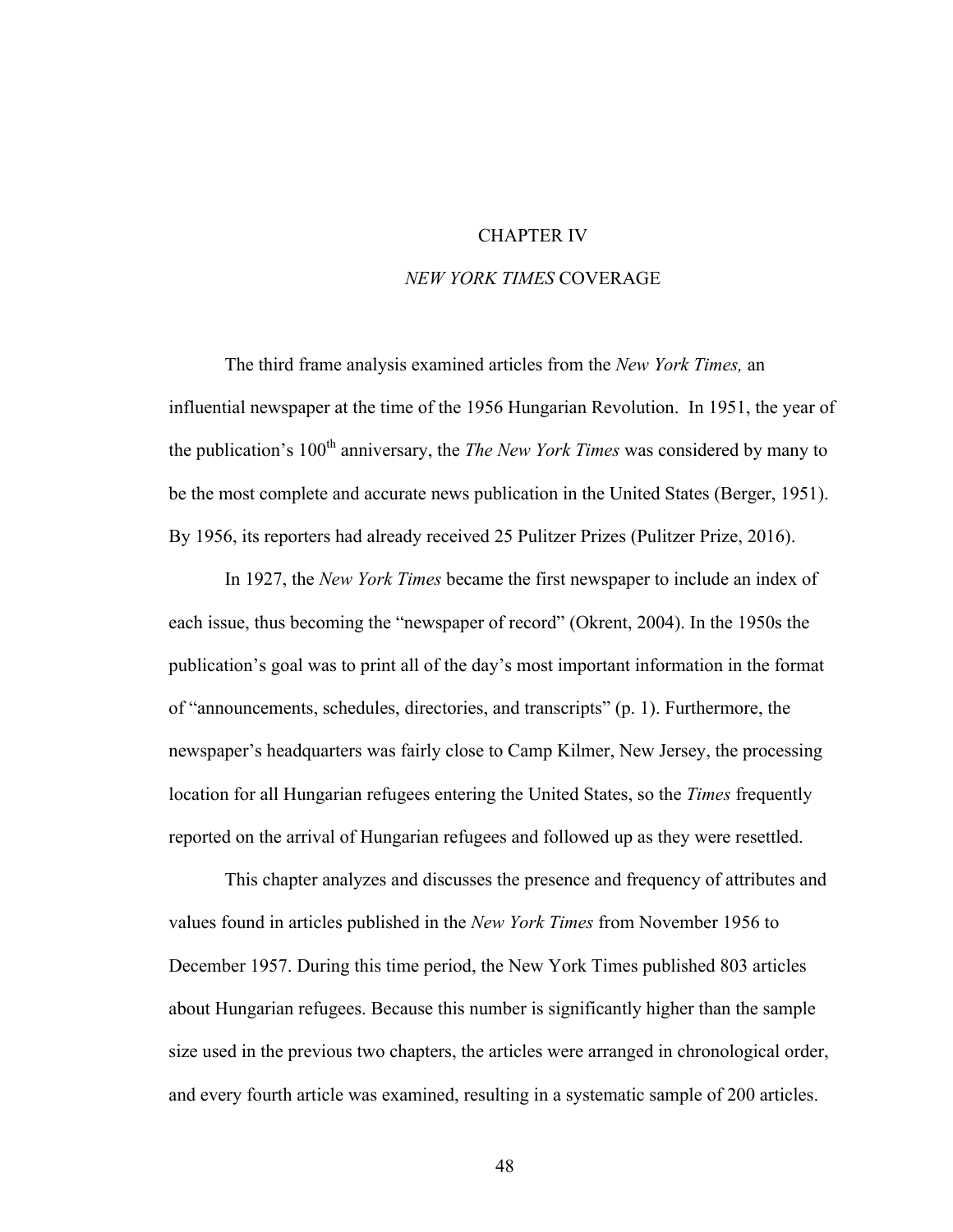Whereas the AP and UP articles were mostly short reports, and the magazine articles were longer, articles from the *New York Times* were a mixture of all lengths.

This chapter will show that the most common *New York Times* attribute frames fall into four distinct categories: demographics, reasons for leaving Hungary, the journey to freedom, and life in the United States. Like wire service and magazine articles, the *New York Times* articles also used broader value frames to inform readers of the impact on the economy, advocate for helping the refugees, and tell positive stories about specific refugees to help readers get to know the newcomers.

### Attributes

After sorting through the original findings and combining similar attributes, there were 124 unique attributes used 1557 times. As in the previous chapters, the attributes were sorted by frequency, and the most frequently used 20%, shown in Table 4.1, are discussed in this chapter. (For a complete list of attributes, see Appendix E).

### Table 4.1

### *Frequency of Top 20% of New York Times Attributes*

| Attribute                     | Frequency |  |
|-------------------------------|-----------|--|
| Received help and supplies    | 161       |  |
| Youth                         | 100       |  |
| Jobs (total)                  | 96        |  |
| Number to Austria             | 68        |  |
| Accepted by other countries   | 64        |  |
| Problem/need                  | 54        |  |
| Assimilating/learning English | 53        |  |
| Relational                    | 51        |  |
| Ages                          | 50        |  |
| Fled                          | 44        |  |
| Struggle to get into Austria  | 43        |  |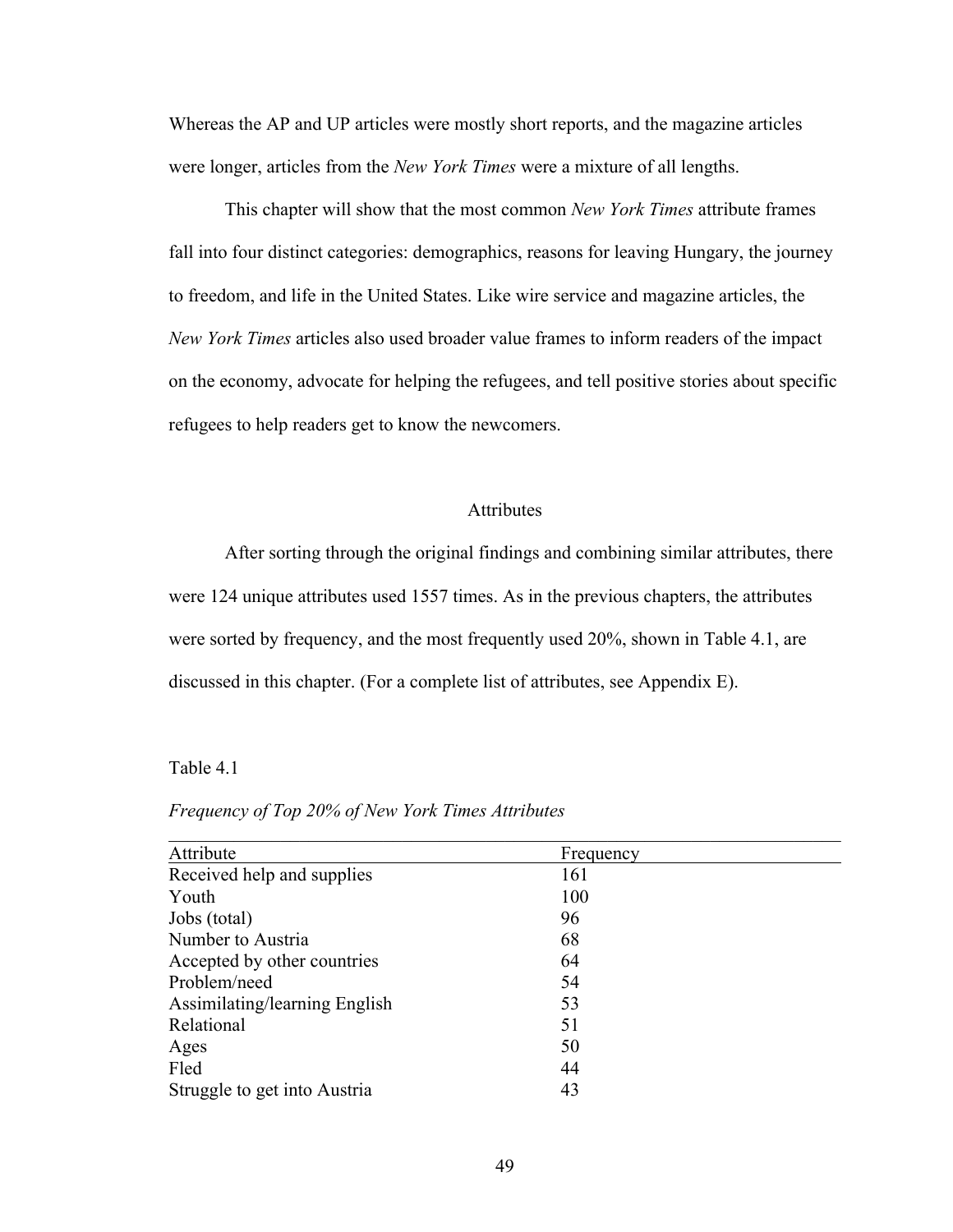| Procedure/processes                                 | 42 |
|-----------------------------------------------------|----|
| Accepted by the US (general)                        | 34 |
| Welcomed/greeted                                    | 31 |
| Participated in the revolution                      | 30 |
| Conditions in Hungary (negative)                    | 29 |
| Unhappy with circumstances                          | 27 |
| Found/searched for freedom/haven/safety             | 26 |
| Adults                                              | 26 |
| Victim (imprisoned, tortured, oppressed,            |    |
| persecuted)                                         | 24 |
| Escapees                                            | 22 |
| Flown to the US                                     | 18 |
| Freedom fighter                                     | 18 |
| Positive description (Finest people in Hungary,     |    |
| not the huddled masses, best, generally favorable,  |    |
| magnificent, eager to learn, independent, valuable, |    |
| vigorous, outstanding, talented, ambitious)         | 18 |
| Number in Yugoslavia                                | 16 |
| Reconnected with relatives                          | 15 |
| Supported by the Red Cross                          | 15 |
| Want to come to the US                              | 15 |

## **Demographics**

Like the news outlets studied in chapters two and three, the *New York Times* incorporated a large amount of demographic information about the refugees into its articles so that readers could learn who the refugees were. When covering various families, The *New York Times* branched out further than the wire services and magazines and discussed refugees as uncles, nephews, grandsons, and grandparents, in addition to immediate family members. The articles discussed people of all ages including babies, middle aged people, and the elderly, but they covered young people the most.

Many of the articles about young people focused on their contributions to the revolution. One article described students still wearing their green, white, and red armbands, a symbol of the revolution, when they crossed the border into Austria. Other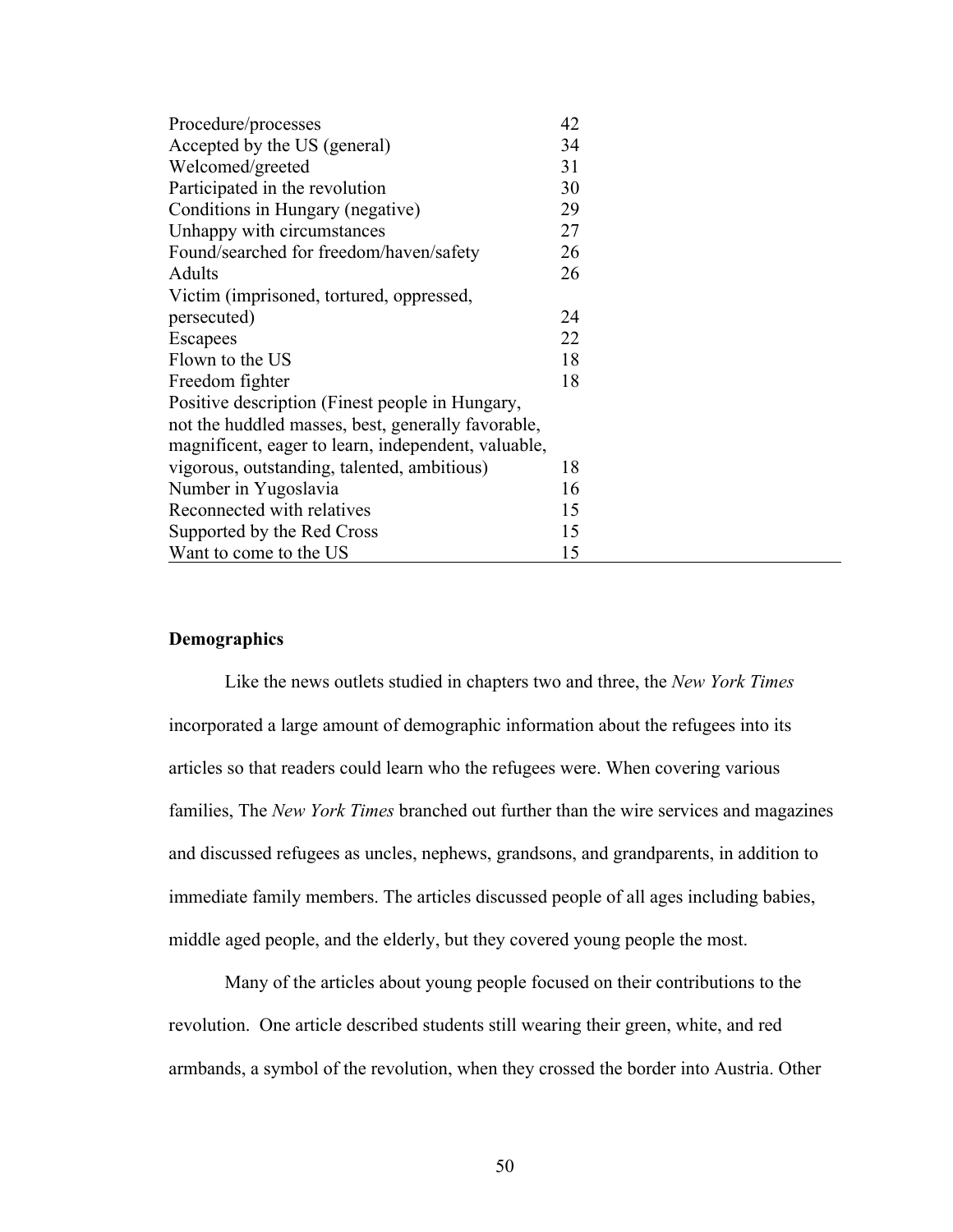*New York Times* articles focused on the young people's attempts to continue their schooling as they fled from Hungary. Half of the students from Hungary's Sopron University left their homeland together, and Austria set up accommodations for them to continue their studies soon after they arrived. This focus on the determination and seriousness of the young Hungarians as portrayed by the *New York Times* may have alleviated readers' potential concern that they would have to take care of helpless children who were escaping the violence in Hungary if refugees were accepted to the United States. The articles made it clear that many of the young people leaving Hungary left only because their lives were in danger after they participated in the revolution, and all they wanted was continue live in safety.

### **Reasons for leaving Hungary**

Another frame used by the *New York Times* went into detail about what warranted the refugees to flee their homeland. The publication described the dangerousness of Hungary with details about the revolution and what was happening to many who opposed the communist government. Because the *New York Times* offices were located near Camp Kilmer, New Jersey, where most of the refugees who came to the United States were first taken to be processed, the publication often reported stories straight from the refugees about their experiences during the revolution. Articles described "barbarous oppression" experienced by "victims of Soviet aggression" (Waggoner, 1956, p. 3; "Drive gets \$150,000 in month to assist Hungarian refugees," 1957, p. 7). Others explained that freedom fighters left work or school and started fighting the Russian soldiers in the streets with homemade bombs and any guns they could find when the revolution began.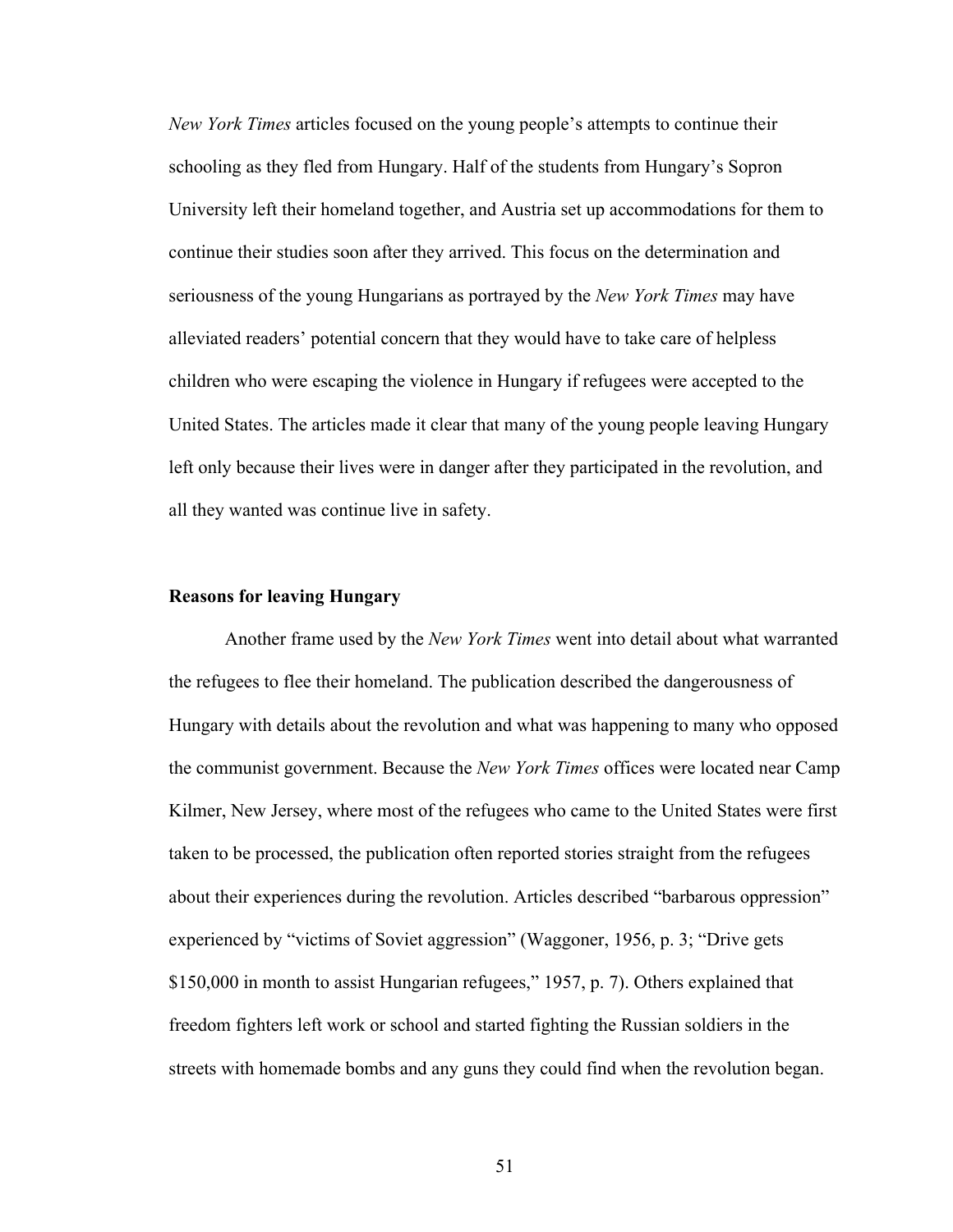Then many of the rebels and their families fled Hungary after the Soviets returned and began to crush the revolt and deport, arrest, and torture those who participated in the uprising.

### **The journey to freedom**

In addition to explaining why refugees left their homeland, the *New York Times* also detailed the journeys of refugees who left Hungary. One article implied the severity of the problem in Hungary by stating that the refugees "risked life and security to escape communism" (Frankel, 1957, p. 152). The dangerous and oppressive conditions led many to leave their homes and sometimes their families and risk an escape attempt. Like AP, UP, and the news magazines, the *New York Times* chronicled the refugees' struggles to get into Austria and the high numbers at which they arrived.

Unlike the other publications, however, the *New York Times* also mentioned that there was a point at which just as many refugees were fleeing to Yugoslavia as to Austria. The articles explained that eventually there were so many Russian soldiers and Hungarian police at the Hungarian-Austrian border that it became almost impossible for the Hungarians to escape to Austria. Once word spread that fleeing to Austria was no longer an option, many refugees headed for Yugoslavia. This decision was risky for the refugees because Yugoslavia was a communist country, and at first many refugees were unsure if they would be allowed to stay there safely or if they would be turned over to the Hungarian police. The *New York Times* explained that by the end of January, reports were being received that "safer and proper treatment awaits fugitives in Yugoslavia" (Frankel,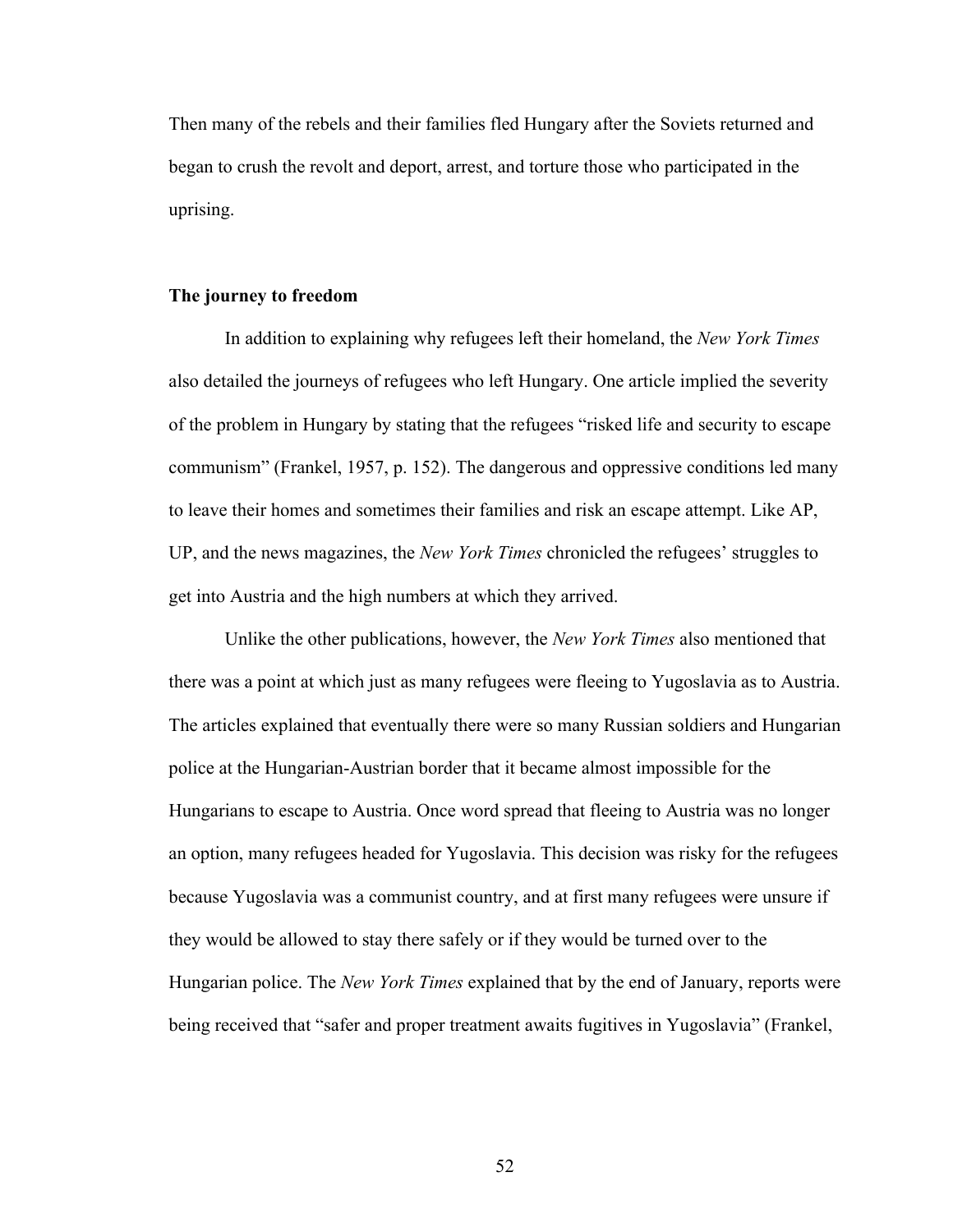1957, p. 8). Then refugees began to enter Yugoslavia even faster than they were getting to Austria.

The refugees' worries were not necessarily over once they made it to Austria or Yugoslavia. The *New York Times* focused on the problems that occurred while refugees awaited acceptance to other countries. Several articles reported about refugees who were unhappy with their circumstances after risking everything to get out of Hungary. Reported problems included inadequate housing in Austria, lack of funds to take care of refugees in Yugoslavia, and massive red tape for the refugees who wanted to go to the United States.

The articles explained that the refugees were upset to learn that they had to stay at the camps in Austria and Yugoslavia up to five months if they wanted to come to the United States (MacCormac, 1957). This disappointment was attributed to the fact that Radio Free Europe, a United States government-funded radio station that aired anticommunist propaganda in Hungary, implied that the United States government supported an uprising in Hungary, so the refugees thought the United States would help them immediately if they rebelled. In reality, Radio Free Europe may have spoken more on emotion than facts and misrepresented the plans of the United States government. Although other countries accepted refugees if they wanted to come, many refugees believed that if they left Austria, they would no longer be considered for immigration to the United States. The refugees who preferred to wait in Austrian camps until the United States accepted them desired to come to the United States for safety and the "American Dream." One article explained that many hoped to come to the United States because they feared that if they stayed in Europe, they could be tracked down by communists and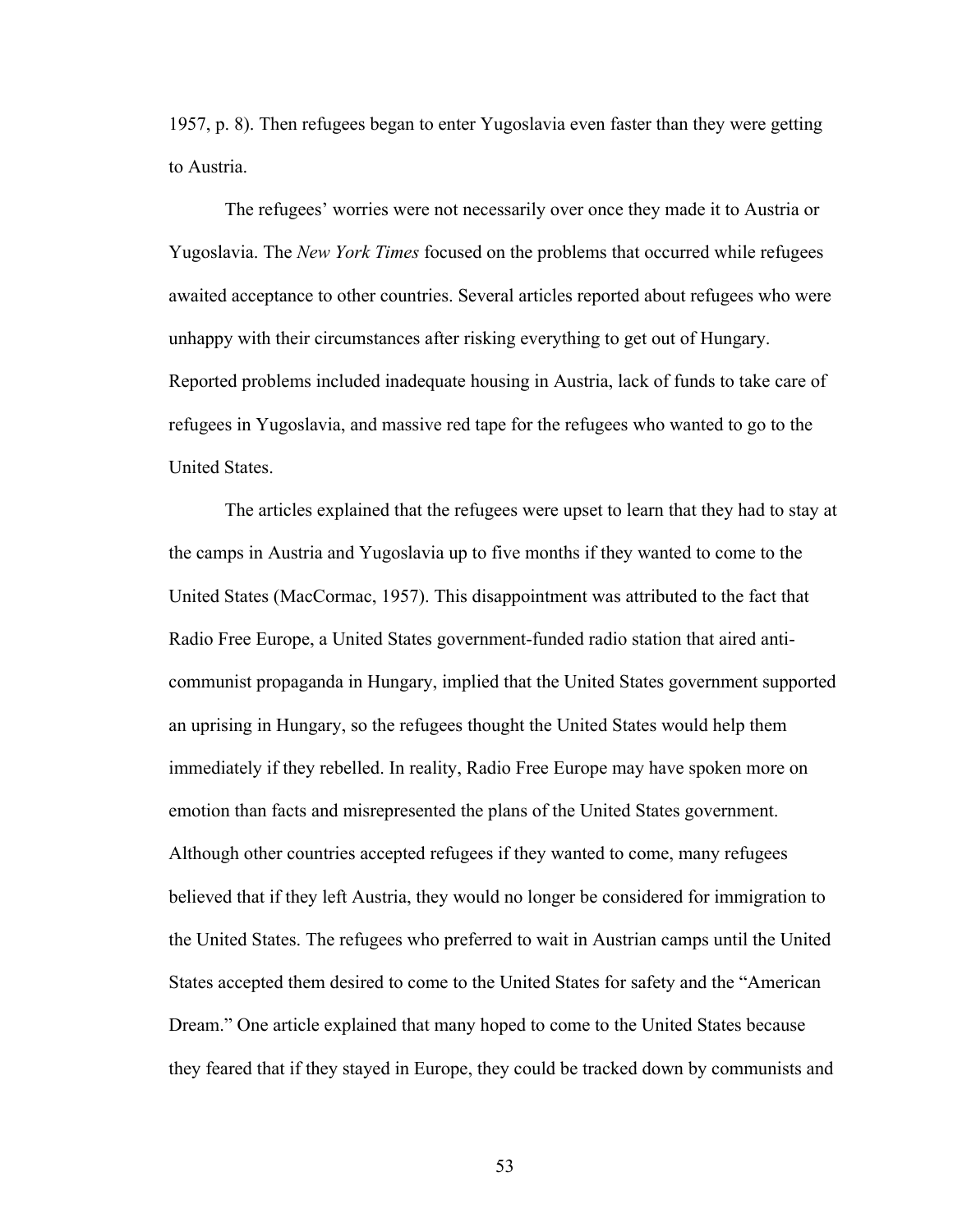punished for escaping or participating in the revolution (Weart, 1956). Other refugees, enticed by the "American Dream," were determined to come to the United States for well-paying jobs and nice homes that they did not have in communist Hungary. Therefore, some waited in camps for months before deciding to look for freedom in another country or even returning to Hungary to face their fate for participating in the revolution. In August 1957, the *New York Times* reported that 2500 refugees had returned to Hungary "in full knowledge of the hazard they run is a measure of their despair of receiving promised asylum in the West" (Salisbury, 1957, p. 14).

The *New York Times* articles tended to report on the Hungarians' struggles using a critical approach that may have stirred stronger emotions in readers, urging them to help the refugees or at least support their acceptance to the United States. One *New York Times* article explained that Western nations' unorganized attempts to help refugees had resulted in "relief supplies [that] poured in helter-skelter – too many old shoes, not enough underwear" (Frankel, 1957, p. 152). The article also argued that the United States had a history of both "encouraging and discouraging escape at the same time and treating refugees sometimes magnanimously and sometimes coldly. . . often leading to confusion, misery, and bitterness" (p. 152). The publication made it clear that the refugees wanted to come to the United States so they could continue with their lives, not to sit around and be pitied by Americans, but to contribute to the country where they sought freedom.

### **Life in the United States**

Although there was a sometimes difficult red tape and strict regulations to get through to come to the United States, approximately 35,000 Hungarian refugees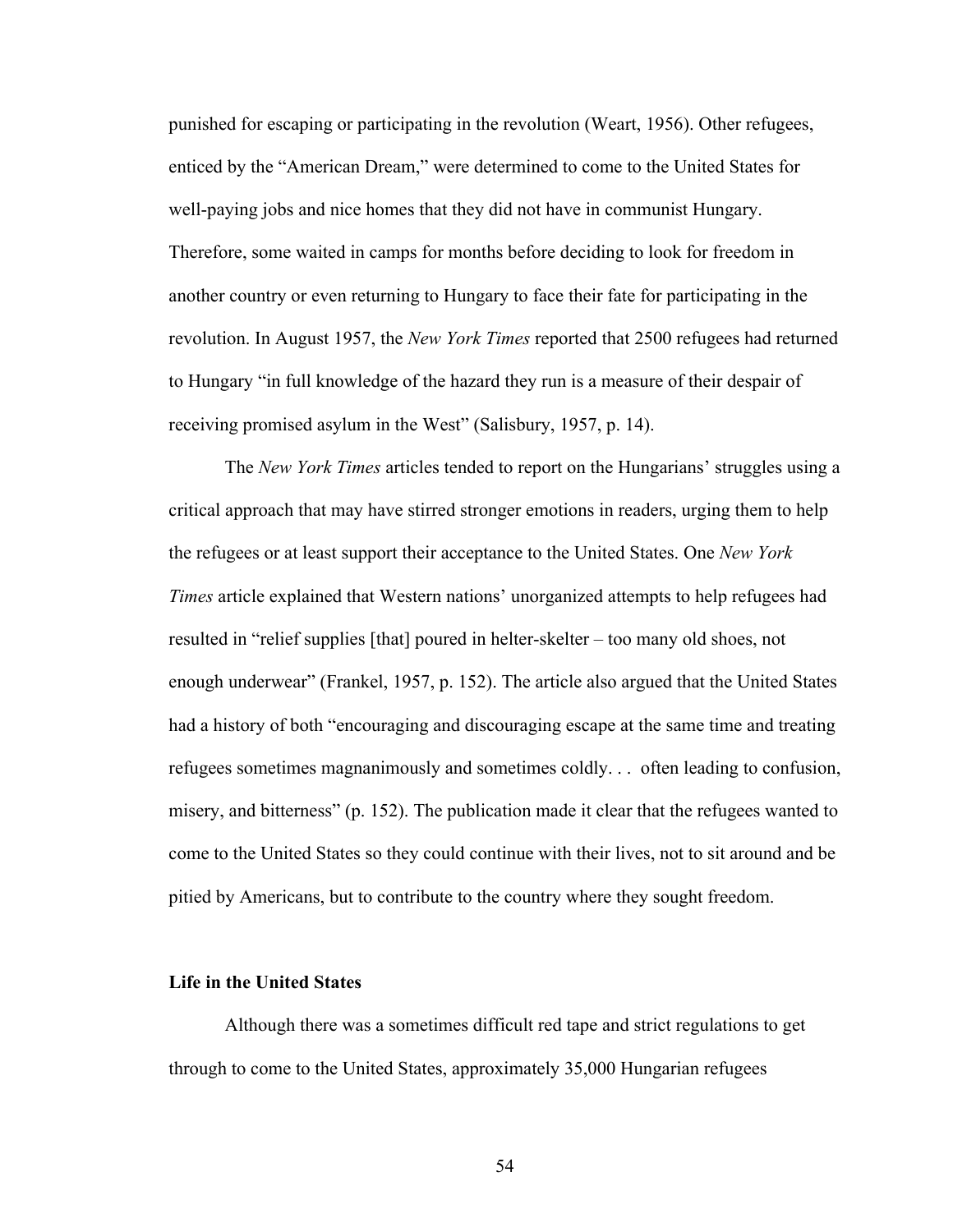eventually made it. The final frame that the *New York Times* used described the experiences of refugees who made it to the United States. Like the other publications, the *New York Times* most often reported on refugees who were accepted to the United States in general terms instead of specifying whether they received a visa or were accepted as parolees.

Attributes for refugees who flew or sailed to the United States were overwhelmingly positive. Articles described the happy welcome that refugees received when they arrived to Camp Kilmer. Along with being greeted by their new New Jersey neighbors, government officials, and priests from nearby churches, some lucky refugees were reconnected with family members as they arrived in the United States. One article, which told of a group of refugees who left Camp Kilmer to settle in Detroit, reported that they were greeted by 2,000 people at the airport, most of whom were of Hungarian heritage.

Other articles highlighted the support refugees received from relief agencies, none of which did more than the Red Cross. Journalists reported on clothing drives and fundraisers planned by the organization. Plenty of smaller organizations and individuals also offered help and supplies to the refugees. The *New York Times* most often reported that refugees were receiving offers of jobs, free flights to their final destinations in the United States, and scholarships for students.

The refugees were described in such a positive way that it is no surprise they received so much help adjusting to life in the United States. The *New York Times* described the newcomers as the "finest people in Hungary," the "best," "valuable," "vigorous," "magnificent," and "ambitious." Expanding on comparisons to other refugee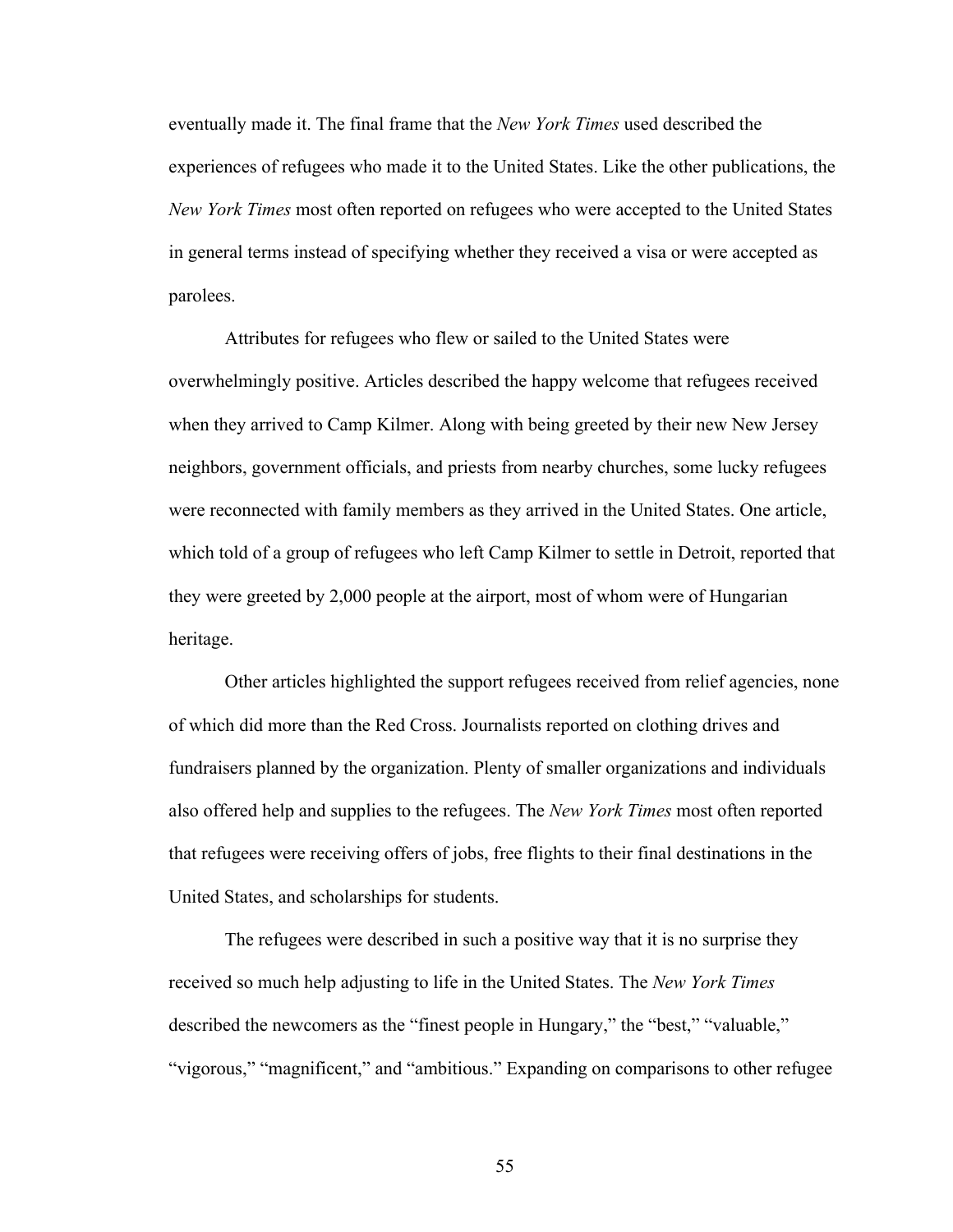or minority groups, one article described the refugees as "not the huddled, storm-tossed masses, yearning for relief from the quarrels and oppression of Europe" (Abel, 1956, p. 245).

Finally, like the other sources, the *New York Times* frequently described the efforts that refugees were making to assimilate in the United States. Many who experienced a language barrier when they first arrived quickly accepted offers of English classes at universities and community centers in the towns where they resettled. Some Hungarian musicians who came to the United States formed an orchestra and performed around the country. One Hungarian who got a job as a butcher in a grocery store informed his boss that he wanted to host a party to thank everyone in the town for their kind welcome. Another man joined a yacht club in order to better understand American customs. According to the *New York Times,* the vast majority of Hungarians who came to the United States wasted no time getting acquainted with their new homes, jobs, neighbors, and traditions.

The positive way that the *New York Times* described the Hungarian refugees would have influenced public opinion about the refugees. The readers learned how hard the refugees fought to get to the United States, and the newspaper made it sound like being here was their dream come true. Almost all of the refugees interviewed were happy to work hard, were thankful for their freedom, and just wanted to fit in and live like typical Americans.

### Values

The *New York Times* articles were also examined from the lens of broader value frames. Ten values frames were found 339 times within 200 articles in the representative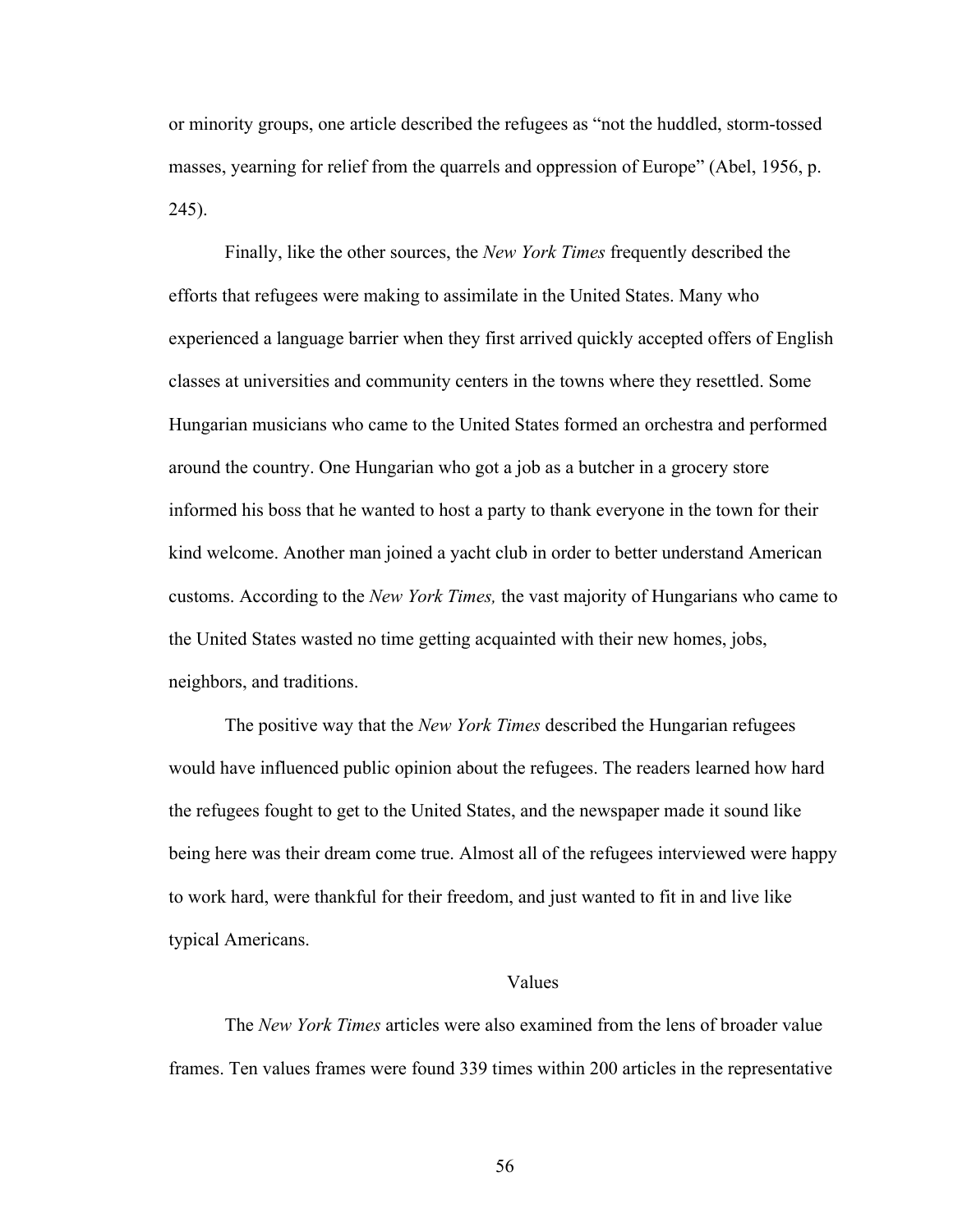sample. The top five value frames will be discussed in this section. Table 4.2 lists the top five values and their frequencies.

### Table 4.2

### *Frequency of Top Five New York Times Values*

| Value                                                                              | Frequency |
|------------------------------------------------------------------------------------|-----------|
| Economic impact of refugees - Transparency about funding refugees is important 103 |           |
| Support for refugees – Refugees need help                                          | 50        |
| Economic impact of refugees- Funding refugees has positive consequences            | 49        |
| Character of refugees - Refugees are good people                                   | 45        |
| Support for refugees - Refugees are victim patriots                                | 39        |

The value frames the *New York Times* used most frequently are consistent with those of the other publications. The "economic impact" category most often provided transparent information about funds received by refugees and explained why funding or helping the refugees would have positive economic consequences. Present in one-third of the articles, "Economic impact of refugees - Transparency about funding refugees is important" was by far the most frequently used value frame in *New York Times*. In general, such articles informed readers about how much money the government was using to fund the refugees, both overseas as they waited in Austria and Yugoslavia and in the United States as they were getting settled.

The articles that used the "Economic impact of refugees- Funding refugees has positive consequences" frame primarily argued that by funding educated and skilled refugees, the United States would be gaining productive members of society. Again, reporters often wrote from the perspective of people who believed that Hungarians were superior to other immigrant groups, such as Mexicans, and would not be a liability to the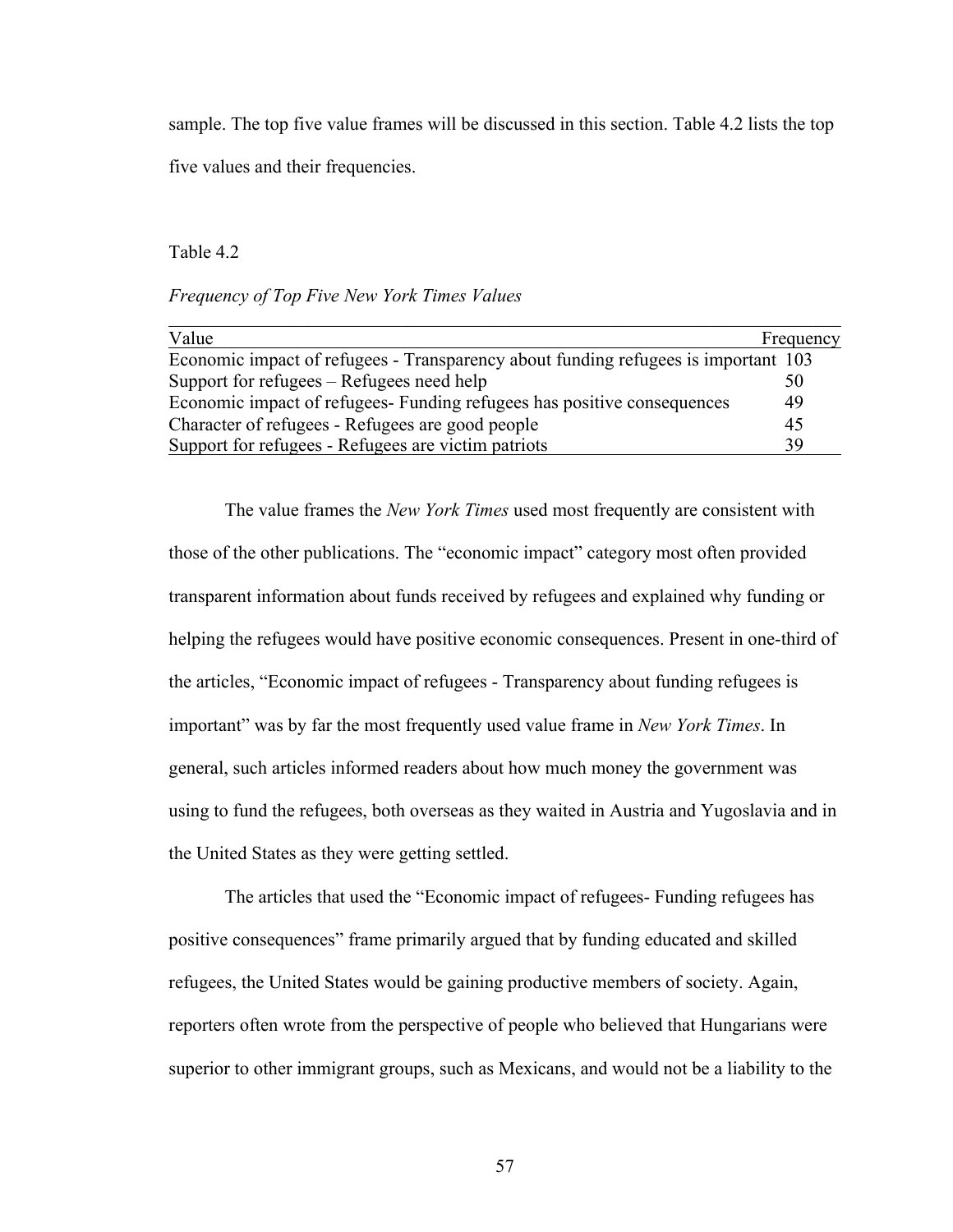United States economy. This point of view may have been one of the primary lessons learned by Americans who read the *New York Times.*

Similar to the "economic impact" frame, the "support for refugees" frame was used to distribute information about the plight of the Hungarians or advocate for saving the refugees from communist oppression. The articles that shared information about the conflict in Hungary had a way of advocating for the Hungarians without doing so directly. For example, one article reported that Hungarian Red Cross workers in clearly marked ambulances and hospitals were purposely killed by Russian soldiers ("Red Cross Aides Killed," 1956, p. 20). A report of such ruthless acts likely made readers feel that what was happening to the Hungarians was ruthless.

Other articles directly reported perspectives of people who believed the Hungarians deserved to be saved from their conflict with the Russians. One article reported that the Interior Minister of Austria "appealed to the United Nations High Commission for Refugees to help in dealing with the flood of refugees." The same article described an Austrian government leader who was reportedly said, "The defeat of the uprising in Hungary. . . plunged all Austrians into an abyss of sadness" (Hoffman, 1956, p. 18). Reports of desires to help the Hungarians did not come just from Europe, but the United States as well. One article reported that 29 states signed on to designate November 25, 1956 as "Help Hungary Day." The article reported that by just one month after the revolution began, 723 organizations and individuals in the United States had contacted the office of the International Rescue Committee to offer jobs, housing, or child care to Hungarians who were accepted to the United States ("29 States Will Observe, 'Help Hungary' Sunday," 1956, p. 2). These reports and others from Austria,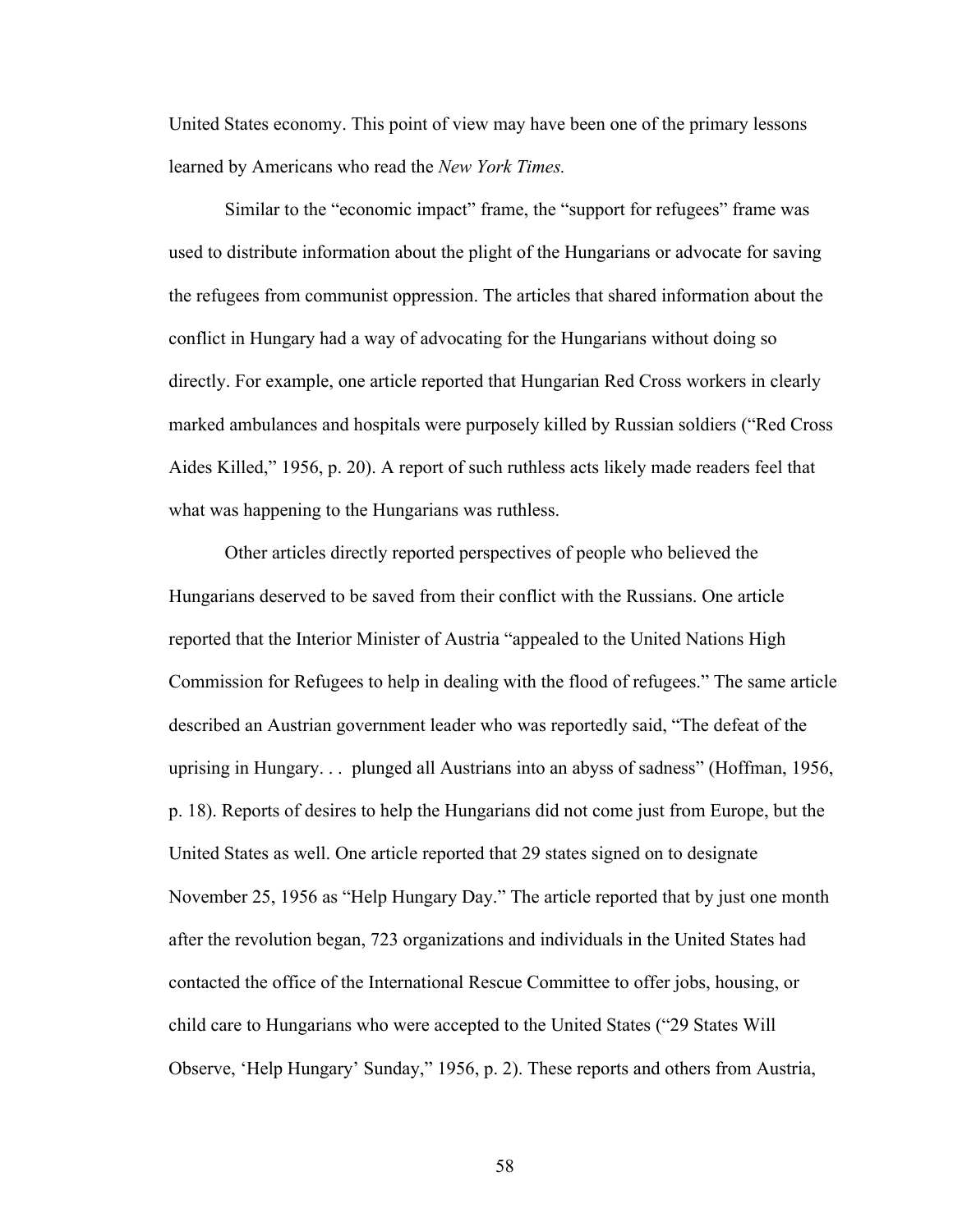the United States, and other parts of the world made it clear that many people had found room in their hearts to help the Hungarians, and as a result, many readers would find room in their homes and money in their wallets for them as well.

Finally, the "Character of refugees - Refugees are good people" frame highlighted the good things that specific refugees were doing. A longer article that detailed the new lives of Hungarians living in Milwaukee labeled the group a "success story." The journalist reported that the refugees "are almost fiercely independent in spirit, eager to learn everything, [and] impatient if they can't get on quickly because of language difficulties" (Samuels, 1957, p.138). Like the other value frames, the personalization frame continues the message that the refugees did not come to the United States to be taken care of, but only to have the freedom to work hard and take care of themselves.

The same article summarized the experiences of many Hungarian refugees who came to the United States, reporting, "By now, most of the skilled and the unskilled workers have found their level and have been so rapidly absorbed that they are no longer news in the local press" (Samuels, 1957, p.138). This update indicated that by mid-1957, the Hungarians who had arrived in the United States had settled in and gotten to work. It was business as usual in their new hometowns. Articles about refugees taking Americans' jobs or committing crimes were scarce, and the majority of reports made it clear that as long as they did their part, the refugees were welcome across the United States.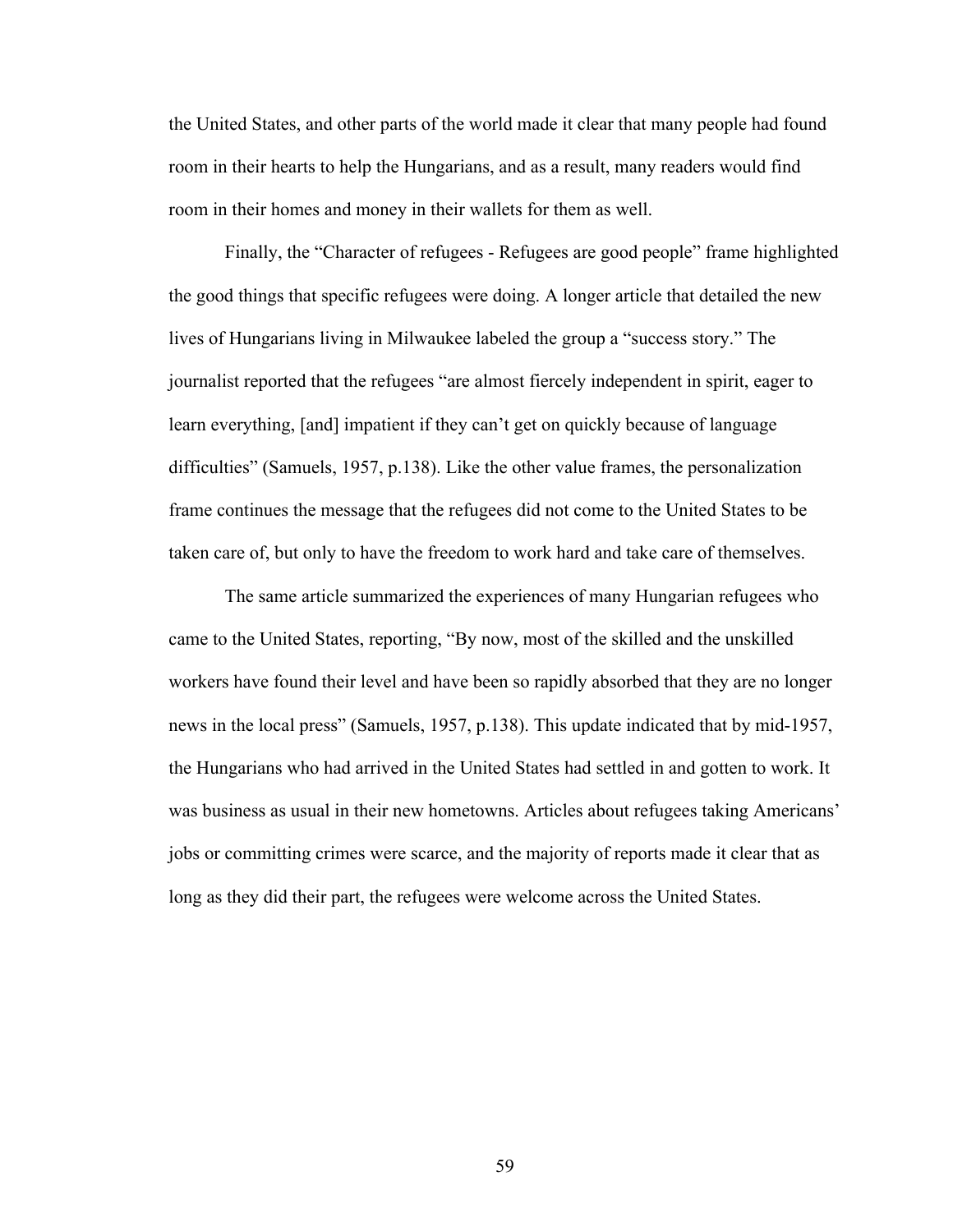## CHAPTER V

### **CONCLUSION**

The wire services, news magazines, and the *New York Times* consistently framed Hungarian refugees in a positive manner from November 1956 to December 1957, which matched the American public opinion of refugees. AP and UP wire services framed refugees as typical people, victims in need of help, newcomers to America, and oppressed people who escaped oppression. The wire services also used broader value frames that exposed readers to information about support being given to refugees and why it was needed and deserved, the economic impact of the refugees, and the positive character of individual refugees. Similar to the wire services, *US News and World Report, Newsweek*, and *Time* described refugees as typical people, escapees from communist tyranny, newcomers to the United States, and people who Americans sympathized with and accepted. The magazines urged the United States to take more responsibility for the refugees. Finally, the *New York Times* described the refugees as typical people, victims who were forced to leave Hungary, anti-communists who sought freedom, and newcomers who thrived in the United States. The *New York Times* informed readers of the impact of Hungarian refugees on the economy, advocated for helping refugees, and told positive stories about specific refugees to help readers get to know the newcomers.

Although the writing styles and political leanings of the news outlets varied, most of the published stories would have encouraged readers to pity the Hungarian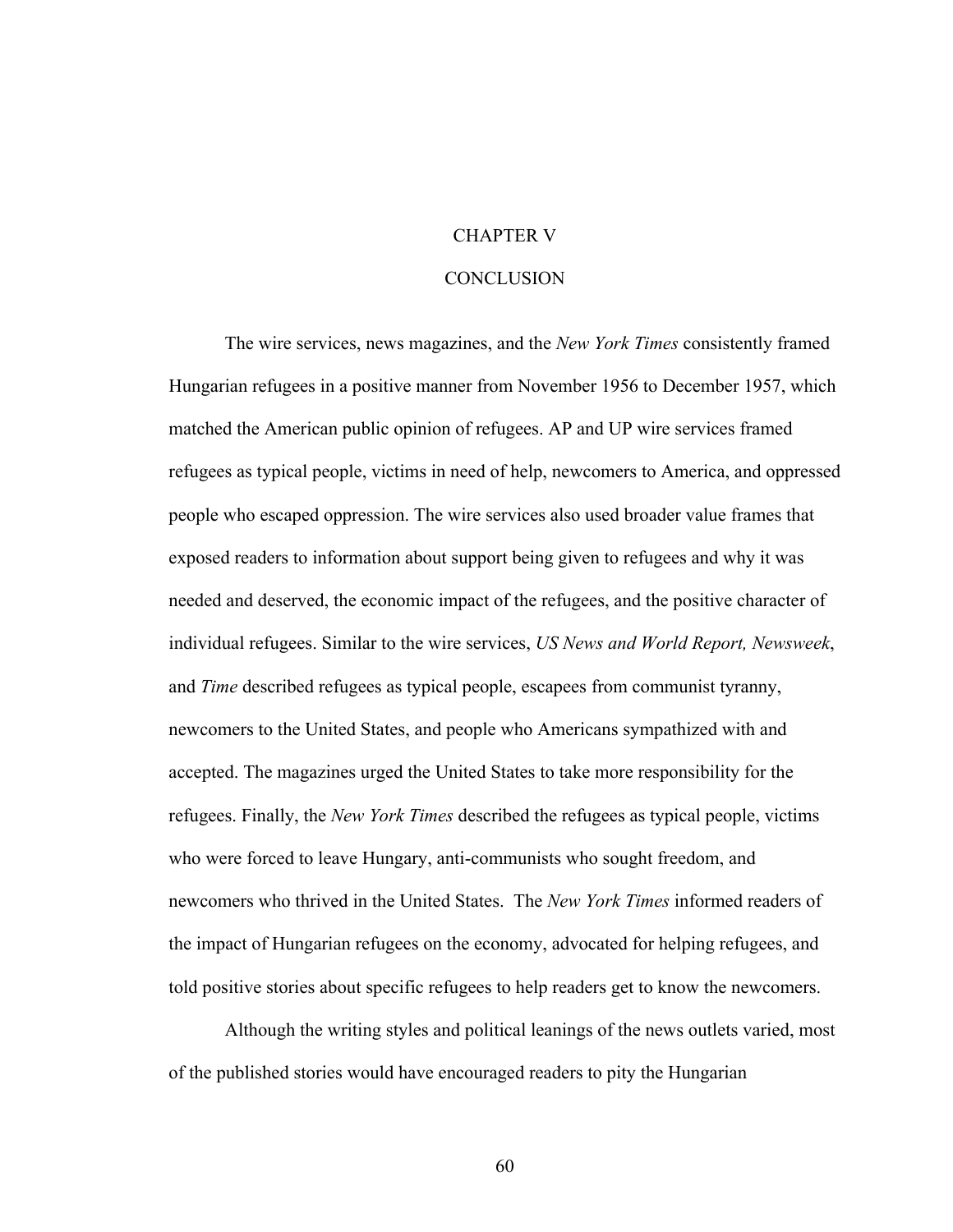refugees, help them, and accept them. Of course there were refugees who did bad things or were secretly communist, but the news media rarely reported about them. Instead they focused on the struggle of the victims of communism, and how hard they worked to reach freedom and safety.

However good, productive, and brave the Hungarian refugees may have been, it is likely that American reporters related to the Hungarian refugees because the revolution that they started indicated that they felt the same way about freedom and anticommunism as most Americans felt. Therefore, the media portrayed them that way and American readers felt sympathetic towards Hungarians in the same way that they would have felt sympathetic towards their fellow countrymen.

The majority of Americans approved of the government's plan to accept Hungarian refugees and many helped them start new lives in the United States. Although this thesis is an examination of media framing, not media effects, the frames are in line with American public opinion about refugees. In addition to the public relations campaign advocated by Eisenhower, the media illustrated to Americans that Hungarian refugees were good, productive people who had been victimized by the enemy and deserved help. It is possible these frames influenced the public opinion that favored the refugees in this circumstance.

The ways news media did not frame the Hungarians are also important. Although articles were used in this thesis if they included the words "refugee" or "immigrant," few of the articles refer to the Hungarians as immigrants. In fact, in all of the articles studied, reporters called the Hungarians "immigrants" only six times. This consistent distinction may have played a role in the formation of public opinion about the Hungarians. The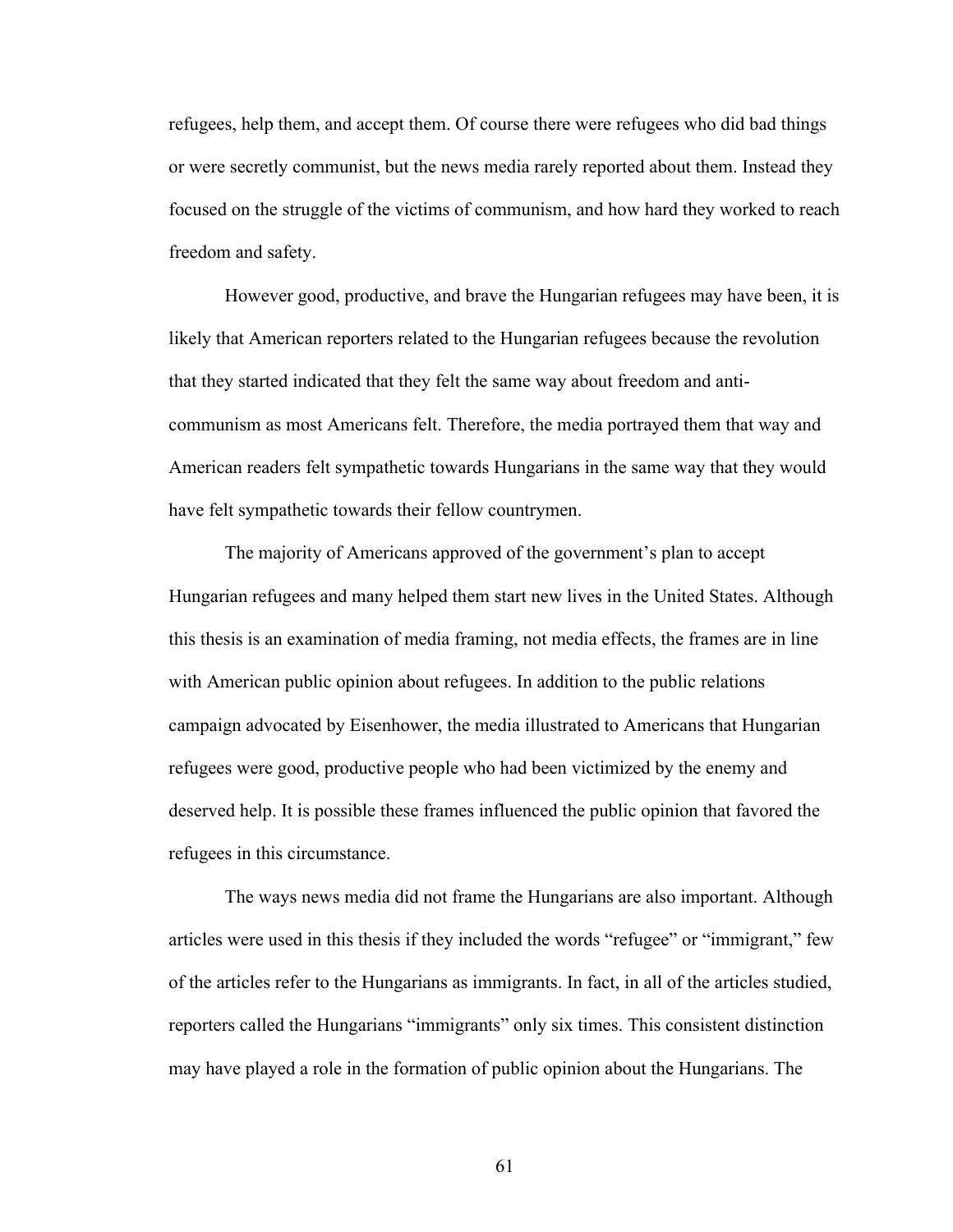media labeled them as people with a "well-founded fear of persecution for reasons of . . . political opinion" as the United Nations High Commissioner for Refugees defined the classification in 1951. If the new sources used "immigrant" more often to described the Hungarians, readers may have felt less inclined to support the Hungarians because the term implies that the individuals have the option of staying in their homeland, thus receiving less pity from Americans.

Examining how news media frame refugees is important because the frames are being used to inform media consumers about some of the world's most vulnerable people. If refugees are being framed as innocent victims who are similar to Americans, it is likely that American readers will want to accept and help them. On the other hand, if the refugees are described as significantly different, it is possible that readers will think of them as scary. If the refugees are feared, then Americans are less likely to help them, even if they are still victims in dangerous situations.

This distinction can mean life or death for refugees who are attempting to escape war or persecution. It can also mean the difference between Americans urging the government to accept and help refugees quickly and Americans urging the government to act carefully and slowly. The latter can put refugees in limbo for years. In the Hungarian case, the camps were closed by the end of 1958 because all of the refugees had received an outpouring of support and acceptance from around the world, so the camps were no longer necessary. Establishing trends of media frame usage during times of crisis, may make predicting whether a refugee group will be accepted or scorned easier.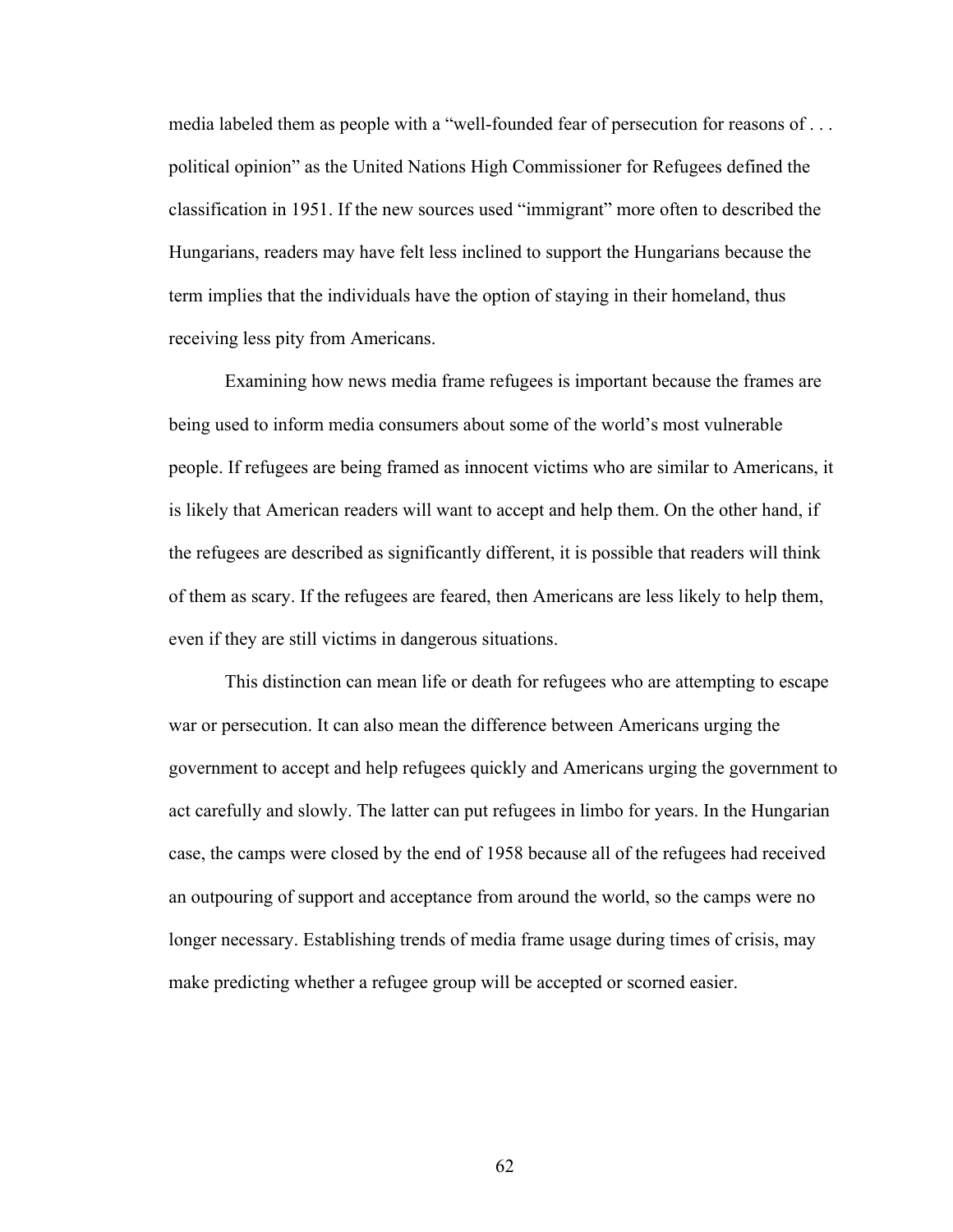### **Future research and limitations of study**

One major criticism of frame analyses is their subjective nature. They are open to broad interpretation. The same frames can be coded differently by multiple researchers. This thesis used an additional systematic and empirical method. By using attributes, as this thesis did, words and messages were pulled straight from the news articles and were used to create the frames. Value frames are beneficial, which is why they were still used in this thesis. Relationships and similarities between the attributes and value frames can be seen. Future researchers may consider uses attributes to examine news frames as a way to eliminate some of the criticism that the method receives by being more systematic and empirical.

Another strength of this research was the usage of triangulation by examining frames used by multiple news media. Many frame analyses examine one or two sources, which may not produce an exhaustive conclusion about how the media framed a topic. Because most consumers are exposed to multiple media, it makes sense to take a broader look at the content they use.

One methodological limitation of this study was the choice to examine only wire service articles found in regional newspapers and not including articles published only in local newspapers. This method excluded articles written by reporters from different regions of the United States. Therefore, it was not possible to compare perspectives of regional newspapers. For example, every time a new group of Hungarian refugees arrived in Louisville, Kentucky, the *Courier-Journal* published an in-depth article, telling readers who the refugees were, what their backgrounds were, how they had struggled, and who was taking care of them. The other two newspapers published highlights about a few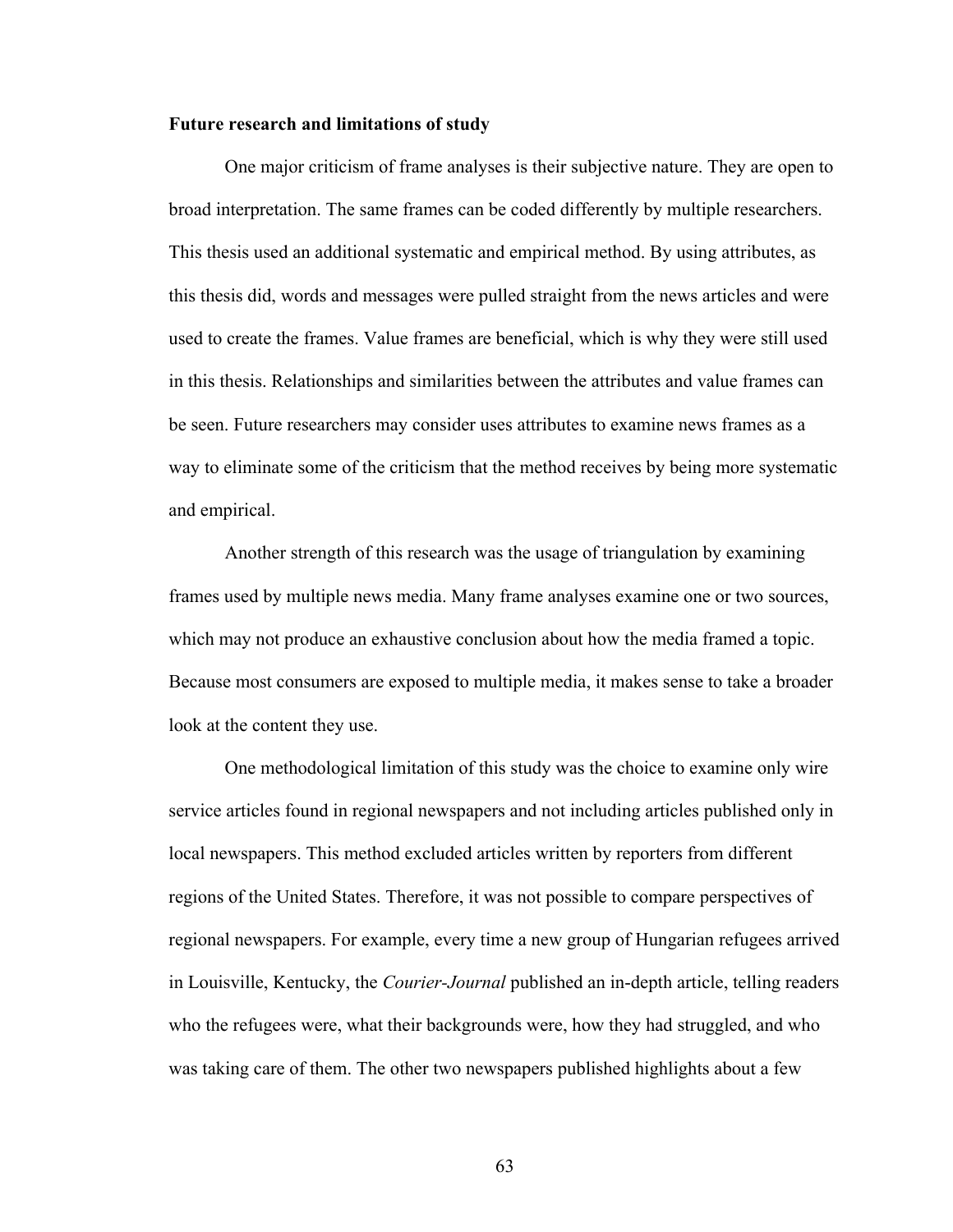groups of refugees arriving in Cedar Rapids and Eugene, but they did not go into detail nearly as often. Other regional newspapers in the United States may have had different ways of describing the refugees. Future research examining the frames used by newspapers around the country might reveal how newspapers across the country reported on Hungarian refugees differently.

Another limitation of this thesis is that it describes only some of the news outlets that published reports about Hungarian refugees. For example, communist publications may have described Hungarian refugees from a negative perspective. Although the news outlets included in this thesis were the most popular news media of the 1950s, there were others that can be examined to determine what less popular media outlets reported about the Hungarian refugees.

Public opinion of refugee groups may not be fully formed within one year of a crisis. Opinions about groups may change over time based on ever-evolving politics, economical impact, and the behavior of the refugees. Future research on news frames about Hungarian refugees should examine whether the frames changed the longer the refugees were in the United States or if articles about Hungarians stopped being published for the most part. In other situations, Americans were initially reluctant to accept refugee groups, but eventually the refugees proved not to disrupt life and blended in with the rest of society. Because the media painted the Hungarian refugees in such a positive way, making them seem like innocent people who wanted nothing more than to work hard and contribute to their new country, it is possible that some Americans who interacted with the less ambitious individuals in the group would have been disappointed by reality.

64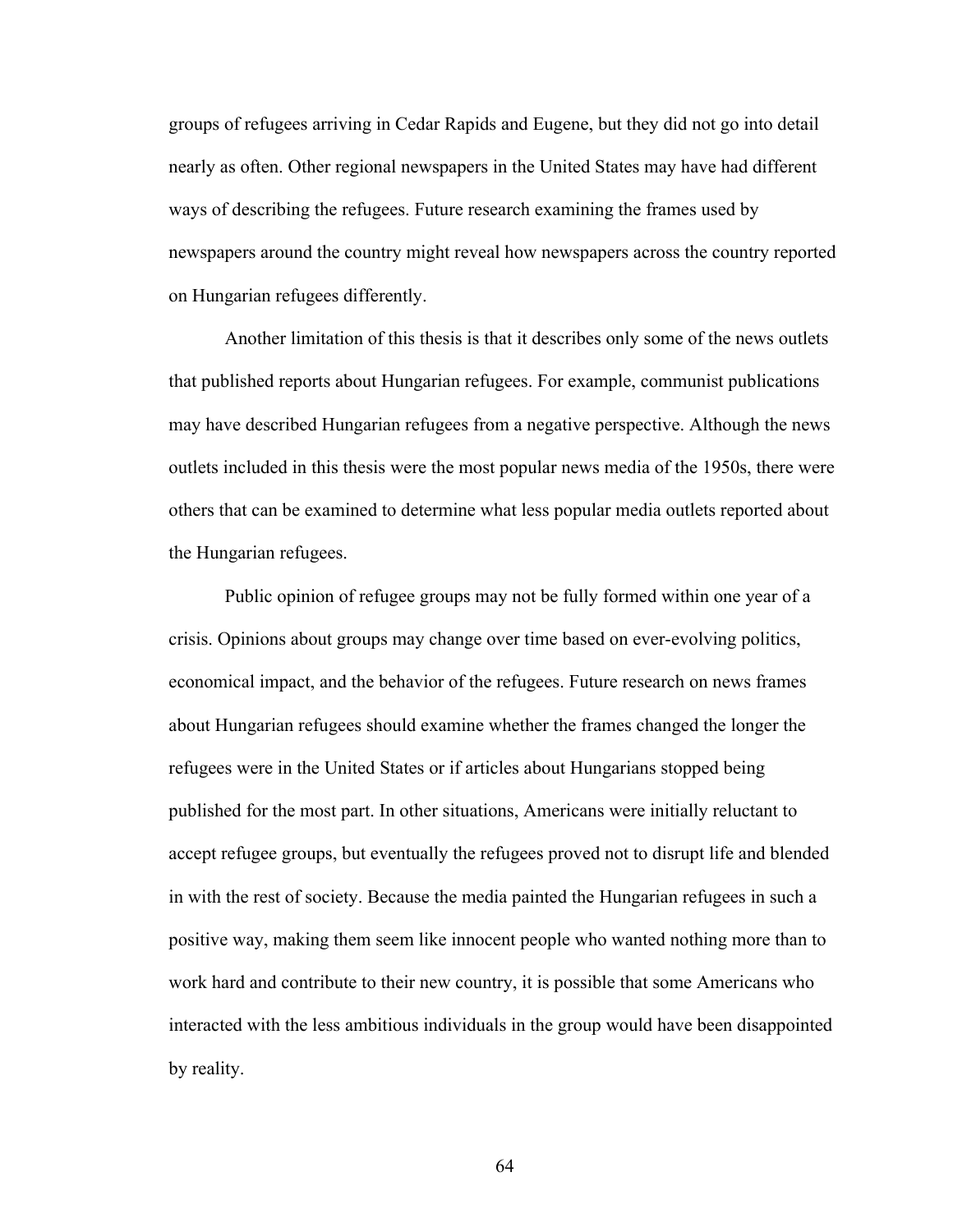Finally, the case of Hungarian refugees is a snapshot of how the media framed one refugee group in 1956 and 1957. Future research to examine how the media have framed other refugee groups could provide a broader understanding of the link between media framing and public opinion of refugees throughout American history. The United States' relationship with refugees has been complicated, but an examination of how the media framed refugee groups before and after 1956-57 may increase our understanding of the role that news media play in American public opinion formation about refugees.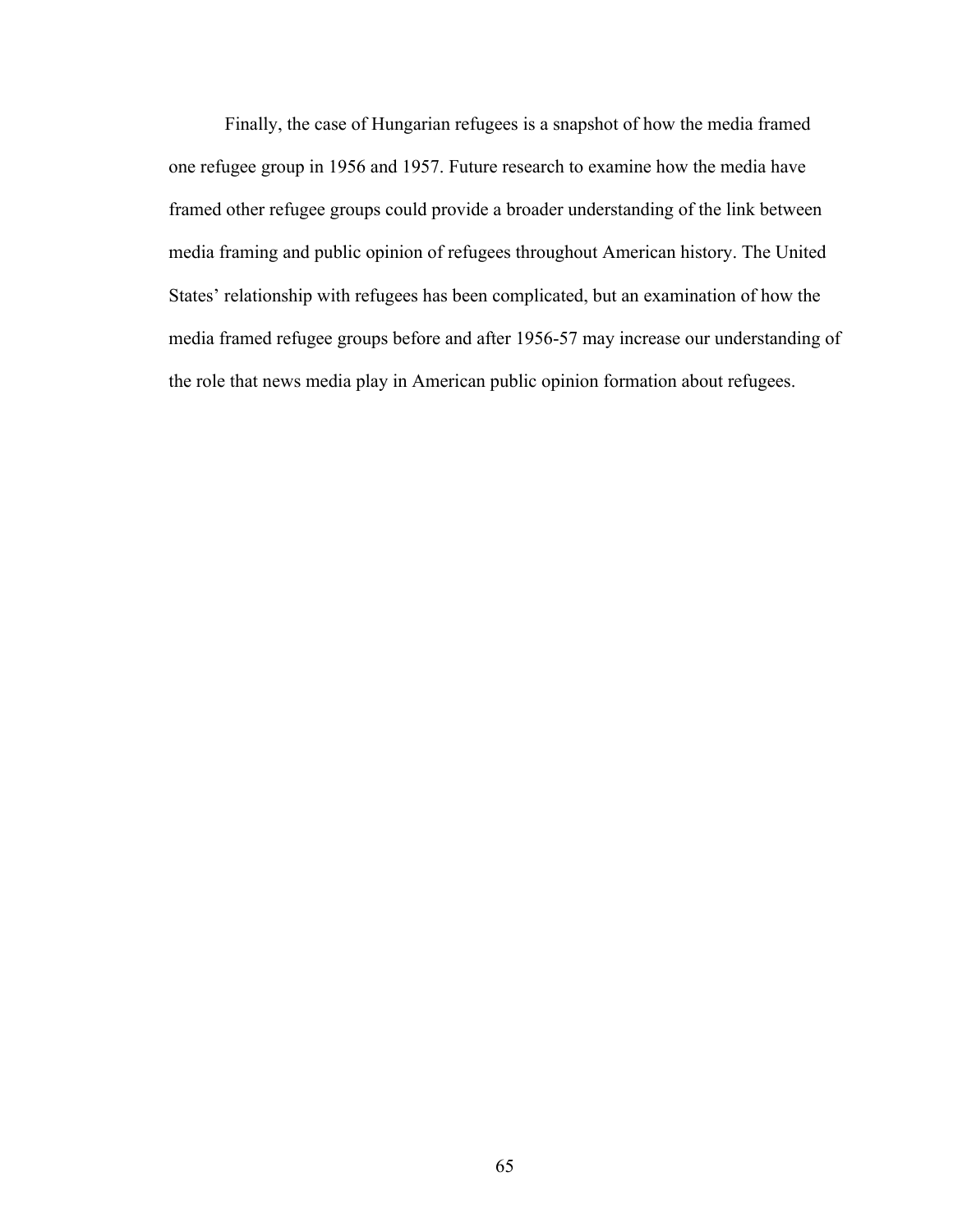#### **REFERENCES**

29 States will observe, 'Help Hungary' Sunday. (1956, November 23). *New York Times,* 

p. 2.

- 300 refugee arrivals due in US daily. (1956, December 2). *Eugene Register-Guard,* p. 2A.
- 800 crimes against refugee homes reported this year. (2016, October 19). *The Local.* Retrieved from https://www.thelocal.de/20161019/800-attacks-against-refugeehomes-reported-this-year/
- Abel, E. (1956, November 25). Out of Hungary The defiant exiles. *New York Times,* p. 245.

The anxious letters. (1956, December 17). *Newsweek,* p. 42.

- Austrian police kill Russian inside border. (1956, November 24). The Courier-Journal, p. 1.
- Baughman, J. L. (1993). Television comes to America, 1947-1957. Retrieved from http://www.lib.niu.edu/1993/ihy930341.html/
- Beasley, M. H. (2005). The emergence of modern media: 1900-1945. In W. D. Sloan (Ed.), *The Media in America: A History* (p. 283-302). Northport, AL: Vision Press.
- Berger, M. (1951, September 17). The Gray Lady reached 100. *Life*, p. 153.
- Berns, N. (2004). *Framing the victim: Domestic violence, media, and social problems*. Hawthorne, N.Y.: Aldine de Gruyter.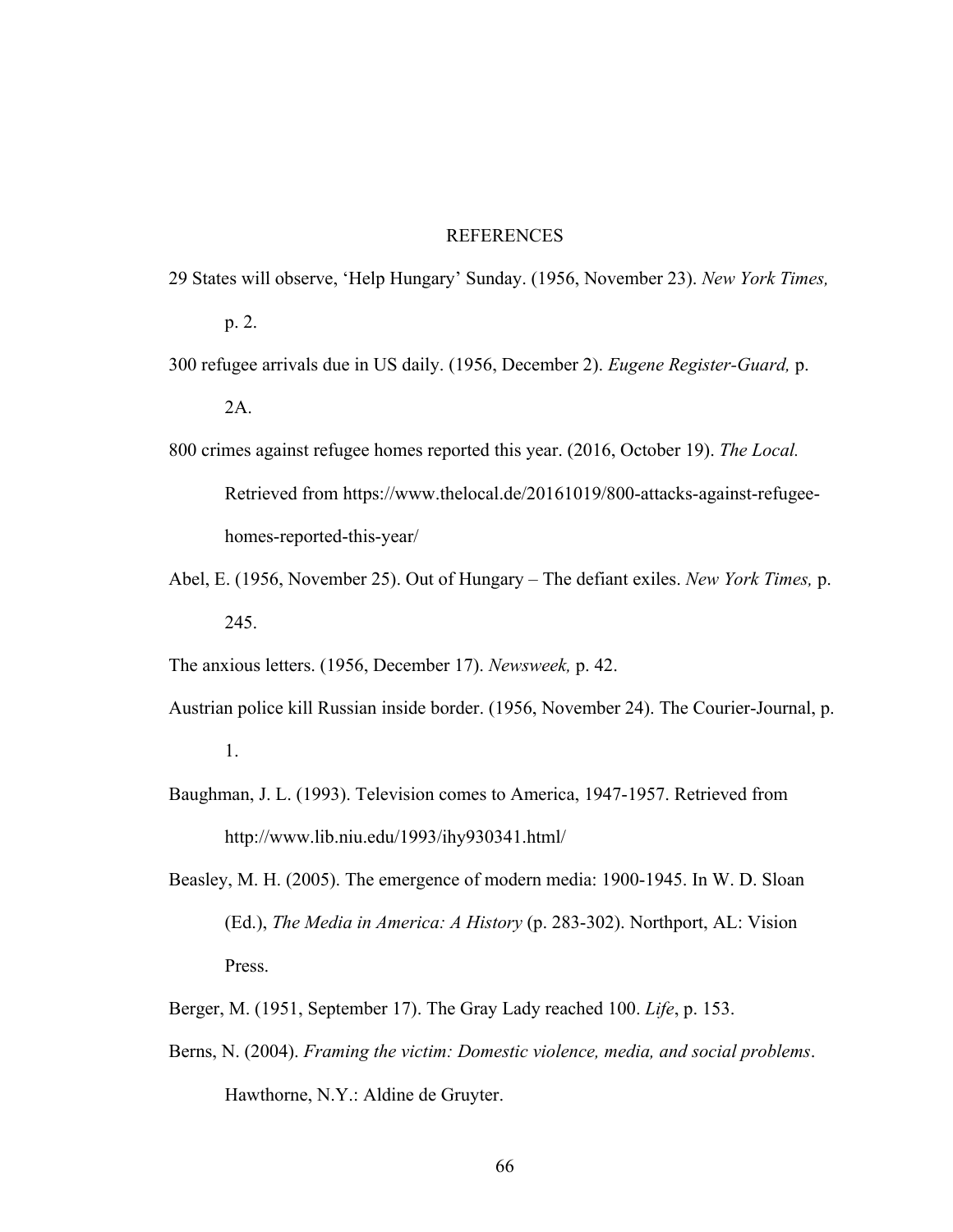Bon Tempo, C. J. (2008). *Americans at the gate: The United States and refugees during the Cold War. Princeton*: Princeton University Press.

Bridge to freedom, (1957, February, 11). *Time*, p. 28.

- Brinson M.E., & Stohl M. (2012). Media framing of terrorism: Implications for public opinion, civil liberties, and counterterrorism policies. *Journal of International and Intercultural Communication*, 5(4), 270-290.
- CBS News/New York Times poll. (1994, September 8). *CBSNews.com,* Retrieved from http://www.cbsnews.com/news/cbs-news-poll-database/
- Chong, D., & Druckman, J. N. (2007). A theory of framing and opinion formation in competitive elite environments. *Journal of Communication*, *57*(1), 99-118.
- Conner, P. (2016, December 15). International migration: Key findings from the U.S. Europe, and the world. Pew Research Center. Retrieved from http://www.pewresearch.org/fact-tank/2016/12/15/international-migration-keyfindings-from-the-u-s-europe-and-the-world/
- Conway, G. (1997) *Islamophobia: A challenge for us all.* Great Britain: The Runnymede Trust.
- Coriden, G. E. (1994). Report on Hungarian refugees. Retrieved from https://www.cia.gov/library/center-for-the-study-of-intelligence/kentcsi/vol2no1/html/v02i1a07p\_0001.htm

Dear senator. (1957, February, 22). *US News and World Report*, p. 53.

Desilver, Drew. (2015, November 19). U.S. public seldom has welcomed refugees into country. Pew Research Center. Retrieved from http://www.pewresearch.org/facttank/2015/11/19/u-s-public-seldom-has-welcomed-refugees-into-country/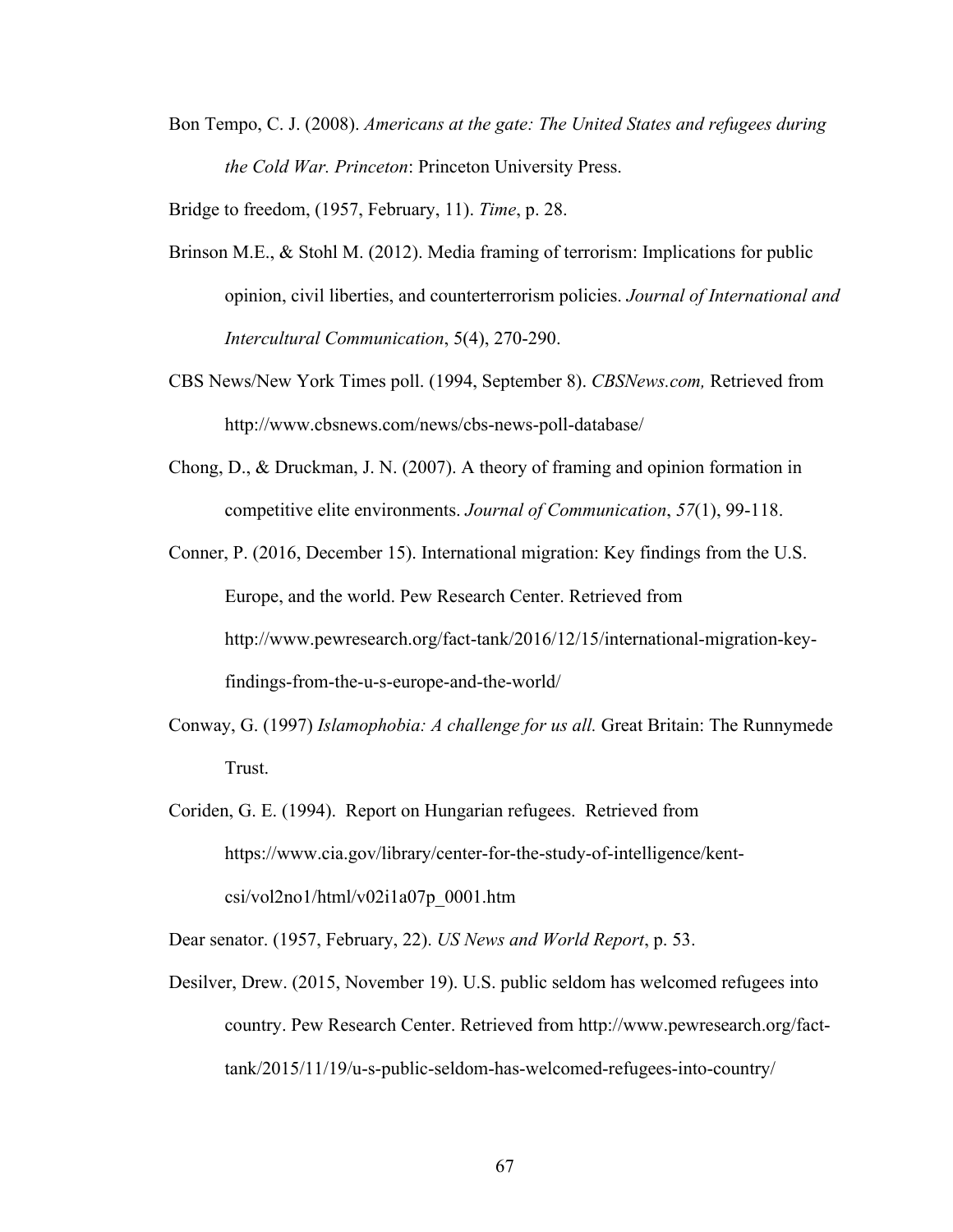- De Vreese, C. H. (2005). News framing: Theory and typology. *Information Design Journal and Document Design*, *13*(1), 51-62.
- Drive gets \$150,000 in month to assist Hungarian refugees. (1957, January 6). *New York Times,* p. 7.
- Emery, M., Emery, E., & Roberts, N. L. (2000). The press and America: An interpretive history of the mass media (9th ed. ed.). Boston: Allyn & Bacon.
- Entman, Robert M. (1993). Framing: Towards clarification of a fractured paradigm. *Journal of Communication*, *42*(4), 51-58.
- Entman, R. M. (2007). Framing bias: Media in the distribution of power. *Journal of Communication*, *57*(1), 163-173.
- Erwin, R. (1953, June 6). New AP style book changes newspaper copy very soon. Editor & Publisher, p. 9.
- Eye on refugees. (1957, February, 1). *US News and World Report*, p. 18.
- Fantz, A. & Brumfield, B. (2015, November 19). More than half the nation's governors say Syrian refugees not welcome. *CNN.com*. Retrieved from http://www.cnn.com/2015/11/16/world/paris-attacks-syrian-refugees-backlash/
- Federation for American Immigration Reform (2008). History of U.S. immigration laws. Retrieved from http://www.fairus.org/facts/us\_laws/
- Fiske, S. T., & Taylor, S. E. (1991). *Social cognition* (2nd ed.). New York: McGraw-Hill.
- Flick, U. (2004). Triangulation in qualitative research. *A companion to qualitative research*, 178- 183.
- The fortune of a family, (1957, May 20). *Newsweek,* p. 20.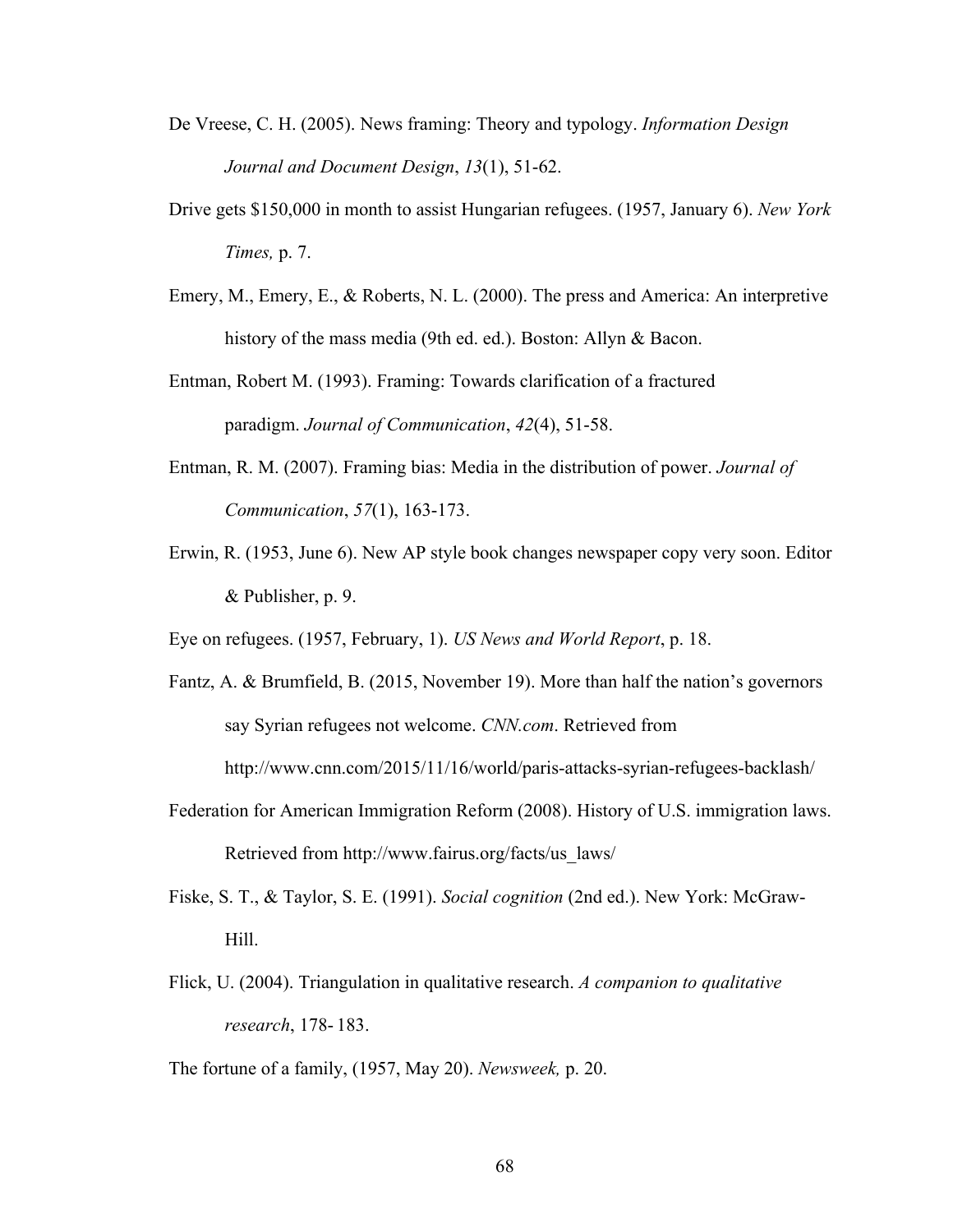Frankel, M. (1957, January 25). Yugoslavia gets most refugees. *New York Times,* p. 8.

- Frankel, M. (1957, February 3). Refugees confront U.S. with basic decisions. *New York Times,* p. 152.
- Gallup, G. (1972). *The Gallup Poll public opinion 1935-1972.* New York: Random House.
- Gallup, G., & Robinson, C. (1938). American Institute of Public Opinion-Surveys, 1935- 38. *The Public Opinion Quarterly, 2*(3), 373-398.
- Goffman, E. (1974). *Frame analysis: An essay on the organization of experience.* Cambridge, MA: Harvard University Press.
- Granville, J. C., & Garthoff, R. L. (2004). *The first domino: International decision making during the Hungarian crisis of 1956* (1st ed.). College Station: Texas A&M University Press.

Halberstam, D. (1979). *The powers that be* (1st ed.). New York: Alfred A. K.

Help the Hungarians. (1956, December 10). *Cedar Rapids Gazette*, p. 2.

Higher refugee quota urged. (1956, December 13). *Eugene Register Guard*, p.14.

Hoffman, P. (1956, November 5). Hungarians flee forces of Soviet. *New York Times,* p. 18.

The huddled masses. (1956, December 3). *Time,* p. 18.

Hungarian refugees make good in a hurry. (1957, March 3). *Cedar Rapids Gazette*, p. 5. Hungarians thirst for US schools. (1956, December 12). *Eugene Register Guard*, p.12. Hungary: A nation in flight, (1956, December 7). *US News and World Report,* p. 66, 72. Hungary closes gaps to refugees. (1957, January 9). *The Courier-Journal*, p.12.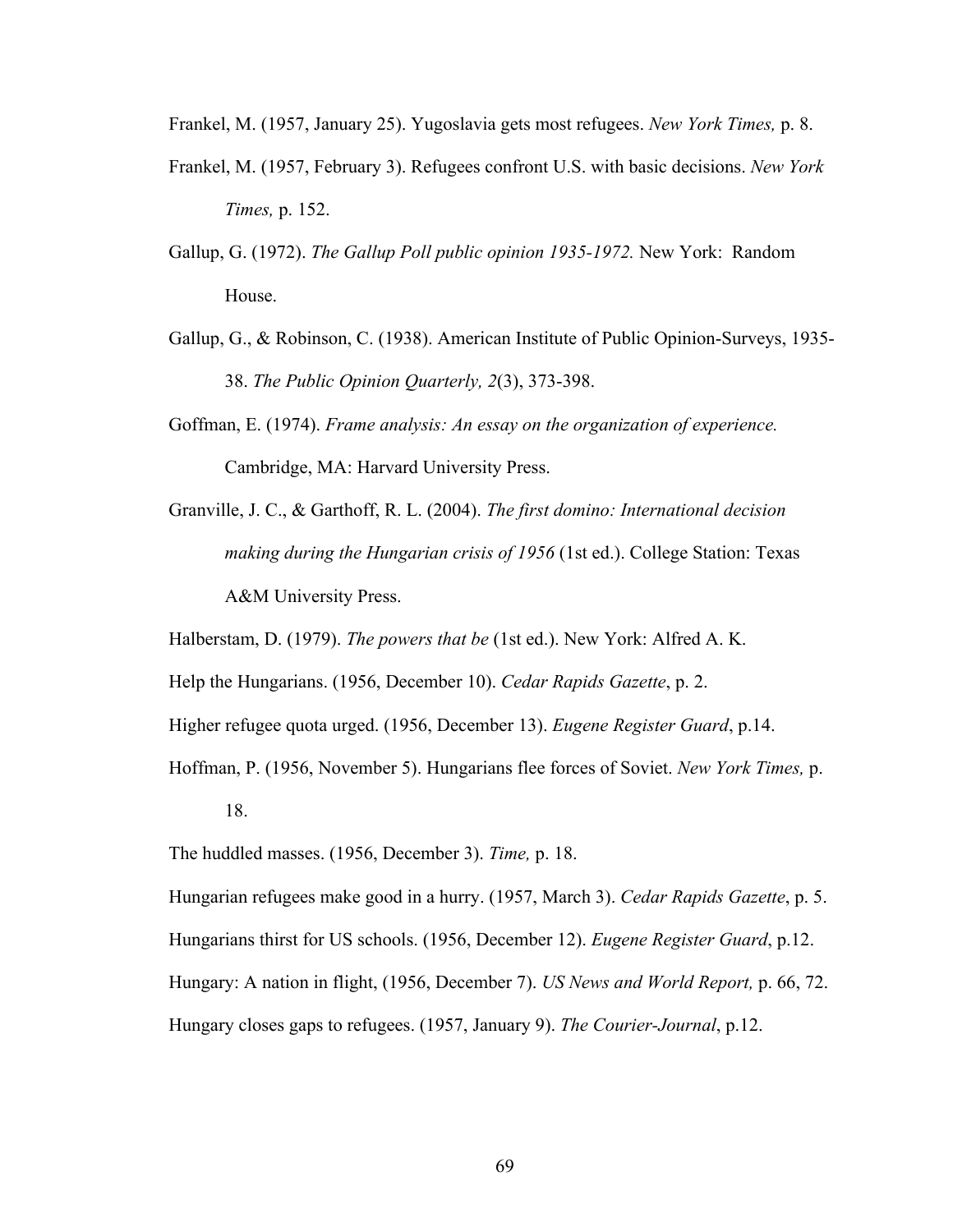Igielnik, R. & Krogstad, J. M. (2017, February 3). Where refugees to the U.S. come from. Pew Research Center. Retrieved from http://www.pewresearch.org/facttank/2017/02/03/where-refugees-to-the-u-s-come-from/

Incitement to revolt. (1956, November 26). *Newsweek,* p. 23.

- Job help for refugees: U.S. will assist New York in interviewing Hungarians. (1956, November 22). *New York Times*, p. 3.
- Jones, J. M. (2015) Americans again opposed to taking in refugees. Retrieved from http://www.gallup.com/poll/186866/americans-again-opposed-takingrefugees.aspx.
- Krebs, A. (1982, June 3). United Press International: Reputation of always being a very lively no. 2. *New York Times.* Retrieved from http://www.nytimes.com/1982/06/03/us/united-press-international-reputation-ofalways-being-a-very-lively-no-2.html
- Kuypers, J. A. (1997). *Presidential crisis rhetoric and the press in the post-cold war world*. Westport, Conn.: Praeger.
- Latest hate crime statistics released. (2016). *FBI.gov*. Retrieved from https://www.fbi.gov/news/stories/2015-hate-crime-statistics-released/
- Library of Congress (2013). Library Announces National Recording Preservation Plan. Retrieved from https://www.loc.gov/item/prn-13-014/
- MacCormac, J. (1957, April 19). Refugees oppose Austria as home. *New York Times,* p. 8.
- Man of the year. (1957, January 7). *Time.* Retrieved from

http://content.time.com/time/covers/0,16641,19570107,00.html.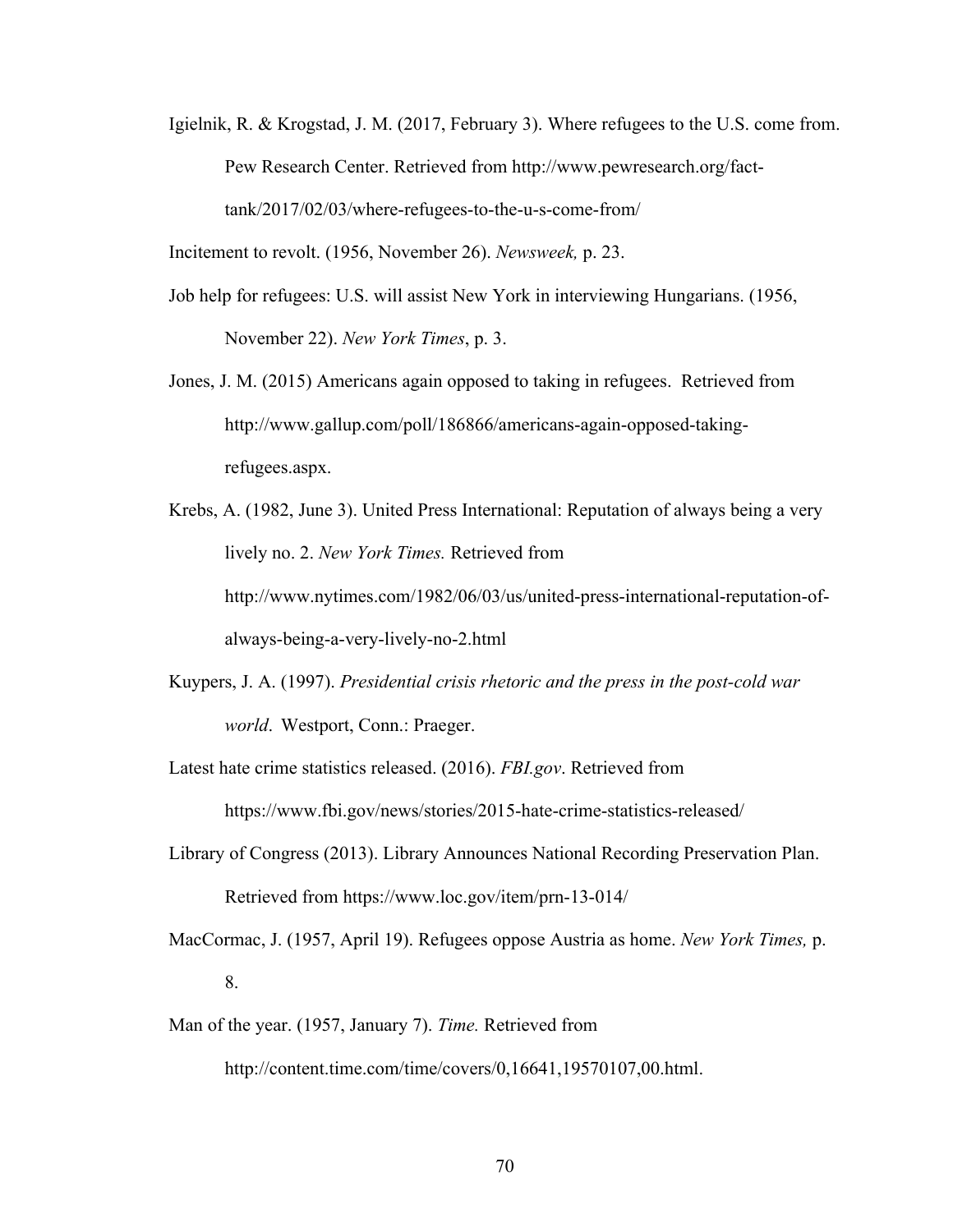- McCombs, M., Shaw, D. L., & Weaver, D. (1997). *Communication and democracy: Exploring the intellectual frontiers in agenda-setting theory.* Mahwah, NJ: Erlbaum.
- Mevius, M. (2005). *Agents of Moscow: The Hungarian Communist Party and the origins of socialist patriotism, 1941-1953*. Oxford: Clarendon.
- Mickelson, S. (1957). Growth of television news, 1946-57. *Journalism Quarterly, 34*(3), 304.
- Morey, P., & Yaqin, A. (2011). *Framing Muslims: Stereotyping and representation after 9/11.* Cambridge, Mass.: Harvard University Press
- Muslim Americans: No signs of growth in alienation or support for extremism. (2011, August 29). *Pew Research Center.* Retrieved from http://www.pewresearch.org/daily-number/muslim-americans-no-signs-ofgrowth-in-alienation-or-support-for-extremism/
- Nemes, P. (1999). The welcome refugees: Why the West opened its armed to fleeing Hungarians in 1956. *Central Europe Review, 19*(1). Retrieved from http://www.ce-review.org/99/19/nemes19.html/
- New home, new life for three refugees. (1957, January 4). *US News and World Report,* p. 62.

A new life in a new world. (1956, December 24) *Newsweek*, p.16.

The 1956 Hungarian Revolution as depicted in newsreels. (2007). Retrieved from https://archive.org/details/1956 Hungarian Revolution as Depicted in Newsree ls.

Oatis, W. N. (1953, September 21). Why I confessed. *Life,* p. 131.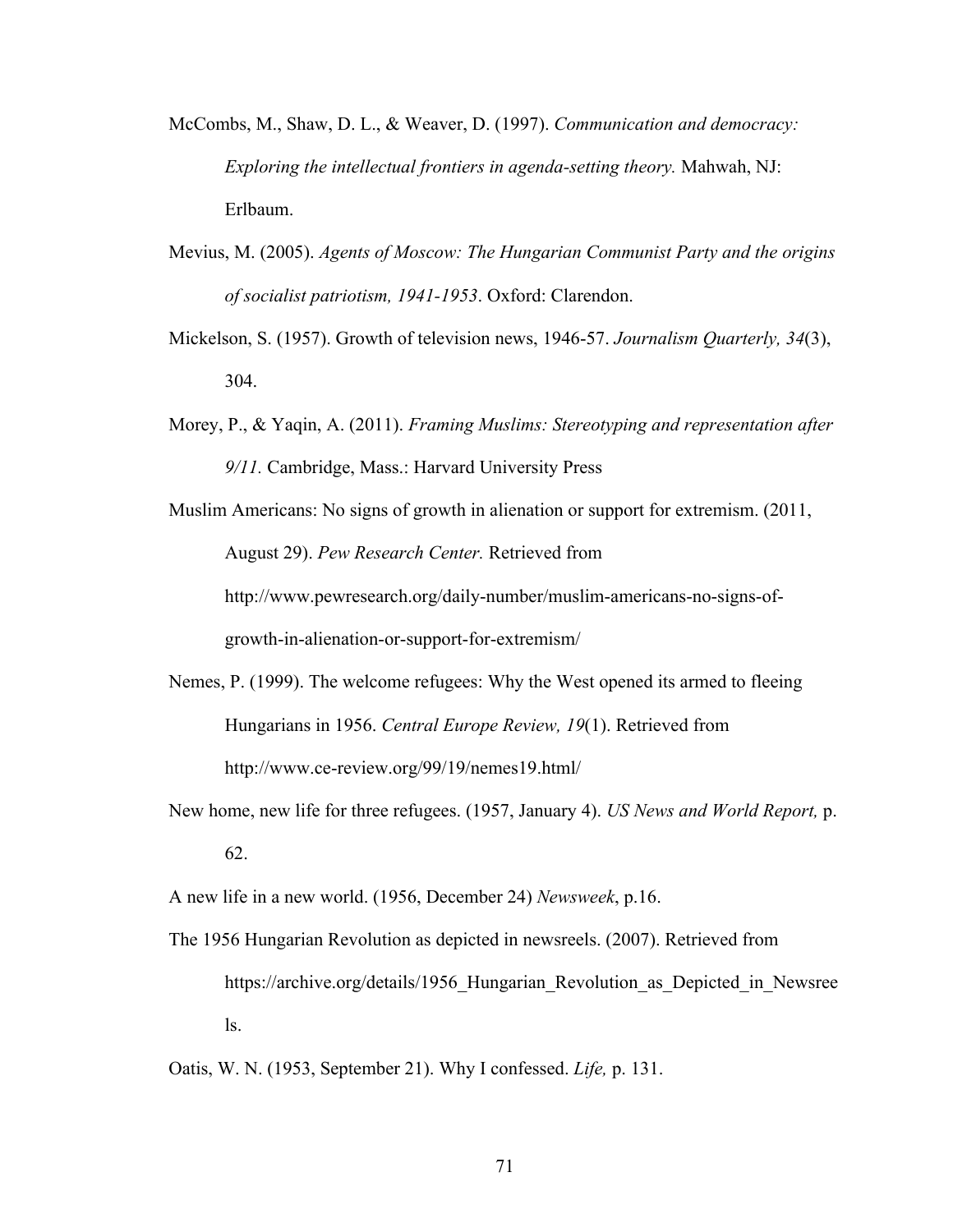- Ogilvie, S. A., & Miller, S. (2006). *Refuge denied: The St. Louis passengers and the Holocaust.* Madison, Wis.: University of Wisconsin Press.
- Okrent, D. (2004, April 25). The public editor: Paper of record? No way, no reason, no thanks. *New York Times.* Retrieved from http://www.nytimes.com/2004/04/25/weekinreview/the-public-editor-paper-ofrecord-no-way-no-reason-no-thanks.html?\_r=0/
- Peterson, T. (1964). *Magazines in the twentieth century* (2d ed.). Urbana: University of Illinois Press.
- Price, V., & Tewksbury, D. (1997). News values and public opinion: A theoretical account of media priming and framing. In G. A. Barnett  $& F. J. Boster (Eds.),$ *Progress in the communication sciences* Vol. 13, p. 173-212). New York: Ablex.

Pulitzer Prize (2016). Retrieved from http://www.nytco.com/pulitzer-prizes/

Red cross aides killed. (1956, November 7). *New York Times,* p. 20.

- Reds reportedly rob, kill Hungarian refugee. (1957, January 12). *The Courier-Journal*, p. 17.
- Riles, J. M., Sangalang, A., Hurley, R. J., & Tewksbury, D. (2015). Framing cancer for online news: Implications for popular perceptions of cancer. *Journal of Communication, 65*(6), 1018-1040.

Safe but not happy. (1956, November 19). *The Courier-Journal*, p.2.

- Salisbury, H. E. (1957, August 21). Young refugees long for America. *New York Times,* p. 14.
- Samuels, G. (1957, July 7). Hungarian exiles. *New York Times,* p.138.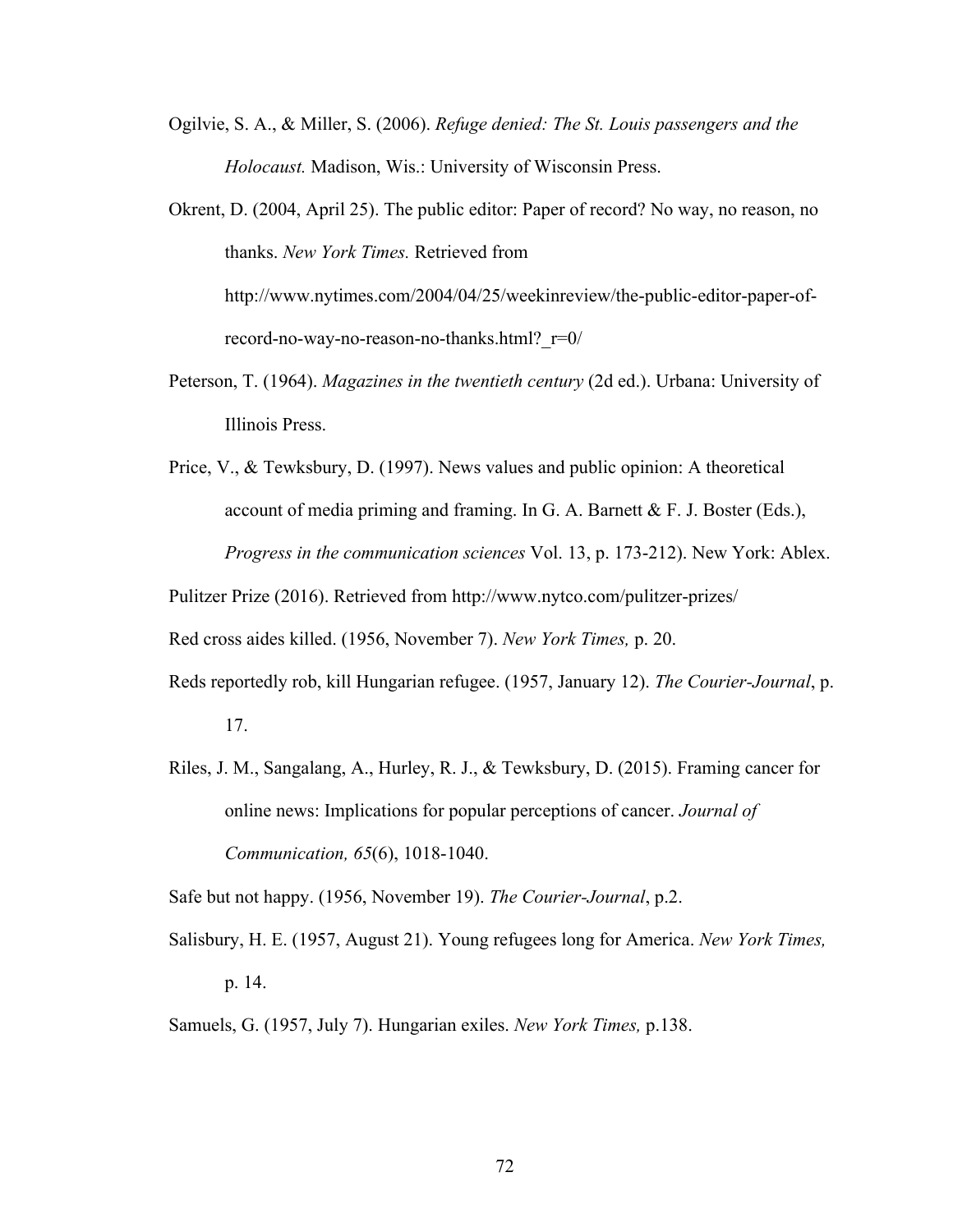- Sebestyen, V. (2006). *Twelve days: The story of the 1956 Hungarian Revolution.* New York: Pantheon Books.
- Shamir, J., & Shamir, M. (2000). *The anatomy of public opinion.* Ann Arbor: University of Michigan.
- Sterling, C. (2009). *Encyclopedia of journalism*. Thousand Oaks, Calif.: Sage Publications.
- Teglas, C. (1998). *Budapest exit: A memoir of fascism, communism, and freedom* (1st ed.). College Station: Texas A&M University Press.
- United Nations High Commission for Refugees (1951, July 28). Convention Relating to the Status of Refugees. Geneva: UN General Assembly.
- United Nations High Commission for Refugees (2006, 1 October). The 50th Anniversary of the Hungarian Uprising. Retrieved from http://www.unhcr.org/enus/news/editorial/2006/10/452665e92/refugees-magazine-issue-144-hungarianrefugees-50-years-editorial-50th.html/
- United States Department of State. (2015). Cumulative Summary of Refugee Admissions. Retrieved from

https://www.state.gov/j/prm/releases/statistics/251288.htm.

United States Department of State, United States Department of Homeland Security, and United States Department of Health and Human Services. (2015). "Proposed Refugee Admissions for Fiscal Year 2016: Report to the Congress." Retrieved from https://www.state.gov/documents/organization/247982.pdf.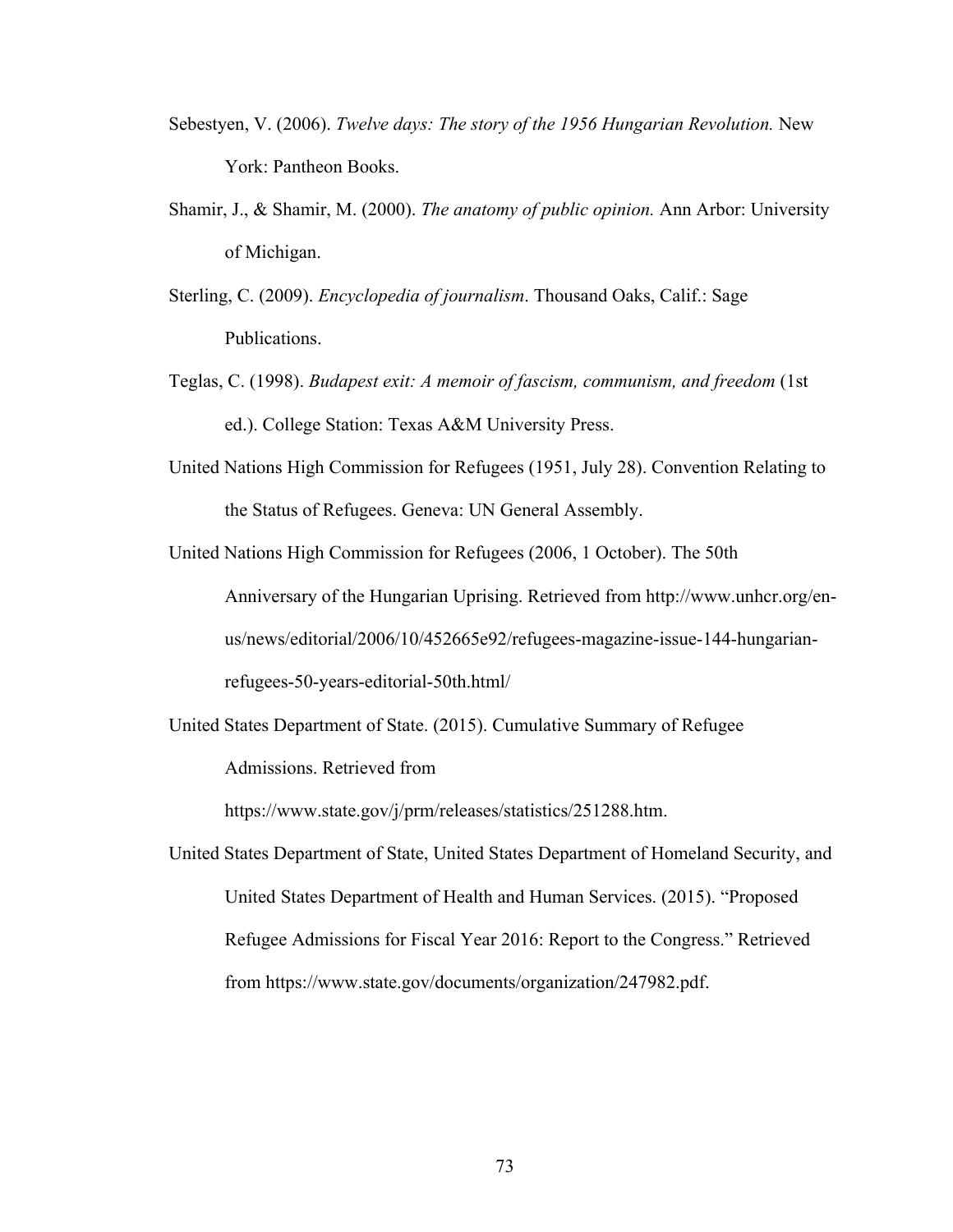United States Holocaust Memorial Museum. (2017). United States policy and its impact on European Jews. Retrieved from

https://www.ushmm.org/wlc/en/article.php?ModuleId=10007652/

- United States Holocaust Memorial Museum. (2017). Voyage of the St. Louis. Retrieved from https://www.ushmm.org/wlc/en/article.php?ModuleId=10005267/
- Valkenburg, P. M., Semetko, H. A., & De Vreese, C. H. (1999). The effects of news frames on readers' thoughts and recall. *Communication Research, 26*(5), 550-569.
- Waggoner, W. H. (1956, November 10). British protest failure of Soviet to curb disorder at Embassy. *New York Times,* p. 3.
- War threats mess up Olympics. (1956, November 23). *US News and World Report*, p. 56.
- Weart, W. G. (1956, December 22). Refugees called proud, spirited. *New York Times,* p. 3.
- Weinstock, S. A. (1970). *Acculturation and occupation: A study of the 1956 Hungarian refugees in the United States* (Publications of the Research Group for European Migration Problems, 15; Publications of the Research Group for European Migration Problems, 15). The Hague: M. Nijhoff.

What price freedom? (1956, November 22). *The Cedar Rapids Gazette*, p. 2.

White House statement: Total put at 200,000. (1957, December 29). *New York Times,* p. 12.

Wood, J. P. (1956). Magazines and the United States. (2d ed.). New York: Ronald Press.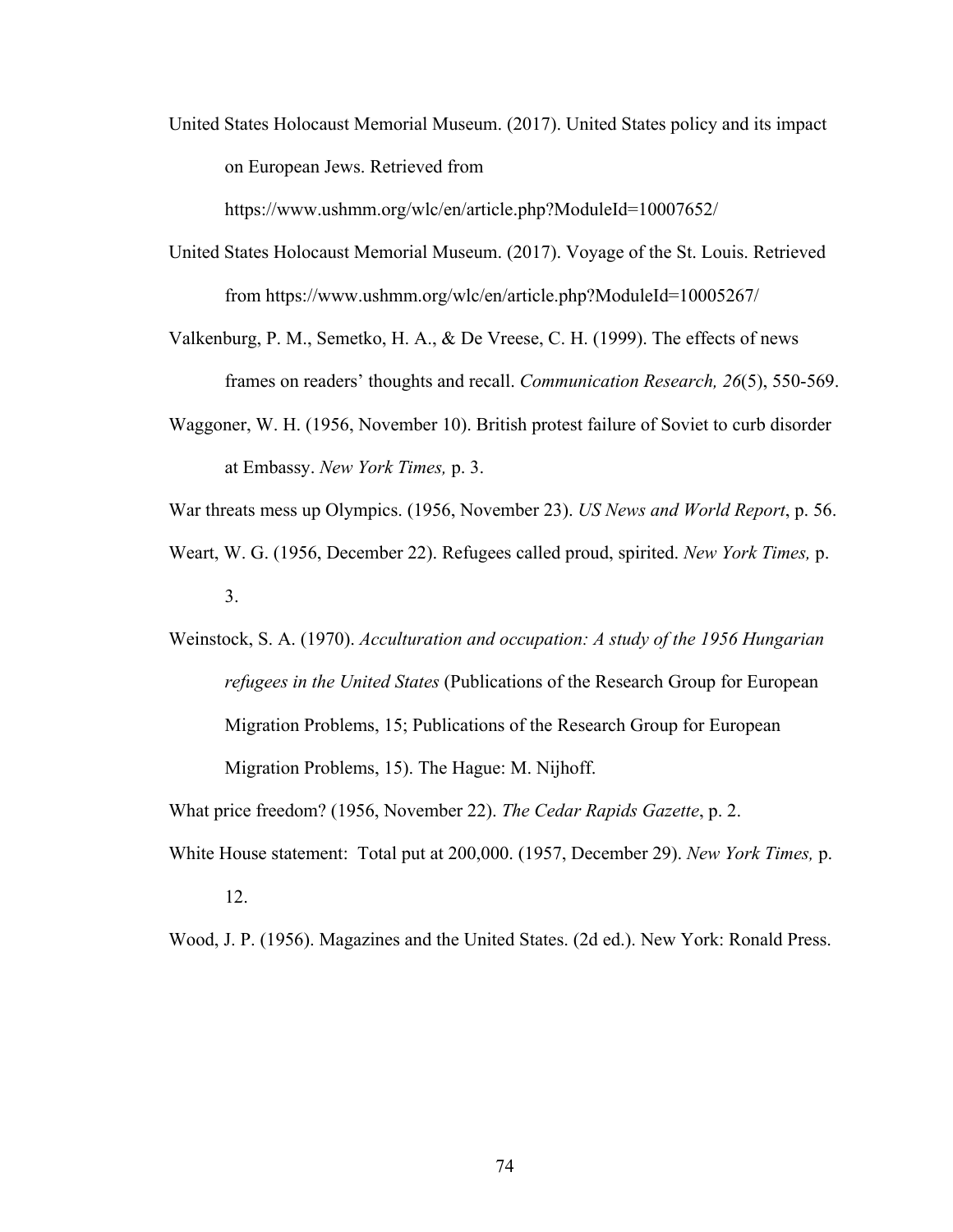### APPENDICES

# Appendix A

# *Frequency of AP Attributes*

| Attribute                              | Frequency |
|----------------------------------------|-----------|
| Received Help and Supplies             | 134       |
| Youth                                  | 128       |
| Relational                             | 122       |
| Struggle to get into Austria           | 112       |
| Jobs                                   | 86        |
| Ages                                   | 85        |
| Supported by a Government Official     | 67        |
| Fled                                   | 66        |
| Assimilating/Learned English           | 62        |
| Arrived by Ship or Air to the US       | 54        |
| Victims of Soviet Oppression           | 50        |
| Adult/Men/Women                        | 46        |
| Number to Austria                      | 46        |
| Accepted to the US (General)           | 45        |
| Problem/Need                           | 45        |
| Welcomed                               | 42        |
| Accepted to Other Countries            | 41        |
| Procedures/Processes                   | 41        |
| Student                                | 36        |
| Feared for Family Still in Hungary     | 33        |
| Shot by Russians                       | 32        |
| Found/Sought Freedom/Safety/Haven      | 31        |
| Escapees                               | 27        |
| Positive Emotion (Cheerful, Excited,   |           |
| Hopeful, Joyful, Merry, No Weeping     |           |
| and Wailing, Smiling)                  | 26        |
| Participated in the Revolution         | 24        |
| Unhappy with their circumstances       | 22        |
| Conditions in Hungary (negative)       | 21        |
| Conditions in Camps (positive)         | 18        |
| Religious (Baptist Minister, Cardinal, |           |
| Catholic, Evangelical, Jesuit Seminary |           |
| Student, Jewish, Protestant, Reverend  | 17        |
| Sent back to Austria/Hungary           | 15        |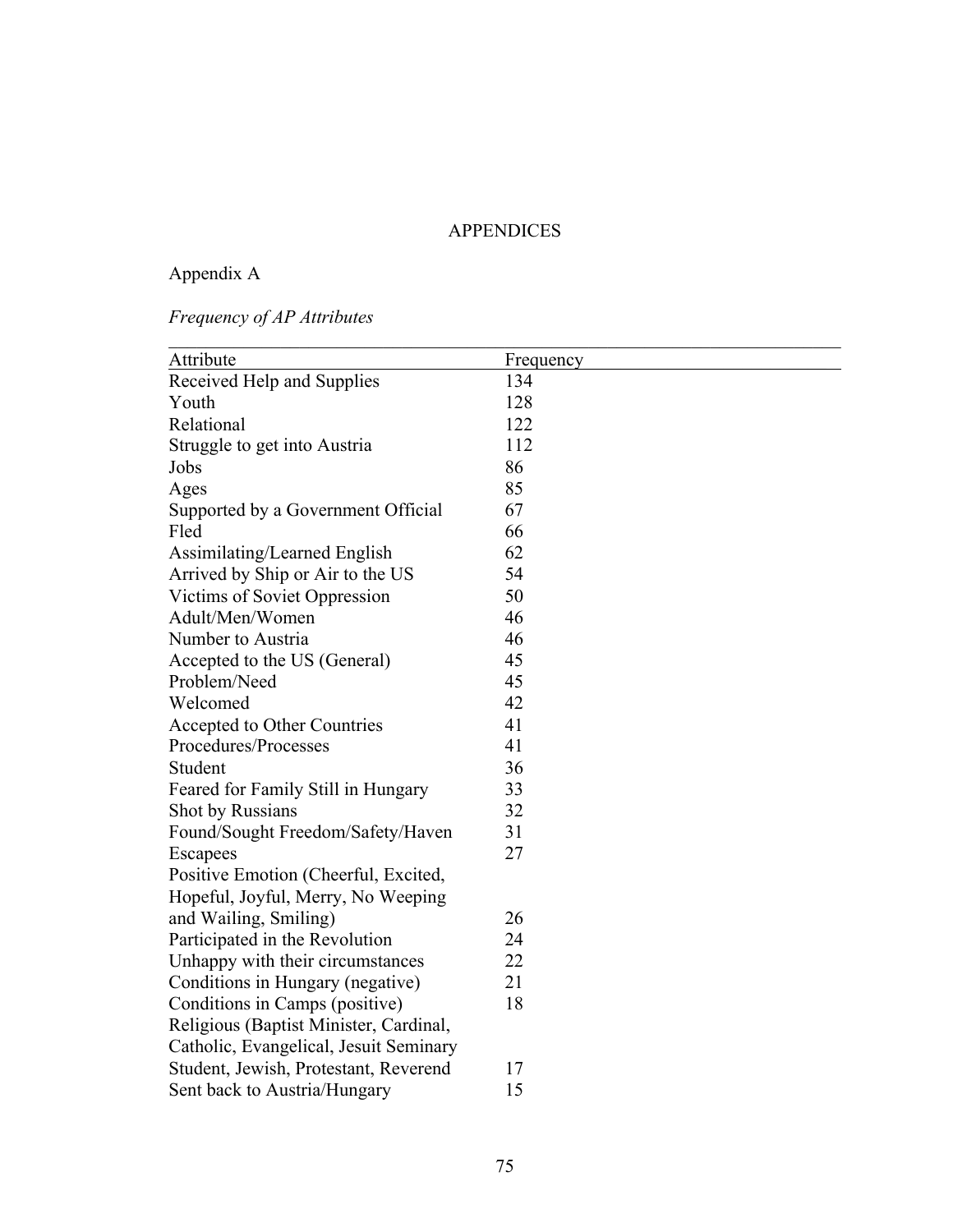| Thankful                                                             | 14                               |
|----------------------------------------------------------------------|----------------------------------|
| Anti-Communist                                                       | 13                               |
| Group                                                                | 13                               |
| Negative Emotion (Anxious, Crying,                                   |                                  |
| Grief-stricken, Nervous and Strained,                                |                                  |
| Weary)                                                               | 13                               |
| 21,500 Arriving to the US                                            | 12                               |
| Conditions in Camps (Negative)                                       | 12                               |
| Positive Descriptions (Courageous,                                   |                                  |
| Determined)                                                          | 12                               |
| Positive Description for Jobs                                        |                                  |
| (Skilled, Qualified, Productive,                                     |                                  |
| Intellectuals, Employable, The Stuff                                 |                                  |
| Out of Which Great Americans Are                                     |                                  |
| Made)                                                                | 12                               |
| <b>Reconnected with Relatives</b>                                    | 12                               |
| Returned to Hungary (Neutral)                                        | 12                               |
| Sponsored                                                            | 12                               |
| Has Goals/Aspirations                                                | 11                               |
| Rebel                                                                | 11                               |
| Sponsored by a Religious Affiliation                                 | 11                               |
| Supported by the Red Cross                                           | 11                               |
| Wants to go to the US                                                | 11                               |
| Freedom Fighter                                                      | 10                               |
| Fugitives from oppression                                            | 10                               |
| Sad Physical Description (Cold                                       |                                  |
| and Weary, Exhausted, Foot-Sore,                                     |                                  |
| Looking Far Older Than his Years,                                    |                                  |
| Lost Looking, Weary, Wide Eyed)                                      | 10                               |
| Misbehaved (Hauled off to Jail by Vienna                             |                                  |
| Police, Attacked Communist Newspaper,                                |                                  |
| Charged with Disorderly Conduct,                                     |                                  |
| Demonstrating Without Police Permission,                             |                                  |
| Fist Fights Broke Out, Injured Communists                            |                                  |
| in Chile, Rioting, Smashed Tables and                                |                                  |
| Chairs)                                                              | 9                                |
|                                                                      | 8                                |
| Accepted to the US (Parolees)                                        | 8                                |
| Criticized by a Government Official<br>Members of the Hungarian Army |                                  |
|                                                                      | $\overline{7}$<br>$\overline{7}$ |
| Crippled                                                             | $\overline{7}$                   |
| Newcomers                                                            |                                  |
| <b>Positive Physical Description</b>                                 |                                  |
| (Good-Looking, Hardy, Powerfully-Built,                              |                                  |
| Pretty, Slim with Grey Hair, Pretty,                                 |                                  |
| Ruggedly Handsome, Sturdy,                                           |                                  |
| Vivacious Blonde)                                                    | 7                                |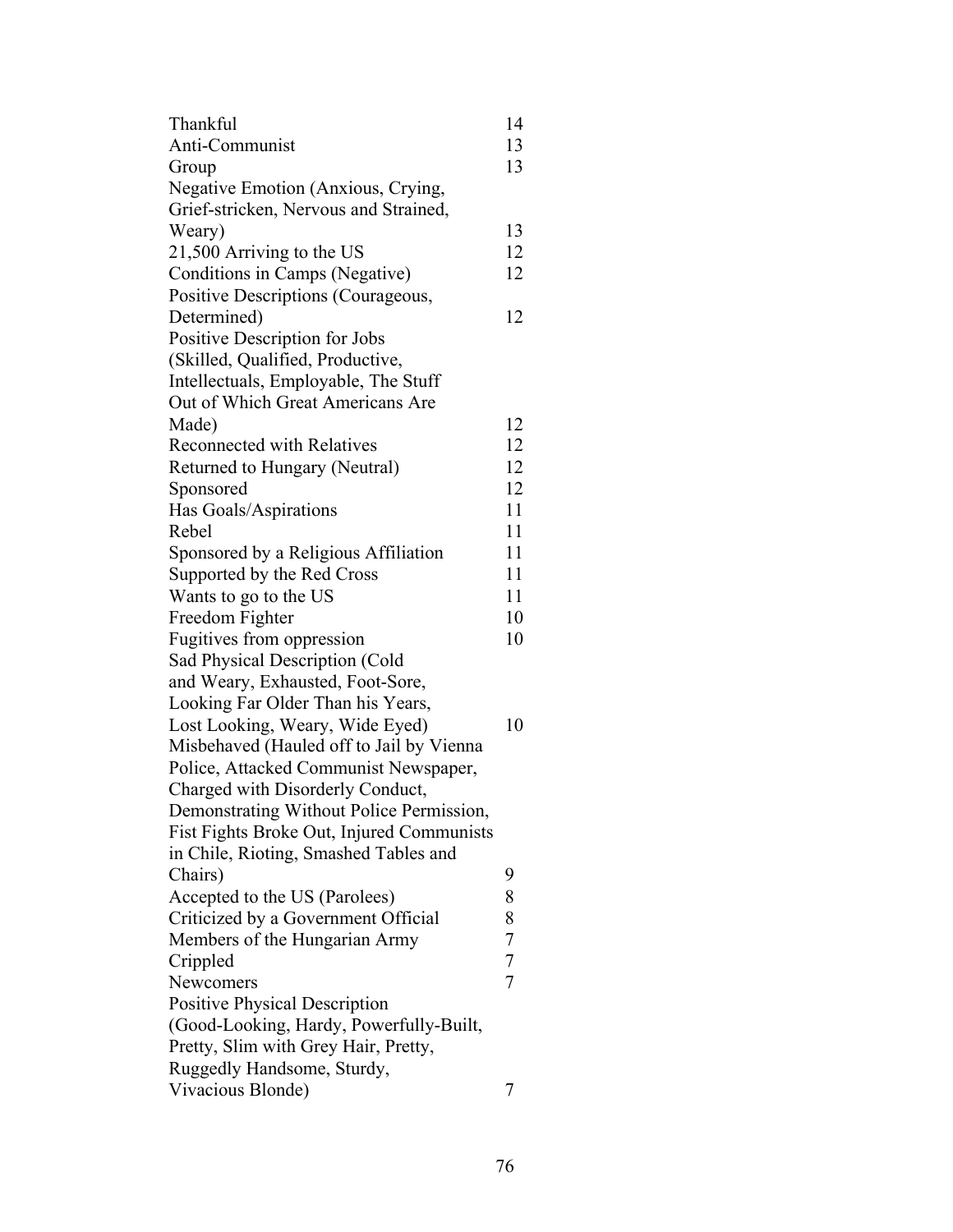| Chose Not to Return to Hungary             | 6                                                 |
|--------------------------------------------|---------------------------------------------------|
| Received Sympathy from the US              | 6                                                 |
| Visited by Nixon                           | 6                                                 |
| Accepted to the US (Visas)                 | 5                                                 |
| Communist                                  |                                                   |
| Language Barrier                           | $rac{5}{5}$                                       |
| Want to return to Hungary (Miss Family)    | 5                                                 |
| 5,000 to be Admitted to the US             | $\overline{4}$                                    |
| Does Not Know Anyone in the US             | $\overline{4}$                                    |
| Hungry                                     | $\overline{4}$                                    |
| Looking for a Job                          | 4                                                 |
| <b>Neutral Physical Description (Sandy</b> |                                                   |
| Haired, Short, Plump, Bespectacled, Tall)  | $\overline{4}$                                    |
| Positive Effect on the US Economy          | $\overline{4}$                                    |
| Separated from Family                      | $\overline{4}$                                    |
| Want to return to Hungary (Neutral)        | $\overline{4}$                                    |
| Afraid of Infiltrated Secret Police        | 3                                                 |
| Conditions in Camps (Neutral)              | $\overline{\mathbf{3}}$                           |
| Demonstrating                              | $\overline{3}$                                    |
| Fascist                                    | $\overline{3}$                                    |
|                                            |                                                   |
| Given Preference Over Other Refugee        |                                                   |
| Groups                                     | 3                                                 |
| Men, Women, And Children                   |                                                   |
| Number to Yugoslavia                       | 333222222                                         |
| Passenger                                  |                                                   |
| <b>Poorly Dressed</b>                      |                                                   |
| Accepted to The Us (Temporarily)           |                                                   |
| <b>Attempted Suicide</b>                   |                                                   |
| Tired                                      |                                                   |
| Exiled                                     |                                                   |
| Happy with Circumstances                   |                                                   |
| <b>Keeping Traditions</b>                  |                                                   |
| Pilgrims                                   | $\overline{c}$                                    |
| Pitied                                     | $\begin{smallmatrix}2&2\2&2\2&2\end{smallmatrix}$ |
| Sick                                       |                                                   |
| Single                                     |                                                   |
| Want to Stay in Australia                  |                                                   |
| Want to Stay in Austria                    |                                                   |
| Well-Dressed                               |                                                   |
| Adopted                                    | $\mathbf{1}$                                      |
| Asked to Show Loyalty                      | $\mathbf{1}$                                      |
| Average                                    | $\mathbf{1}$                                      |
| <b>Bachelors</b>                           | $\mathbf{1}$                                      |
| Blackmailed by a Hungarian Diplomat        | 1                                                 |
| Can Go Back to Hungary                     | 1                                                 |
| Crisis                                     | $\mathbf{1}$                                      |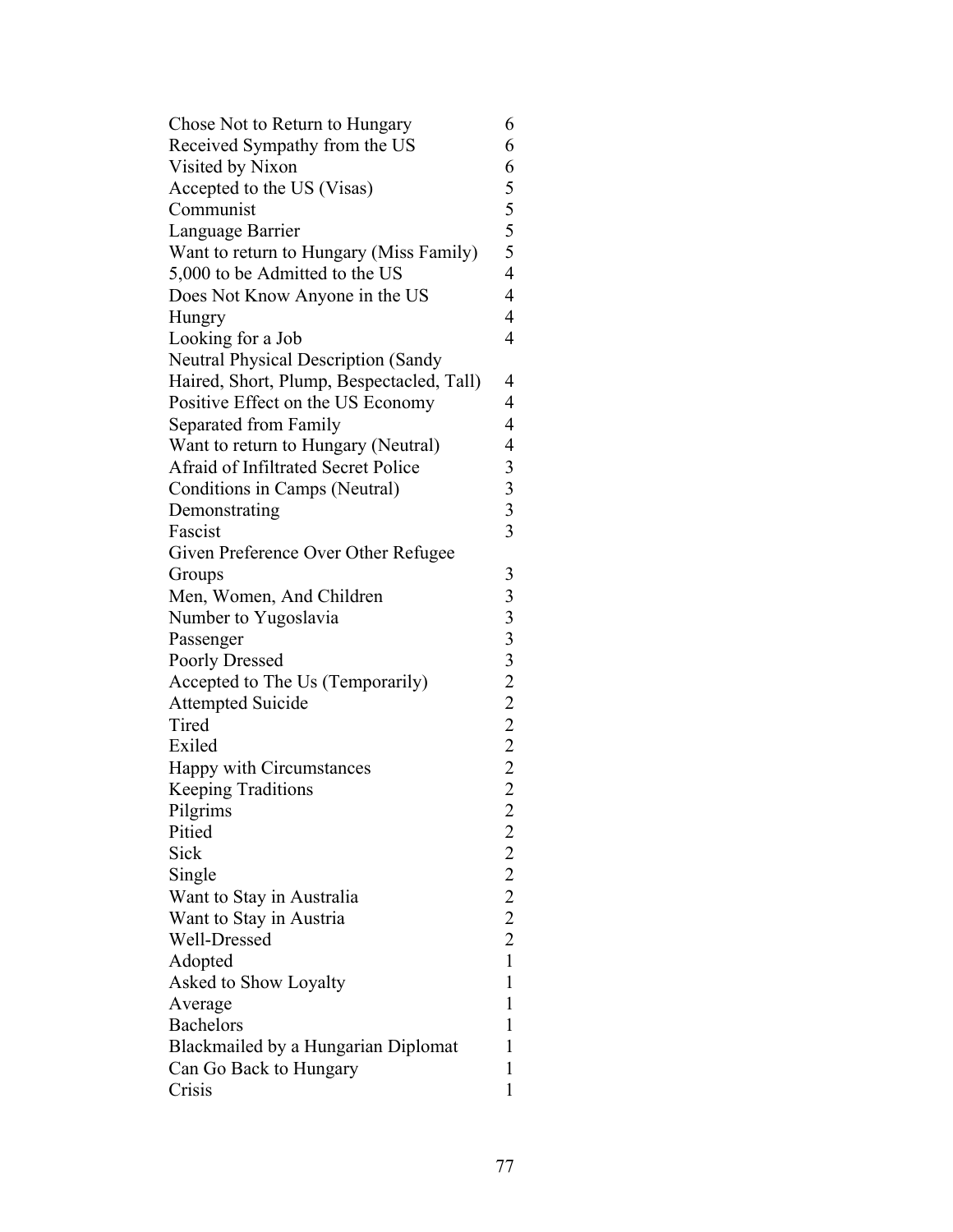| Criticized by the President of the          |              |
|---------------------------------------------|--------------|
| <b>American Medical Association</b>         | 1            |
| Deprived of Life in Their Own Country       | 1            |
| Destitute                                   | 1            |
| Did Not Want to Go to the US                | 1            |
| Died                                        | 1            |
| Extra                                       | 1            |
| Emotional                                   | 1            |
| Eyewitness                                  | 1            |
| Fake                                        | $\mathbf{1}$ |
| Fearful                                     | 1            |
| Feminine                                    | $\mathbf{1}$ |
| Hapless                                     | $\mathbf{1}$ |
| Homesick                                    | 1            |
| Jittery                                     | 1            |
| Married at St. Peters                       | 1            |
| <b>Negative Physical Description (Lame)</b> | 1            |
| Non-Assimilating                            | 1            |
| Originally from the US                      | 1            |
| Orphans                                     | $\mathbf{1}$ |
| Patriots                                    | $\mathbf{1}$ |
| Plan to Be Married                          | 1            |
| Popular                                     | 1            |
| Protective                                  | 1            |
| Returned to Hungary (Gave up)               |              |
| Hope of Getting out of Camps)               | 1            |
| Sacrificed                                  | $\mathbf{1}$ |
| <b>Shares Traditions</b>                    | 1            |
| <b>Sports Fans</b>                          | 1            |
| <b>Strangers</b>                            | 1            |
| Supported by Chancellor Julius Raab         | 1            |
| Supported by University Funds               | 1            |
| Want to Leave Yugoslavia                    | 1            |
| Want to Stay Near Hungary                   | $\mathbf{1}$ |
| Would Return to Hungary if the              |              |
| <b>Situation Changes</b>                    | $\mathbf{1}$ |

*Frequency of UP Attributes*

| Attribute                          | Frequency |
|------------------------------------|-----------|
| Received Help and Supplies         | 50        |
| Relational                         | 44        |
| Jobs                               | 35        |
| Youth                              | 34        |
| Supported by a Government Official | 21        |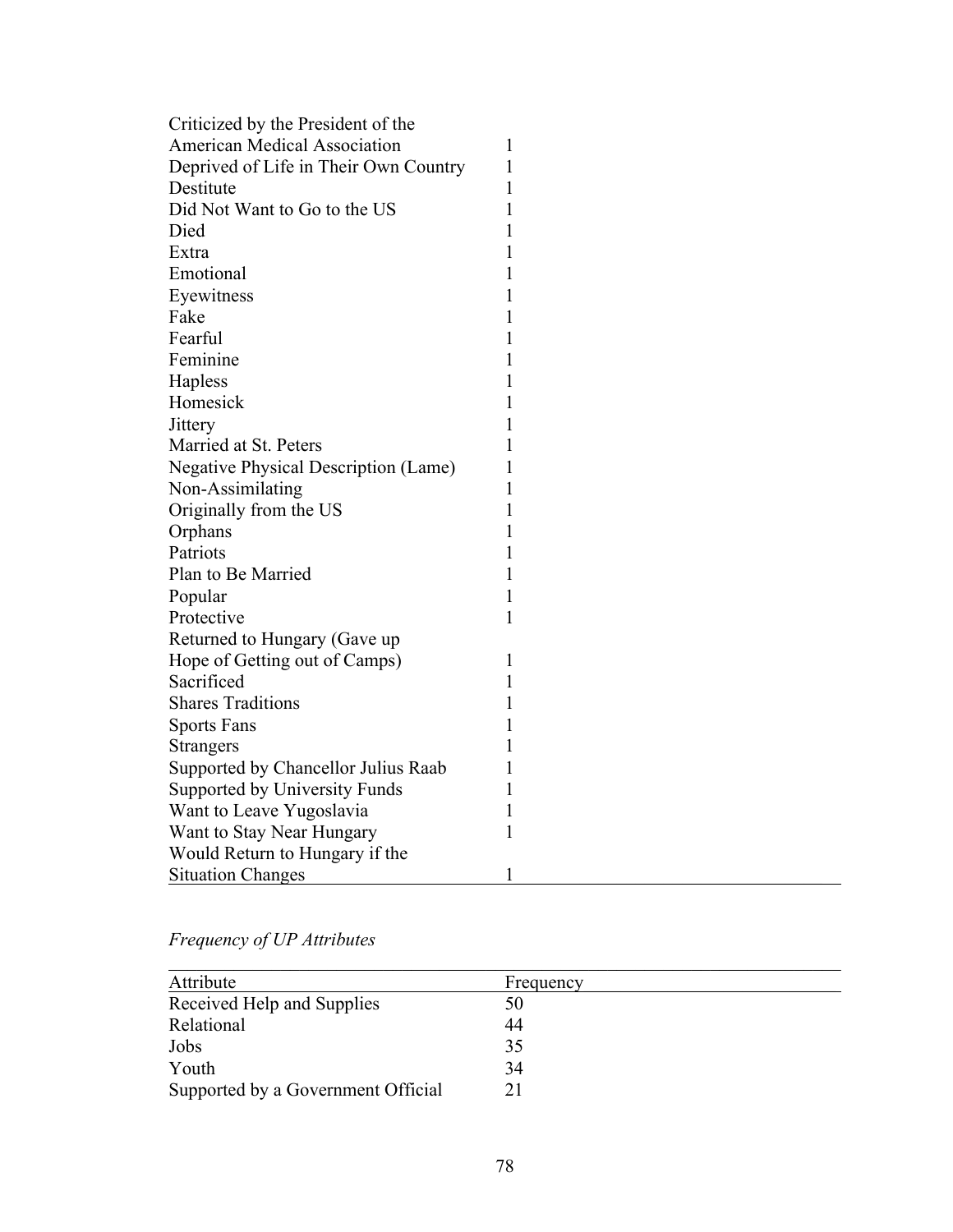| Problem/Need                             | 20                                         |
|------------------------------------------|--------------------------------------------|
| Adult/Men/Women                          | 19                                         |
| Struggle to get into Austria             | 19                                         |
| Ages                                     | 17                                         |
| Assimilating/Learned English             | 17                                         |
| Fled                                     | 15                                         |
| Procedures/Processes                     | 13                                         |
| Welcomed                                 | 13                                         |
| Arrived by Ship or Air to the US         | 11                                         |
| Accepted to the US (General)             | 10                                         |
| Found/Sought Freedom/Safety/Haven        | 10                                         |
| Number to Austria                        | 10                                         |
| Positive Emotion (Cheerful, Happy,       |                                            |
| Hopeful, Joyful, Laughing, Optimistic)   | 10                                         |
| Shot by Russians                         | 10                                         |
| Conditions in Hungary (negative)         | 9                                          |
| <b>Students</b>                          | 8                                          |
| Accepted to Other Countries              | 8                                          |
| Religious (Cardinal, Catholic,           |                                            |
| Jewish, Lutheran, Protestant)            | 8                                          |
| Want to go to the US                     | 8                                          |
| Criticized by Government Officials       |                                            |
| 7                                        |                                            |
| (Burleson and Walter)                    |                                            |
| Freedom Fighters                         | 7                                          |
| Positive Description (Brave,             |                                            |
| Courageous, Defiant, Loyal,              |                                            |
| Symbol of Freedom, Worthy)               | 7                                          |
| Sponsored                                | $755$<br>$55$                              |
| <b>Helped by Americans</b>               |                                            |
| Participated in the Revolution           |                                            |
| Thankful                                 |                                            |
| <b>Unhappy with Their Circumstances</b>  |                                            |
| 5,000 Permitted to the US Under          |                                            |
| the Refugee Relief Act                   | 4                                          |
| Accepted to the US (Parolees)            | 4                                          |
| Accepted to the US (Visas)               | 4                                          |
| Anti-Communist                           | 4                                          |
| Fear for Family Members Still in Hungary | $\overline{4}$                             |
| Helped (General)                         | 4                                          |
| Number to Yugoslavia                     | $\overline{4}$                             |
| Patriots                                 | 4                                          |
| Sent Back to Hungary (Communist)         | 4                                          |
| 21,500 Authorized to Come to the US      | 3                                          |
| Communist                                |                                            |
| Group                                    | $\begin{array}{c} 3 \\ 3 \\ 3 \end{array}$ |
| Has Goals/Aspirations                    |                                            |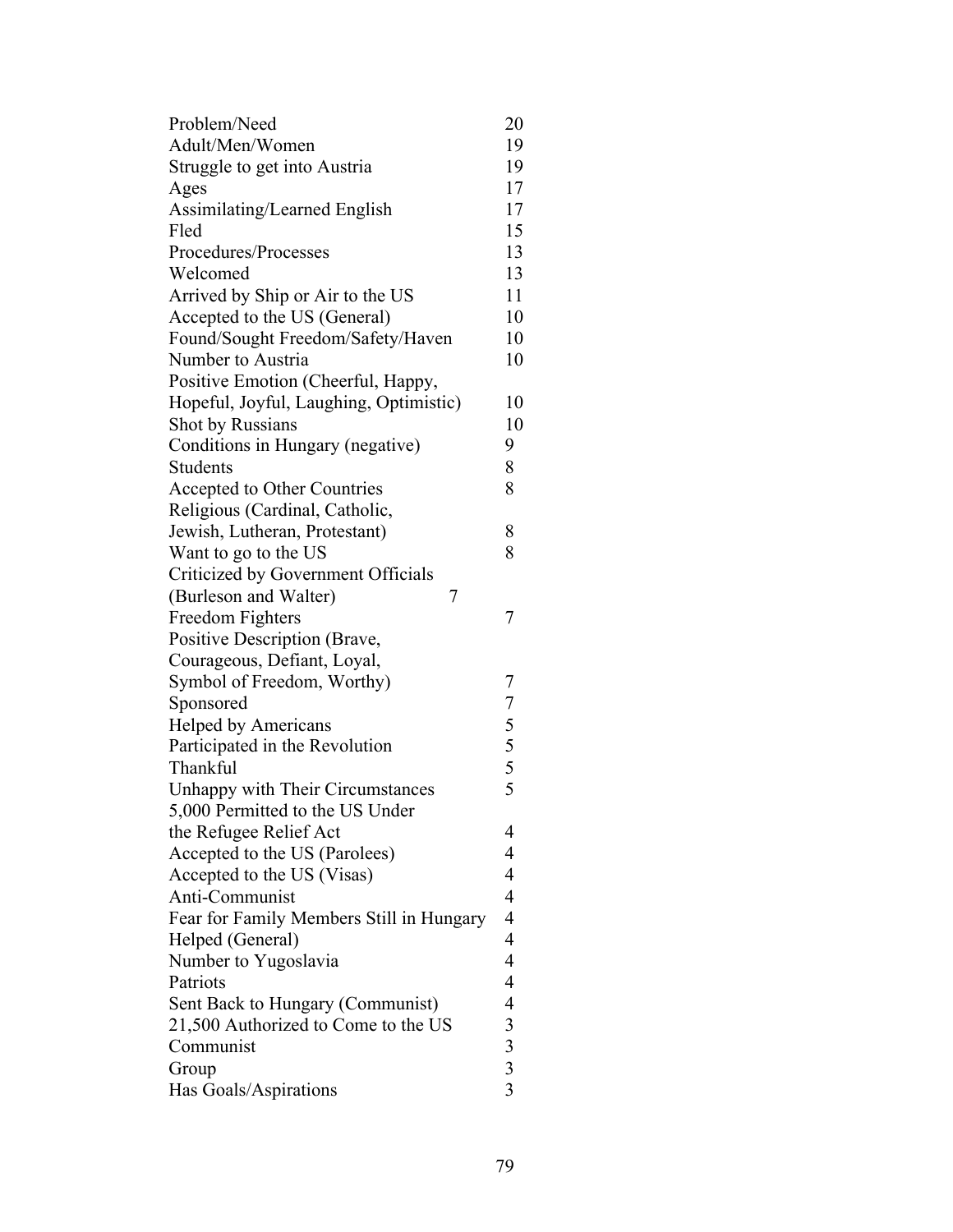| <b>Lacking Plans</b>                 | 3               |
|--------------------------------------|-----------------|
| Physical Description Neutral (Blond, |                 |
| Short, Plump, Stocky, Busy-Browed    |                 |
| Man)                                 | 3               |
| Separated from Family                | 3               |
| Supported by Religious Affiliations  | 3               |
| Urged to Return Home by Hungary      |                 |
| Government                           | 3               |
| Victims                              | 3               |
| Visited by Nixon                     |                 |
| Accepted to the US (Temporary)       |                 |
| American Citizen                     |                 |
| <b>Attempted Suicide</b>             |                 |
| Chose Not to Return to Hungary       |                 |
| Conditions in Camps (Neutral)        |                 |
| Conditions in Camps (Positive)       |                 |
| <b>Fearful of Russians</b>           |                 |
| Helped by the Red Cross              |                 |
| Members of the Hungarian Army        |                 |
| Language Barrier                     |                 |
| Little                               |                 |
| Plighted                             |                 |
| Reconnected with Family Members      |                 |
| Returned to Hungary (Neutral)        | 322222222222222 |
| Want to go to Australia              |                 |
| Admired                              | $\mathbf{1}$    |
| Aliens                               | $\mathbf{1}$    |
| Celebrating                          | $\mathbf{1}$    |
| Comfortable                          | $\mathbf{1}$    |
| Compared to Immigrants ("Wetbacks")  | $\mathbf{1}$    |
| Compared to Other Refugees           | 1               |
| Conditions in Camps (Negative)       | $\mathbf{1}$    |
| Crippled                             | $\mathbf{1}$    |
| Danced                               | 1               |
| Desperate                            | 1               |
| Determined to Become Good and        |                 |
| <b>Useful Citizens</b>               | 1               |
| Died                                 | 1               |
| Doesn't Know Anyone in the US        | 1               |
| Engaged                              | 1               |
| Excited to be in America             | 1               |
| Given Preference Over Other Refugee  |                 |
| Groups                               | 1               |
| <b>Helped Other Refugees</b>         | 1               |
| $\mathop{\mathrm{III}}\nolimits$     | 1               |
| Joking                               | 1               |
|                                      |                 |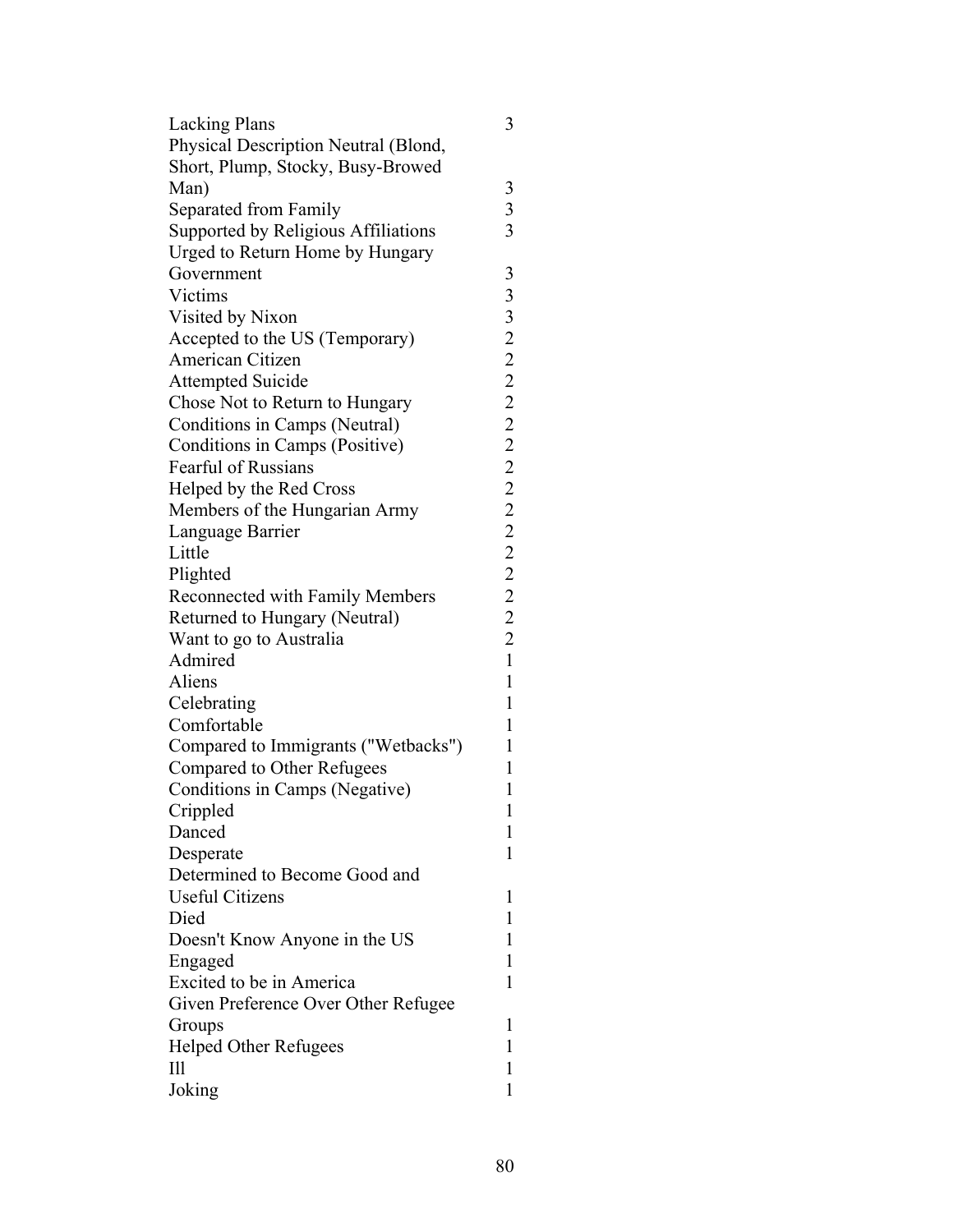| Lucky                                     |  |
|-------------------------------------------|--|
| Men, Women, and Children                  |  |
| <b>Negative Description (Opportunist)</b> |  |
| Peasant                                   |  |
| Plan to Repay Their Transportation        |  |
| Costs to Oregon                           |  |
| Positive Description (Skilled)            |  |
| Rebels                                    |  |
| Sponsored by a Religious Affiliation 1    |  |
| Struggle to get to Yugoslavia             |  |
| Supported by the Red Cross                |  |
| Very Happy to be in America               |  |
| Want to go to Canada                      |  |
| Want to Return to Hungary when the        |  |
| <b>Situation Changes</b>                  |  |
| Sad Emotion (Weary)                       |  |
| Without a Country                         |  |
| Did Not Want to go to the US              |  |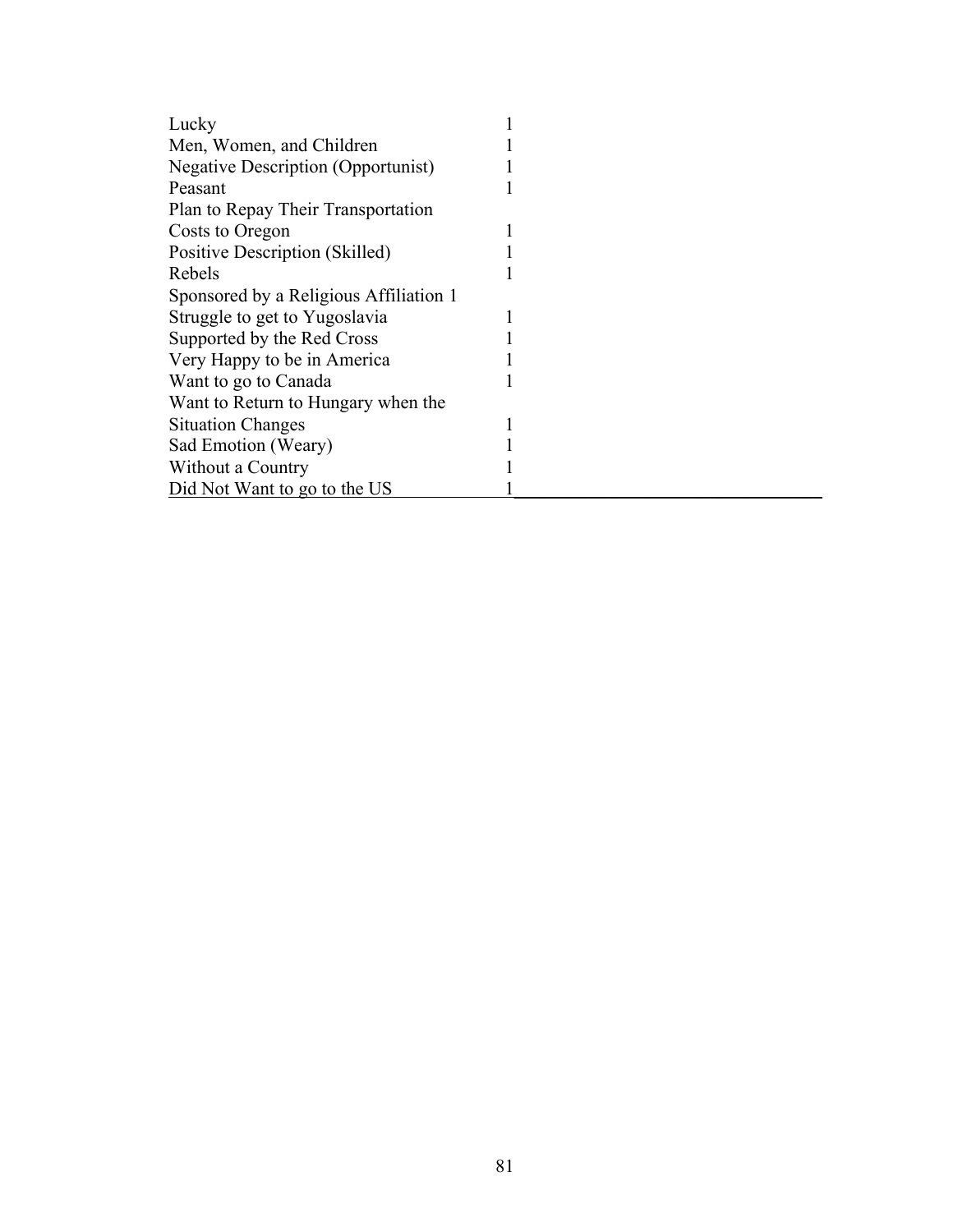# Appendix B

*Frequency of AP Values*

| Value                                                                             | Frequency |
|-----------------------------------------------------------------------------------|-----------|
| Economic impact of refugees – Transparency about funding refugees is important 90 |           |
| Character of refugees – Refugees are good people                                  | 82        |
| Support for refugees – Refugees need help                                         | 75        |
| Support for refugees – Refugees are victim patriots                               | 71        |
| Economic impact of refugees – Funding refugees has positive consequence           | 59        |
| Character of refugees - Refugees are bad people                                   | 17        |
| Character of refugees - Refugees are just people                                  | 13        |
| Support for refugees - Refugees are less important than national security         | 11        |
| Responsibility for refugees - The United States needs to do its share to help     |           |
| Responsibility for refugees - Everyone should be helping refugees                 |           |
| Economic impact of refugees - Funding refugees is bad for the economy             |           |
| Responsibility for refugees European countries should be helping refugees         |           |

*Frequency of UP Values*

| Value                                                                             | Frequency |
|-----------------------------------------------------------------------------------|-----------|
| Support for refugees – Refugees are victim patriots                               | 29        |
| Support for refugees – Refugees need help                                         | 29        |
| Economic impact of refugees – Transparency about funding refugees is important 27 |           |
| Character of refugees – Refugees are good people                                  |           |
| Economic impact of refugees - Funding refugees has positive consequences          | 21        |
| Economic impact of refugees - Funding refugees is bad for the economy             |           |
| Support for refugees - Refugees are less important than national security         |           |
| Character of refugees Refugees are just people                                    |           |
| Responsibility for refugees - The United States needs to do its share to help     |           |
| Character of refugees - Refugees are bad people                                   |           |
| Responsibility for refugees - Everyone should be helping refugees                 |           |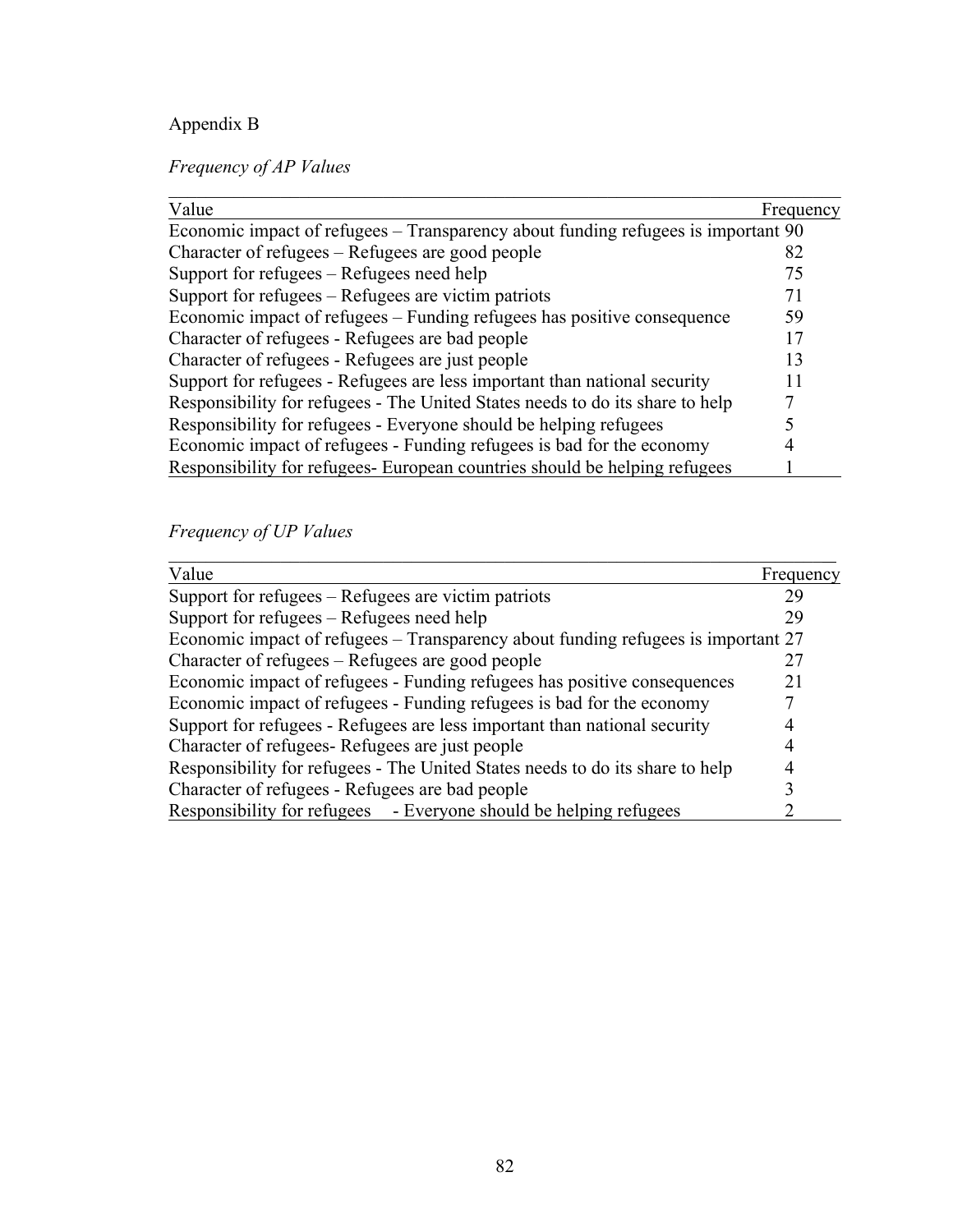# Appendix C

| Attributes                                     | Frequency      |
|------------------------------------------------|----------------|
| Jobs                                           | 38             |
| Ages                                           | 26             |
| Fled                                           | 18             |
| Relational                                     | 18             |
| Received Help and Supplies                     | 18             |
| <b>Escapees from Communism</b>                 | 17             |
| Number to Austria                              | 16             |
| <b>Students</b>                                | 16             |
| Accepted to the US (General)                   | 15             |
| Proud, Defiant, Unbroken, Extraordinary        | 14             |
| Struggle to Reach Austria                      | 14             |
| Participated in the Revolution                 | 10             |
| Accepted by other countries                    | 9              |
| Problem/Need                                   | 9              |
| Shot at by Russians/Hungarian police           | 9              |
| Supported by government officials (Eisenhower, |                |
| Nixon)                                         | 9              |
| Freedom fight, revolution, rebel               | 8              |
| Anti-communist                                 | 7              |
| Processes/Procedures                           | $\overline{7}$ |
| Accepted to the US (parole)                    | $\overline{4}$ |
| Sponsored                                      | $\overline{4}$ |
| Want to return to Hungary (neutral)            | $\overline{4}$ |
| Welcome                                        | 4              |
| Accepted to the US (visas)                     | 3              |
| Criticized by Walter                           | 3              |
| Friends                                        | 3              |
| Negative feeling (sad eyed, bewildered)        | $\overline{3}$ |
| Positive description (best of Hungary, valued, |                |
| experienced)                                   | 3              |
| Airlifted or shipped to the US                 | 3              |
| Victims of communism/oppression                | $\mathfrak{Z}$ |
| Accepted to the US (temporary)                 | $\overline{2}$ |
| Communist/operative/spy/negative               | $\overline{2}$ |
| Would return to Hungary if there was a         |                |
| change in government                           | $\overline{2}$ |
| Men, women, and children                       | $\overline{2}$ |
| Nationalist                                    | $\overline{2}$ |
| Patriots                                       | $\overline{2}$ |
| Physical feature                               | $\overline{2}$ |
|                                                |                |

# *Frequency of US News and World Report Attributes*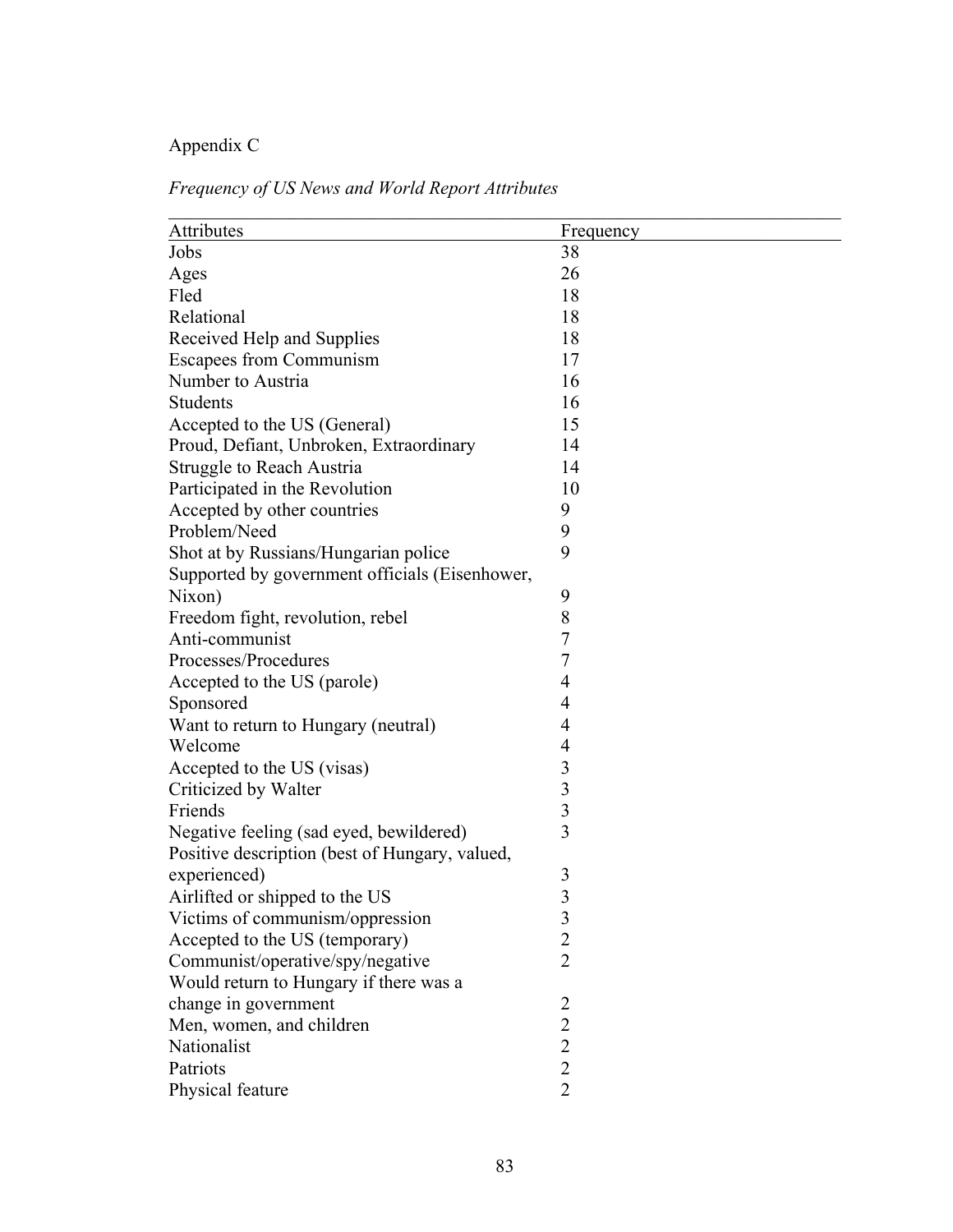| Plighted                                 |  |
|------------------------------------------|--|
| Priority to go to the US                 |  |
| Want to go to the US                     |  |
| Could take jobs away from Americans      |  |
| Encouraged by US to liberate Hungary     |  |
| Fugitives                                |  |
| Homeless                                 |  |
| Ш                                        |  |
| Migrant                                  |  |
| From bigger Hungarian cities             |  |
| Negative experience in US                |  |
| No occupation                            |  |
| Left Hungary purely for economic reasons |  |
| Peaceful                                 |  |
| Retired people                           |  |
| Sent back to Hungary (communist/lied)    |  |
| Townspeople                              |  |
| Woman                                    |  |

# *Frequency of Time Attributes*

| Attributes                                  | Frequency |
|---------------------------------------------|-----------|
| Jobs                                        | 22        |
| Adults (men, women)                         | 18        |
| Received Help and Supplies                  | 15        |
| Struggle to get to Austria                  | 14        |
| Youth                                       | 13        |
| Negative emotion (unhappy, bewildered,      | 13        |
| nervous, embittered, scarred)               |           |
| Relational                                  | 10        |
| Employable (skilled, trained, professional, | 8         |
| educated)                                   |           |
| <b>Brave</b>                                | 8         |
| Number to Austria                           | 7         |
| Freedom fighter                             | 6         |
| Accepted by other countries                 | 6         |
| Supported by government officials (Nixon,   |           |
| Eisenhower)                                 | 6         |
| Procedures/processes                        | 6         |
| Sought freedom/new life                     | 5         |
| Greeted/welcomed                            | 5         |
| Fled/escaped                                | 5         |
| Negative conditions in Hungary (prisoner,   |           |
| unionized)                                  | 5         |
| Need/problem                                | 5         |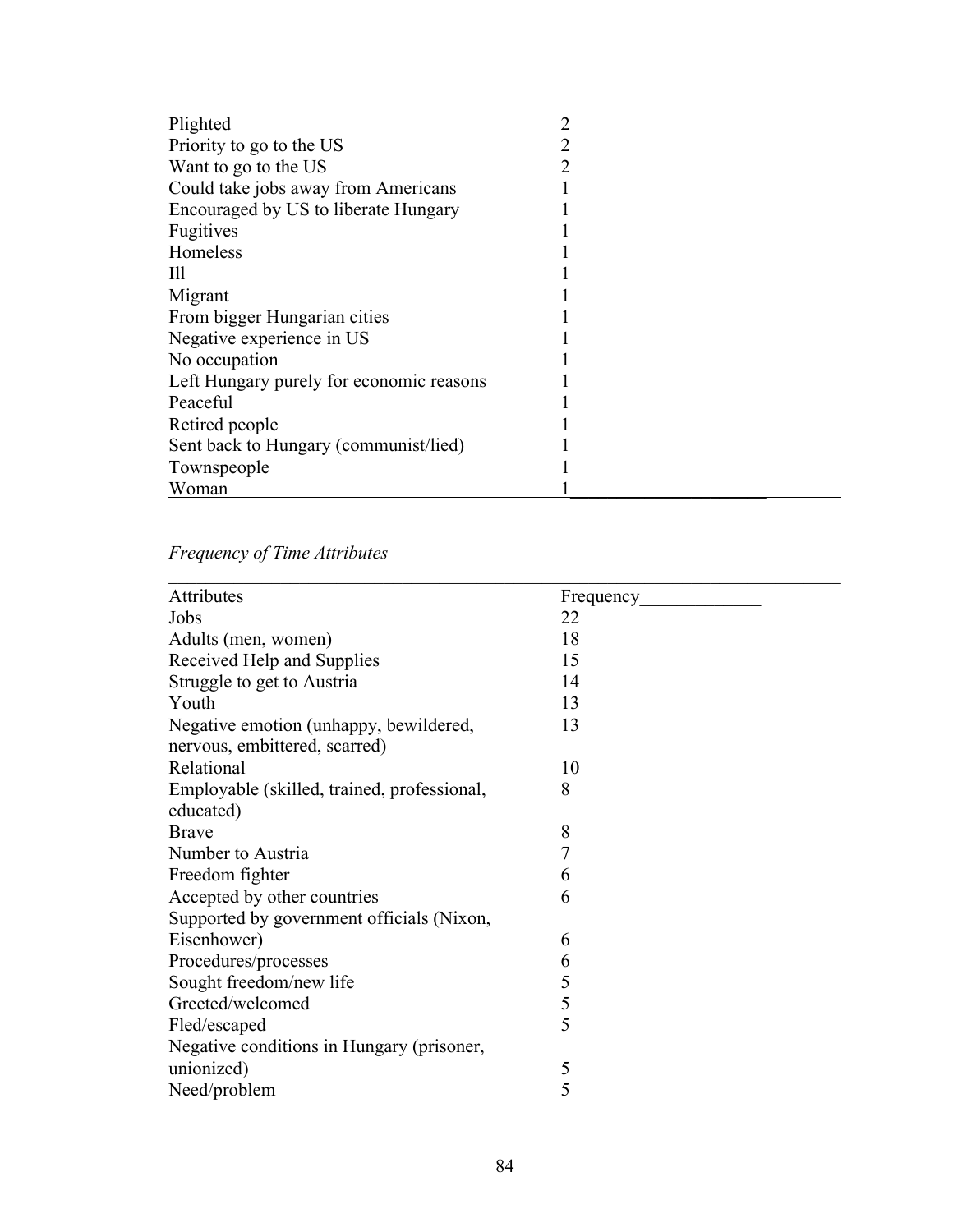| Accepted by the US (parole)                 | 5              |
|---------------------------------------------|----------------|
| 21,500 to be admitted to the US             | 5              |
| Shipped or airlifted to US                  | 4              |
| Returned to Hungary (neutral)               | 3              |
| Negative physical description (thin, aging) | 3              |
| Anti-communist                              | 3              |
| Age                                         | 3              |
| Oppressed                                   | $\overline{2}$ |
| Grateful                                    | $\overline{2}$ |
| Fugitives                                   | $\overline{2}$ |
| Compared to "negroes"                       | $\overline{c}$ |
| Arrived at Camp Kilmer                      | $\overline{2}$ |
| Accepted by the US (general)                | $\overline{2}$ |
| Able-bodied                                 | $\overline{2}$ |
| Religious (Jews, clergymen)                 | $\overline{2}$ |
| Student                                     |                |
| Pregnant                                    |                |
| Plighted                                    |                |
| Old                                         |                |
| Men, women, and children                    |                |
| Immigrants                                  |                |
| Compared to other refugee groups            |                |
| Communist                                   |                |
| Number entering Yugoslavia                  |                |

# *Frequency of Newsweek Attributes*

| Attributes                                | Frequency |
|-------------------------------------------|-----------|
| Jobs                                      | 32        |
| Received Help and Supplies                | 29        |
| Youth                                     | 23        |
| Relational                                | 21        |
| <b>Students</b>                           | 12        |
| Age                                       | 11        |
| Fleeing                                   | 11        |
| Participated in the Revolution            | 10        |
| Struggle to get to Austria                | 8         |
| Supported by Americans                    | 8         |
| Assimilating/learning English             | 8         |
| Adults (men, women)                       | 8         |
| Supported by government officials (Nixon, |           |
| Eisenhower)                               | 8         |
| Escapees                                  | 7         |
| Hard, willing workers                     |           |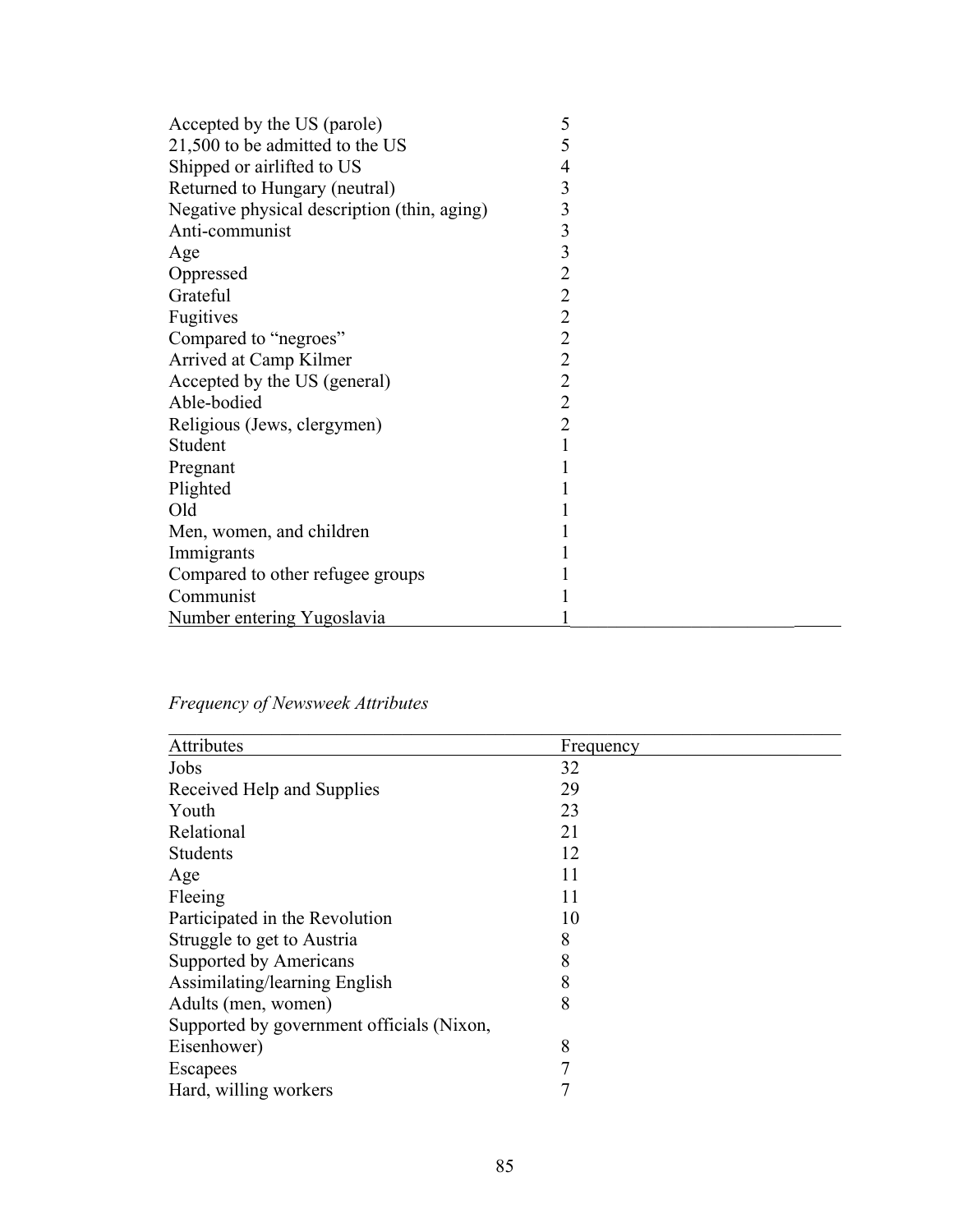| Freedom fighters/rebels/revolutionaries              | 6                                          |
|------------------------------------------------------|--------------------------------------------|
| Skilled/trained/well-educated                        | 6                                          |
| Number to Austria                                    |                                            |
| Accepted by other countries                          | $\begin{array}{c} 5 \\ 5 \\ 5 \end{array}$ |
| Looking forward to their new home/new life           |                                            |
| Negative feeling/emotion (uncertain, under duress,   |                                            |
| crying)                                              |                                            |
| Physical appearance (neutral)                        |                                            |
| Seeking freedom                                      | 5<br>5<br>5<br>5<br>5                      |
| Thankful/grateful                                    |                                            |
| Frail, ill, crippled                                 | $\overline{4}$                             |
| Individual descriptions                              | $\overline{4}$                             |
| Procedure/process                                    | $\overline{4}$                             |
| Returned to Hungary (neutral)                        | $\overline{4}$                             |
| Welcome                                              | $\overline{4}$                             |
| 21,500 allowed in the US                             |                                            |
| Accepted to the US (general)                         |                                            |
| Anti-communist                                       |                                            |
| Emotional (positive)                                 |                                            |
| Looking for a job                                    |                                            |
| Sent back to Hungary (communist/false statements)    |                                            |
| Airlifted or shipped to the US                       |                                            |
| Group                                                |                                            |
| Lovers                                               | 3333322222222                              |
| Negative experience in US                            |                                            |
| Physical appearance (positive)                       |                                            |
| Pilgrims                                             |                                            |
| Positive description (remarkable, brave, well-liked) |                                            |
| Shot or injured by the Russians/Hungarians           |                                            |
| Would like to return to Hungary if the situation     |                                            |
| changes                                              | $\overline{c}$                             |
| A statistic                                          | $\mathbf{1}$                               |
| Communists                                           | $\mathbf{1}$                               |
| Criticized                                           | 1                                          |
| Elderly                                              | 1                                          |
| Fearing for those still in Hungary                   | 1                                          |
| Given asylum                                         | 1                                          |
| Homeless                                             | 1                                          |
| Immigrants                                           | 1                                          |
| Men, women, and children                             | 1                                          |
| Most are from cities                                 | 1                                          |
| Need/problem                                         | 1                                          |
|                                                      | 1                                          |
| Ordinary people<br>Plighted                          | 1                                          |
| Returned to Hungary (resettlement-negative)          | 1                                          |
| Returnees will probably be used as a propaganda      |                                            |
|                                                      |                                            |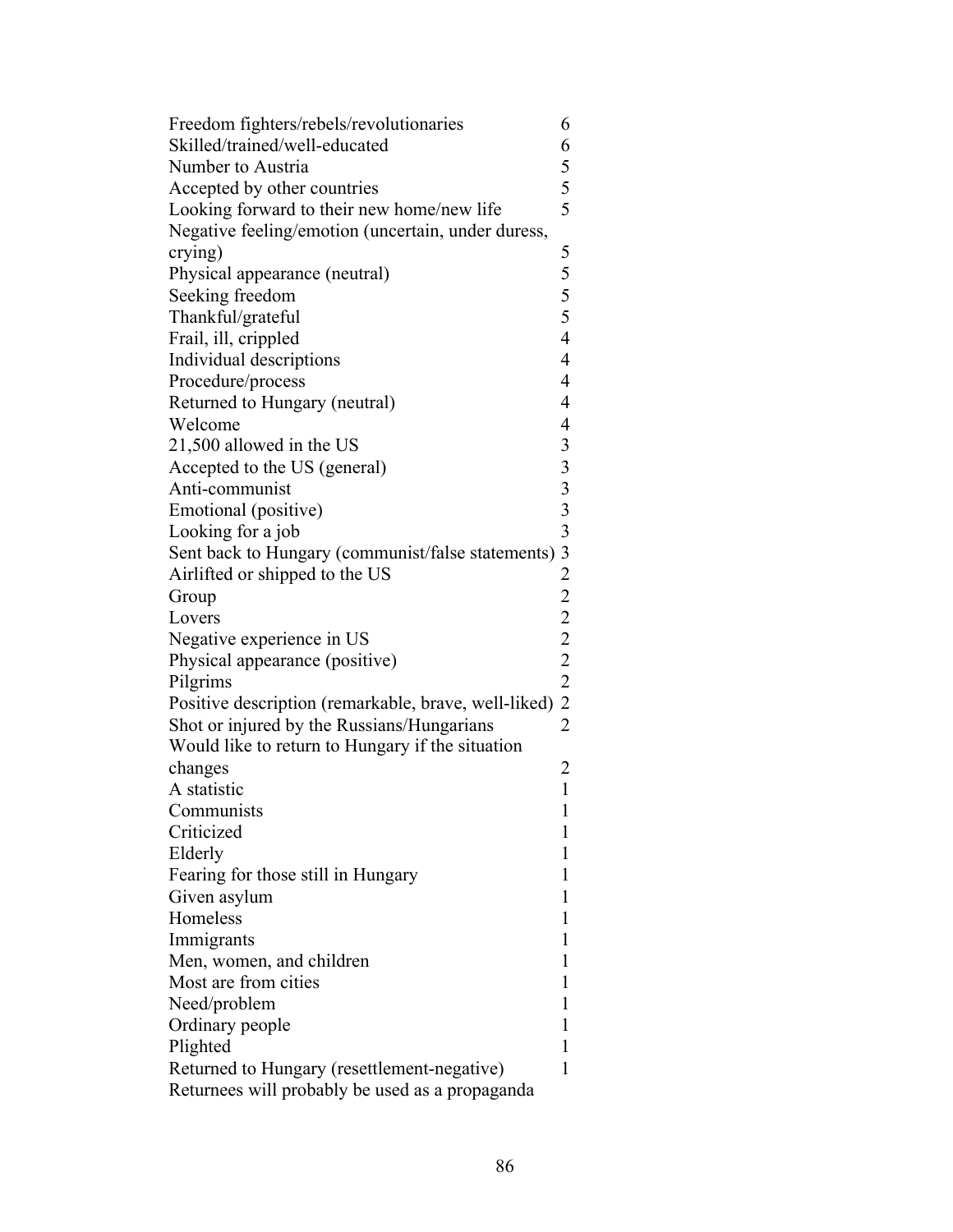| display but the Kadar regime |  |
|------------------------------|--|
| Sponsored                    |  |
| Sponsored by a church        |  |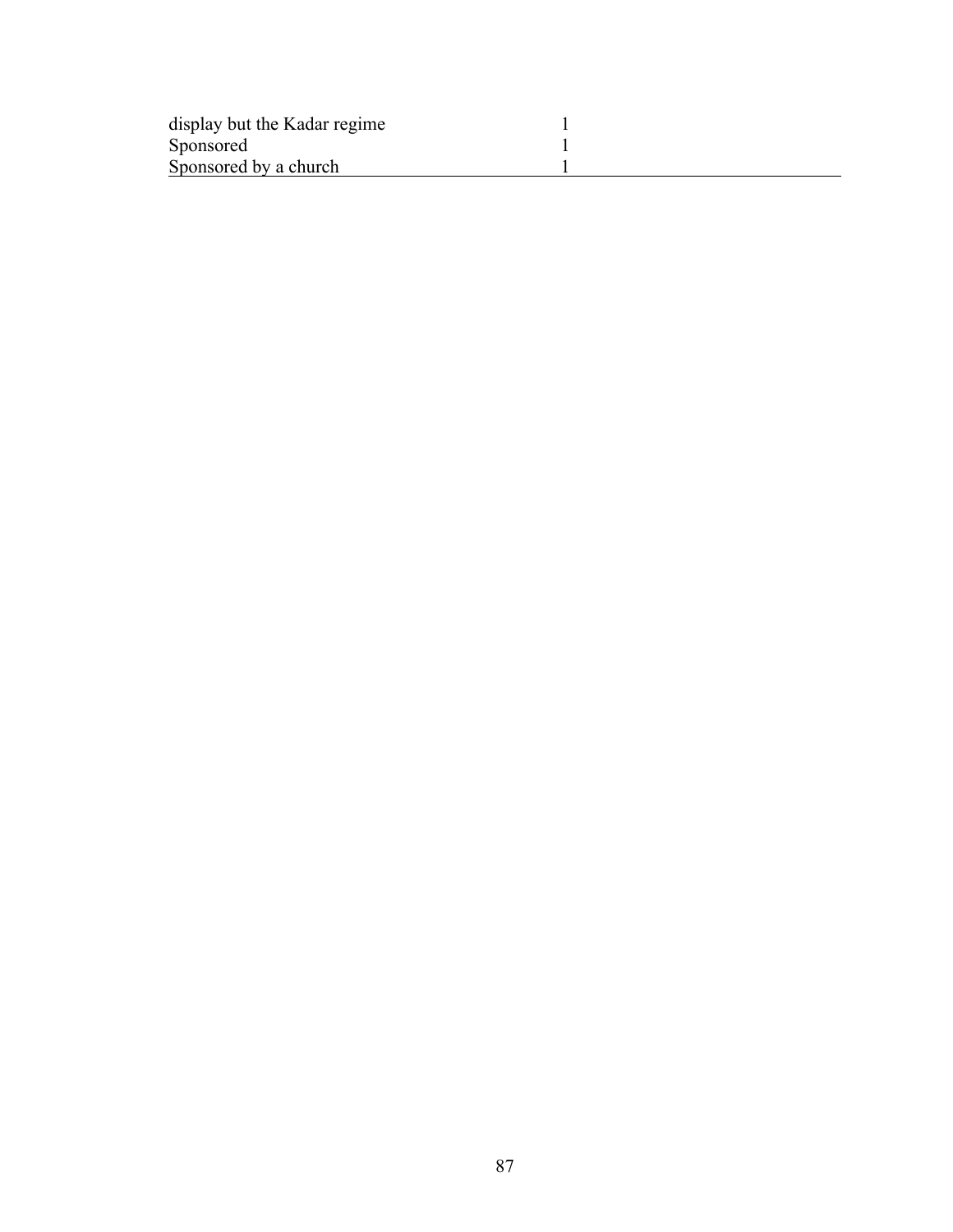# Appendix D

*Frequency of US News and World Report Values*

| Value                                                                            | Frequency |
|----------------------------------------------------------------------------------|-----------|
| Economic impact of refugees - Transparency about funding refugees is important 7 |           |
| Economic impact of refugees - Funding refugees has positive consequences         |           |
| Character of refugees - Refugees are good people                                 |           |
| Responsibility for refugees - The United States needs to do its share to help    |           |
| Support for refugees - Refugees are victim patriots                              |           |
| Support for refugees – Refugees need help                                        |           |
| Responsibility for refugees - Everyone should be helping refugees                |           |
| Support for refugees – Refugees are less important than national security        |           |
| Economic impact of refugees - Funding refugees is bad for the economy            |           |
| Responsibility for refugees- European countries should be helping refugees       |           |

# *Frequency of Time Values*

| Value                                                                            | Frequency |
|----------------------------------------------------------------------------------|-----------|
| Support for refugees – Refugees need help                                        |           |
| Economic impact of refugees - Funding refugees has positive consequences         | 14        |
| Support for refugees - Refugees are victim patriots                              |           |
| Character of refugees - Refugees are good people                                 |           |
| Responsibility for refugees- The United States needs to do its share to help     |           |
| Support for refugees – Refugees are less important than national security        |           |
| Economic impact of refugees - Transparency about funding refugees is important 4 |           |
| Character of refugees - Refugees are just people                                 |           |
| Economic impact of refugees - Funding refugees is bad for the economy            |           |
| Responsibility for refugees- Everyone should be helping refugees                 |           |

|  | Frequency of Newsweek Values |  |
|--|------------------------------|--|
|--|------------------------------|--|

| Value                                                                            | Frequency |
|----------------------------------------------------------------------------------|-----------|
| Support for refugees – Refugees need help                                        | 22        |
| Economic impact of refugees - Funding refugees has positive consequences         |           |
| Support for refugees - Refugees are victim patriots                              | 10        |
| Character of refugees - Refugees are good people                                 |           |
| Economic impact of refugees - Transparency about funding refugees is important 6 |           |
| Character of refugees Refugees are just people                                   |           |
| Responsibility for refugees - The United States needs to do its share to help    |           |
| Economic impact of refugees - Funding refugees is bad for the economy            |           |
| Support for refugees – Refugees are less important than national security        |           |
| Responsibility for refugees - Everyone should be helping refugees                |           |
| Responsibility for refugees - European countries should be helping refugees      |           |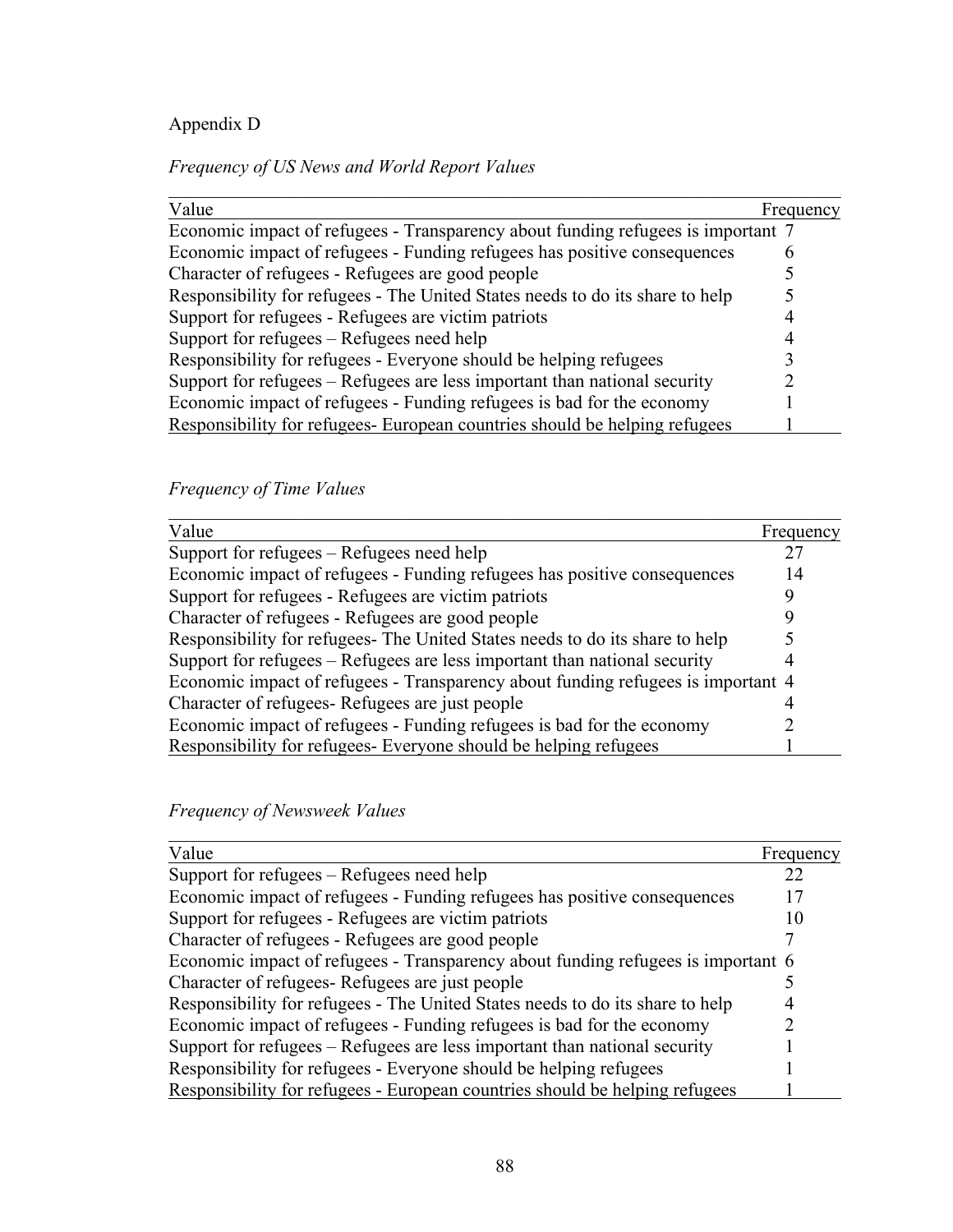# Appendix E

*Frequency of New York Time Attributes*

| Attribute                                            | Frequency |
|------------------------------------------------------|-----------|
| Received help and supplies                           | 161       |
| Youth                                                | 100       |
| Jobs (total)                                         | 96        |
| Number to Austria                                    | 68        |
| Accepted by other countries                          | 64        |
| Problem/need                                         | 54        |
| Assimilating/learning English                        | 53        |
| Relational                                           | 51        |
| Ages                                                 | 50        |
| Fled                                                 | 44        |
| Struggle to get into Austria                         | 43        |
| Procedure/processes                                  | 42        |
| Accepted by the US (general)                         | 34        |
| Welcomed/greeted                                     | 31        |
| Participated in the revolution                       | 30        |
| Conditions in Hungary (negative)                     | 29        |
| Unhappy with circumstances                           | 27        |
| Found/searched for freedom/haven/safety              | 26        |
| <b>Adults</b>                                        | 26        |
| Victim (imprisoned, tortured, oppressed, persecuted) | 24        |
| Escapees                                             | 22        |
| Flown to the US                                      | 18        |
| Freedom fighter                                      | 18        |
| Positive description (Finest people in Hungary,      |           |
| not the huddled masses, best, generally favorable,   |           |
| magnificent, eager to learn, independent, valuable,  |           |
| vigorous, outstanding, talented, ambitious)          | 18        |
| Number in Yugoslavia                                 | 16        |
| Reconnected with relatives                           | 15        |
| Supported by the Red Cross                           | 15        |
| Want to come to the US                               | 15        |
| Accepted by the US (parolee)                         | 14        |
| Group                                                | 14        |
| Anti-communist                                       | 13        |
| Student                                              | 11        |
| Trained/skilled/qualified/professional/educated      | 11        |
| Religious (cardinal, clergymen, Jewish)              | 11        |
| Conditions in camps (negative)                       | 10        |
| Supported by government figures                      | 10        |
| Shot at by Russians/Hungarian police                 | 10        |
| Brave/daring/courageous/self-sacrificing/strong      | 10        |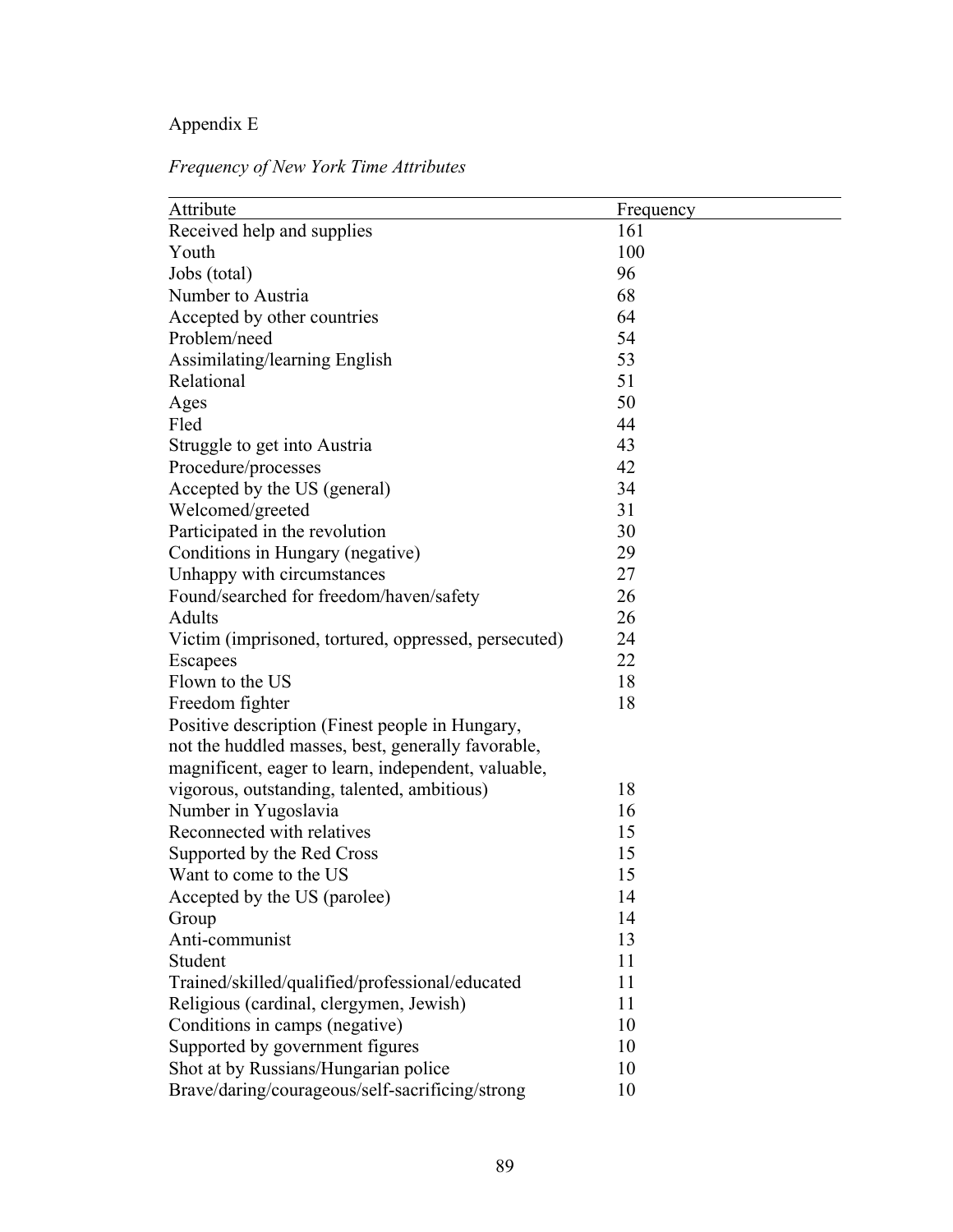| Fear for family members still in Hungary                | 9                |
|---------------------------------------------------------|------------------|
| Grateful                                                | 8                |
| Negative description (no-goods, communist agents,       |                  |
| communists, anti-Semitic)                               | 9                |
| Sent back to Hungary negative (communist, criminal)     | 8                |
| Proud/Spirited                                          | 8                |
| Condition in camps (positive)                           | $\boldsymbol{7}$ |
| Newcomers                                               | $\overline{7}$   |
| Plighted                                                | $\overline{7}$   |
| Returned to Hungary (neutral)                           | $\overline{7}$   |
| Accepted by the US (visa)                               | 6                |
| Accepted by the US (temporarily)                        | 6                |
| Arrived by ship to the US                               | 6                |
| Compared to other refugee groups                        | 6                |
| Men, women, and children                                | 6                |
| Physical description (neutral)                          | 6                |
| Emotion negative (crying, exhausted, astonished, weary) |                  |
| Exile                                                   |                  |
| Fugitives                                               |                  |
| Helped the US economy                                   |                  |
| Patriot                                                 |                  |
| Want to return home when the situation changes          | $5 5 5 5 5 =$    |
| Hungarian Army members                                  |                  |
| Criticized by Walter                                    | $\overline{4}$   |
| Decided not to return home                              | $\overline{4}$   |
| Displaced persons/dispossessed                          | $\overline{4}$   |
| Emotion positive (joyful, hopeful, not bitter)          | 4                |
| Homeless                                                | $\overline{4}$   |
|                                                         | 4                |
| Immigrant                                               | $\overline{4}$   |
| Language barrier                                        |                  |
| Negative actions (arraigned for possessing an           |                  |
| unregistered still, fought with Austrian communists,    |                  |
| stabbed a welfare worker, took over a flight so they    |                  |
| could go to the west)                                   | 4                |
| Sponsored                                               | 4                |
| Unwelcome                                               | 4                |
| Given preference over others in need                    |                  |
| Non-assimilated                                         |                  |
| Positive emotion (happy, joyous)                        |                  |
| Want to work/must work/hard worker                      |                  |
| Civilian                                                |                  |
| Compared to Jewish refugees                             |                  |
| Continued family traditions                             | 33322222         |
| Ill (emotionally disturbed, frail)                      |                  |
| Pilgrims                                                |                  |
| Ex-communist                                            |                  |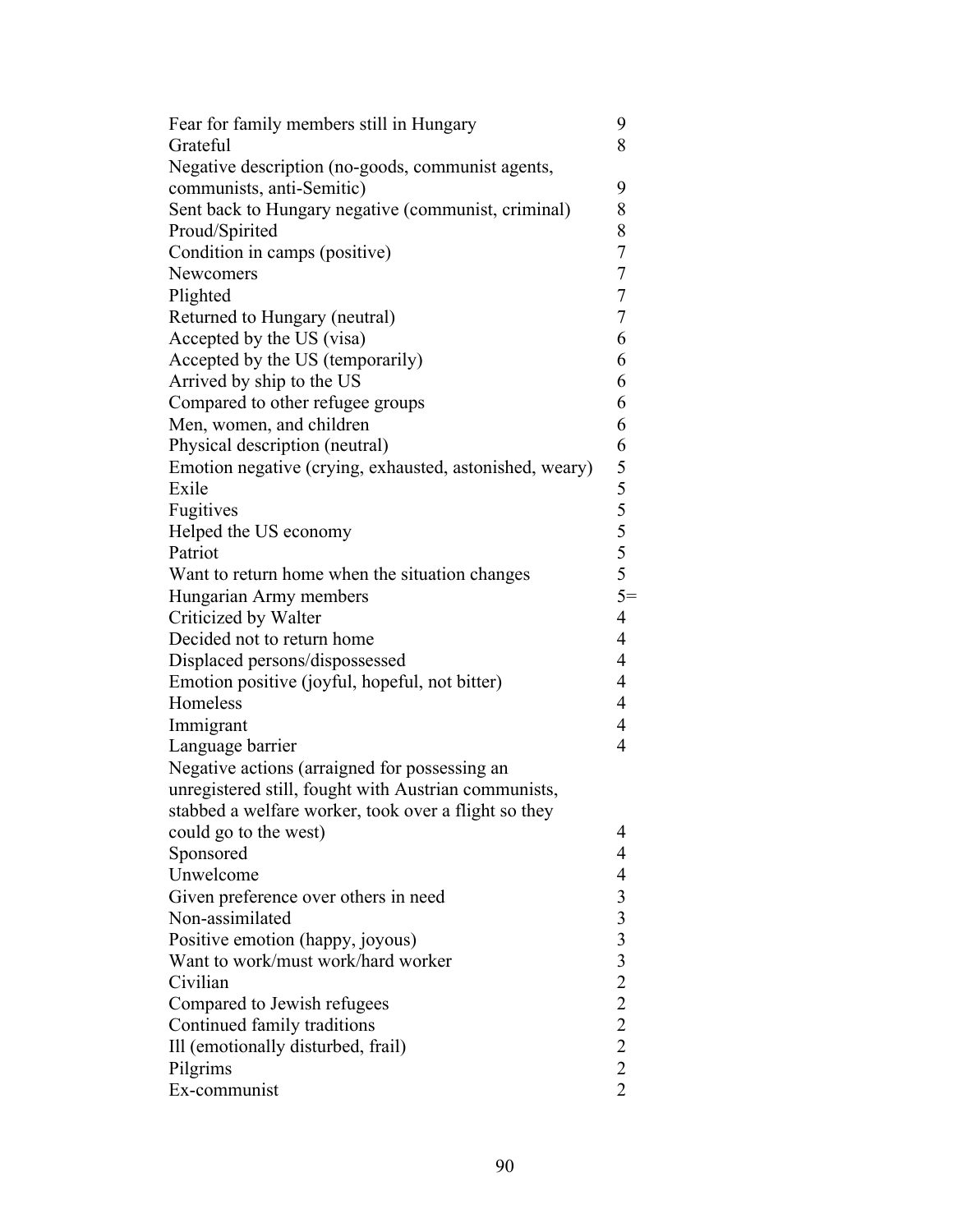| Rebels/revolutionaries                            | $\overline{\mathbf{c}}$ |  |
|---------------------------------------------------|-------------------------|--|
| Sponsored by religious sources                    | $\overline{c}$          |  |
| Unarmed                                           | $\overline{2}$          |  |
| Want to leave Austria                             | $\overline{2}$          |  |
| Are increasingly warned against any kind of       |                         |  |
| political activity in Austria                     | 1                       |  |
| Aristocrats                                       | 1                       |  |
| Born in refugee camp                              | 1                       |  |
| <b>Bride</b>                                      | 1                       |  |
| Burden                                            | 1                       |  |
| Colleague                                         | 1                       |  |
| Committed suicide                                 | 1                       |  |
| Compared to Mexicans                              | 1                       |  |
| Condition in the camps (neutral)                  | 1                       |  |
| Criticized by Mike Monroney (can't all be moved   |                         |  |
| to America)                                       | 1                       |  |
| Disowned in Hungary                               | 1                       |  |
| Drably dressed                                    | 1                       |  |
| Eager to tell their stories                       | 1                       |  |
| Elderly                                           | 1                       |  |
| Expect help                                       | 1                       |  |
| Fortunate                                         | 1                       |  |
| Given preference over Russian athletes            | 1                       |  |
| Helped by religious sources                       | 1                       |  |
| Holds a union card in his native country          | 1                       |  |
| Hungry                                            | 1                       |  |
| Magyar                                            | 1                       |  |
| Migrants                                          | 1                       |  |
| <b>Mostly from Budapest</b>                       | 1                       |  |
| No orphans                                        | 1                       |  |
| Opportunist                                       | 1                       |  |
| Ordinary                                          | 1                       |  |
| Orphans                                           | 1                       |  |
| Peasants                                          | 1                       |  |
| Physical description (positive) in good health    | 1                       |  |
| Pregnant                                          | 1                       |  |
| Satellite people                                  | 1                       |  |
| Should stay in Austria                            | 1                       |  |
| Supported by the British                          | 1                       |  |
| Unfortunate                                       | 1                       |  |
| Wanted to stay in Europe                          | 1                       |  |
| Wants to return to Hungary                        | 1                       |  |
| Welcome to return to Hungary (per Budapest Radio) | 1                       |  |
| Well-advanced                                     | I                       |  |
| Well-dressed                                      | 1                       |  |
| Witnesses                                         | 1                       |  |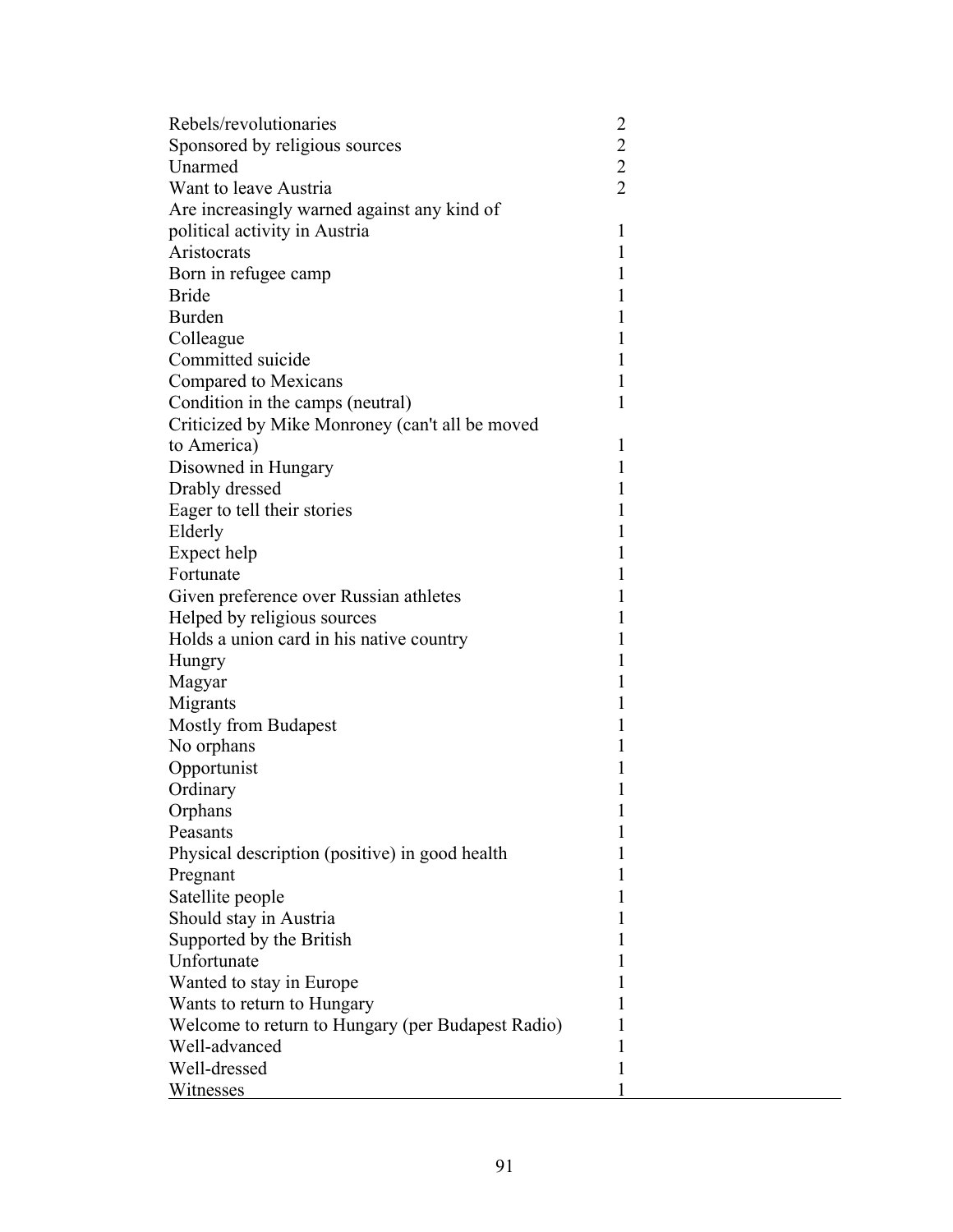# Appendix F

# *Frequency of New York Time Values*

| Value                                                                              | Frequency |
|------------------------------------------------------------------------------------|-----------|
| Economic impact of refugees - Transparency about funding refugees is important 103 |           |
| Support for refugees – Refugees need help                                          | 50        |
| Economic impact of refugees- Funding refugees has positive consequences            | 49        |
| Character of refugees - Refugees are good people                                   | 45        |
| Support for refugees - Refugees are victim patriots                                | 39        |
| Responsibility for refugees - The United States needs to do its share to help      | 17        |
| Character of refugees - Refugees are bad people                                    | 12        |
| Support for refugees – Refugees are less important than national security          |           |
| Economic impact of refugees - Funding refugees is bad for the economy              |           |
| Responsibility for refugees - Everyone should be helping refugees                  |           |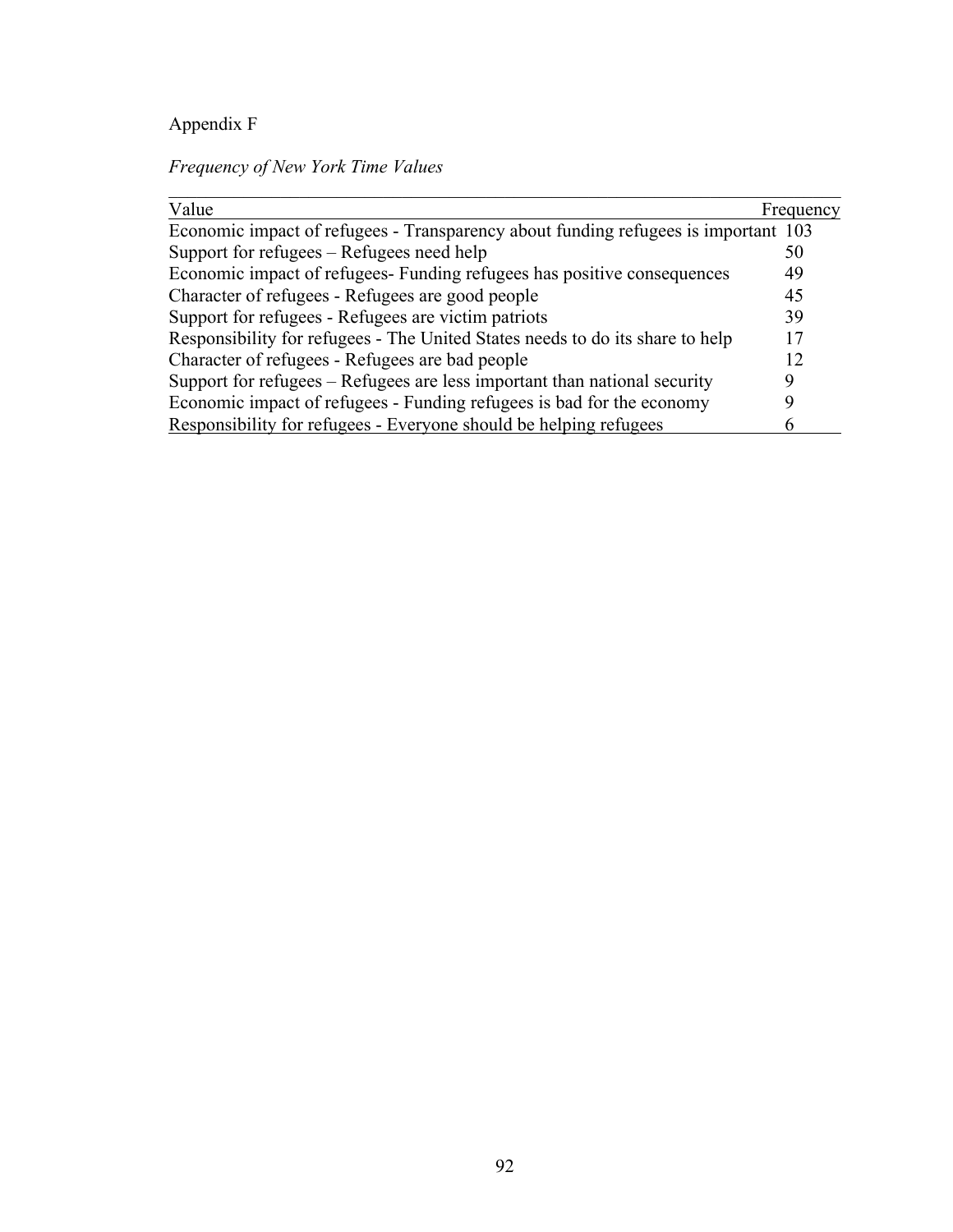### CURRICULUM VITA

### Cecelia Hunt 1142 S.  $6<sup>th</sup>$  Street, Apt. 1, Louisville, KY 40203 502.551.0551, cecelia.hunt@louisville.edu

 $\mathcal{L}_\mathcal{L} = \mathcal{L}_\mathcal{L} - \mathcal{L}_\mathcal{L}$ 

### **EDUCATION**

Master of Arts in Communication Expected Graduation: May 2017 University of Louisville, Louisville, KY

Bachelor of Arts in Communication Studies Degree Conferred: May 2012 Indiana University Southeast, New Albany, IN

#### **TEACHING EXPERIENCE**

University of Louisville

• Instructor, COMM 111: Intro to Public Speaking, two sections. Spring 2017.

 $\mathcal{L}_\text{max} = \mathcal{L}_\text{max} = \mathcal{L}_\text{max} = \mathcal{L}_\text{max} = \mathcal{L}_\text{max} = \mathcal{L}_\text{max} = \mathcal{L}_\text{max} = \mathcal{L}_\text{max} = \mathcal{L}_\text{max} = \mathcal{L}_\text{max} = \mathcal{L}_\text{max} = \mathcal{L}_\text{max} = \mathcal{L}_\text{max} = \mathcal{L}_\text{max} = \mathcal{L}_\text{max} = \mathcal{L}_\text{max} = \mathcal{L}_\text{max} = \mathcal{L}_\text{max} = \mathcal{$ 

- Instructor, COMM 111: Intro to Public Speaking, two sections. Fall 2016.
- Guest Lecturer, COMM 305: Mass Communication. Lectured on media law. Spring 2016.
- Guest Lecturer, COMM 320: Newswriting. Lectured on media law. Spring 2016.
- Participant, Graduate Teaching Academy. Year-long series designed to teach knowledge, skills, and excellence in college teaching. 2015-2016.
- Guest Lecturer, COMM 463: Food, Fashion, & Fun. Lectured on media law. Fall 2015.
- Graduate Teaching Assistant, COMM 305: Mass Media. Created lecture notes and led review sessions. Fall 2015.

 $\mathcal{L}_\text{max}$  , and the contribution of the contribution of the contribution of the contribution of the contribution of the contribution of the contribution of the contribution of the contribution of the contribution of t

### **RESEARCH EXPERIENCE**

Principal Investigator, University of Louisville, Fall 2016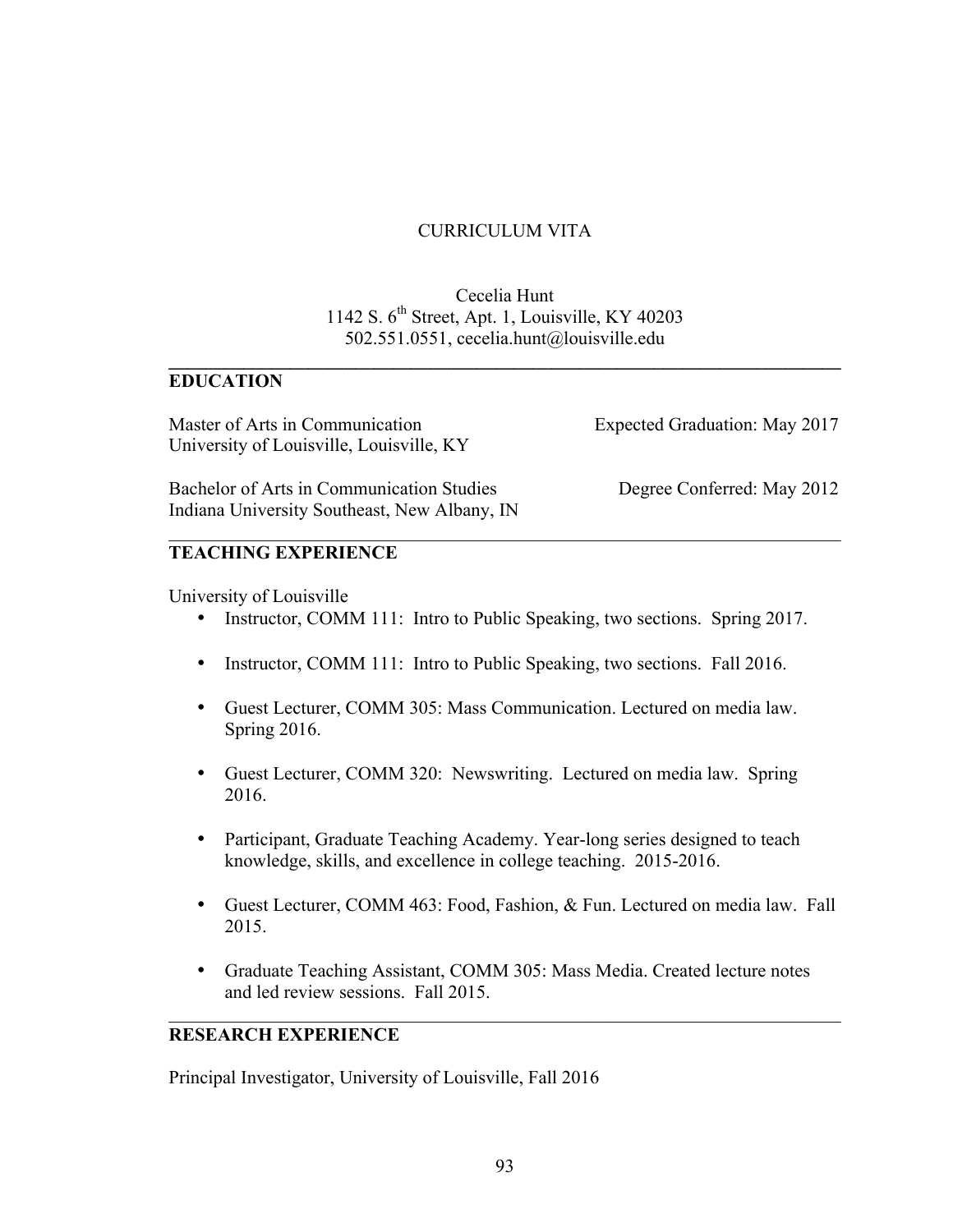"The Road to Advertising Freedom: A Comparative Analysis of Outdoor Advertising in Hungary and Cuba," analysis of Hungarian and Cuban billboards in conjunction with each country's past and current political climates

Co-Investigator, University of Louisville, 2015-2016

"'Native' Advertising: An Evaluation of Nike's N7 Social Media Campaign," researching Fortune 500 company social media campaign.

 $\mathcal{L}_\text{max}$  , and the contribution of the contribution of the contribution of the contribution of the contribution of the contribution of the contribution of the contribution of the contribution of the contribution of t

Research Assistant, Indiana University Southeast, 2011 Assisted Communication Department faculty member Dr. Audrey Deterding

Research Assistant, Indiana University Southeast, 2009 Assisted members of Sociology Department

#### **CONFERENCE PRESENTATIONS**

#### Panel Presenter

"'Native' Advertising: An Evaluation of Nike's N7 Social Media Campaign." National Communication Association Conference, Philadelphia, Pennsylvania, November, 2016.

Panel Presenter

"The Road to Advertising Freedom: A Comparative Analysis of Outdoor Advertising in Hungary and Cuba." Kentucky Communication Association Conference, Bowling Green, Kentucky, September 2016.

 $\mathcal{L}_\text{max} = \mathcal{L}_\text{max} = \mathcal{L}_\text{max} = \mathcal{L}_\text{max} = \mathcal{L}_\text{max} = \mathcal{L}_\text{max} = \mathcal{L}_\text{max} = \mathcal{L}_\text{max} = \mathcal{L}_\text{max} = \mathcal{L}_\text{max} = \mathcal{L}_\text{max} = \mathcal{L}_\text{max} = \mathcal{L}_\text{max} = \mathcal{L}_\text{max} = \mathcal{L}_\text{max} = \mathcal{L}_\text{max} = \mathcal{L}_\text{max} = \mathcal{L}_\text{max} = \mathcal{$ 

Session Presenter

"Nike Markets Merchandise to Native Americans." Paper presented at American Indian Studies Association Conference, Tempe, Arizona, February 2016.

#### **PROFESSIONAL EXPERIENCE**

University of Louisville, 2015-2016

Graduate Teaching Assistant, responsible for innovative research on marketing campaign. Edit/review professor's work for publication. Assist coordinating undergraduate Service Learning Trip to a northern Wisconsin reservation. Evaluate student papers and record grades for five classes. Help write exams and quizzes. Work with Blackboard program. Consult with professor on course policies. Proctor exams. Review syllabi. Produce flyers for department and classes, such as for the Native American Film Festival. File research journals. Assist Director of Women Who Write, a Louisville writing group.

University of Louisville, 2015

Native American Film Festival Public Relations Coordinator, led social media campaign resulting in record-breaking attendance. Fall 2015.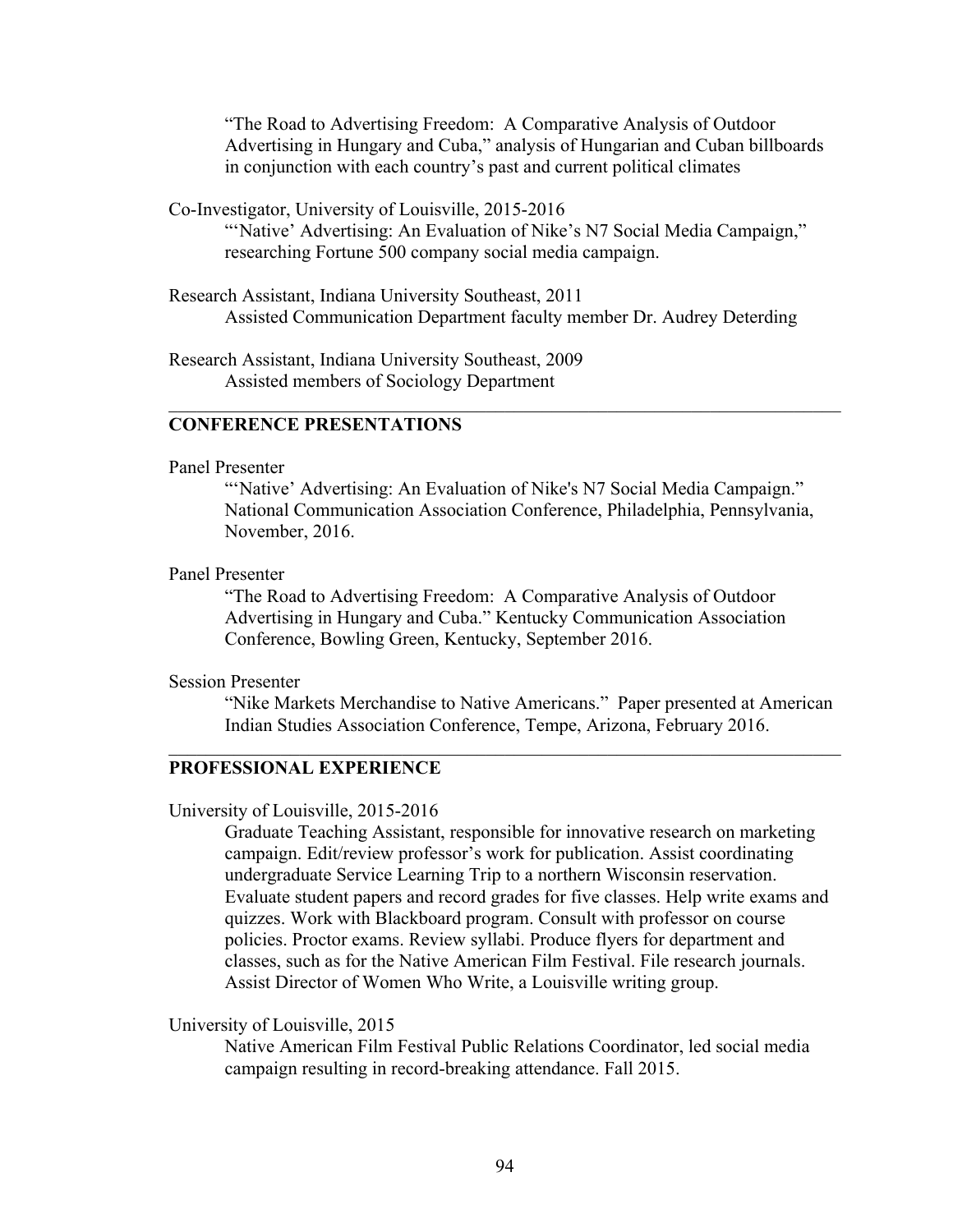- The Learning House, 2014-2015 Academic Advisor and Team Supervisor
- 21c Museum Hotels, 2012-2014 Front Office Supervisor

#### **GRANTS AND AWARDS**

- Outstanding Graduate Student, Spring 2017. University of Louisville Department of Communication.
- National Communication Association Top Paper in American Studies Division, 2016. Awarded for co-authored paper, "'Native' Advertising: An Evaluation of Nike's N7 Social Media Campaign" for annual conference in Philadelphia in November 2016.

 $\mathcal{L}_\text{max}$  , and the contribution of the contribution of the contribution of the contribution of the contribution of the contribution of the contribution of the contribution of the contribution of the contribution of t

- Graduate Teaching Assistantship Academy Professional Development Award, Fall 2016. Award to support GRE registration fee.
- Graduate Student Council Travel Grant, University of Louisville, Fall 2016. Awarded to support travel to the National Communication Association Conference in Philadelphia.
- Graduate Network in Arts and Sciences Travel Grant, University of Louisville, Spring 2016. Awarded to support travel to American Indian Studies Conference in Tempe, Arizona.
- Graduate Student Council Travel Grant, University of Louisville, Spring 2016. Awarded to support travel to American Indian Studies Conference in Tempe, Arizona.
- Communication Department Travel Funding, University of Louisville, Spring 2016. Awarded to support travel to American Indian Studies Conference in Tempe, Arizona.
- Graduate Teaching Assistantship, University of Louisville, 2015-2017. Two-year tuition remission and stipend for graduate studies in communication.

 $\mathcal{L}_\text{max}$  , and the contribution of the contribution of the contribution of the contribution of the contribution of the contribution of the contribution of the contribution of the contribution of the contribution of t

### **PUBLICATIONS**

Hunt, C., Crenshaw, C., & D'Silva, M. (2017). The road to change through the lens of advertising: A comparative analysis of outdoor media in Hungary, Cuba, and the U.S. *Kentucky Journal of Communication.*